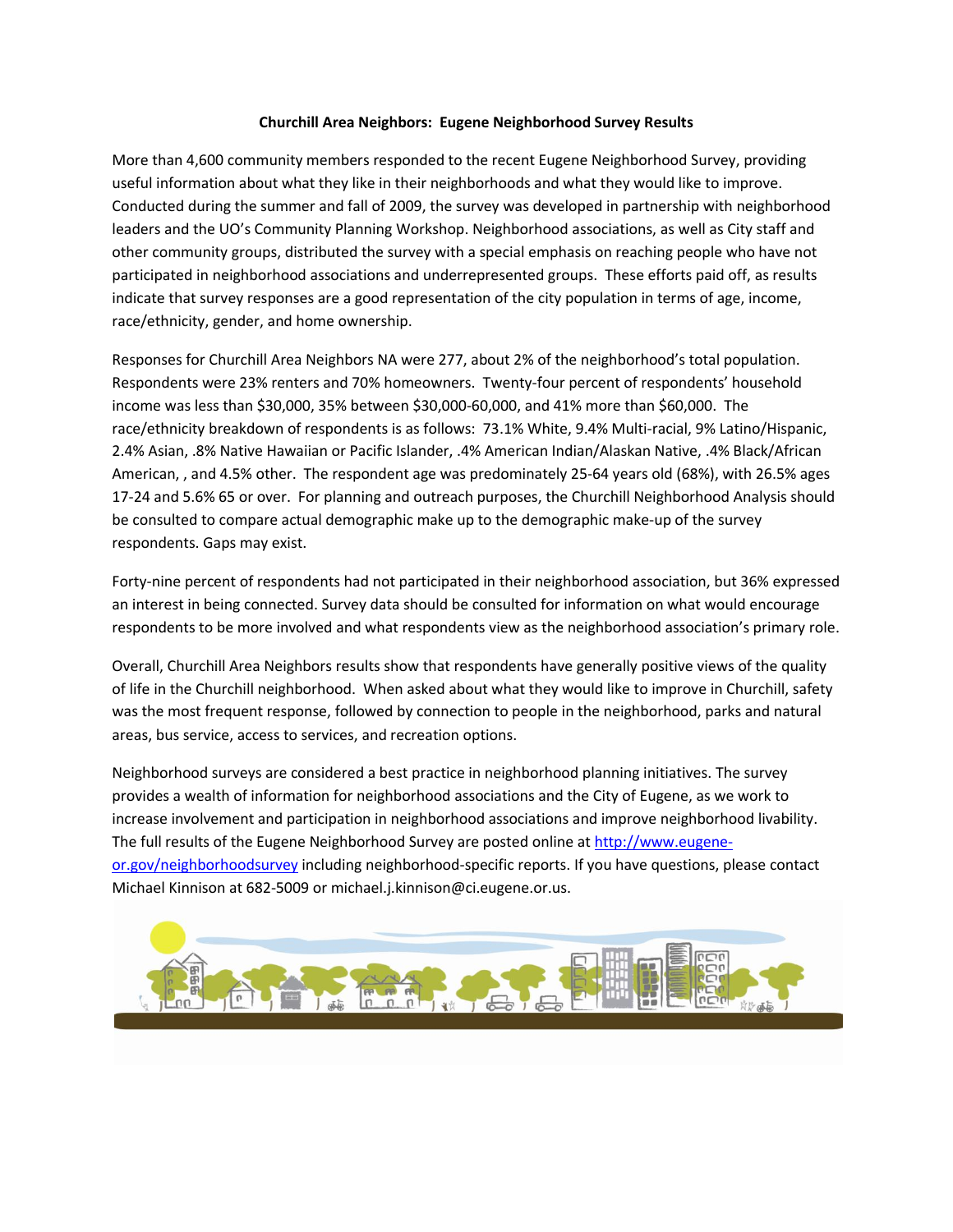| Which ONE Eugene neighborhood would you like to comment on? The neighborhood where you |                                            |                        |                          |
|----------------------------------------------------------------------------------------|--------------------------------------------|------------------------|--------------------------|
|                                                                                        |                                            | Response<br>Percent    | <b>Response</b><br>Count |
| Rent your home                                                                         |                                            | 22.6%                  | 58                       |
| Own your home                                                                          |                                            | 69.6%                  | 179                      |
| Own property                                                                           | <b>Contract Contract Contract</b>          | 3.5%                   | 9                        |
| Own or work at a business                                                              | <b>Contract Contract Contract Contract</b> | 4.3%                   | 11                       |
|                                                                                        |                                            | Other (please specify) | 16                       |
| answered question                                                                      |                                            |                        | 257                      |
| skipped question                                                                       |                                            | 20                     |                          |

| Other (please specify) |                                                      |                       |
|------------------------|------------------------------------------------------|-----------------------|
|                        | Live with my parents.                                | Aug 12, 2009 8:49 AM  |
| 2                      | It is where I do most of my shopping and eating out. | Sep 14, 2009 8:05 PM  |
| 3                      | I live in a mobile home community                    | Sep 28, 2009 6:57 PM  |
| 4                      | Live in and go to school                             | Oct 23, 2009 1:20 AM  |
| 5                      | used to live                                         | Nov 18, 2009 5:51 PM  |
| 6                      | go to school                                         | Nov 19, 2009 6:55 PM  |
| 7                      | school                                               | Nov 20, 2009 5:34 PM  |
| 8                      | school                                               | Nov 20, 2009 5:37 PM  |
| 9                      | school                                               | Nov 20, 2009 8:46 PM  |
| 10                     | none                                                 | Nov 20, 2009 10:48 PM |
| 11                     | School                                               | Nov 23, 2009 8:43 PM  |
| 12                     | bike + house                                         | Nov 25, 2009 6:25 PM  |
| 13                     | School                                               | Nov 25, 2009 6:34 PM  |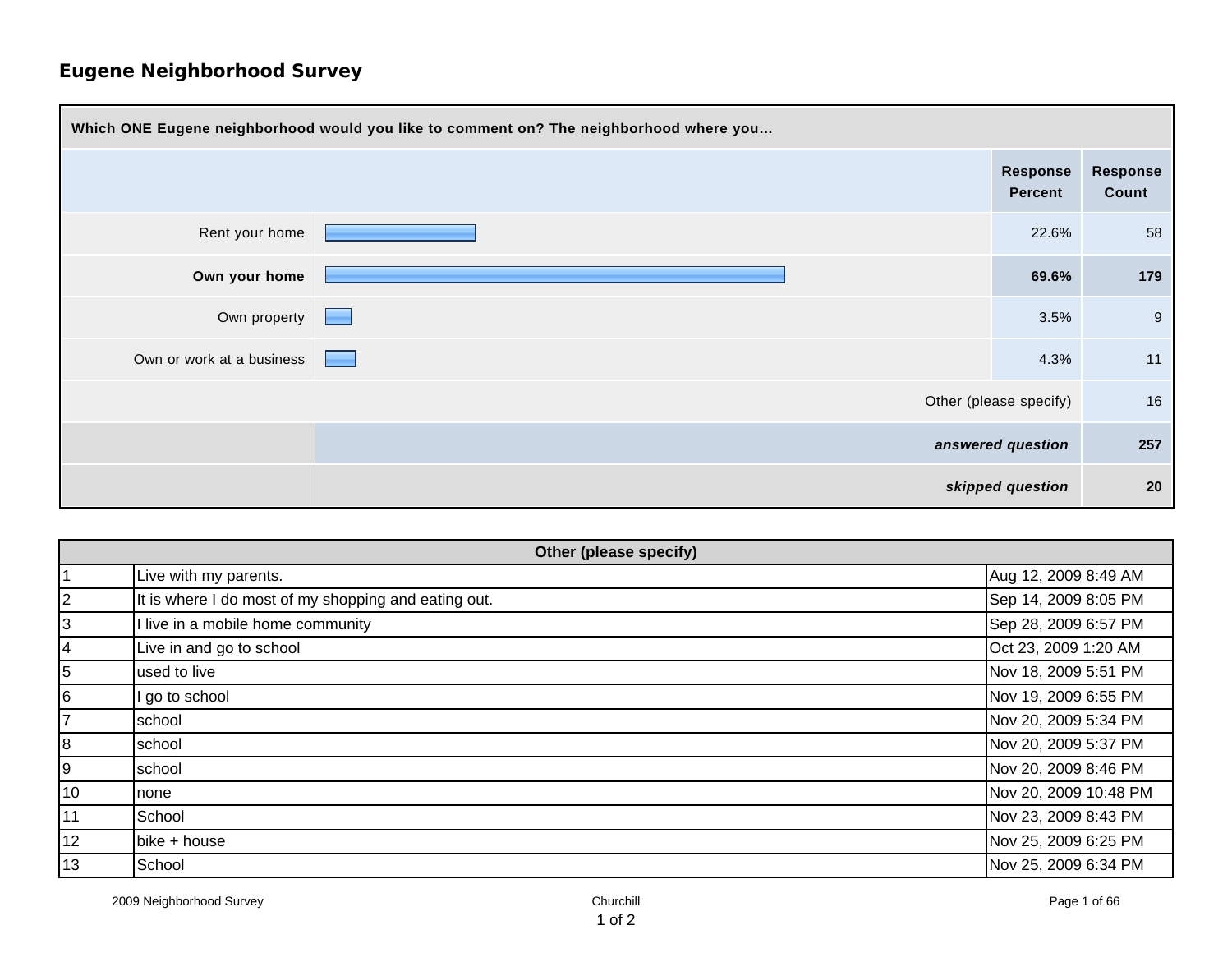| Other (please specify) |                  |                     |  |
|------------------------|------------------|---------------------|--|
| 14                     | empleado         | Jan 8, 2010 4:14 AM |  |
| 15                     | <b>Employees</b> | Jan 8, 2010 4:38 AM |  |
| 16                     | Employed         | Jan 8, 2010 5:27 AM |  |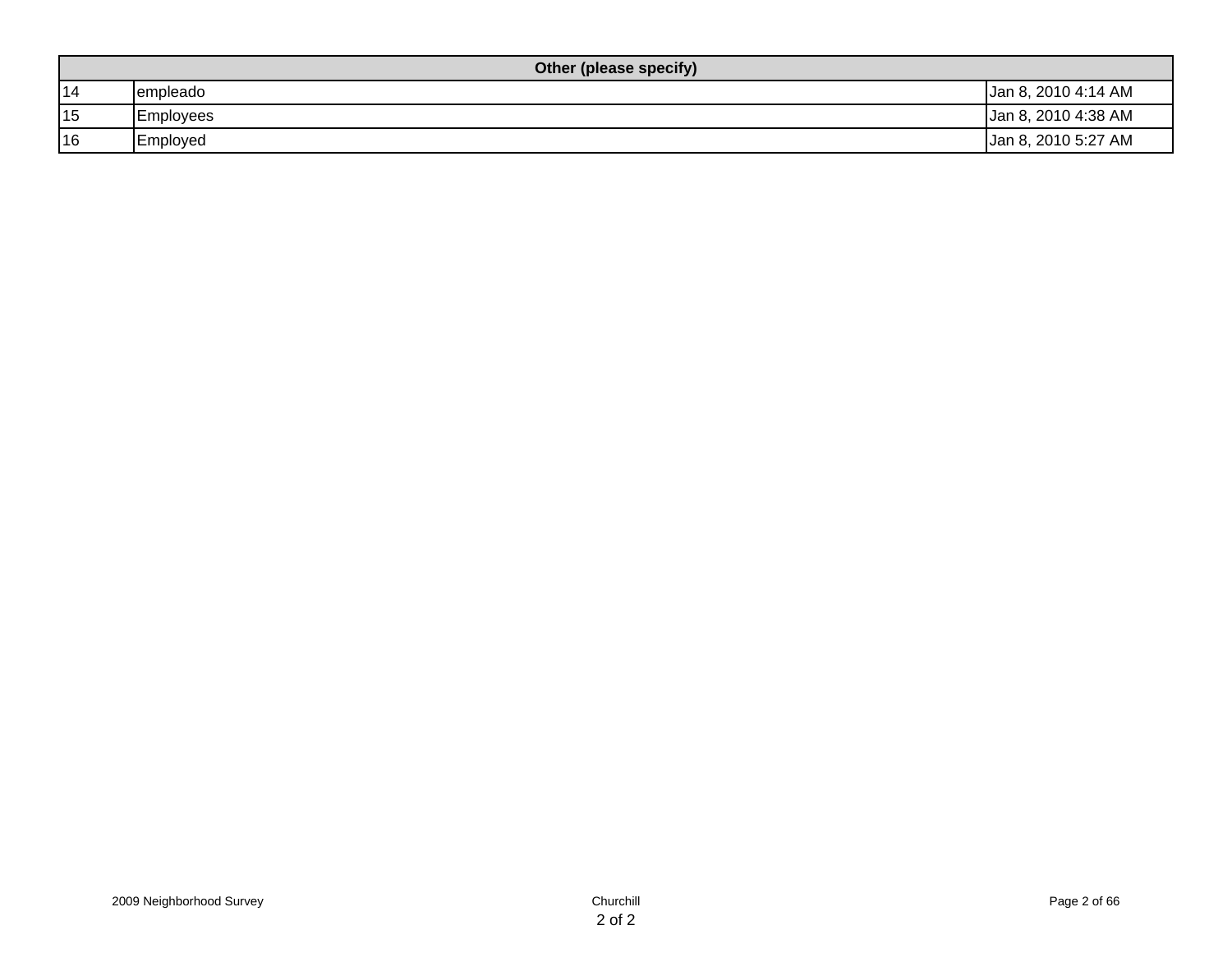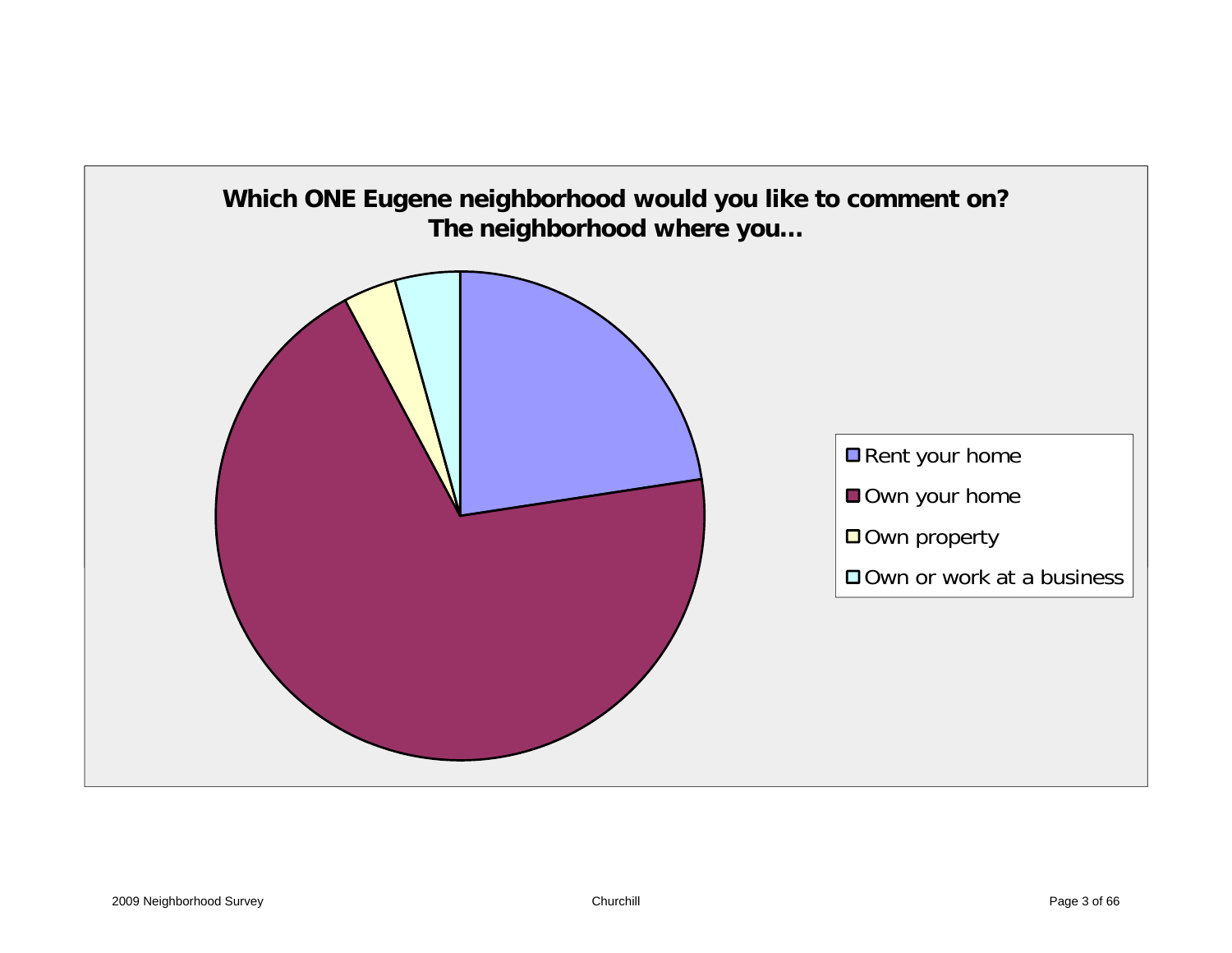| How long have you lived, worked or owned property in this neighborhood? |  |                     |                          |
|-------------------------------------------------------------------------|--|---------------------|--------------------------|
|                                                                         |  | Response<br>Percent | <b>Response</b><br>Count |
| Less than 1 year                                                        |  | 9.3%                | 25                       |
| 1-2 years                                                               |  | 8.2%                | 22                       |
| 2-5 years                                                               |  | 32.3%               | 87                       |
| 5-10 years                                                              |  | 19.0%               | 51                       |
| $10-20$ years                                                           |  | 23.0%               | 62                       |
| More than 20 years                                                      |  | 7.8%                | 21                       |
| Other $\Box$                                                            |  | 0.4%                | $\overline{1}$           |
|                                                                         |  | answered question   | 269                      |
|                                                                         |  | skipped question    | $\bf{8}$                 |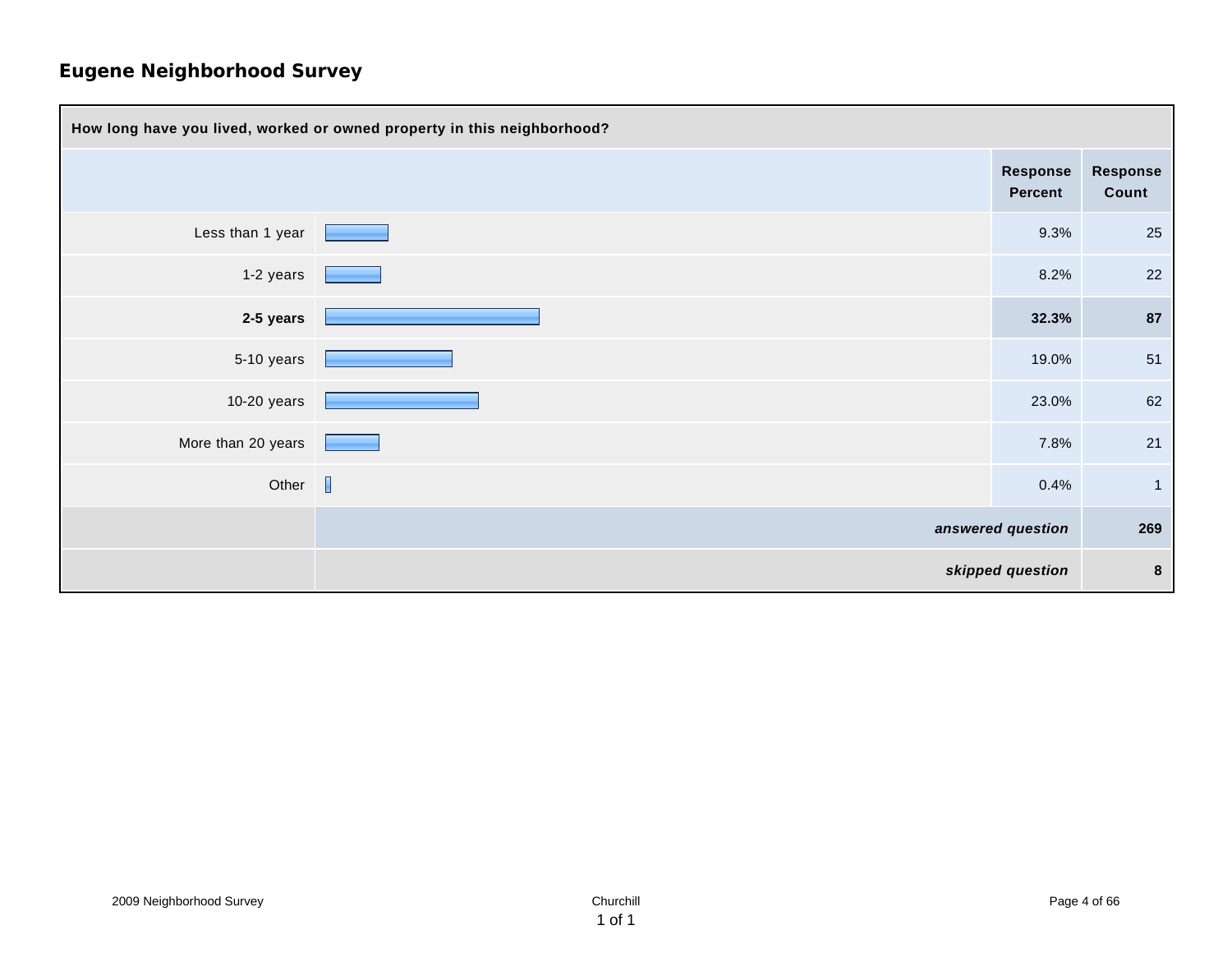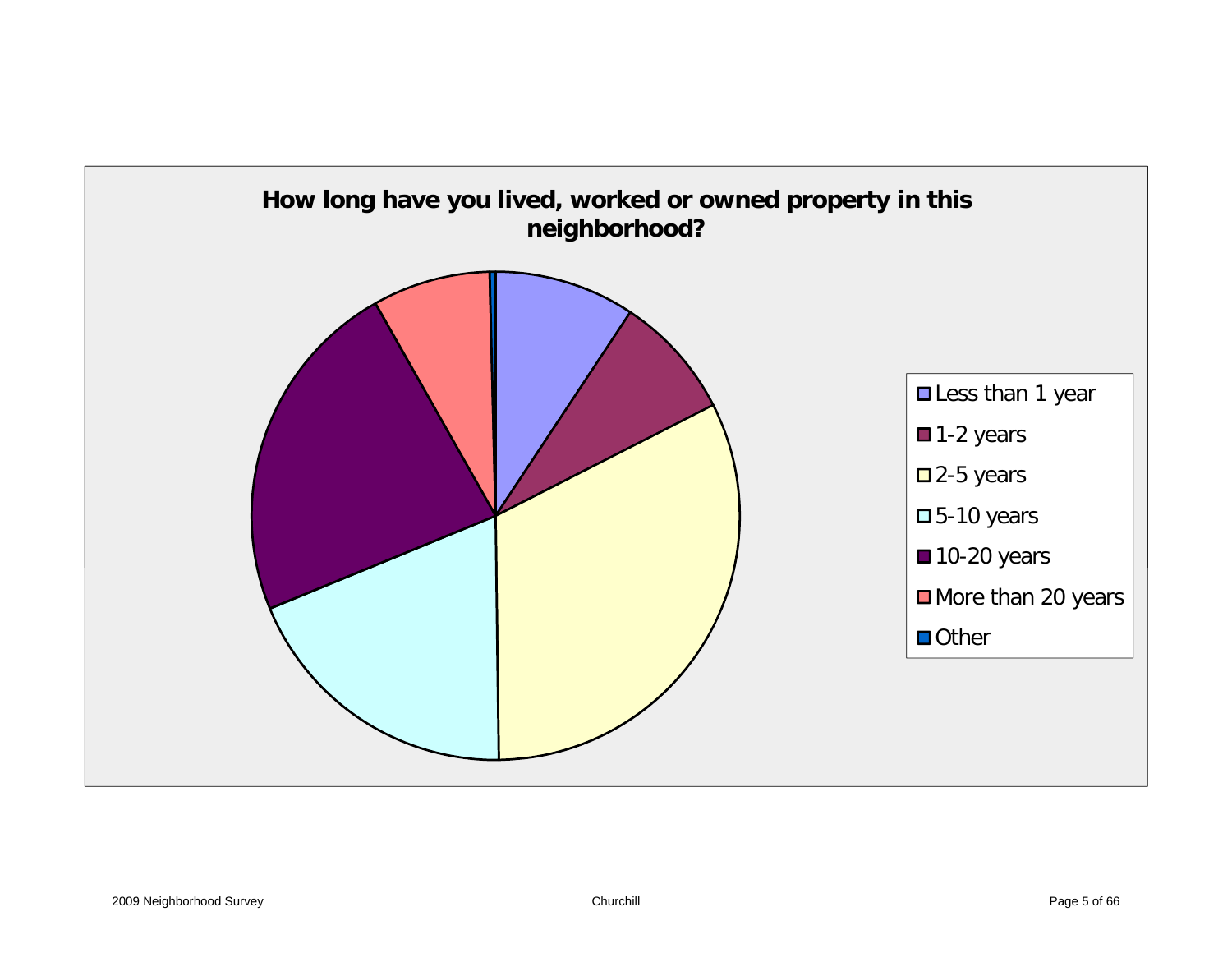

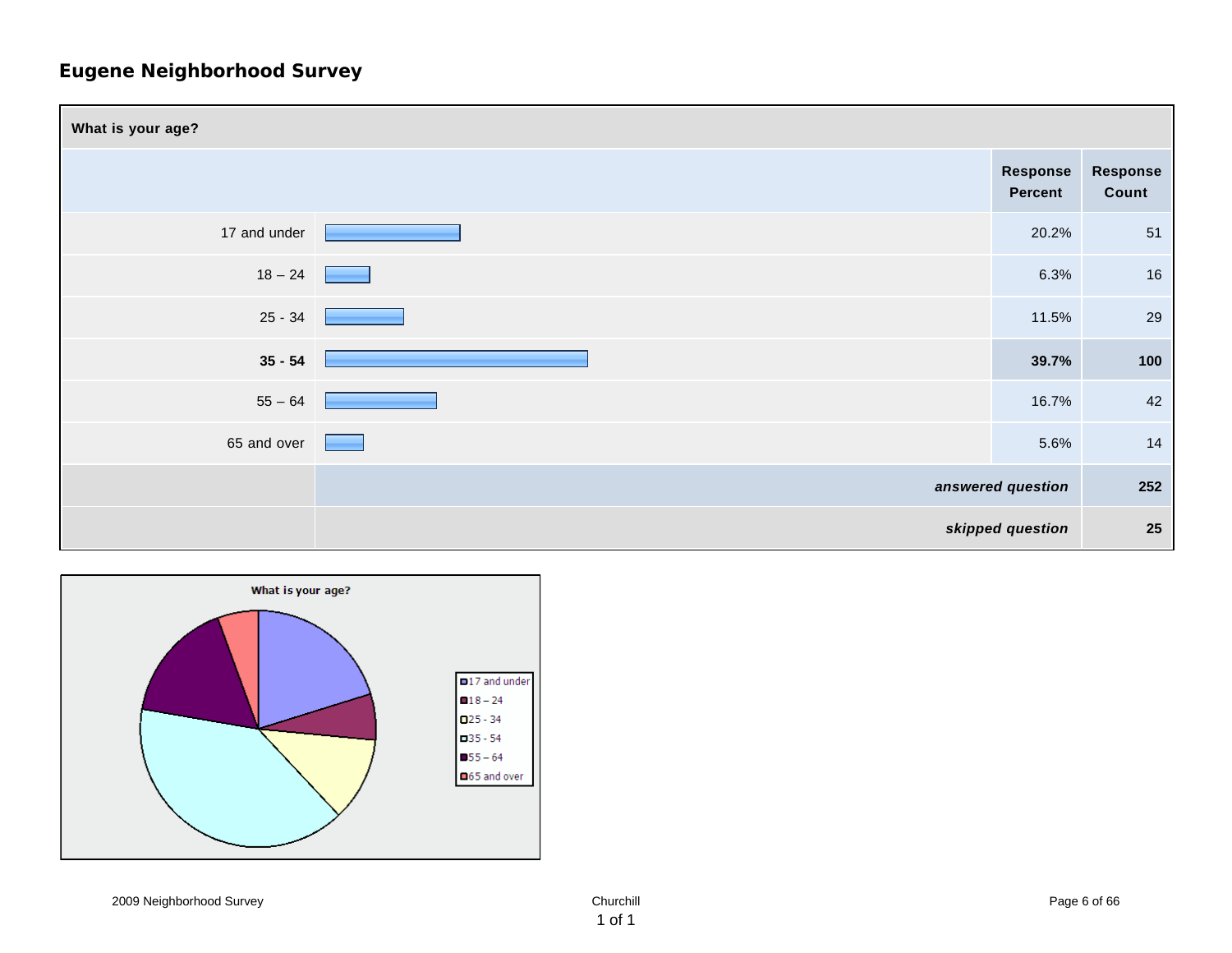

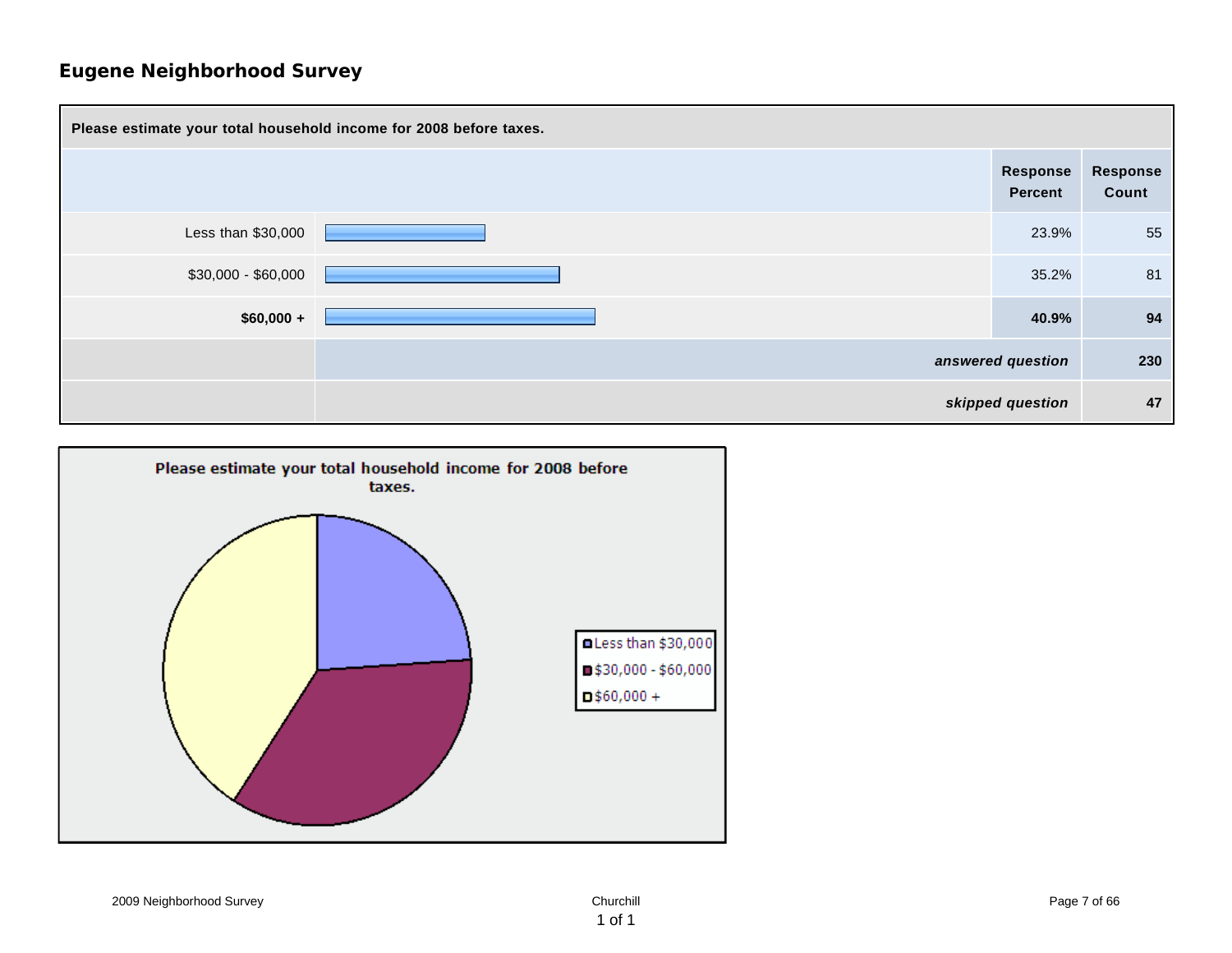| What is your race/ethnicity?                 |                |                     |                   |
|----------------------------------------------|----------------|---------------------|-------------------|
|                                              |                | Response<br>Percent | Response<br>Count |
| American Indian or Alaska Native             | $\mathbf{I}$   | 0.4%                | $\overline{1}$    |
| Native Hawaiian or Other Pacific<br>Islander | $\blacksquare$ | 0.8%                | $\overline{2}$    |
| Asian                                        | E              | 2.4%                | $\,6\,$           |
| <b>Black or African American</b>             | $\mathbf{I}$   | 0.4%                | $\mathbf{1}$      |
| Latino/Hispanic                              |                | 9.0%                | 22                |
| White / Caucasian (Non-<br>Hispanic)         |                | 73.1%               | 179               |
| Multi-racial                                 |                | 9.4%                | 23                |
| Other                                        |                | 4.5%                | 11                |
|                                              |                | answered question   | 245               |
|                                              |                | skipped question    | 32                |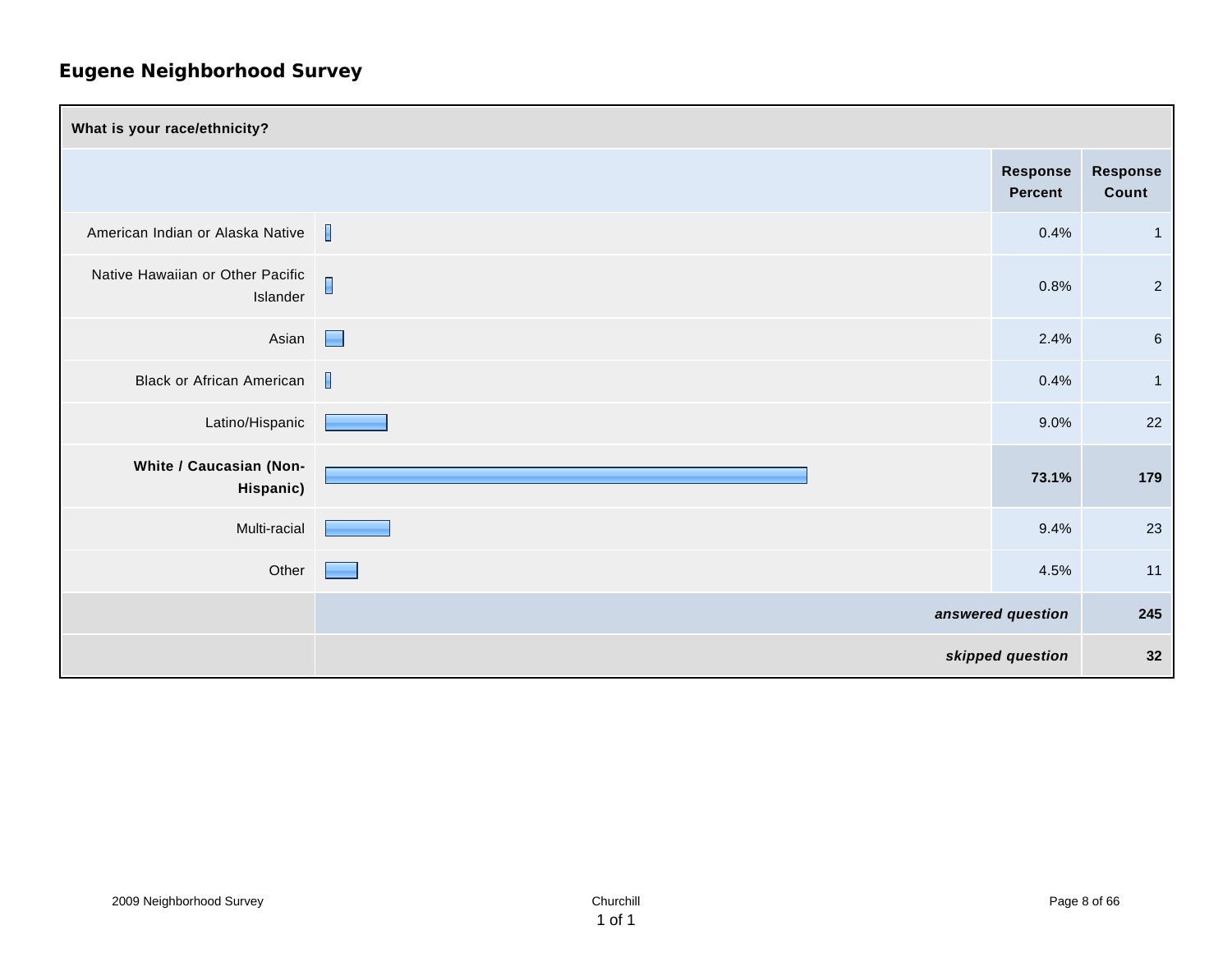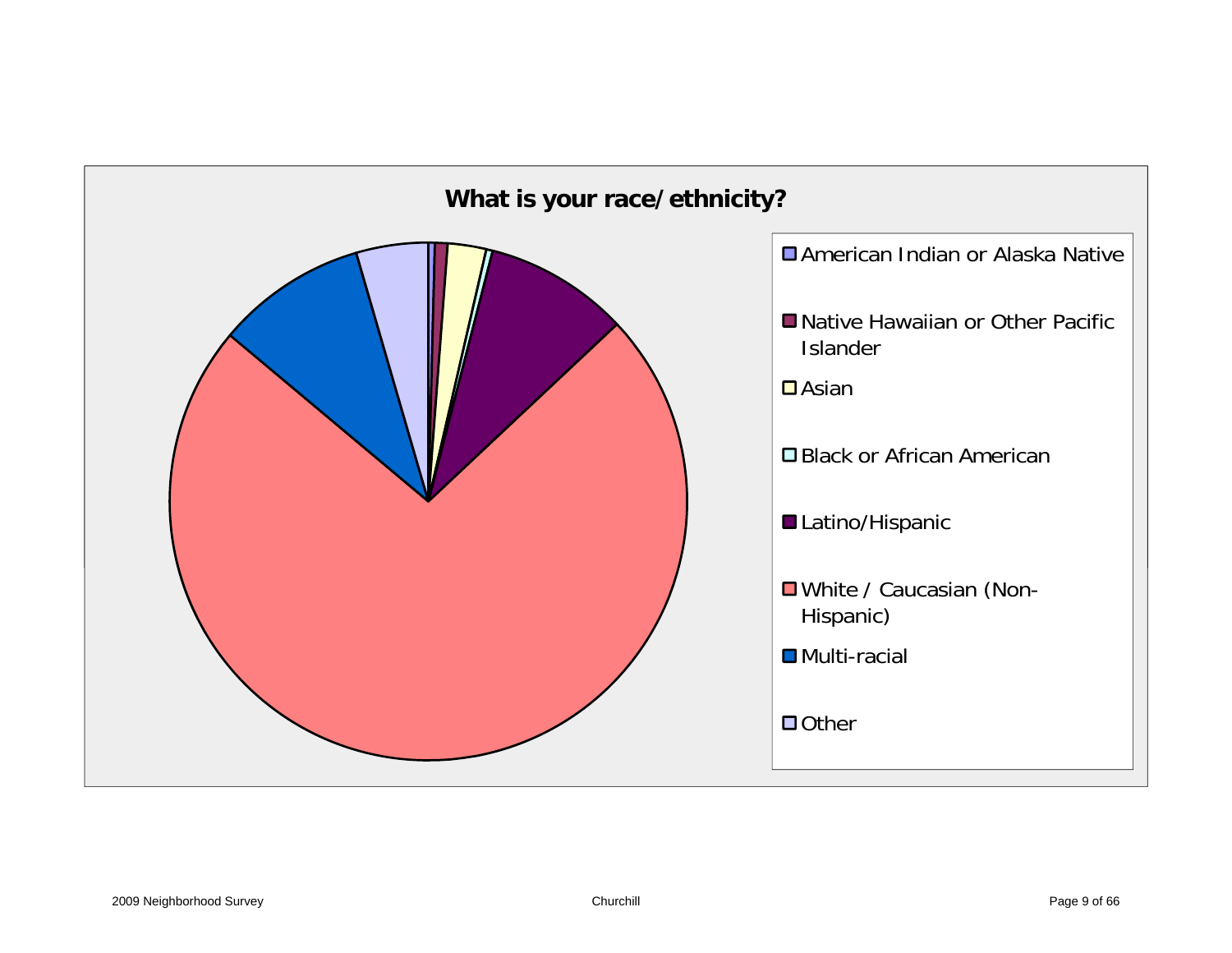| What is your gender?  |  |                            |                   |  |
|-----------------------|--|----------------------------|-------------------|--|
|                       |  | Response<br><b>Percent</b> | Response<br>Count |  |
| Male                  |  | 41.5%                      | 97                |  |
| Female                |  | 58.5%                      | 137               |  |
| Other gender identity |  | 0.0%                       | $\overline{0}$    |  |
|                       |  | answered question          | 234               |  |
|                       |  | skipped question           | 43                |  |

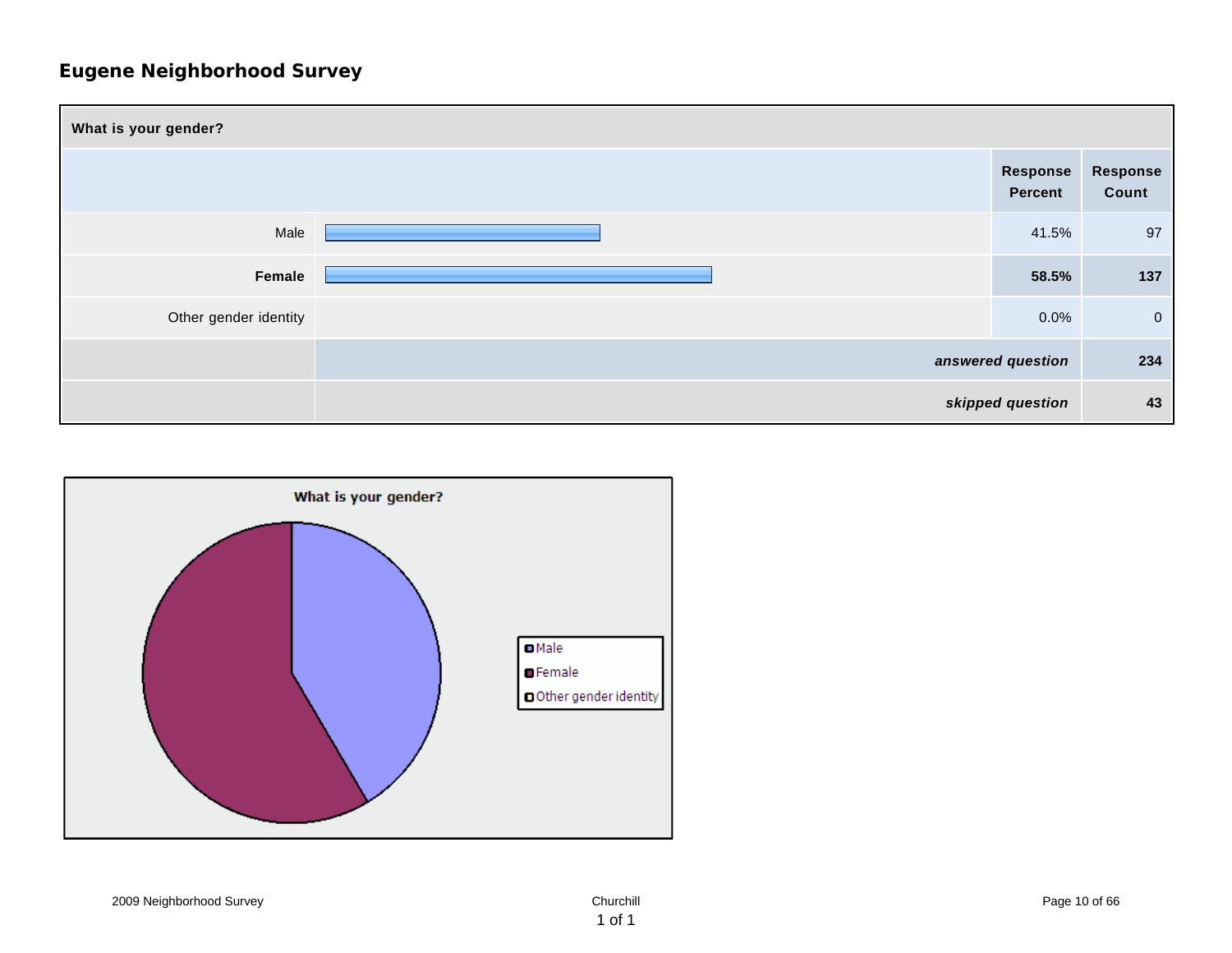| What are the nearest cross streets of your home/business/property? (for example, Olive St. and W. 10th Ave.) |                   |  |  |
|--------------------------------------------------------------------------------------------------------------|-------------------|--|--|
|                                                                                                              | Response<br>Count |  |  |
|                                                                                                              | 269               |  |  |
| answered question                                                                                            | 269               |  |  |
| skipped question                                                                                             | 8                 |  |  |

| <b>Response Text</b> |                                   |                       |  |
|----------------------|-----------------------------------|-----------------------|--|
| $\overline{1}$       | <b>Buck St amd Ellen ST</b>       | Aug 3, 2009 10:44 PM  |  |
| $\overline{2}$       | 18th and Britany                  | Aug 4, 2009 3:06 PM   |  |
| 3                    | brittany                          | Aug 4, 2009 9:01 PM   |  |
| 4                    | <b>Brittany-Thames</b>            | Aug 4, 2009 9:49 PM   |  |
| $\overline{5}$       | 18th street and Baily Hill        | Aug 4, 2009 10:47 PM  |  |
| 6                    | W. 16th Ave & Buck St.            | Aug 10, 2009 8:34 PM  |  |
| 7                    | Oak Patch and Ivy Glen            | Aug 10, 2009 9:11 PM  |  |
| 8                    | Buck st. w. 16th                  | Aug 11, 2009 3:45 PM  |  |
| 9                    | Warren St /Bailey Hill Road       | Aug 11, 2009 4:41 PM  |  |
| 10                   | Oak Patch and 15th. Ave.          | Aug 11, 2009 11:05 PM |  |
| 11                   | <b>Bailey Hill and Warren</b>     | Aug 12, 2009 3:45 AM  |  |
| 12                   | 18th & Bailey Hill                | Aug 12, 2009 4:20 AM  |  |
| 13                   | Wilshire Ln and Windsor Circle E  | Aug 12, 2009 8:49 AM  |  |
| 14                   | city view and 21st                | Aug 12, 2009 2:40 PM  |  |
| 15                   | Timberline and Warren             | Aug 12, 2009 9:31 PM  |  |
| 16                   | 18th & Bailey Hill                | Aug 13, 2009 7:36 PM  |  |
| 17                   | Wilshire Lane & Windsor Circle    | Aug 13, 2009 9:37 PM  |  |
| 18                   | 18th St. and S. Bertelsen Rd.     | Aug 14, 2009 2:25 AM  |  |
| 19                   | <b>City View and Suncrest Ave</b> | Aug 14, 2009 10:36 PM |  |
| 20                   | Hawkins Lane & W. 18th Ave        | Aug 16, 2009 4:02 AM  |  |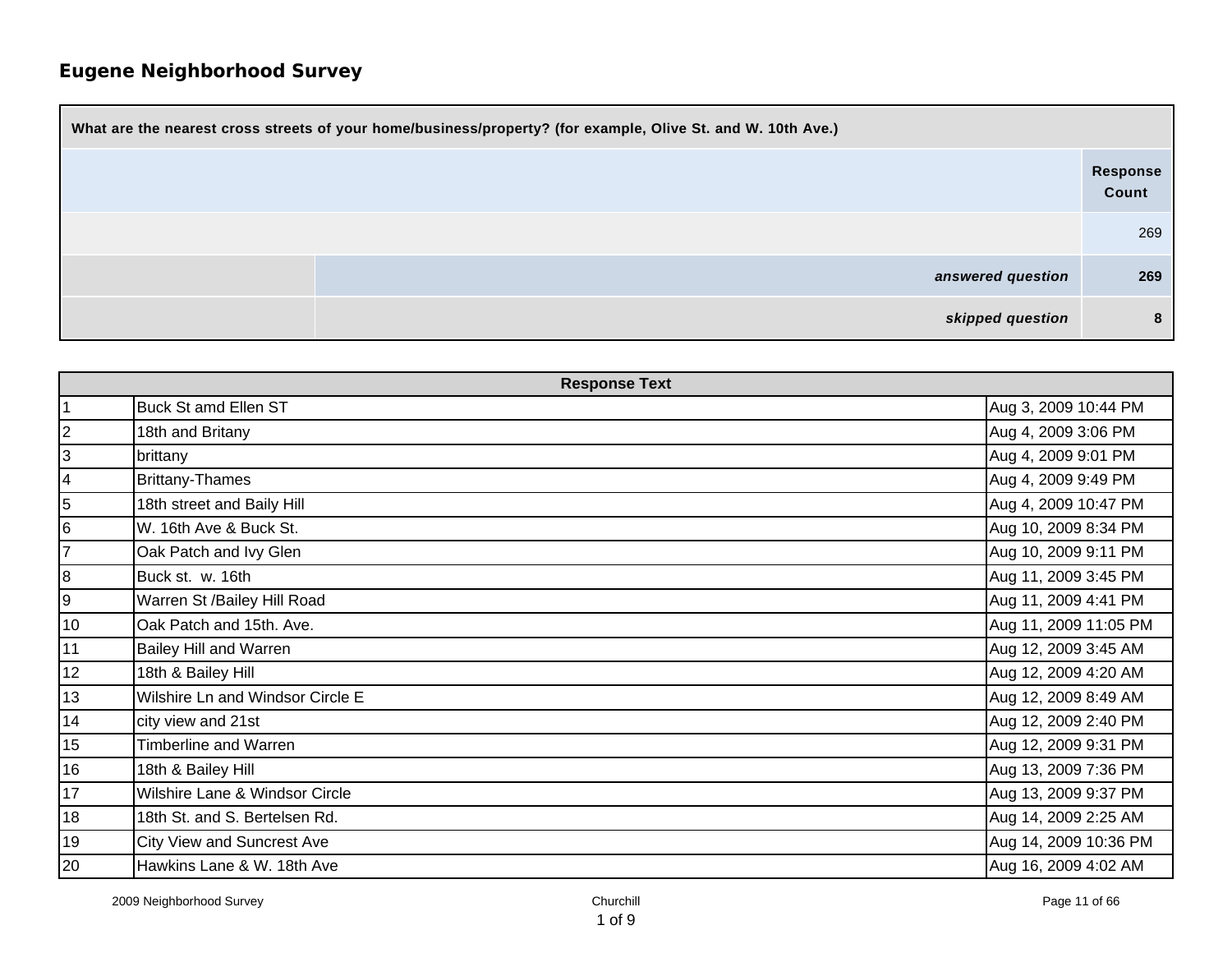| <b>Response Text</b> |                                  |                       |  |
|----------------------|----------------------------------|-----------------------|--|
| 21                   | Warren St & Timberline           | Aug 17, 2009 10:28 PM |  |
| 22                   | <b>Timberline and Ashford</b>    | Aug 18, 2009 7:22 PM  |  |
| 23                   | Hawkins lane/ West 18th          | Aug 18, 2009 7:51 PM  |  |
| 24                   | bailey hill road & 18th          | Aug 19, 2009 11:59 PM |  |
| 25                   | W. 16th Ave and Buck Street      | Aug 20, 2009 4:36 AM  |  |
| 26                   | 18th at Bailey Hill rd.          | Aug 20, 2009 6:11 PM  |  |
| 27                   | City View and 23rd.              | Aug 21, 2009 8:21 PM  |  |
| 28                   | 18th and Bailey Hill             | Aug 24, 2009 4:38 AM  |  |
| 29                   | 18th and Bailey Hill             | Aug 24, 2009 8:42 PM  |  |
| 30                   | Buck St. and Ellen               | Aug 25, 2009 5:24 PM  |  |
| 31                   | 18th & Bertelsen                 | Aug 25, 2009 6:51 PM  |  |
| 32                   | Bertelsen and W. 18th            | Aug 27, 2009 6:43 AM  |  |
| 33                   | W 15th Ave and Quaker            | Aug 28, 2009 6:59 PM  |  |
| 34                   | W 17th & Brittany                | Aug 30, 2009 2:18 AM  |  |
| 35                   | 18th and Bailey Hill             | Aug 31, 2009 3:36 PM  |  |
| 36                   | Earlasue Street & McNaull Street | Sep 1, 2009 3:35 AM   |  |
| 37                   | 18th/Bertelson                   | Sep 1, 2009 4:24 PM   |  |
| 38                   | <b>Timberline Drive</b>          | Sep 1, 2009 6:38 PM   |  |
| 39                   | W. 18th and Brittany             | Sep 2, 2009 12:05 AM  |  |
| 40                   | W 18th and City View             | Sep 2, 2009 4:56 PM   |  |
| 41                   | 18th. and Hawkins                | Sep 4, 2009 11:09 AM  |  |
| 42                   | Hawkins Lane and Park Hills Dr   | Sep 4, 2009 6:32 PM   |  |
| 43                   | 19th and Lambert                 | Sep 10, 2009 10:14 PM |  |
| 44                   | warren and timberline            | Sep 13, 2009 3:14 AM  |  |
| 45                   | Warren St. and Bailey Hill Rd.   | Sep 14, 2009 4:02 PM  |  |
| 46                   | Brittany and Brittania Pl        | Sep 14, 2009 5:22 PM  |  |
| 47                   | Lorane Hwy and Fox Hollow        | Sep 14, 2009 5:40 PM  |  |
| 48                   | Bailey Hill & Bertleson          | Sep 14, 2009 8:05 PM  |  |
| 49                   | Willow Creek and Pitchford Ave.  | Sep 14, 2009 8:13 PM  |  |
| 50                   | bertelsen and 18th               | Sep 14, 2009 8:19 PM  |  |
| 51                   | Southview                        | Sep 14, 2009 8:21 PM  |  |
| 52                   | 21st and city view               | Sep 14, 2009 8:29 PM  |  |
| 53                   | 18th and Baily hill              | Sep 14, 2009 9:22 PM  |  |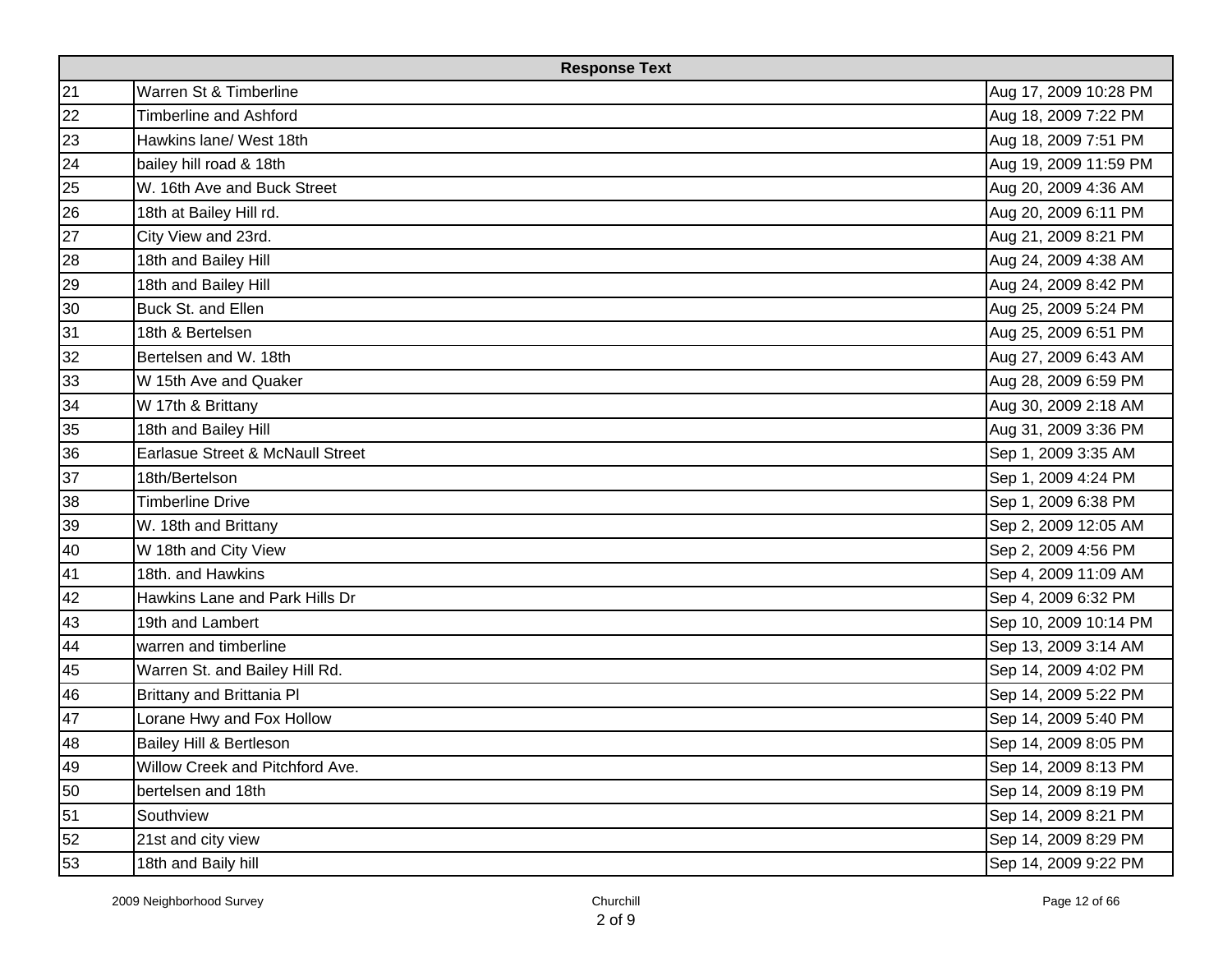| <b>Response Text</b> |                                   |                       |  |
|----------------------|-----------------------------------|-----------------------|--|
| 54                   | 24th and Chambers                 | Sep 14, 2009 9:29 PM  |  |
| 55                   | pitchford and willow creek        | Sep 14, 2009 9:32 PM  |  |
| 56                   | 18th buck                         | Sep 14, 2009 10:18 PM |  |
| 57                   | oak patch and west 18th           | Sep 14, 2009 10:33 PM |  |
| 58                   | Hawkins Lane and W. 25th Ave      | Sep 15, 2009 4:35 AM  |  |
| 59                   | willow creek road and W. 11th     | Sep 15, 2009 5:47 PM  |  |
| 60                   | west 11th Ave and Bailey hill rd  | Sep 15, 2009 10:03 PM |  |
| 61                   | Oak Patch and W. 18th Ave.        | Sep 17, 2009 6:43 PM  |  |
| 62                   | w. 18th and willow creek          | Sep 17, 2009 11:37 PM |  |
| 63                   | W. 18th and Oak Patch Road        | Sep 17, 2009 11:53 PM |  |
| 64                   | <b>Buck and Ellen</b>             | Sep 20, 2009 2:32 AM  |  |
| 65                   | 18th and Brittany St.             | Sep 22, 2009 4:14 AM  |  |
| 66                   | 19th and Jackson                  | Sep 22, 2009 11:08 PM |  |
| 67                   | 21st Ave and Trillium             | Sep 24, 2009 5:07 PM  |  |
| 68                   | W. 11th and Bailey Hill           | Sep 24, 2009 10:36 PM |  |
| 69                   | 18th and Brittany                 | Sep 26, 2009 10:20 AM |  |
| 70                   | 18th and chambers                 | Sep 28, 2009 4:50 AM  |  |
| 71                   | Bertelsent and West 11th          | Sep 28, 2009 6:57 PM  |  |
| 72                   | 18th Ave. and S. Bertelsen Rd.    | Sep 28, 2009 8:59 PM  |  |
| 73                   | Cityview and 18th                 | Sep 29, 2009 3:33 AM  |  |
| 74                   | Baily Hill Rd. and 18th           | Sep 29, 2009 4:51 AM  |  |
| 75                   | <b>Timberline and Ashford</b>     | Sep 29, 2009 5:37 AM  |  |
| 76                   | Bertelsen Road and W. 18th Avenue | Sep 29, 2009 11:02 AM |  |
| 77                   | west 18th and sunrise blvd        | Sep 29, 2009 4:03 PM  |  |
| 78                   | W. 11th and Willow Creek          | Sep 29, 2009 7:02 PM  |  |
| 79                   | West 11th and Cityview            | Sep 29, 2009 7:26 PM  |  |
| 80                   | w. 18th St and Bailey Hill Rd     | Sep 29, 2009 10:25 PM |  |
| 81                   | Augusta St.                       | Oct 1, 2009 2:57 AM   |  |
| 82                   | Ashford and Timberline            | Oct 2, 2009 1:05 AM   |  |
| 83                   | Timberline                        | Oct 2, 2009 2:29 PM   |  |
| 84                   | W 11th and 18th                   | Oct 2, 2009 4:18 PM   |  |
| 85                   | <b>Blacktail and Michael</b>      | Oct 2, 2009 9:02 PM   |  |
| 86                   | Hawkins Lane and Randy Lane       | Oct 2, 2009 11:52 PM  |  |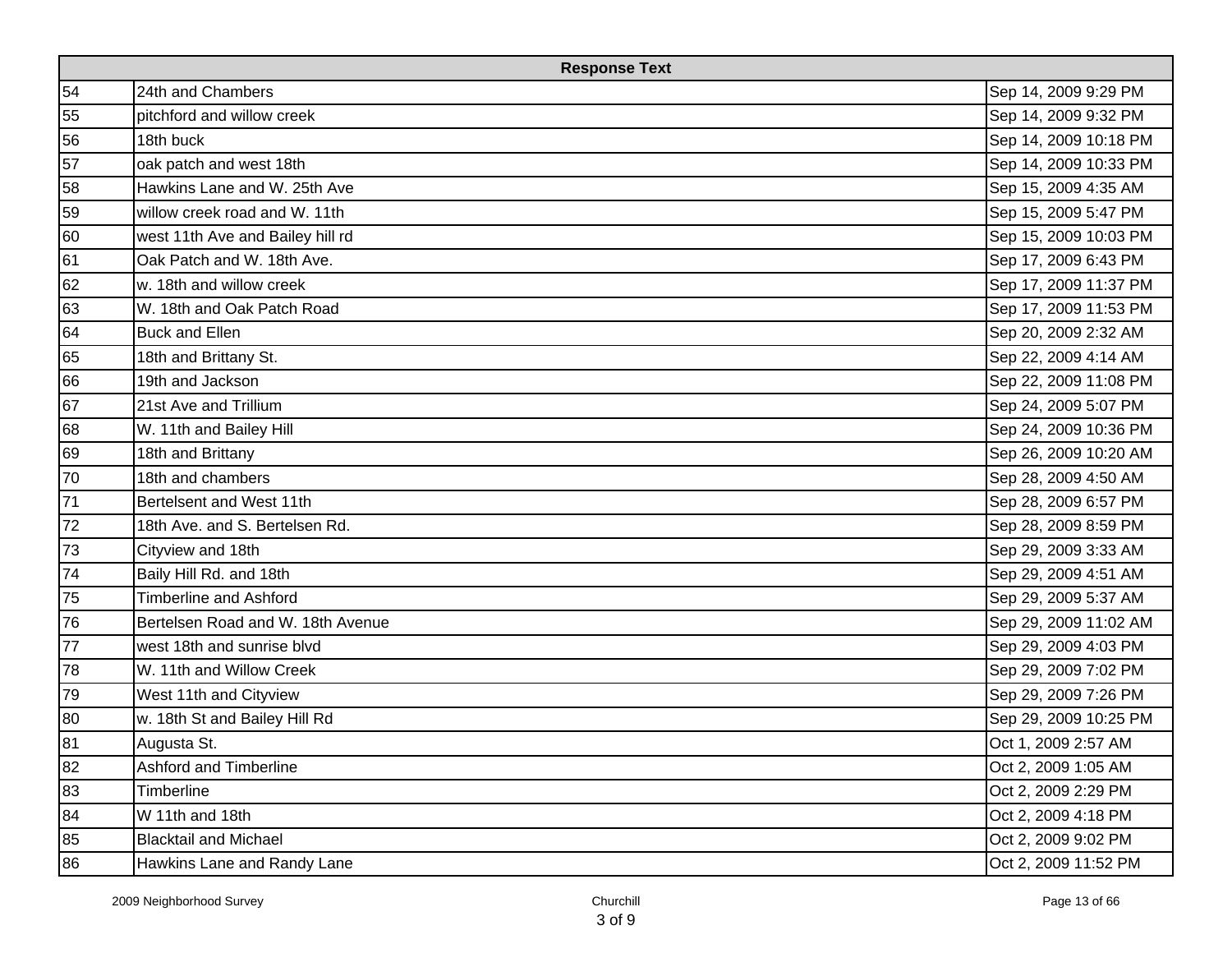| <b>Response Text</b> |                                                   |                       |  |
|----------------------|---------------------------------------------------|-----------------------|--|
| 87                   | Bertelson road and w 18th ave                     | Oct 3, 2009 12:56 AM  |  |
| 88                   | Timberline and Wilshire                           | Oct 3, 2009 9:58 PM   |  |
| 89                   | Brittany St. and 26th Ave.                        | Oct 4, 2009 1:09 AM   |  |
| 90                   | W 18th and Brittany                               | Oct 4, 2009 1:16 AM   |  |
| 91                   | Oak Patch Rd/West 11th                            | Oct 5, 2009 4:33 AM   |  |
| 92                   | 18th and bailey hill rd.                          | Oct 5, 2009 8:09 AM   |  |
| 93                   | lorane highway                                    | Oct 5, 2009 4:52 PM   |  |
| 94                   | Todd St.                                          | Oct 5, 2009 9:15 PM   |  |
| 95                   | 18th & Josh                                       | Oct 9, 2009 12:12 AM  |  |
| 96                   | 18th & Josh                                       | Oct 9, 2009 12:19 AM  |  |
| 97                   | City View and 18th                                | Oct 10, 2009 12:59 PM |  |
| 98                   | Buck and 18th Ave                                 | Oct 12, 2009 6:21 PM  |  |
| 99                   | Oak Patch, W. 15th                                | Oct 12, 2009 10:46 PM |  |
| 100                  | West 11th and Oak Patch Rd.                       | Oct 14, 2009 12:52 AM |  |
| 101                  | <b>Bailey Hill and Plumtree</b>                   | Oct 14, 2009 8:37 PM  |  |
| 102                  | Lorane Hwy, Bailey Hill Rd. and Spencer Creek Rd. | Oct 14, 2009 11:05 PM |  |
| 103                  | Chaucer Way & 25th Ave                            | Oct 16, 2009 6:32 PM  |  |
| 104                  | Timberline & Brighton                             | Oct 16, 2009 8:36 PM  |  |
| 105                  | Acorn Park                                        | Oct 18, 2009 1:52 AM  |  |
| 106                  | Acorn Park                                        | Oct 18, 2009 2:57 AM  |  |
| 107                  | Westleigh and Bailey Hill                         | Oct 18, 2009 2:40 PM  |  |
| 108                  | Bailey Hill Road and Warren St                    | Oct 18, 2009 5:53 PM  |  |
| 109                  | 17th AVE & Buck St.                               | Oct 20, 2009 5:33 AM  |  |
| 110                  | 18th and Bailey Hill                              | Oct 23, 2009 12:15 AM |  |
| 111                  | Bailey Hill Road and 18th ave                     | Oct 23, 2009 1:20 AM  |  |
| 112                  | 18th & Bailey Hill                                | Oct 23, 2009 7:35 AM  |  |
| 113                  | Hawkins and Videra                                | Oct 23, 2009 10:26 PM |  |
| 114                  | <b>Bailey Hill and Warren</b>                     | Oct 24, 2009 2:31 AM  |  |
| 115                  | strathmore and Brittany                           | Oct 25, 2009 4:14 AM  |  |
| 116                  | Hawkins and 25th                                  | Oct 25, 2009 2:15 PM  |  |
| 117                  | 25th and Hawkins                                  | Oct 25, 2009 7:24 PM  |  |
| 118                  | West 18th and Bailey Hill Road                    | Oct 26, 2009 12:25 AM |  |
| 119                  | 18th and Bailey Hill                              | Oct 26, 2009 12:36 AM |  |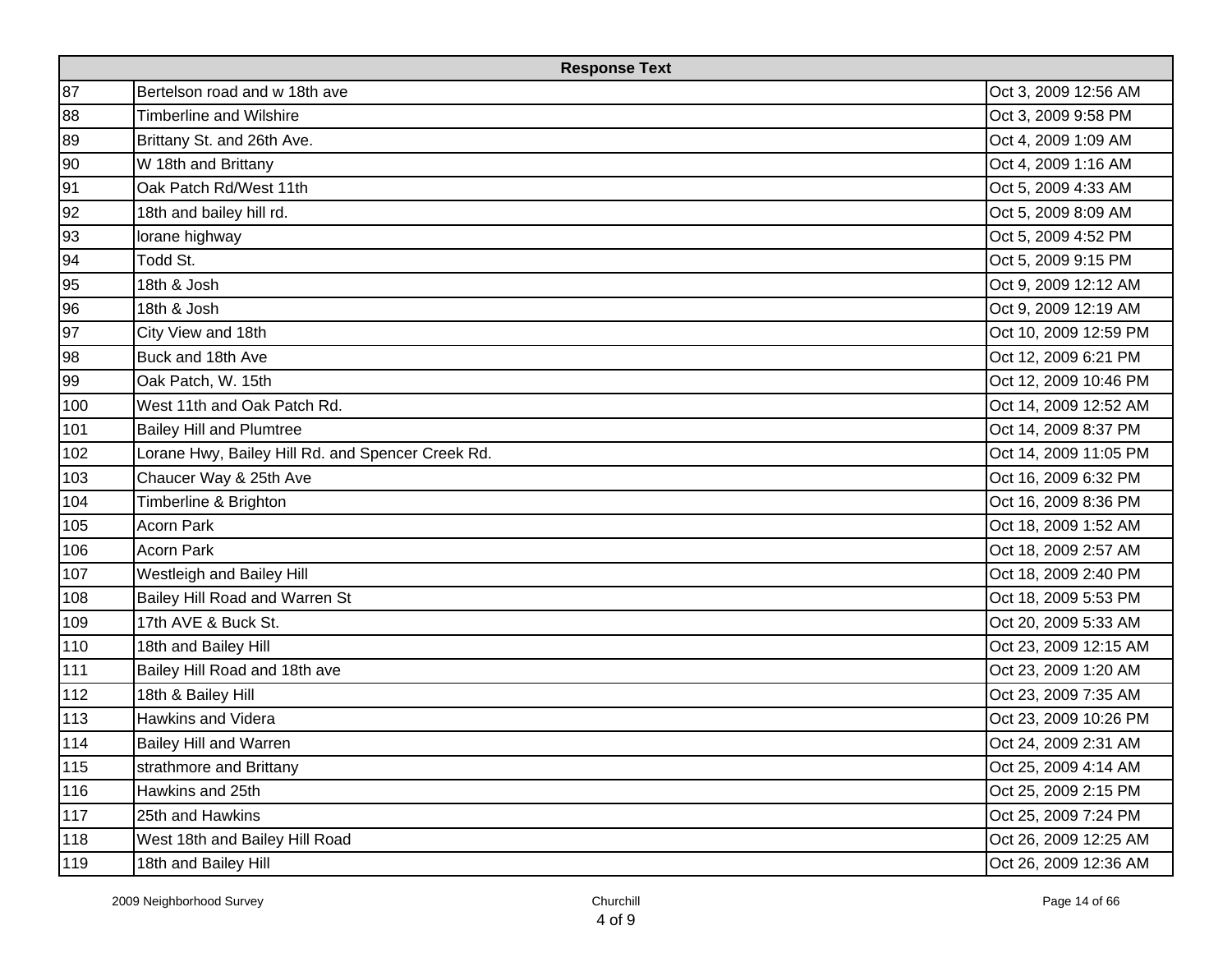|     | <b>Response Text</b>                  |                       |  |  |
|-----|---------------------------------------|-----------------------|--|--|
| 120 | W. 18th St & Josh St                  | Oct 29, 2009 11:49 PM |  |  |
| 121 | Willshire Lane and Winsorcircle East  | Oct 30, 2009 12:28 AM |  |  |
| 122 | <b>Bailey Hill and Westleigh</b>      | Oct 30, 2009 1:18 AM  |  |  |
| 123 | Los Altos Lane                        | Oct 30, 2009 1:22 AM  |  |  |
| 124 | Windsor Circle West and Wilshire      | Oct 30, 2009 1:58 AM  |  |  |
| 125 | Warren & Wilshire                     | Oct 30, 2009 2:07 AM  |  |  |
| 126 | 18th & Hawkins                        | Oct 30, 2009 2:12 AM  |  |  |
| 127 | Brittany and West 18th                | Oct 30, 2009 2:14 AM  |  |  |
| 128 | West 29th and Ridgemont               | Oct 30, 2009 2:21 AM  |  |  |
| 129 | Chaucer Court and W 25th St.          | Oct 30, 2009 2:34 AM  |  |  |
| 130 | Wilshire and Windsor Circle W         | Oct 30, 2009 2:47 AM  |  |  |
| 131 | Summit Sky at Tiburon Lane            | Oct 30, 2009 2:49 AM  |  |  |
| 132 | warren/wilshire                       | Oct 30, 2009 3:03 AM  |  |  |
| 133 | timberline and warren                 | Oct 30, 2009 3:12 AM  |  |  |
| 134 | E Wilshire and E Wilshire             | Oct 30, 2009 10:44 AM |  |  |
| 135 | 25th and Chaucer Way                  | Oct 30, 2009 11:15 AM |  |  |
| 136 | <b>Brittany and Windsor</b>           | Oct 30, 2009 1:58 PM  |  |  |
| 137 | 25th and Hawkins                      | Oct 30, 2009 2:30 PM  |  |  |
| 138 | Warren Ave; Bailey Hill Rd            | Oct 30, 2009 3:02 PM  |  |  |
| 139 | <b>Windsor Circle and Wilshire</b>    | Oct 30, 2009 4:02 PM  |  |  |
| 140 | 25th & Hawkins                        | Oct 30, 2009 4:05 PM  |  |  |
| 141 | Todd and West 18th                    | Oct 30, 2009 4:41 PM  |  |  |
| 142 | Todd and West 18th                    | Oct 30, 2009 4:41 PM  |  |  |
| 143 | Jean @ Misletoe                       | Oct 30, 2009 4:57 PM  |  |  |
| 144 | <b>Blacktail Drive and Zachary</b>    | Oct 30, 2009 5:42 PM  |  |  |
| 145 | Bailey Hill Rd.                       | Oct 30, 2009 6:17 PM  |  |  |
| 146 | 12th/buck                             | Oct 30, 2009 6:22 PM  |  |  |
| 147 | Wilshire & Warren                     | Oct 30, 2009 10:13 PM |  |  |
| 148 | <b>Bailey Hill and Warren</b>         | Oct 30, 2009 10:45 PM |  |  |
| 149 | Wilshire Lane and Windsor Circle East | Oct 31, 2009 9:33 PM  |  |  |
| 150 | Oakpatch Rd. and Fetters Loop         | Oct 31, 2009 10:36 PM |  |  |
| 151 | 20th and City View                    | Oct 31, 2009 11:51 PM |  |  |
| 152 | w 18th ave and bertleson              | Nov 1, 2009 4:45 PM   |  |  |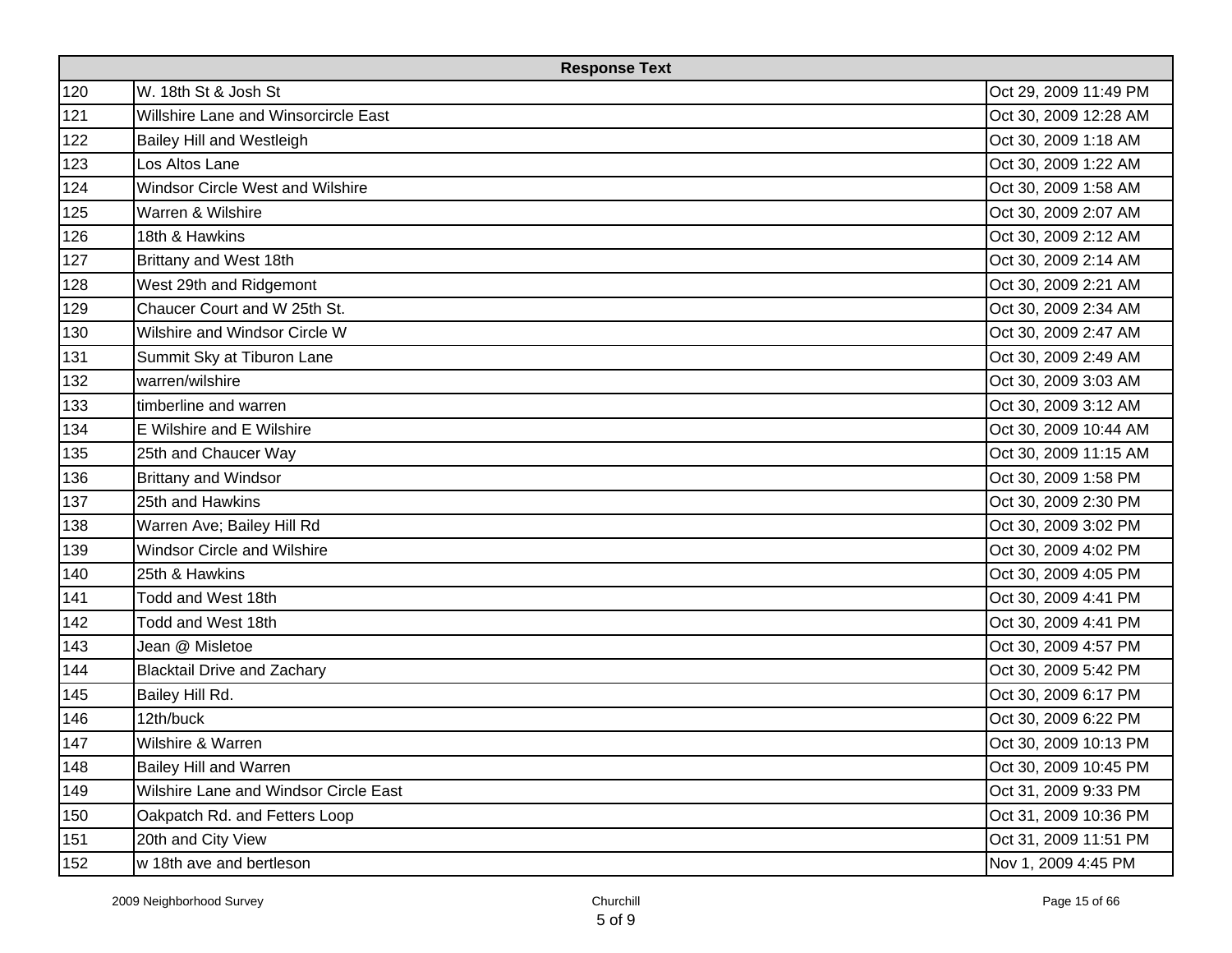| <b>Response Text</b> |                                   |                       |
|----------------------|-----------------------------------|-----------------------|
| 153                  | Brittany and W. 25th              | Nov 2, 2009 2:09 AM   |
| 154                  | Corinthian at City View           | Nov 3, 2009 2:37 PM   |
| 155                  | 18th & City View                  | Nov 5, 2009 10:29 PM  |
| 156                  | 1895 sunrise                      | Nov 5, 2009 11:55 PM  |
| 157                  | Earlasue St & McNaull St          | Nov 8, 2009 7:55 PM   |
| 158                  | Wintercreek and Tanner Park       | Nov 9, 2009 2:11 PM   |
| 159                  | 18th and Vity View                | Nov 12, 2009 7:23 PM  |
| 160                  | City view/18th                    | Nov 12, 2009 7:29 PM  |
| 161                  | 15th and Buck                     | Nov 12, 2009 8:47 PM  |
| 162                  | <b>Accorn Park</b>                | Nov 12, 2009 8:54 PM  |
| 163                  | 11th Ave & Oak Patch Rd           | Nov 16, 2009 10:29 PM |
| 164                  | 14th & Quaker                     | Nov 16, 2009 11:51 PM |
| 165                  | 16th, Buck                        | Nov 17, 2009 12:57 AM |
| 166                  | W 11th & Bailey Hill              | Nov 17, 2009 7:26 PM  |
| 167                  | W. 11th                           | Nov 17, 2009 8:24 PM  |
| 168                  | <b>Timberline and Wintercreek</b> | Nov 18, 2009 5:37 PM  |
| 169                  | 18th & Bailey                     | Nov 18, 2009 5:51 PM  |
| 170                  | Bertelsen between 11th & 18th     | Nov 18, 2009 6:30 PM  |
| 171                  | 18th & Bertlesen                  | Nov 18, 2009 8:13 PM  |
| 172                  | 25th & Hawkins Ln                 | Nov 18, 2009 11:58 PM |
| 173                  | Bertelsen and 18th                | Nov 19, 2009 6:19 PM  |
| 174                  | 18th & Bailey Hill                | Nov 19, 2009 6:42 PM  |
| 175                  | 18th and Bailey Hill Rd           | Nov 19, 2009 6:55 PM  |
| 176                  | 15th and Bailey Hill              | Nov 19, 2009 9:38 PM  |
| $177$                | <b>City View</b>                  | Nov 19, 2009 10:13 PM |
| 178                  | City View and W 18th              | Nov 19, 2009 10:45 PM |
| 179                  | 18th & Bailey Hill                | Nov 19, 2009 11:17 PM |
| 180                  | Hawkins and S. Lambert            | Nov 19, 2009 11:22 PM |
| 181                  | Bailey Hill and W 18th            | Nov 19, 2009 11:27 PM |
| 182                  | 18th & Brittany                   | Nov 19, 2009 11:40 PM |
| 183                  | W 18th, W. 11th, Bertelsen        | Nov 19, 2009 11:53 PM |
| 184                  | Warren St. and Bailey Hill        | Nov 20, 2009 12:14 AM |
| 185                  | West 11th & Bertelsen Rd.         | Nov 20, 2009 5:08 PM  |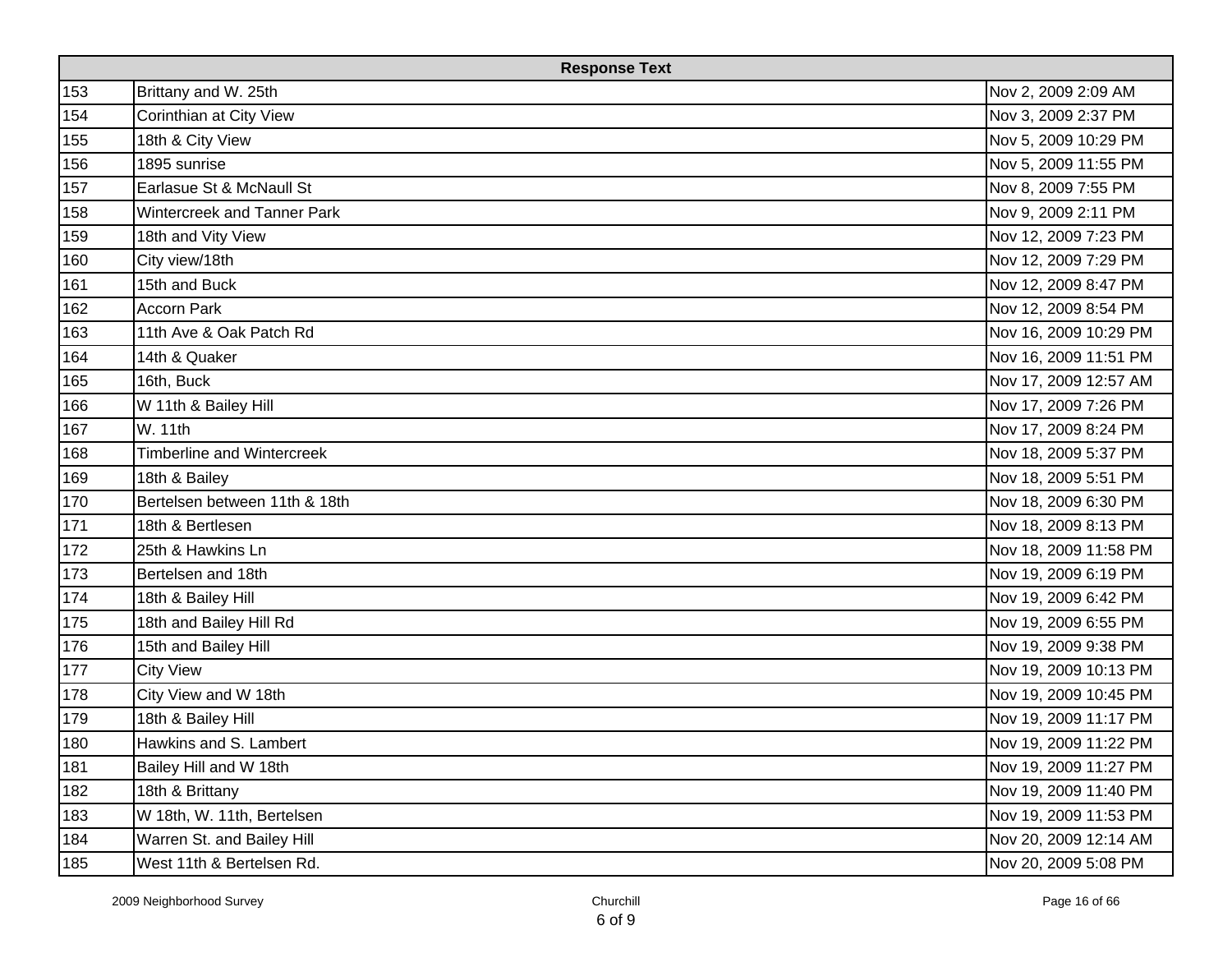| <b>Response Text</b> |                                    |                       |
|----------------------|------------------------------------|-----------------------|
| 186                  | W.11th and Bertelsen               | Nov 20, 2009 5:34 PM  |
| 187                  | Bailey Hill and 18th               | Nov 20, 2009 5:37 PM  |
| 188                  | City View and Terrace View         | Nov 20, 2009 6:13 PM  |
| 189                  | 18th & Bertelsen                   | Nov 20, 2009 6:56 PM  |
| 190                  | Bailey Hill and 18th               | Nov 20, 2009 7:37 PM  |
| 191                  | Hawkins and 25th Ave               | Nov 20, 2009 8:41 PM  |
| 192                  | Bailey Hill and 18th               | Nov 20, 2009 8:46 PM  |
| 193                  | Bailey Hill and Warren             | Nov 20, 2009 10:29 PM |
| 194                  | Brittany                           | Nov 20, 2009 10:48 PM |
| 195                  | W. 18th and Bayley Hill Rd         | Nov 23, 2009 4:54 PM  |
| 196                  | 18th & Bailey Hill                 | Nov 23, 2009 5:20 PM  |
| 197                  | Westleigh St.                      | Nov 23, 2009 6:29 PM  |
| 198                  | Westleigh                          | Nov 23, 2009 6:35 PM  |
| 199                  | <b>HWY 126</b>                     | Nov 23, 2009 6:53 PM  |
| 200                  | W 18th, Bailey Hill Rd, Bertelsen  | Nov 23, 2009 7:37 PM  |
| 201                  | 18th & Greiner                     | Nov 23, 2009 7:55 PM  |
| 202                  | Gimpl and Bailey Hill Rd           | Nov 23, 2009 8:16 PM  |
| 203                  | 18th and Bailey Hill               | Nov 23, 2009 8:43 PM  |
| 204                  | 18th and Bailey Hill               | Nov 23, 2009 8:48 PM  |
| 205                  | W. 15th right next to Churchill    | Nov 23, 2009 11:21 PM |
| 206                  | 18th                               | Nov 24, 2009 12:25 AM |
| 207                  | Suncrest Ave and City View         | Nov 24, 2009 12:29 AM |
| 208                  | Wilshire and Warren and Timberline | Nov 24, 2009 12:34 AM |
| 209                  | Breezewood Ave./Todd St.           | Nov 24, 2009 5:47 PM  |
| 210                  | Bailey Hill and 18th               | Nov 24, 2009 5:59 PM  |
| 211                  | Bailey Hill & W. 18th              | Nov 24, 2009 6:03 PM  |
| 212                  | City View & W. 11th Ave            | Nov 24, 2009 6:24 PM  |
| 213                  | Bailey Hill & 18th                 | Nov 24, 2009 6:41 PM  |
| 214                  | Warren and Timberline              | Nov 24, 2009 6:52 PM  |
| 215                  | Bailey Hill and N Modesto          | Nov 24, 2009 7:45 PM  |
| 216                  | Hawkins                            | Nov 24, 2009 8:46 PM  |
| 217                  | 21st & City View                   | Nov 25, 2009 4:46 PM  |
| 218                  | W 21st & Trillium                  | Nov 25, 2009 4:49 PM  |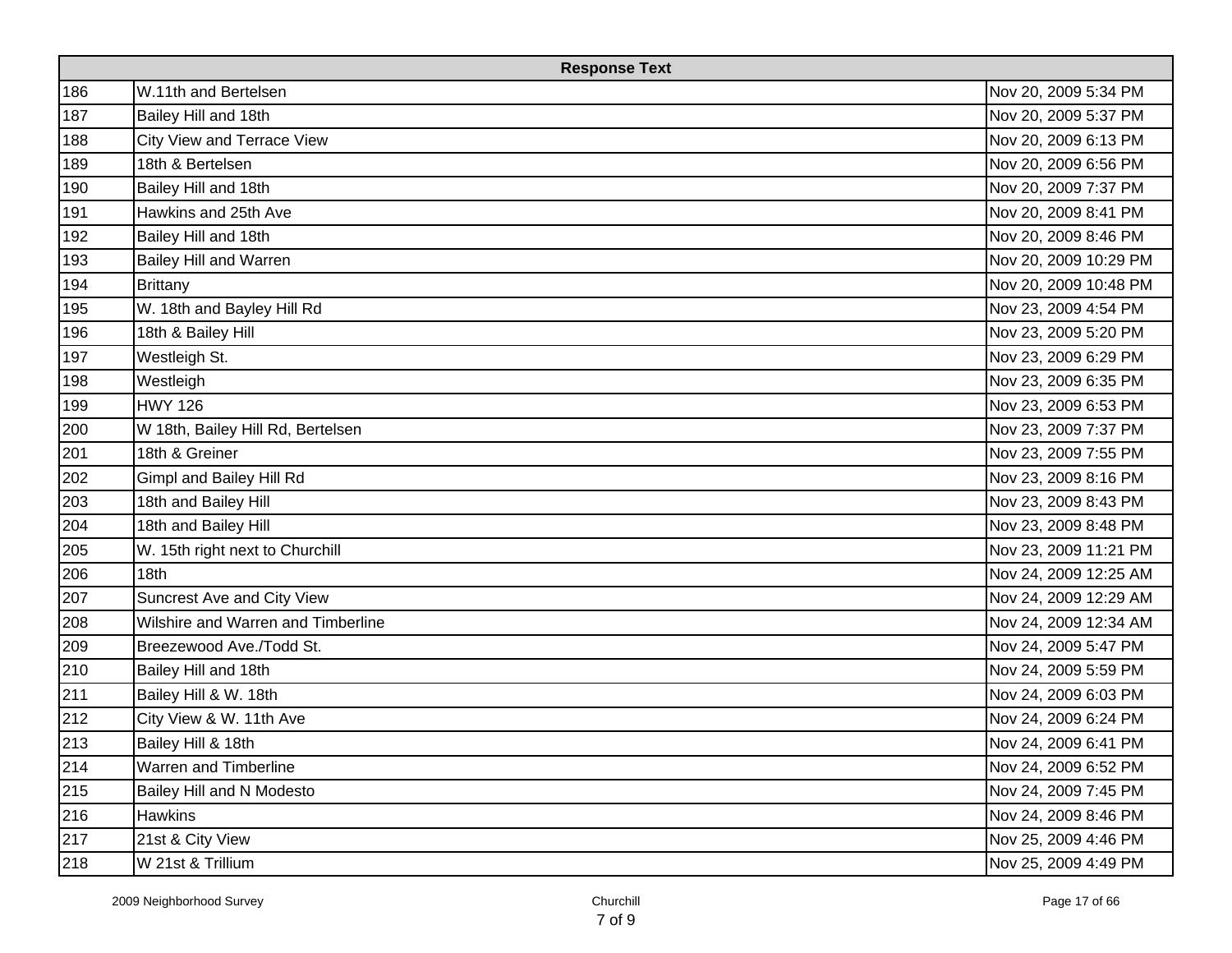| <b>Response Text</b> |                                    |                       |
|----------------------|------------------------------------|-----------------------|
| 219                  | 18th & Oak Patch                   | Nov 25, 2009 4:50 PM  |
| 220                  | 11th and 18th                      | Nov 25, 2009 4:52 PM  |
| 221                  | Wilshire Lane and Warren           | Nov 25, 2009 4:57 PM  |
| 222                  | Brittany & 18th                    | Nov 25, 2009 5:01 PM  |
| 223                  | Quaker                             | Nov 25, 2009 5:09 PM  |
| 224                  | raven oaks cherrkee hills          | Nov 25, 2009 6:24 PM  |
| 225                  | <b>Hawkins and Wintercreek</b>     | Nov 25, 2009 6:24 PM  |
| 226                  | Baumont Dr and Highland Oaks       | Nov 25, 2009 6:24 PM  |
| 227                  | Bailey Hill & W 18th               | Nov 25, 2009 6:25 PM  |
| 228                  | Willow Creek Rd.                   | Nov 25, 2009 6:25 PM  |
| 229                  | Bailey Hill and 18th               | Nov 25, 2009 6:25 PM  |
| 230                  | Timberline Dr.                     | Nov 25, 2009 6:25 PM  |
| 231                  | Gimpl Hill Road and Sanford        | Nov 25, 2009 6:26 PM  |
| 232                  | 18th & Josh St.                    | Nov 25, 2009 6:27 PM  |
| 233                  | 18th & Josh                        | Nov 25, 2009 6:27 PM  |
| 234                  | Bailey Hill and 18th               | Nov 25, 2009 6:34 PM  |
| 235                  | <b>BraeBurn</b>                    | Nov 25, 2009 6:37 PM  |
| 236                  | Wood and Harold                    | Nov 25, 2009 7:15 PM  |
| 237                  | Timberline and Greentree way       | Nov 25, 2009 7:30 PM  |
| 238                  | 20th & City View                   | Nov 25, 2009 7:36 PM  |
| 239                  | <b>Chaucer and Hawkins</b>         | Nov 25, 2009 7:46 PM  |
| 240                  | 18th & CityView                    | Nov 25, 2009 8:28 PM  |
| 241                  | W 18th and Bailey Hill             | Nov 25, 2009 9:59 PM  |
| 242                  | Park Forest and Hawkins            | Nov 25, 2009 11:21 PM |
| 243                  | City View and 23rd                 | Nov 25, 2009 11:26 PM |
| 244                  | Peppertree and 18th                | Dec 8, 2009 8:54 PM   |
| 245                  | 18th and Britney                   | Dec 9, 2009 6:08 PM   |
| 246                  | Bailey Hill & Lorane Hwy           | Dec 10, 2009 5:45 PM  |
| 247                  | Warren & Bailey Hill               | Dec 11, 2009 9:53 PM  |
| 248                  | Warren & Bailey Hill               | Dec 14, 2009 11:44 PM |
| 249                  | Bailey Hill Rd & Parliament        | Dec 15, 2009 12:15 AM |
| 250                  | Quaker St.                         | Dec 16, 2009 6:34 PM  |
| 251                  | W.11th & Acorn Park (or Oak Patch) | Dec 16, 2009 8:27 PM  |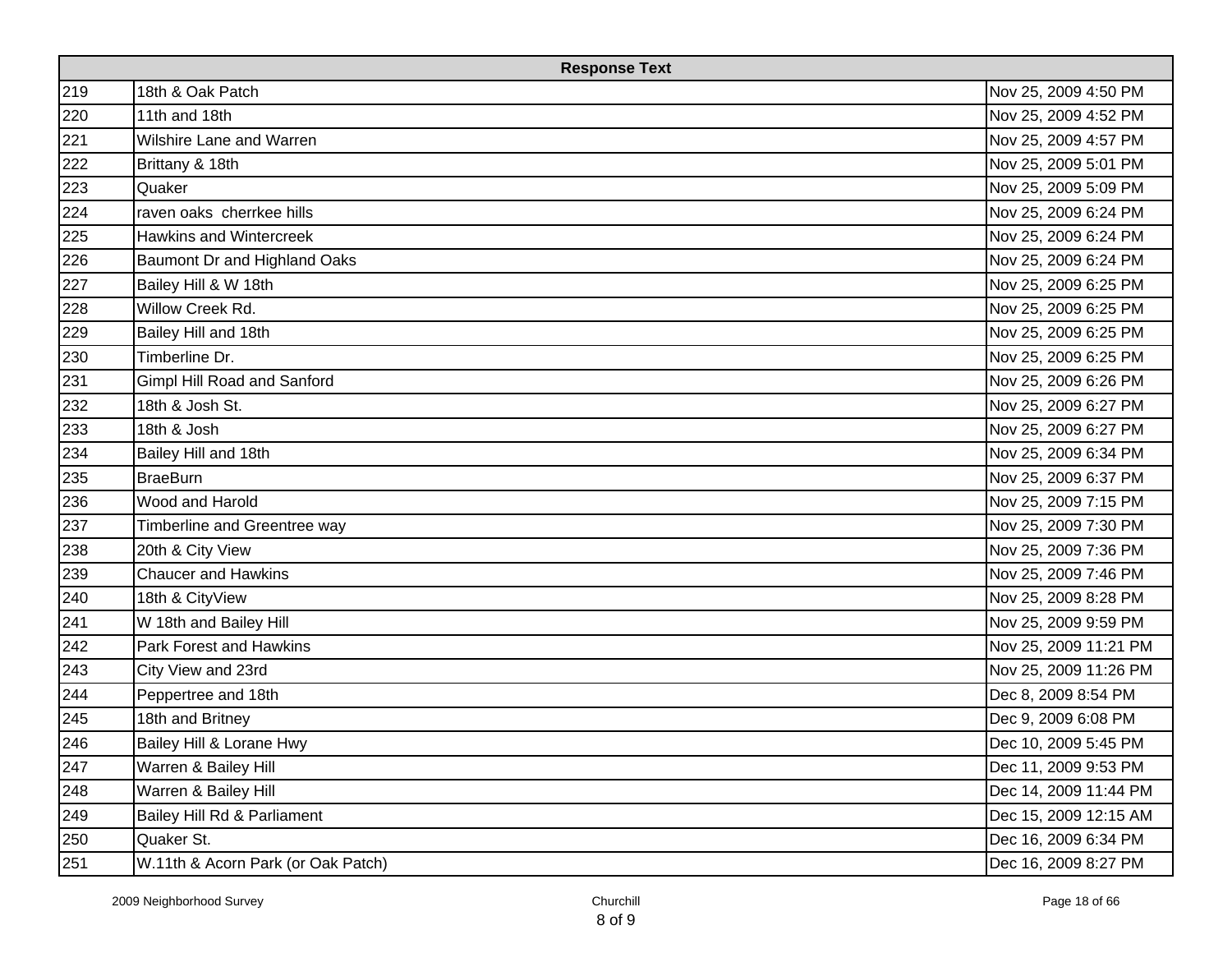| <b>Response Text</b> |                                                     |                       |
|----------------------|-----------------------------------------------------|-----------------------|
| 252                  | Hawkins, W 18th                                     | Dec 17, 2009 11:36 PM |
| 253                  | W 18th & Hawkins/Brittany                           | Dec 17, 2009 11:39 PM |
| 254                  | Echo Hallow & Avalon St                             | Dec 21, 2009 12:06 AM |
| 255                  | City View & 20th                                    | Dec 21, 2009 12:46 AM |
| 256                  | 15th & Hayes                                        | Dec 22, 2009 5:30 PM  |
| 257                  | Grant & 15th                                        | Dec 22, 2009 5:34 PM  |
| 258                  | W 23rd and City View                                | Dec 24, 2009 10:52 PM |
| 259                  | 28th and McLean                                     | Dec 24, 2009 10:58 PM |
| 260                  | W 18th and Brittany Dr                              | Dec 30, 2009 9:45 PM  |
| 261                  | Bailey Hill & 11th                                  | Jan 8, 2010 4:14 AM   |
| 262                  | W 11th w 18 (Baily HIII Rd between 11 and 18        | Jan 8, 2010 4:38 AM   |
| 263                  | the 18th west 11 (Bailey Hill Rd between 11 and 18) | Jan 8, 2010 4:45 AM   |
| 264                  | 1475 Baily Hill Rd                                  | Jan 8, 2010 4:47 AM   |
| 265                  | Bertelsen Rd and wood st                            | Jan 8, 2010 5:27 AM   |
| 266                  | gjuym                                               | Jan 8, 2010 6:11 AM   |
| 267                  | city view and 18th ave.                             | Jan 8, 2010 6:14 AM   |
| 268                  | Quaker and 13 st                                    | Jan 8, 2010 6:16 AM   |
| 269                  | West 13 and Quaker                                  | Jan 8, 2010 6:17 AM   |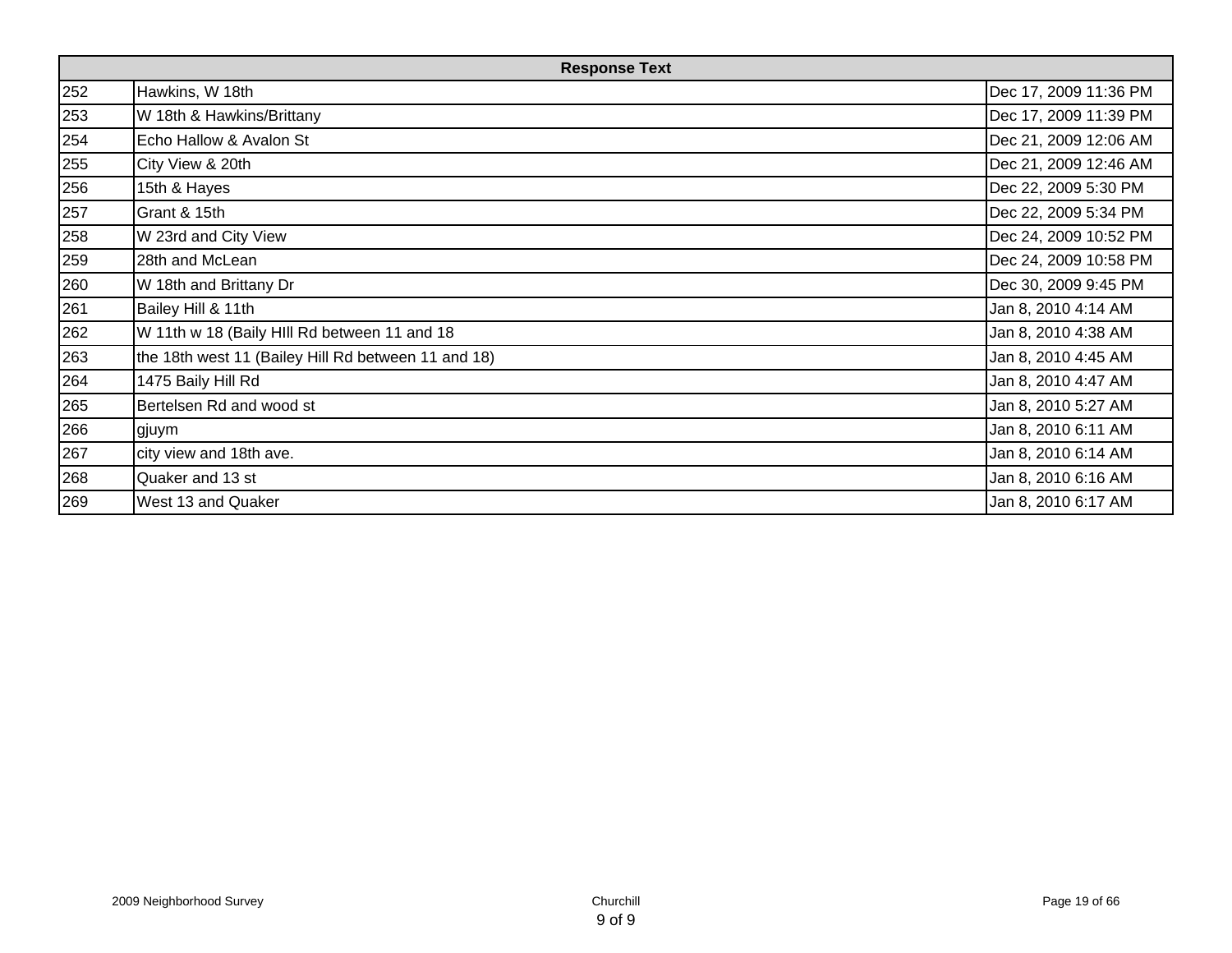| What is ONE thing you like most about your neighborhood? |                   |  |
|----------------------------------------------------------|-------------------|--|
|                                                          | Response<br>Count |  |
|                                                          | 215               |  |
| answered question                                        | 215               |  |
| skipped question                                         | 62                |  |

| <b>Response Text</b> |                                                                                                                                                   |                       |
|----------------------|---------------------------------------------------------------------------------------------------------------------------------------------------|-----------------------|
|                      | Quiet!                                                                                                                                            | Aug 3, 2009 10:58 PM  |
| 2                    | that it's somewhat quiet (I would like it even better if it were quieter)                                                                         | Aug 4, 2009 3:12 PM   |
| 3                    | trees and fairly quiet                                                                                                                            | Aug 4, 2009 9:04 PM   |
| $\overline{4}$       | I've been there almost five years and have had no crime problems.                                                                                 | Aug 4, 2009 10:51 PM  |
| 5                    | Friendly & helpful neighbors, and it's quiet.                                                                                                     | Aug 10, 2009 9:04 PM  |
| 6                    | Access to shopping                                                                                                                                | Aug 10, 2009 9:16 PM  |
| 7                    | Proximity to the fern ridge bike path, our neighborhood park and the best possible neighbors.                                                     | Aug 11, 2009 3:56 PM  |
| 8                    | Lots of Trees and good roads.                                                                                                                     | Aug 11, 2009 4:49 PM  |
| 9                    | The Bike Trail.                                                                                                                                   | Aug 11, 2009 11:12 PM |
| 10                   | Proximity to High School.                                                                                                                         | Aug 12, 2009 4:23 AM  |
| 11                   | The walking paths and public areas. Not because I like walking particularly, but when I travel by foot they're shorter,<br>prettier, and quieter. | Aug 12, 2009 8:55 AM  |
| 12                   | my apartment complex is off the beaten track and quiet. Close to Amazon bike path and stores on 11th Ave.                                         | Aug 13, 2009 7:43 PM  |
| 13                   | Trees                                                                                                                                             | Aug 13, 2009 9:39 PM  |
| 14                   | The Nature Preserve right across from my house.                                                                                                   | Aug 14, 2009 2:39 AM  |
| 15                   | The trees & Relative Quietness of Area Close to schools & work                                                                                    | Aug 16, 2009 4:13 AM  |
| 16                   | The location                                                                                                                                      | Aug 17, 2009 10:33 PM |
| 17                   | Access to natural area (Ridgeline park)                                                                                                           | Aug 18, 2009 7:27 PM  |
| 18                   | My immediate neighbors/about 1/2 of my street.                                                                                                    | Aug 20, 2009 4:49 AM  |
| 19                   | I live in a retirement home so much of this survey does not affect me                                                                             | Aug 20, 2009 6:23 PM  |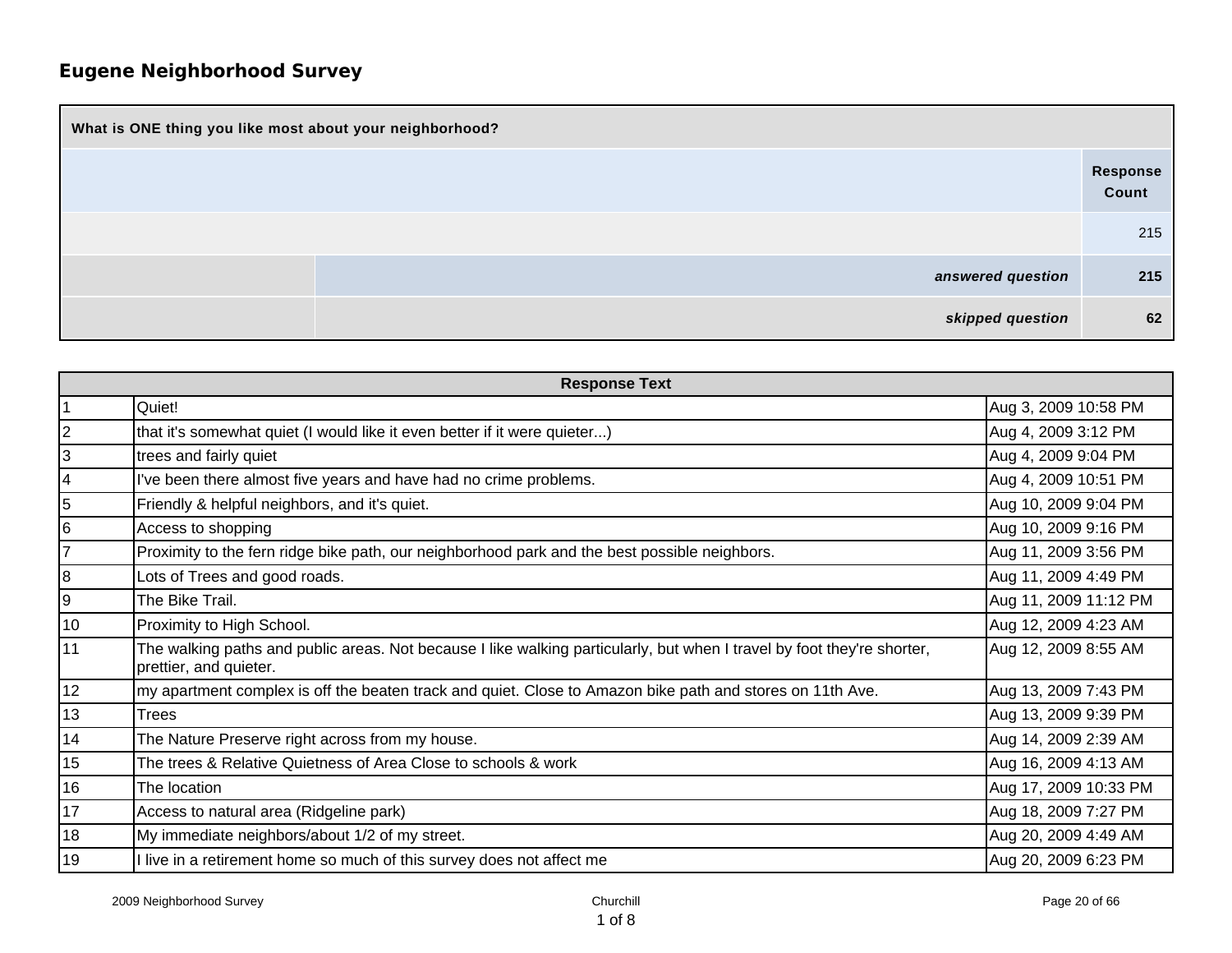| <b>Response Text</b> |                                                                                                                                                                                                                                                                        |                       |
|----------------------|------------------------------------------------------------------------------------------------------------------------------------------------------------------------------------------------------------------------------------------------------------------------|-----------------------|
| 20                   | The natural surroundings. We live next door to a wooded park, and we feel it is very special to feel like we live in the<br>woods but are in the city. We hope that the city continues to keep green areas and parks like this, and stop the sprawl of<br>new housing. | Aug 21, 2009 8:26 PM  |
| 21                   | Most of the time, it's fairly quiet and peaceful                                                                                                                                                                                                                       | Aug 24, 2009 4:45 AM  |
| 22                   | Relative degree of pride in looks of property.                                                                                                                                                                                                                         | Aug 25, 2009 5:34 PM  |
| 23                   | Convenient access to services, schools and recreational opportunities.                                                                                                                                                                                                 | Aug 25, 2009 7:11 PM  |
| 24                   | good neighbors                                                                                                                                                                                                                                                         | Aug 27, 2009 6:50 AM  |
| 25                   | it is comfortable                                                                                                                                                                                                                                                      | Aug 28, 2009 2:31 AM  |
| 26                   | The diversity and convenient location to the bike path, bus routes, and shopping                                                                                                                                                                                       | Aug 28, 2009 7:03 PM  |
| 27                   | It is quiet                                                                                                                                                                                                                                                            | Aug 30, 2009 2:21 AM  |
| 28                   | I enjoy how quiet it is.                                                                                                                                                                                                                                               | Sep 1, 2009 3:39 AM   |
| 29                   | close to Churchill High School                                                                                                                                                                                                                                         | Sep 1, 2009 4:45 PM   |
| 30                   | It's a clean and mostly quiet neighborhood                                                                                                                                                                                                                             | Sep 2, 2009 12:18 AM  |
| 31                   | Safe                                                                                                                                                                                                                                                                   | Sep 2, 2009 5:03 PM   |
| 32                   | Wild animal life                                                                                                                                                                                                                                                       | Sep 4, 2009 11:12 AM  |
| 33                   | quiet                                                                                                                                                                                                                                                                  | Sep 4, 2009 6:54 PM   |
| 34                   | the wildlife                                                                                                                                                                                                                                                           | Sep 13, 2009 3:17 AM  |
| 35                   | Our neighborhood has friendly, active community members.                                                                                                                                                                                                               | Sep 14, 2009 4:07 PM  |
| 36                   | Peace and quiet                                                                                                                                                                                                                                                        | Sep 14, 2009 5:29 PM  |
| 37                   | Easy access for many things to do.                                                                                                                                                                                                                                     | Sep 14, 2009 5:47 PM  |
| 38                   |                                                                                                                                                                                                                                                                        | Sep 14, 2009 8:15 PM  |
| 39                   | access to shopping                                                                                                                                                                                                                                                     | Sep 14, 2009 8:19 PM  |
| 40                   | quiet, friendly neighbors                                                                                                                                                                                                                                              | Sep 14, 2009 9:32 PM  |
| 41                   | quiet noise quality                                                                                                                                                                                                                                                    | Sep 14, 2009 9:55 PM  |
| 42                   | open space nearby                                                                                                                                                                                                                                                      | Sep 15, 2009 4:44 AM  |
| 43                   | not a lot of traffic, is a little out in the country                                                                                                                                                                                                                   | Sep 15, 2009 5:53 PM  |
| 44                   | the area                                                                                                                                                                                                                                                               | Sep 15, 2009 10:09 PM |
| 45                   | proximity to stores, schools & libraries.                                                                                                                                                                                                                              | Sep 17, 2009 7:06 PM  |
| 46                   | peaceful, no crime, lots of trees, nice people                                                                                                                                                                                                                         | Sep 17, 2009 11:39 PM |
| 47                   | Quiet                                                                                                                                                                                                                                                                  | Sep 20, 2009 2:36 AM  |
| 48                   | older homes in a safer neighborhood                                                                                                                                                                                                                                    | Sep 22, 2009 4:21 AM  |
| 49                   | The deer                                                                                                                                                                                                                                                               | Sep 24, 2009 5:17 PM  |
| 50                   | The stupid people I can exploit.                                                                                                                                                                                                                                       | Sep 28, 2009 4:51 AM  |
| 51                   | Quiet                                                                                                                                                                                                                                                                  | Sep 28, 2009 9:03 PM  |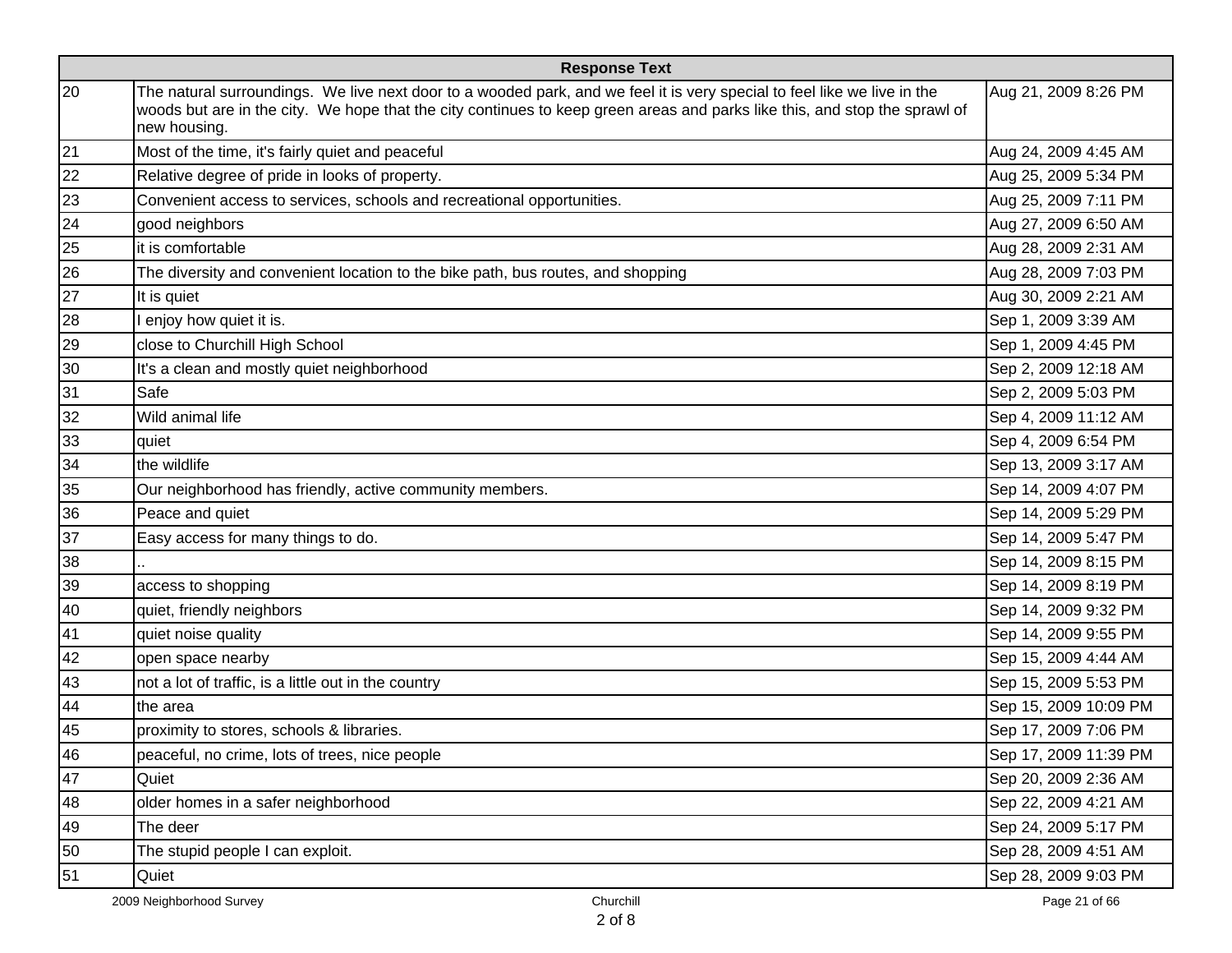| <b>Response Text</b> |                                                                                                    |                       |
|----------------------|----------------------------------------------------------------------------------------------------|-----------------------|
| 52                   | It's a quiet and quaint.                                                                           | Sep 29, 2009 4:01 AM  |
| 53                   | Quiet                                                                                              | Sep 29, 2009 5:39 AM  |
| 54                   | Easy access to the LTD bus line.                                                                   | Sep 29, 2009 11:07 AM |
| 55                   | the people                                                                                         | Sep 29, 2009 4:09 PM  |
| 56                   | Not very busy                                                                                      | Sep 29, 2009 7:06 PM  |
| 57                   | There aren't many traffic problems.                                                                | Sep 29, 2009 7:29 PM  |
| 58                   | It's safe!                                                                                         | Sep 29, 2009 10:27 PM |
| 59                   | Away from campus but close enough to bike                                                          | Oct 1, 2009 3:03 AM   |
| 60                   | Smell of fir trees in the summertime. Smells like summer camp!                                     | Oct 2, 2009 1:09 AM   |
| 61                   | view                                                                                               | Oct 2, 2009 2:31 PM   |
| 62                   | It is clean                                                                                        | Oct 2, 2009 4:25 PM   |
| 63                   | low crime                                                                                          | Oct 2, 2009 9:04 PM   |
| 64                   | The restructuring of Baily Hill Road.                                                              | Oct 3, 2009 1:13 AM   |
| 65                   | Walking paths and that it's hilly                                                                  | Oct 3, 2009 10:00 PM  |
| 66                   | quiet                                                                                              | Oct 4, 2009 1:10 AM   |
| 67                   | people                                                                                             | Oct 4, 2009 1:18 AM   |
| 68                   | low crime                                                                                          | Oct 5, 2009 5:01 AM   |
| 69                   | Seems quiet                                                                                        | Oct 5, 2009 4:54 PM   |
| 70                   | <b>Privacy and Safety</b>                                                                          | Oct 5, 2009 9:23 PM   |
| 71                   | Quiet                                                                                              | Oct 9, 2009 12:14 AM  |
| 72                   | People out there walking their dogs or just walking. Neighbors stopping and talking to each other. | Oct 10, 2009 1:02 PM  |
| 73                   | It's quiet and a little undiscovered                                                               | Oct 12, 2009 6:26 PM  |
| 74                   | Lots of trees and flowers.                                                                         | Oct 12, 2009 10:55 PM |
| 75                   | Mix of people and businesses with plenty of street trees.                                          | Oct 14, 2009 12:56 AM |
| 76                   | Convenient to shopping, schools, church                                                            | Oct 14, 2009 8:40 PM  |
| 77                   | We live in the country, but this neighborhood integrates rural and suburban lifestyles.            | Oct 14, 2009 11:27 PM |
| 78                   | Beauty (trees, primarily)                                                                          | Oct 16, 2009 7:13 PM  |
| 79                   | Lots of trees                                                                                      | Oct 18, 2009 3:00 AM  |
| 80                   | Most of the time it's fairly quiet except on Friday night high school games.                       | Oct 18, 2009 2:51 PM  |
| 81                   | the new Bailey Hill Street! thanks so much!                                                        | Oct 18, 2009 6:00 PM  |
| 82                   | How close it is to the Fern Ridge Path                                                             | Oct 20, 2009 5:36 AM  |
| 83                   | The community of kind people within it                                                             | Oct 23, 2009 1:22 AM  |
| 84                   | it's quiet.                                                                                        | Oct 23, 2009 7:38 AM  |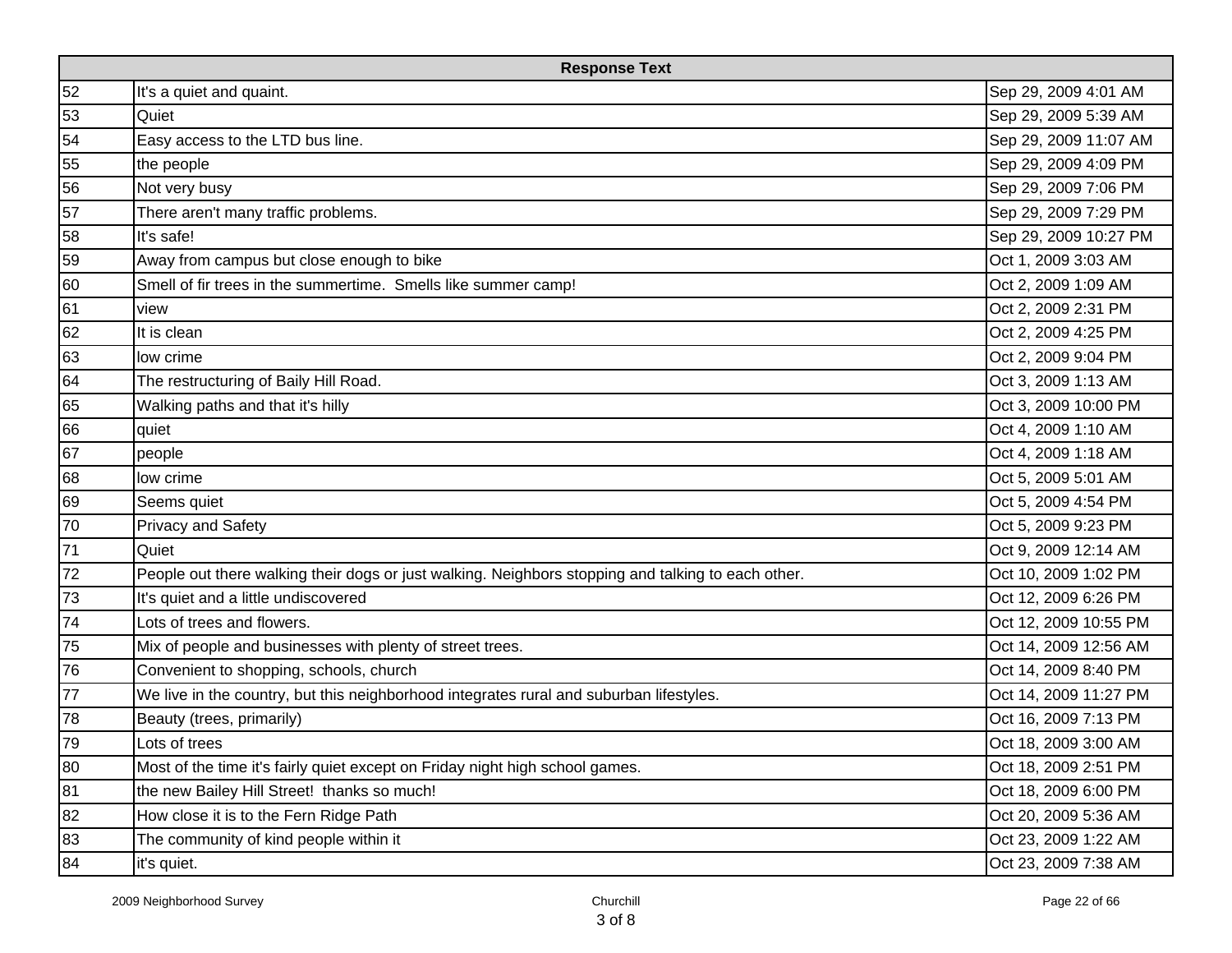| <b>Response Text</b> |                                                                                                                                                                                                                             |                       |
|----------------------|-----------------------------------------------------------------------------------------------------------------------------------------------------------------------------------------------------------------------------|-----------------------|
| 85                   | The walking paths between long streets. Put in by Breenden Brothers either voluntarily or by City rule, not sure. But they<br>are great.                                                                                    | Oct 23, 2009 10:32 PM |
| 86                   | All the families that live here.                                                                                                                                                                                            | Oct 25, 2009 4:19 AM  |
| 87                   | Walking distance to all neighborhood schools                                                                                                                                                                                | Oct 26, 2009 12:30 AM |
| 88                   | We are close to our schools. Good families in our area.                                                                                                                                                                     | Oct 26, 2009 12:41 AM |
| 89                   | how quiet it is since there are no thru streets                                                                                                                                                                             | Oct 29, 2009 11:58 PM |
| 90                   | People care about there Neighborhood. The Nature Trails mostly owned by HOA's that you can walk many different loops<br>some by streams and other nature.                                                                   | Oct 30, 2009 12:43 AM |
| 91                   | The views                                                                                                                                                                                                                   | Oct 30, 2009 1:30 AM  |
| 92                   | Usually quiet                                                                                                                                                                                                               | Oct 30, 2009 2:01 AM  |
| 93                   | the trees                                                                                                                                                                                                                   | Oct 30, 2009 2:12 AM  |
| 94                   | Younger families moving in, more kids.                                                                                                                                                                                      | Oct 30, 2009 2:18 AM  |
| 95                   | Location to schools                                                                                                                                                                                                         | Oct 30, 2009 2:19 AM  |
| 96                   | The green spaces.                                                                                                                                                                                                           | Oct 30, 2009 2:38 AM  |
| 97                   | The people                                                                                                                                                                                                                  | Oct 30, 2009 2:49 AM  |
| 98                   | Good quality housing                                                                                                                                                                                                        | Oct 30, 2009 3:00 AM  |
| 99                   | Peacefulness                                                                                                                                                                                                                | Oct 30, 2009 3:22 AM  |
| 100                  | Older development with large trees and wildlife                                                                                                                                                                             | Oct 30, 2009 10:50 AM |
| 101                  | Location                                                                                                                                                                                                                    | Oct 30, 2009 11:18 AM |
| 102                  | Trees and neighbors                                                                                                                                                                                                         | Oct 30, 2009 2:02 PM  |
| 103                  | It's quiet and spacious, gorgeous large trees.                                                                                                                                                                              | Oct 30, 2009 2:33 PM  |
| 104                  | The Setting                                                                                                                                                                                                                 | Oct 30, 2009 3:05 PM  |
| 105                  | Trees & parks                                                                                                                                                                                                               | Oct 30, 2009 4:11 PM  |
| 106                  | It is beautiful, hills, trees and views.                                                                                                                                                                                    | Oct 30, 2009 4:51 PM  |
| 107                  | Quiet                                                                                                                                                                                                                       | Oct 30, 2009 5:45 PM  |
| 108                  | Close to basic necessities                                                                                                                                                                                                  | Oct 30, 2009 6:22 PM  |
| 109                  | wildlife                                                                                                                                                                                                                    | Oct 30, 2009 10:49 PM |
| 110                  | urban forest                                                                                                                                                                                                                | Oct 31, 2009 9:37 PM  |
| 111                  | Grew up in the neighborhood and still here. The area is one of the fast growing areas of Eugene. I'm surprised that after all Oct 31, 2009 11:00 PM<br>these years, this area has been a hot bed for growth, which is good. |                       |
|                      | Its easy access to many stores and schools make the area a fine living arrangement for those seeking to settle down or<br>start a family.                                                                                   |                       |
| 112                  | It seems to be low crime, it's generally quiet, and it's close to school and bus route.                                                                                                                                     | Nov 1, 2009 5:00 PM   |
| 113                  | The Deer                                                                                                                                                                                                                    | Nov 5, 2009 10:31 PM  |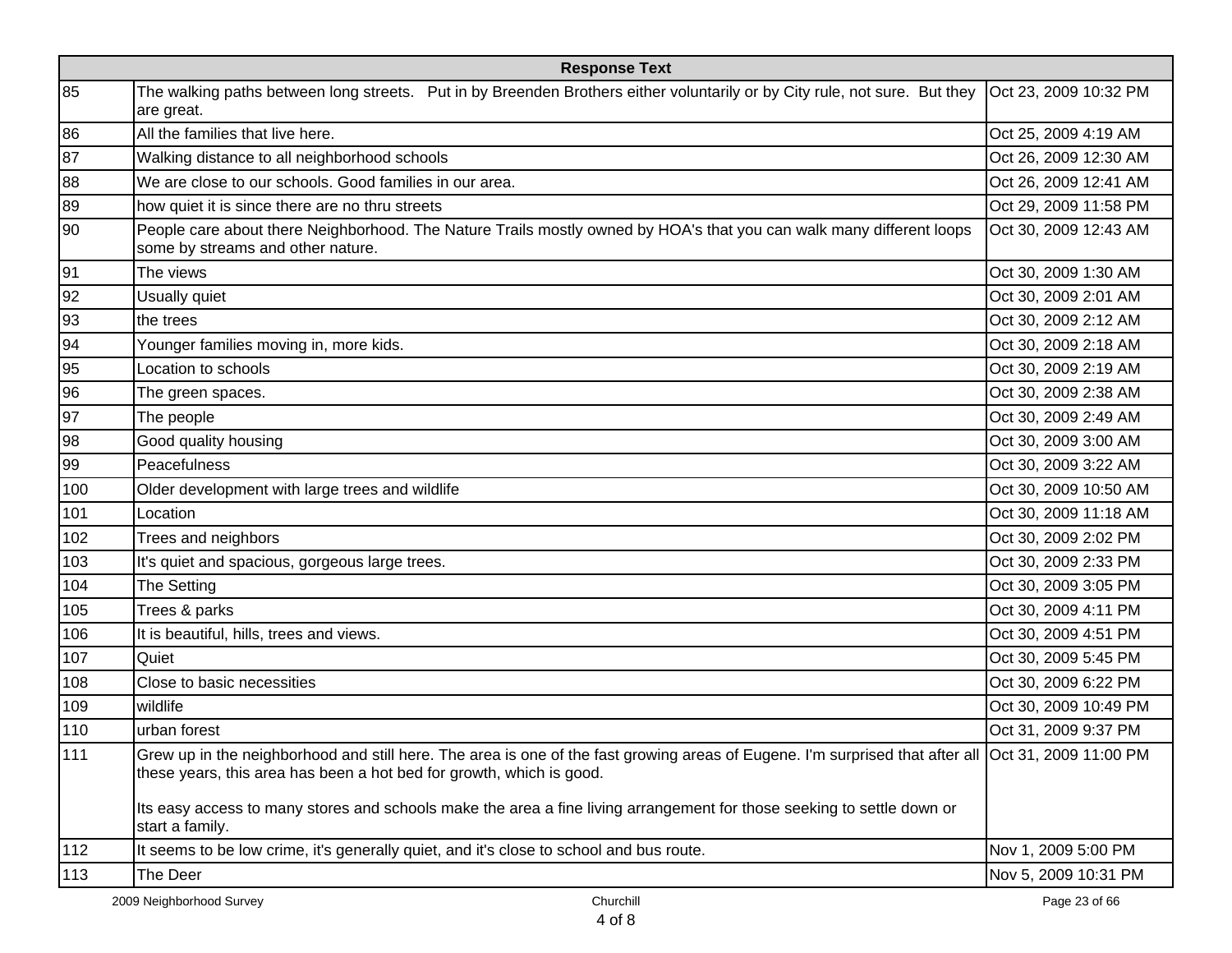| <b>Response Text</b> |                                                                       |                       |
|----------------------|-----------------------------------------------------------------------|-----------------------|
| 114                  | quiet and picturesque                                                 | Nov 12, 2009 7:27 PM  |
| 115                  | quiet                                                                 | Nov 12, 2009 7:31 PM  |
| 116                  | park, bike trail near                                                 | Nov 12, 2009 8:55 PM  |
| 117                  | All of the people                                                     | Nov 13, 2009 10:44 PM |
| 118                  | It looks like most people keep their yards and home clean uncluttered | Nov 16, 2009 10:33 PM |
| 119                  | quite                                                                 | Nov 16, 2009 11:53 PM |
| 120                  | quiet                                                                 | Nov 17, 2009 12:58 AM |
| 121                  | Location                                                              | Nov 17, 2009 7:27 PM  |
| 122                  | <b>Taco Bell</b>                                                      | Nov 17, 2009 8:25 PM  |
| 123                  | trees                                                                 | Nov 18, 2009 5:38 PM  |
| 124                  | It's quite                                                            | Nov 18, 2009 5:55 PM  |
| 125                  | bus route                                                             | Nov 18, 2009 6:32 PM  |
| 126                  | proximity to schools                                                  | Nov 18, 2009 8:15 PM  |
| 127                  | The neighbors, schools and proximity to shopping                      | Nov 19, 2009 12:02 AM |
| 128                  | Close to school, town, and the country.                               | Nov 19, 2009 6:21 PM  |
| 129                  | nice street                                                           | Nov 19, 2009 6:43 PM  |
| 130                  | The market across the street                                          | Nov 19, 2009 6:56 PM  |
| 131                  | homeowners association                                                | Nov 19, 2009 9:40 PM  |
| 132                  | all the animals                                                       | Nov 19, 2009 10:19 PM |
| 133                  | quiet neighbors                                                       | Nov 19, 2009 10:45 PM |
| 134                  | the streets aren't very loud                                          | Nov 19, 2009 11:20 PM |
| 135                  | Good trick or treating as a kid, good place for runs                  | Nov 19, 2009 11:24 PM |
| 136                  | cul de sac                                                            | Nov 19, 2009 11:28 PM |
| 137                  | I like that it is pretty well maintained                              | Nov 19, 2009 11:46 PM |
| 138                  | it's near the school                                                  | Nov 19, 2009 11:57 PM |
| 139                  | everyone is friendly                                                  | Nov 20, 2009 12:15 AM |
| 140                  | It's quiet                                                            | Nov 20, 2009 5:09 PM  |
| 141                  | It's quiet                                                            | Nov 20, 2009 5:35 PM  |
| 142                  | It's quiet                                                            | Nov 20, 2009 5:39 PM  |
| 143                  | The people                                                            | Nov 20, 2009 6:13 PM  |
| 144                  | Walmart                                                               | Nov 20, 2009 6:57 PM  |
| 145                  | it's close to the school                                              | Nov 20, 2009 7:39 PM  |
| 146                  | it's across from a forest                                             | Nov 20, 2009 8:43 PM  |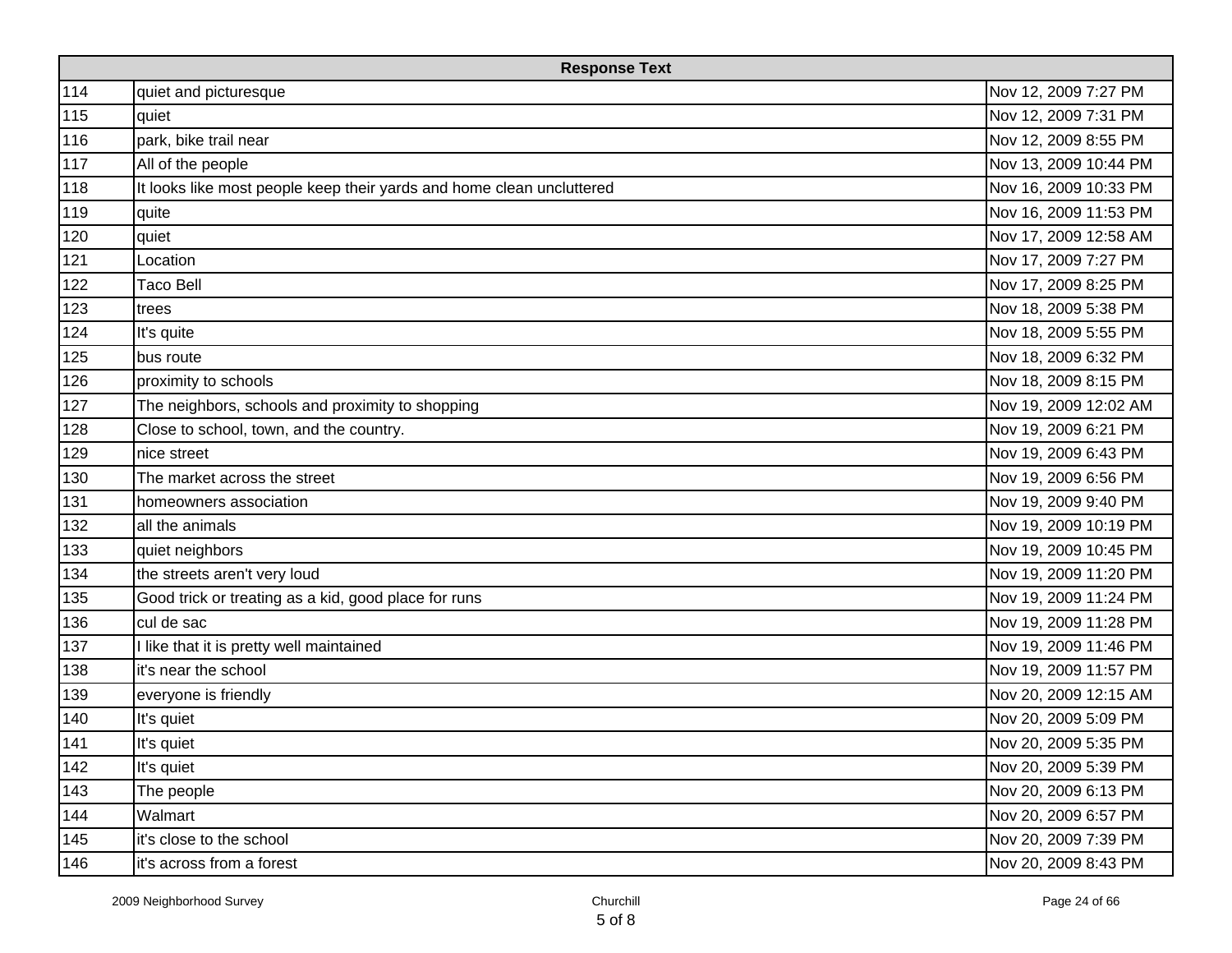| <b>Response Text</b> |                                                                    |                       |
|----------------------|--------------------------------------------------------------------|-----------------------|
| 147                  | it's close to trees and animals                                    | Nov 20, 2009 9:04 PM  |
| 148                  | skate park                                                         | Nov 20, 2009 10:32 PM |
| 149                  | The park                                                           | Nov 20, 2009 10:50 PM |
| 150                  | The bus goes up and down the same street                           | Nov 23, 2009 4:55 PM  |
| 151                  | good company                                                       | Nov 23, 2009 5:24 PM  |
| 152                  | it feels safe and its across the street from Churchill High School | Nov 23, 2009 6:31 PM  |
| 153                  | close to school                                                    | Nov 23, 2009 6:37 PM  |
| 154                  | near the school                                                    | Nov 23, 2009 6:55 PM  |
| 155                  | my neighbors garden                                                | Nov 23, 2009 7:41 PM  |
| 156                  | it's quiet                                                         | Nov 23, 2009 7:56 PM  |
| 157                  | A lot of space, lots of trees                                      | Nov 23, 2009 8:25 PM  |
| 158                  | atmosphere                                                         | Nov 23, 2009 8:45 PM  |
| 159                  | Quiet, nice                                                        | Nov 23, 2009 8:54 PM  |
| 160                  | It's close to school                                               | Nov 23, 2009 11:24 PM |
| 161                  | I have a lot of space the neighbors are far away.                  | Nov 24, 2009 12:27 AM |
| 162                  | It's nice, nice presentation and houses                            | Nov 24, 2009 12:30 AM |
| 163                  | It's quite                                                         | Nov 24, 2009 12:35 AM |
| 164                  | Quiet                                                              | Nov 24, 2009 5:48 PM  |
| 165                  | the space                                                          | Nov 24, 2009 6:00 PM  |
| 166                  | Has a little bit of everything.                                    | Nov 24, 2009 6:25 PM  |
| 167                  | Not much violence                                                  | Nov 24, 2009 6:27 PM  |
| 168                  | my neighbors                                                       | Nov 24, 2009 6:48 PM  |
| 169                  | The trees and wildlife                                             | Nov 24, 2009 6:54 PM  |
| 170                  | all the animals!                                                   | Nov 24, 2009 7:48 PM  |
| 171                  | It's quiet                                                         | Nov 24, 2009 7:52 PM  |
| 172                  | It's quiet                                                         | Nov 24, 2009 8:49 PM  |
| 173                  | mostly quiet                                                       | Nov 24, 2009 10:52 PM |
| 174                  | It's quiet                                                         | Nov 24, 2009 10:56 PM |
| 175                  | there aren't any neighbors                                         | Nov 24, 2009 11:42 PM |
| 176                  | it's in the country                                                | Nov 24, 2009 11:48 PM |
| 177                  | the streets                                                        | Nov 24, 2009 11:52 PM |
| 178                  | The park above my house and the non-noisiness                      | Nov 25, 2009 12:09 AM |
| 179                  | lots of young kids                                                 | Nov 25, 2009 12:39 AM |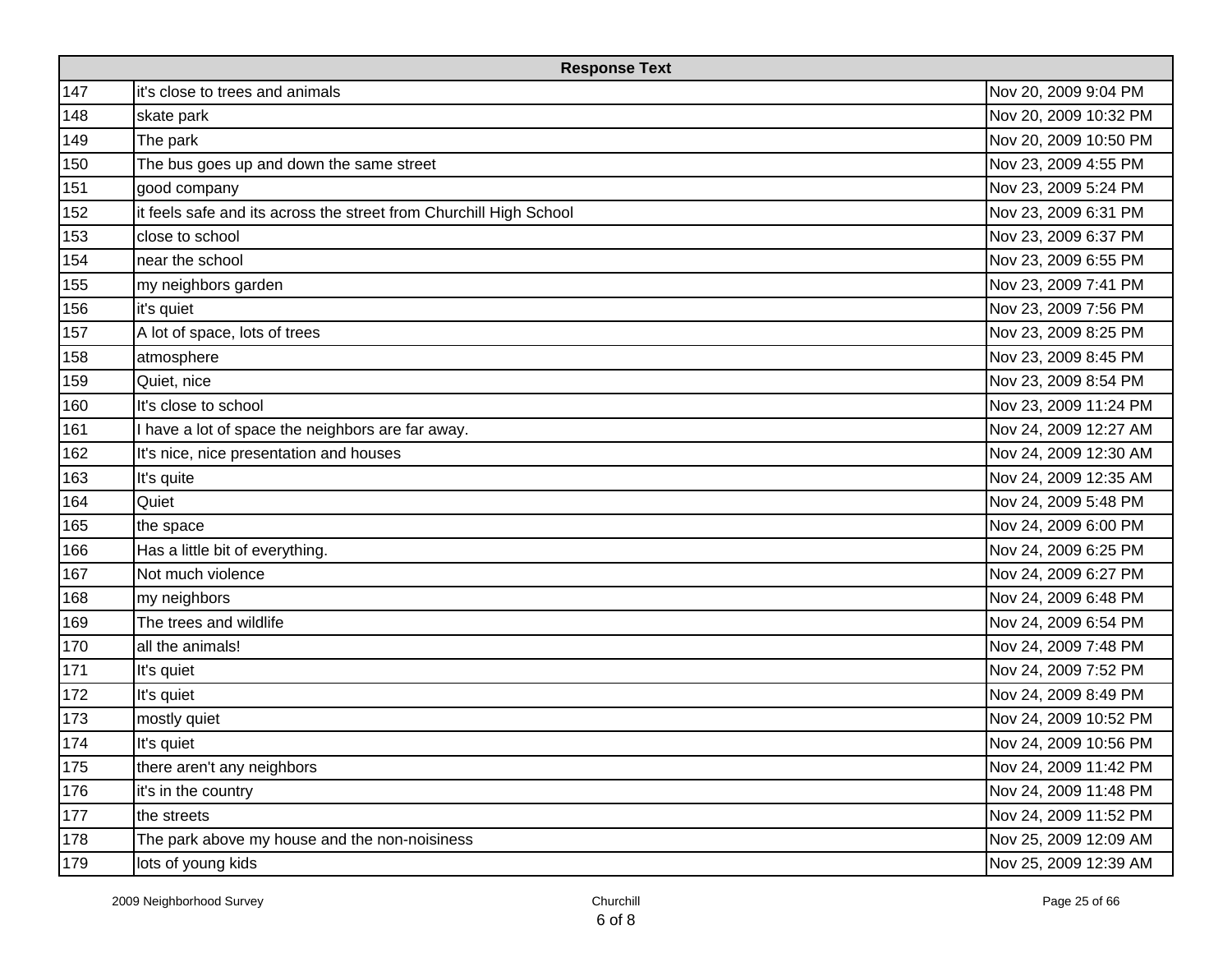| <b>Response Text</b> |                                                                                    |                       |
|----------------------|------------------------------------------------------------------------------------|-----------------------|
| 180                  | has a lot of people my age                                                         | Nov 25, 2009 12:48 AM |
| 181                  | The wide road                                                                      | Nov 25, 2009 4:47 PM  |
| 182                  | quiet                                                                              | Nov 25, 2009 4:49 PM  |
| 183                  | close to the bike path and bus access                                              | Nov 25, 2009 4:52 PM  |
| 184                  | You can walk you dog on the pathway and visit with your neighbors at the same time | Nov 25, 2009 4:57 PM  |
| 185                  | friendly neighbors and quiet area                                                  | Nov 25, 2009 5:02 PM  |
| 186                  | Safe                                                                               | Nov 25, 2009 5:09 PM  |
| 187                  | it's quiut [sic]                                                                   | Nov 25, 2009 7:16 PM  |
| 188                  | The trails along the Creek, through the woods                                      | Nov 25, 2009 7:31 PM  |
| 189                  | Close to bike path                                                                 | Nov 25, 2009 7:38 PM  |
| 190                  | Quiet                                                                              | Nov 25, 2009 7:47 PM  |
| 191                  | Centrally located for me.                                                          | Nov 25, 2009 8:31 PM  |
| 192                  | That there's hippies                                                               | Nov 25, 2009 9:59 PM  |
| 193                  | lovely setting                                                                     | Nov 25, 2009 11:22 PM |
| 194                  | enclosed                                                                           | Dec 8, 2009 8:56 PM   |
| 195                  | quiet, mellow                                                                      | Dec 9, 2009 6:32 PM   |
| 196                  | quiet & the wildlife                                                               | Dec 11, 2009 9:55 PM  |
| 197                  | Quiet-Had bus service                                                              | Dec 14, 2009 11:50 PM |
| 198                  | country feel                                                                       | Dec 15, 2009 12:20 AM |
| 199                  | we keep up neighborhood appearance                                                 | Dec 16, 2009 6:36 PM  |
| 200                  | the feel of it -- it just feels friendly -- new sidewalk on Acorn Park             | Dec 16, 2009 8:29 PM  |
| 201                  | Not very much traffic, so you can play on the streets                              | Dec 17, 2009 11:37 PM |
| 202                  | I like taking walks w/ dog & children                                              | Dec 17, 2009 11:41 PM |
| 203                  | People here for year                                                               | Dec 21, 2009 12:07 AM |
| 204                  | Dead end st., open-spaces                                                          | Dec 21, 2009 12:47 AM |
| 205                  | people know each other, participate in neighborhood social activities              | Dec 22, 2009 5:32 PM  |
| 206                  | near bike path                                                                     | Dec 22, 2009 5:36 PM  |
| 207                  | very quiet                                                                         | Dec 24, 2009 10:54 PM |
| 208                  | Friendly people, location                                                          | Dec 24, 2009 11:02 PM |
| 209                  | the peace                                                                          | Jan 8, 2010 4:14 AM   |
| 210                  | quietness                                                                          | Jan 8, 2010 4:39 AM   |
| 211                  | the security                                                                       | Jan 8, 2010 4:46 AM   |
| 212                  | that it's close to the bus route                                                   | Jan 8, 2010 5:28 AM   |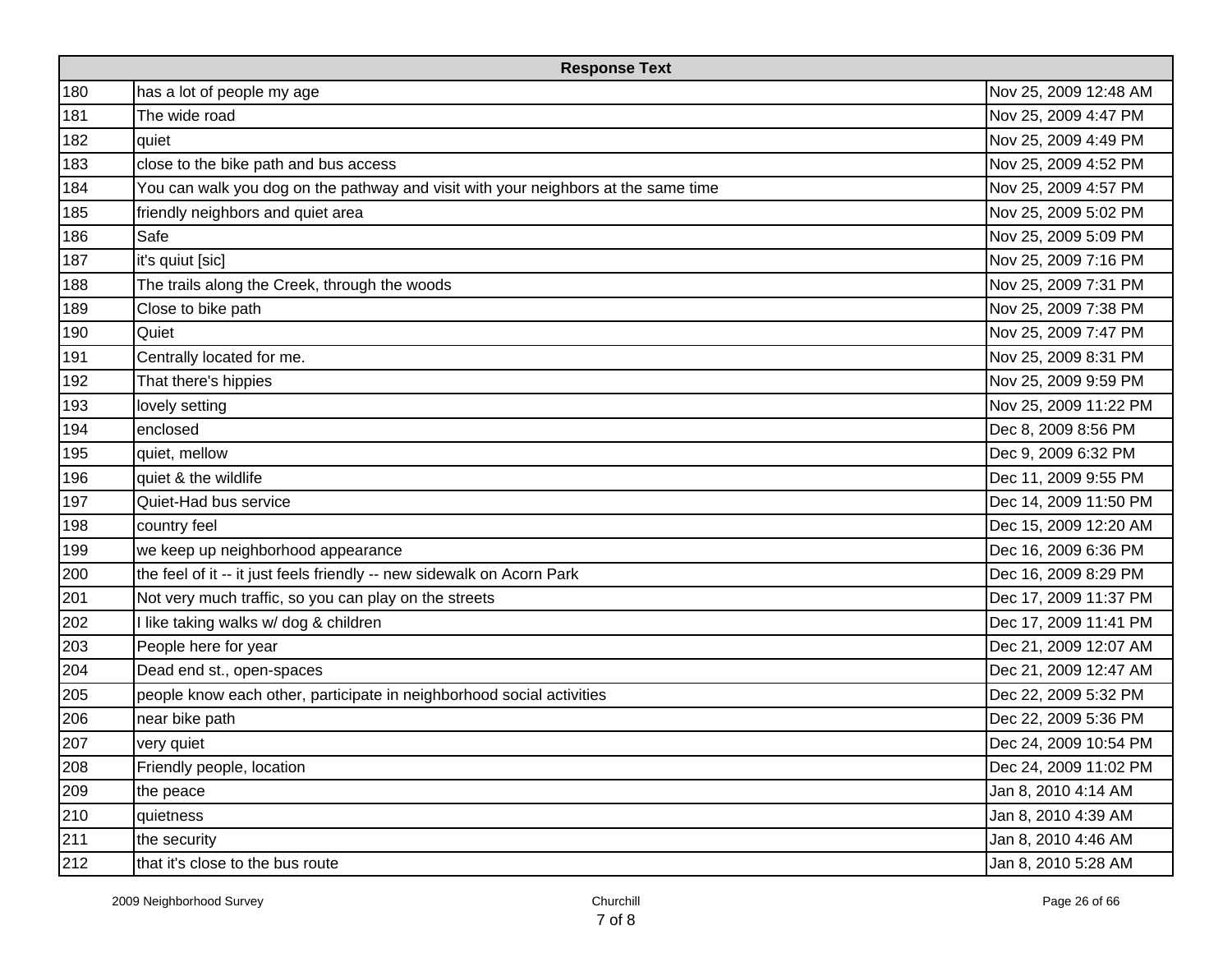| <b>Response Text</b> |                        |                     |  |  |  |  |
|----------------------|------------------------|---------------------|--|--|--|--|
| 213                  | it's a quiet place     | Jan 8, 2010 6:15 AM |  |  |  |  |
| 214                  | that it's a quiet zone | Jan 8, 2010 6:16 AM |  |  |  |  |
| 215                  | because it's quiet     | Jan 8, 2010 6:17 AM |  |  |  |  |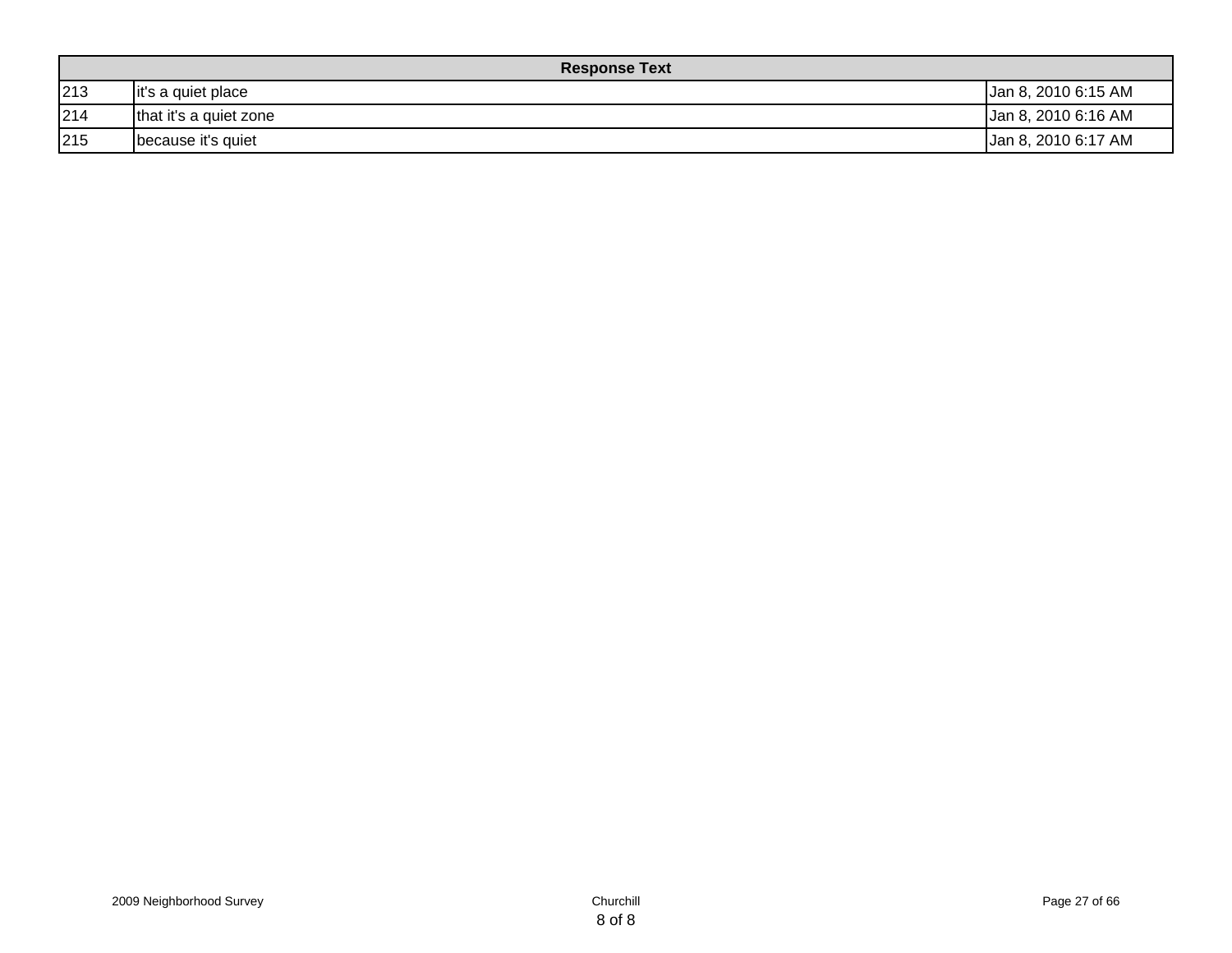| Do you agree or disagree with each of the following overall statements about your neighborhood?                                        |                                    |                                    |                |                          |                       |             |                          |  |
|----------------------------------------------------------------------------------------------------------------------------------------|------------------------------------|------------------------------------|----------------|--------------------------|-----------------------|-------------|--------------------------|--|
|                                                                                                                                        | <b>Strongly</b><br><b>Disagree</b> | <b>Somewhat</b><br><b>Disagree</b> | <b>Neutral</b> | <b>Somewhat</b><br>Agree | <b>Strongly Agree</b> | Don't Know  | <b>Response</b><br>Count |  |
| A. My neighborhood is comfortable<br>to bike and walk in.                                                                              | $5.7\%$ (15)                       | 10.7% (28)                         | 5.7% (15)      | 28.4% (74)               | 48.3% (126)           | $1.1\%$ (3) | 261                      |  |
| B. My neighborhood has good bus<br>service.                                                                                            | $9.2\%$ (24)                       | 11.1% (29)                         | 12.6% (33)     | 26.0% (68)               | 33.6% (88)            | 7.6% (20)   | 262                      |  |
| C. My neighborhood does not feel<br>congested by traffic.                                                                              | $5.4\%$ (14)                       | 17.0% (44)                         | 11.6% (30)     | 25.9% (67)               | 39.4% (102)           | $0.8\%$ (2) | 259                      |  |
| D. My neighborhood has adequate<br>on-street parking.                                                                                  | 13.0% (34)                         | 12.3% (32)                         | 14.2% (37)     | 22.6% (59)               | 35.2% (92)            | $2.7\%$ (7) | 261                      |  |
| E. My neighborhood has parks<br>and/or natural areas I like to go to.                                                                  | 4.7% (12)                          | 12.0% (31)                         | 16.7% (43)     | 27.5% (71)               | 35.7% (92)            | $3.5\%$ (9) | 258                      |  |
| F. My neighborhood has recreation<br>options for all ages and abilities.                                                               | 12.7% (33)                         | 17.3% (45)                         | 19.6% (51)     | 21.9% (57)               | 17.7% (46)            | 10.8% (28)  | 260                      |  |
| G. My neighborhood has<br>convenient access to services that<br>I regularly visit, such as grocery,<br>shopping, restaurants, schools. | 7.3% (19)                          | 12.3% (32)                         | 8.4% (22)      | 25.3% (66)               | 46.0% (120)           | $0.8\%$ (2) | 261                      |  |
| H. My neighborhood has new<br>development that fits with what's<br>already here.                                                       | $8.1\%$ (21)                       | 19.2% (50)                         | 30.8% (80)     | 16.9% (44)               | 10.4% (27)            | 14.6% (38)  | 260                      |  |
| I. My neighborhood has adequate<br>housing for a variety of income<br>levels.                                                          | 7.3% (19)                          | 16.9% (44)                         | 20.3% (53)     | 27.6% (72)               | 15.7% (41)            | 12.3% (32)  | 261                      |  |
| 2009 Neighborhood Survey                                                                                                               |                                    |                                    | Churchill      |                          |                       |             | Page 28 of 66            |  |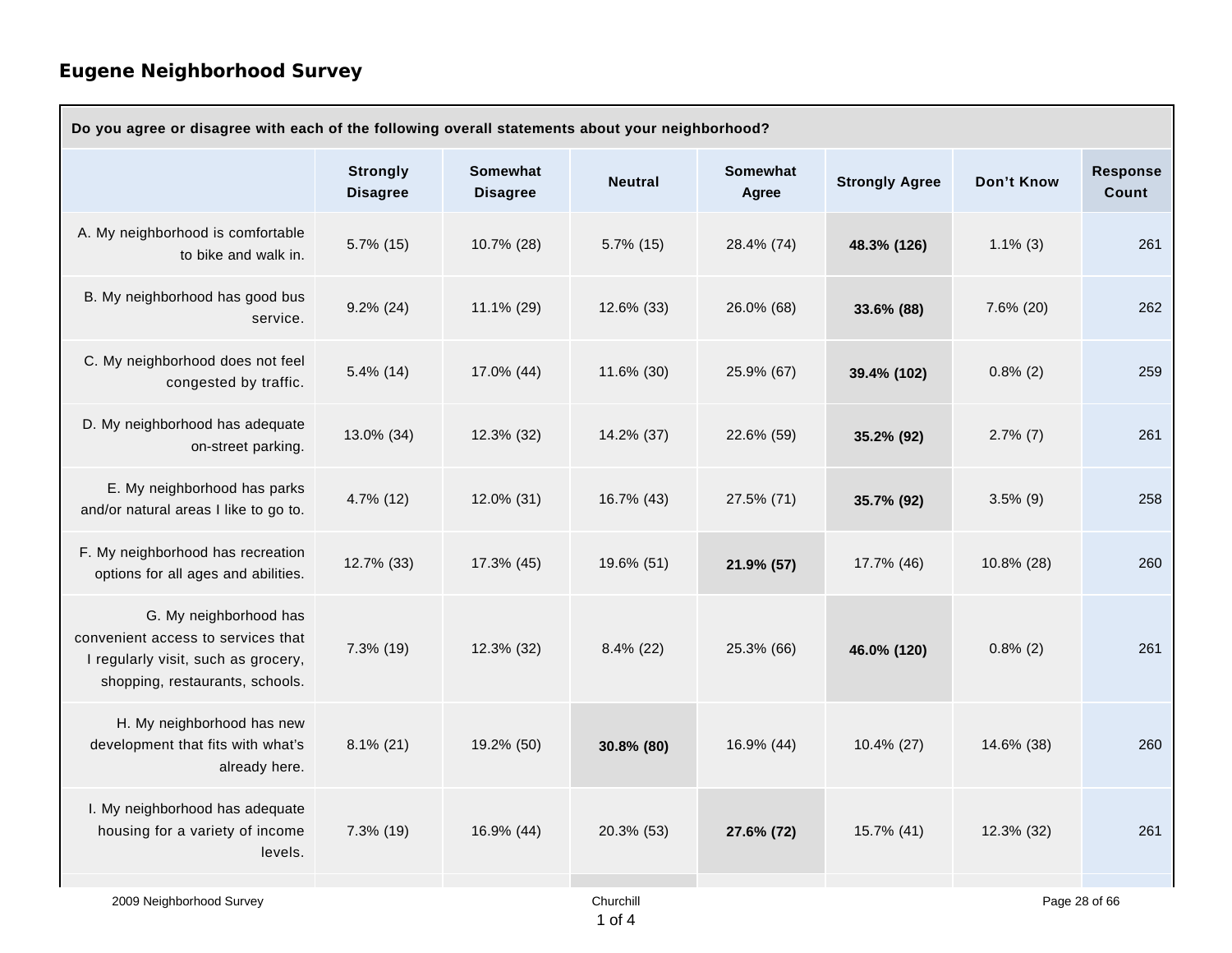|                                                              | skipped question  |               |              |               |              |                  |     |  |
|--------------------------------------------------------------|-------------------|---------------|--------------|---------------|--------------|------------------|-----|--|
|                                                              | answered question |               |              |               |              |                  |     |  |
|                                                              |                   |               |              |               |              | (please specify) | 40  |  |
| O. Other                                                     | 22.4% (11)        | $2.0\%$ (1)   | $10.2\%$ (5) | $2.0\%$ (1)   | 44.9% (22)   | $18.4\%$ (9)     | 49  |  |
| N. I feel safe in my neighborhood.                           | $6.6\%$ (17)      | 13.1% (34)    | $8.1\%$ (21) | 35.1% (91)    | 35.5% (92)   | $1.5\%$ (4)      | 259 |  |
| M. I feel my neighborhood is a<br>place I want to stay.      | $7.3\%$ (19)      | $10.4\%$ (27) | 15.4% (40)   | $31.2\%$ (81) | 33.1% (86)   | $2.7\%$ (7)      | 260 |  |
| L. I feel connected to the people in<br>my neighborhood.     | 10.0% (26)        | 20.8% (54)    | 21.2% (55)   | 28.2% (73)    | 18.1% (47)   | $1.5\%$ (4)      | 259 |  |
| K. My neighborhood has an<br>appearance I like.              | $5.4\%$ (14)      | $6.1\%$ (16)  | 16.5% (43)   | 36.4% (95)    | 34.1% (89)   | $1.5\%$ (4)      | 261 |  |
| J. My neighborhood is a good place<br>to operate a business. | 18.9% (49)        | 16.2% (42)    | 22.0% (57)   | 15.8% (41)    | $7.3\%$ (19) | 19.7% (51)       | 259 |  |

|    | (please specify)                                                                                                                                                                                                                                                                                                                                                                                                                                                                                                                                                                                                         |                      |  |  |  |  |  |  |
|----|--------------------------------------------------------------------------------------------------------------------------------------------------------------------------------------------------------------------------------------------------------------------------------------------------------------------------------------------------------------------------------------------------------------------------------------------------------------------------------------------------------------------------------------------------------------------------------------------------------------------------|----------------------|--|--|--|--|--|--|
|    | there are a lot of amenities within walking distance                                                                                                                                                                                                                                                                                                                                                                                                                                                                                                                                                                     | Aug 4, 2009 3:12 PM  |  |  |  |  |  |  |
|    | We have good access to Parks & Recreational Services in my neighborhood.                                                                                                                                                                                                                                                                                                                                                                                                                                                                                                                                                 | Aug 10, 2009 9:04 PM |  |  |  |  |  |  |
|    | we live on a cul de Sac with no street name. It says "Dead End". we have a hard time directing folks to our home since<br>the address is Warren Street. most folks pass our cul de sac and stay on warren st. could the city name our cul de sac<br>Warren? also the skate park on Churchill High property has always been an eye sore because the users leave their trash<br>everywhere. The area needs more trash cans and a better system for cleaning up the mess. I did compalin about this<br>before and it is much better than it was. glad for the upgrade of Bailey Hill road. should be great when it is done. | Aug 11, 2009 4:49 PM |  |  |  |  |  |  |
|    | Very poor surface streets                                                                                                                                                                                                                                                                                                                                                                                                                                                                                                                                                                                                | Aug 12, 2009 4:23 AM |  |  |  |  |  |  |
|    | There should be a Community Center in My Neighborhood.                                                                                                                                                                                                                                                                                                                                                                                                                                                                                                                                                                   | Aug 12, 2009 8:55 AM |  |  |  |  |  |  |
| 16 | I feel connected to neighbors here and there, but the overall feeling of the neighborhood is 'spotty' and not cohesive in its<br>Icharacter.                                                                                                                                                                                                                                                                                                                                                                                                                                                                             | Aug 20, 2009 4:49 AM |  |  |  |  |  |  |
|    | Speed on Bailey Hill is bad but it appears will be taken care of with present work. Could use better lighting and/or visuals<br>on drive entrances to Churchill Estates.                                                                                                                                                                                                                                                                                                                                                                                                                                                 | Aug 20, 2009 6:23 PM |  |  |  |  |  |  |
| 18 | My neighbhorhood is having more and more problems with theft, vandalism and drug-related activities. I feel fairly safe,<br>except if walking alone at night. I do worry about my vehicles, home and pets.                                                                                                                                                                                                                                                                                                                                                                                                               | Aug 25, 2009 7:11 PM |  |  |  |  |  |  |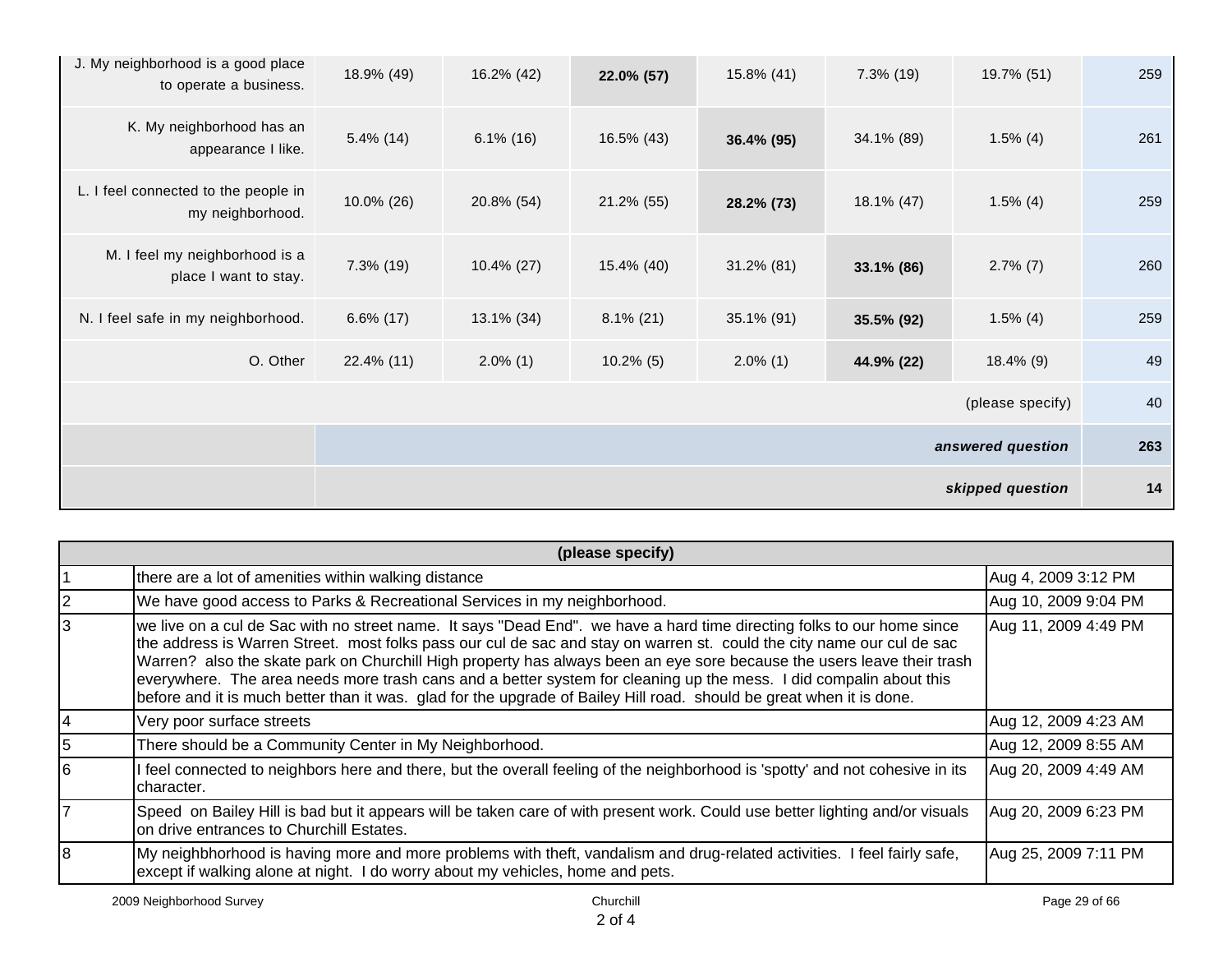|    | (please specify)                                                                                                                                                                                                                                                                                                                                                                                                                                                                |                       |  |  |  |  |  |  |
|----|---------------------------------------------------------------------------------------------------------------------------------------------------------------------------------------------------------------------------------------------------------------------------------------------------------------------------------------------------------------------------------------------------------------------------------------------------------------------------------|-----------------------|--|--|--|--|--|--|
| 9  | There is petty crime in my neighborhood                                                                                                                                                                                                                                                                                                                                                                                                                                         | Aug 28, 2009 7:03 PM  |  |  |  |  |  |  |
| 10 | I have a major drug dealer and homeless camp next door, EPD seems to be to busy.                                                                                                                                                                                                                                                                                                                                                                                                | Aug 31, 2009 3:43 PM  |  |  |  |  |  |  |
| 11 | Sidewalk repair, trees overhanging sidewalks, natural areas overgrown                                                                                                                                                                                                                                                                                                                                                                                                           | Sep 14, 2009 5:29 PM  |  |  |  |  |  |  |
| 12 | The traffic in the West 11th area is atrocious and getting worse. (THANKS KITTY) If they do the bus route thru there it will<br>cause a great deal of harm to the businesses. It will not help the situation it will make it unusable. We have more than<br>adequate public transportation. The EMX is a joke. Many people traveling that route live outside of the city.                                                                                                       | Sep 14, 2009 8:19 PM  |  |  |  |  |  |  |
| 13 | People speed way too fast on City view. They drive upwards of 50mph and the limit is 25. please put in some speed<br>bumps before a child or pet is killed.                                                                                                                                                                                                                                                                                                                     | Sep 14, 2009 8:31 PM  |  |  |  |  |  |  |
| 14 | home invasions happen too often                                                                                                                                                                                                                                                                                                                                                                                                                                                 | Sep 14, 2009 10:23 PM |  |  |  |  |  |  |
| 15 | Huge problem with transients and drug users lots of litter and high crime                                                                                                                                                                                                                                                                                                                                                                                                       | Sep 14, 2009 10:35 PM |  |  |  |  |  |  |
| 16 | We have had someone break into our house when we were sleeping and stole my purse. My neighbour<br>had his boat stolen from outside his house                                                                                                                                                                                                                                                                                                                                   | Sep 24, 2009 5:17 PM  |  |  |  |  |  |  |
| 17 | West Bertelsen is forgotten and neglected. It's mostly empty spaces without decent sidewalks or parks.                                                                                                                                                                                                                                                                                                                                                                          | Sep 28, 2009 7:01 PM  |  |  |  |  |  |  |
| 18 | W. 18th road needs to be fixed.                                                                                                                                                                                                                                                                                                                                                                                                                                                 | Sep 29, 2009 11:07 AM |  |  |  |  |  |  |
| 19 | My neighborhood boundary is too big, encompassing many different types of areas. Boundaries should ideally be smaller.                                                                                                                                                                                                                                                                                                                                                          | Oct 2, 2009 1:09 AM   |  |  |  |  |  |  |
| 20 | It is a real shame that so much effort is put into building community living spaces in every part of town except the Churchill<br>neighborhood. It is equally sad that it took the death of a young boy by a speeding motorist to finally get the city's attention<br>to the need slow traffic down in this part of town.                                                                                                                                                       | Oct 3, 2009 1:13 AM   |  |  |  |  |  |  |
| 21 | There is no bus service in the country, although our home business still pays taxes on it.                                                                                                                                                                                                                                                                                                                                                                                      | Oct 14, 2009 11:27 PM |  |  |  |  |  |  |
| 22 | Noise from chain saws, leaf blowers, lawn mowers, neighbor kids working on souped up cars, and the incessant barking of<br>some dogs will ruin what would otherwise be peaceful days or nights. Likewise, some safety lighting can be too much if it's<br>constantly tripping and the light is glaring. Not sure much can be (or should be) done about these relatively minor things,<br>but maybe some PSAs reminding people to be/how to be "considerate neighbors" may help. | Oct 16, 2009 7:13 PM  |  |  |  |  |  |  |
| 23 | The roads are full of pot holes - they put SPEED BUMPS a few years ago and didn't fill one pot hole while they were doing<br>it.                                                                                                                                                                                                                                                                                                                                                | Oct 18, 2009 3:00 AM  |  |  |  |  |  |  |
| 24 | 18th Avenue is in bad shape from Chambers to Bailey Hill rd. also the traffic on 11th is terrible. I think traffic is the worst<br>problem in our area. too many homes built and not enough roads to ease congestion. I can live with current conditions<br>and am hopeful more road repairs on 18th will help.                                                                                                                                                                 | Oct 18, 2009 6:00 PM  |  |  |  |  |  |  |
| 25 | My Neighborhood has a great Homeowner Assn                                                                                                                                                                                                                                                                                                                                                                                                                                      | Oct 23, 2009 10:32 PM |  |  |  |  |  |  |
| 26 | Auto break ins are a big problem.                                                                                                                                                                                                                                                                                                                                                                                                                                               | Oct 24, 2009 2:40 AM  |  |  |  |  |  |  |
| 27 | People are not taking care of their yards, there are too many rentals, too much crime and not enough friendly neighbors.                                                                                                                                                                                                                                                                                                                                                        | Oct 26, 2009 12:30 AM |  |  |  |  |  |  |
| 28 | it is often difficult to get out onto 18th since the high school is across the street and the road bends right at Josh. The high<br>school parking for events often overflow into our neighbor making the streets very narrow from parked cars.                                                                                                                                                                                                                                 | Oct 29, 2009 11:58 PM |  |  |  |  |  |  |
| 29 | Loosing too many trees for development with out thought to the impact to the neighborhood, the habitat, the sustainability<br>of the rest of the forest and watershed.                                                                                                                                                                                                                                                                                                          | Oct 30, 2009 12:43 AM |  |  |  |  |  |  |
| 30 | appropriate neighboring residential development                                                                                                                                                                                                                                                                                                                                                                                                                                 | Oct 30, 2009 3:00 AM  |  |  |  |  |  |  |
| 31 | Too many rentals. No common area for gatherings                                                                                                                                                                                                                                                                                                                                                                                                                                 | Oct 30, 2009 10:50 AM |  |  |  |  |  |  |
|    | 2009 Neighborhood Survey<br>Churchill                                                                                                                                                                                                                                                                                                                                                                                                                                           | Page 30 of 66         |  |  |  |  |  |  |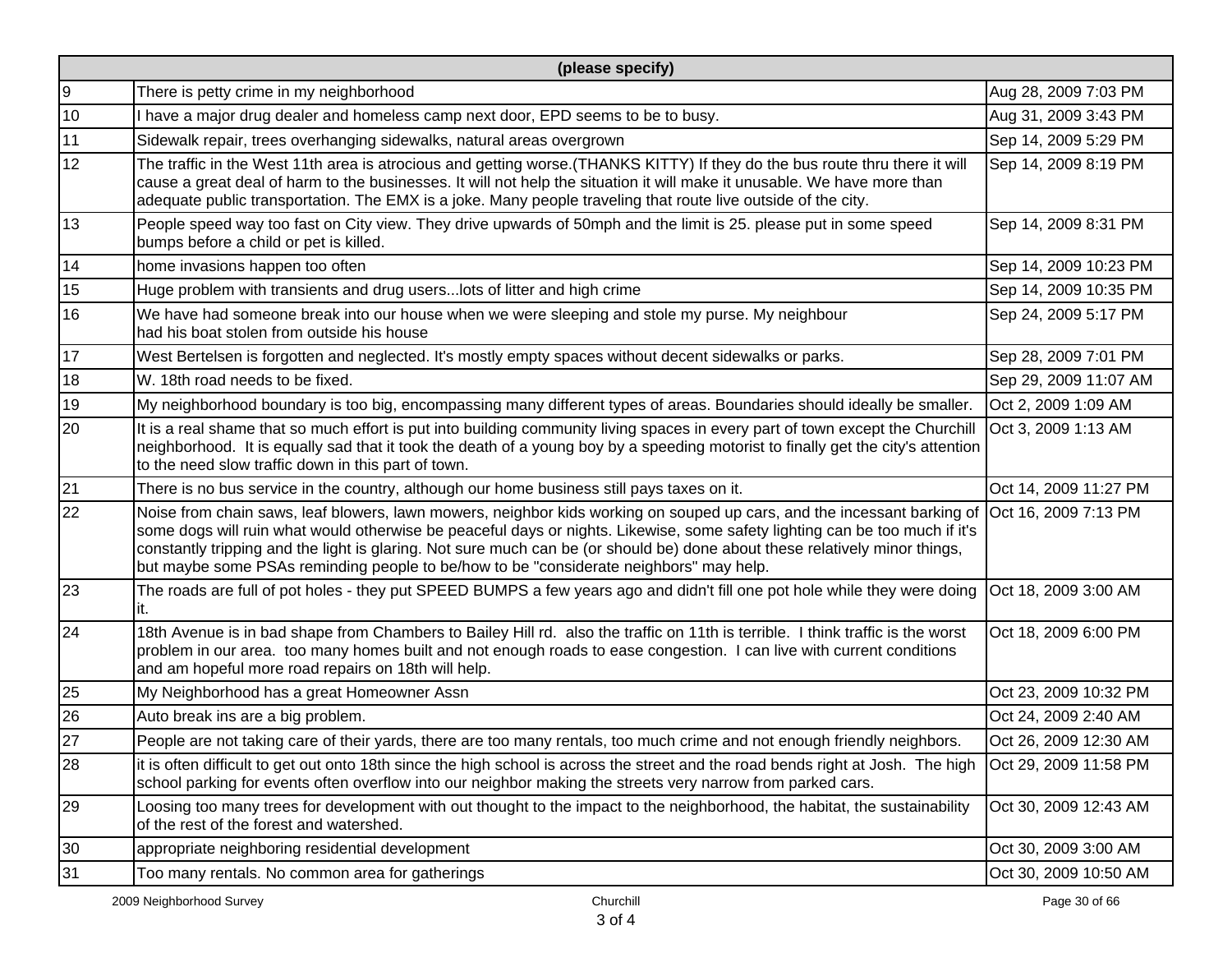|    | (please specify)                                                                                                                                                                                                                                                                |                       |  |  |  |  |  |
|----|---------------------------------------------------------------------------------------------------------------------------------------------------------------------------------------------------------------------------------------------------------------------------------|-----------------------|--|--|--|--|--|
| 32 | my neighborhood has some snobs (in regards to renters) and has a neighbor that searches my garbage. Bus Rt to<br>University is also being eliminated and it shouldn't be.                                                                                                       | Oct 30, 2009 11:18 AM |  |  |  |  |  |
| 33 | Many breakins, etc and police aren't responding or investigating all, dusting for fingerprints, etc                                                                                                                                                                             | Oct 30, 2009 2:02 PM  |  |  |  |  |  |
| 34 | We need more police and public safety presence in our neighborhood, as the is mentioned we need more entirely in the<br>westside. Many people don't know how bad the crime rate can get.<br>I would like to see the Police Department put out or build a "district" substation. | Oct 31, 2009 11:00 PM |  |  |  |  |  |
| 35 | police & park path often problems                                                                                                                                                                                                                                               | Nov 16, 2009 10:33 PM |  |  |  |  |  |
| 36 | Needs better streets                                                                                                                                                                                                                                                            | Nov 18, 2009 5:38 PM  |  |  |  |  |  |
| 37 | that my propery is secure                                                                                                                                                                                                                                                       | Nov 18, 2009 5:55 PM  |  |  |  |  |  |
| 38 | none. I like it the way it is.                                                                                                                                                                                                                                                  | Dec 9, 2009 6:32 PM   |  |  |  |  |  |
| 39 | lost our bus service!                                                                                                                                                                                                                                                           | Dec 11, 2009 9:55 PM  |  |  |  |  |  |
| 40 | Concerned about theft                                                                                                                                                                                                                                                           | Dec 17, 2009 11:41 PM |  |  |  |  |  |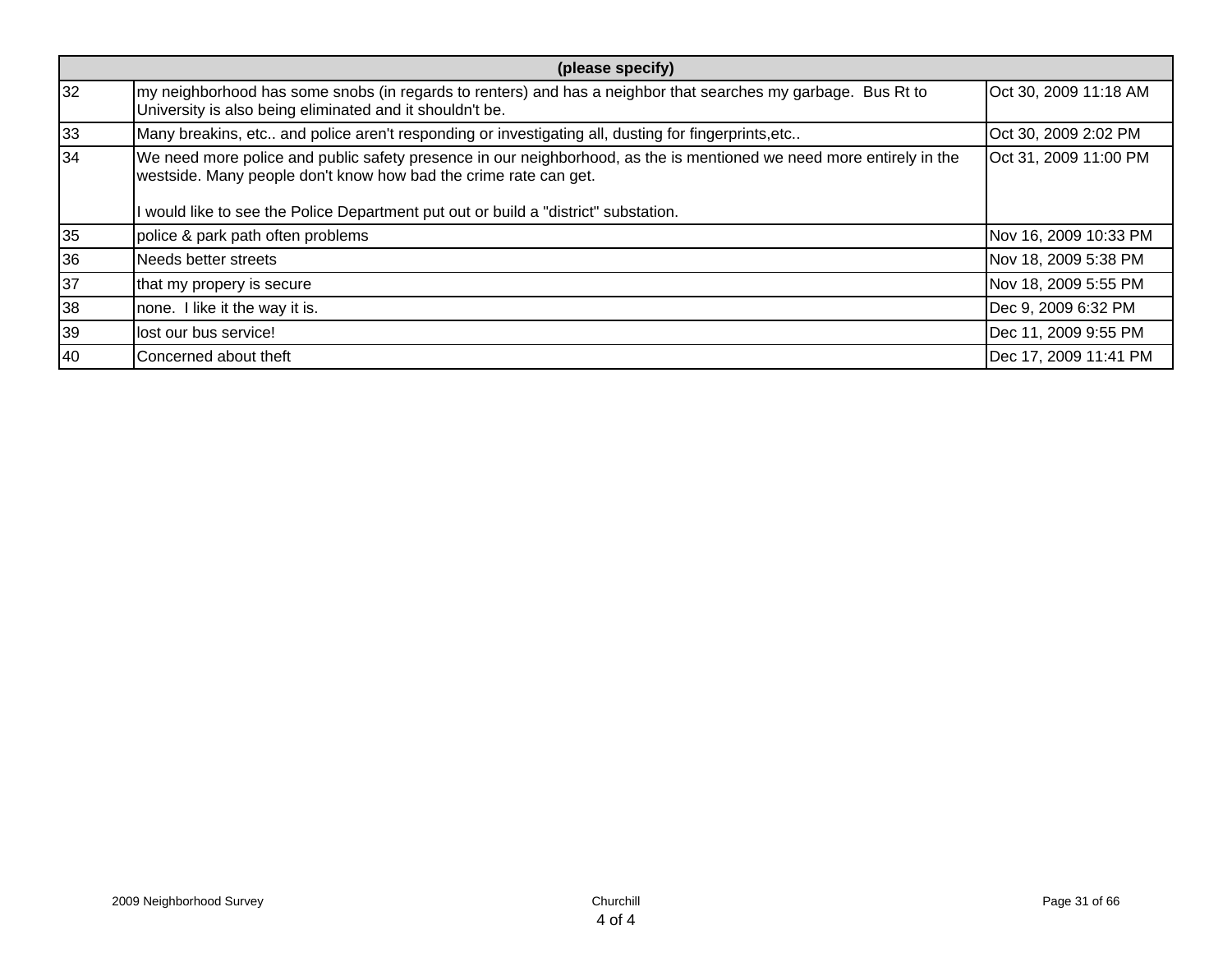| <b>1st Choice</b>                                                                                  |                             |                          |                          |                                    |                                        |                                    |           |                                    |                                                                          |                            |                  |                                                                 |                          |                   |                   |                                  |
|----------------------------------------------------------------------------------------------------|-----------------------------|--------------------------|--------------------------|------------------------------------|----------------------------------------|------------------------------------|-----------|------------------------------------|--------------------------------------------------------------------------|----------------------------|------------------|-----------------------------------------------------------------|--------------------------|-------------------|-------------------|----------------------------------|
| <b>Answer Options</b>                                                                              | A. Biking<br>and<br>walking | <b>B.</b> Bus<br>service | C. Traffic<br>congestion | <b>D. On-</b><br>street<br>parking | E. Parks<br>and/or<br>natural<br>areas | <b>F. Recreation</b><br>options    | G. Access | H. New<br>to services developments | I. Adequate<br>housing for a<br>variety of<br>income levels              | J. Operating<br>a business | K.<br>Appearance | L. Connection<br>to the people<br>in my<br>neighborhood to stay | M.<br>Place I            | N.<br>want Safety | O. Other          | <b>Response</b><br>Count         |
| Characteristics to improve                                                                         | 16                          | 21                       | 17                       | 14                                 | 22                                     | 21                                 | 13        | 10                                 | $5\overline{)}$                                                          | $5\overline{)}$            | 11               | 12                                                              |                          | 41                | 17                | 229                              |
|                                                                                                    | 7.0%                        | 9.2%                     | 7.4%                     | 6.1%                               | 9.6%                                   | 9.2%                               | 5.7%      | 4.4%                               | 2.2%                                                                     | 2.2%                       | 4.8%             | 5.2%                                                            | 1.7%                     | 17.9%             | 7.4%              | 100.0%                           |
| 2nd Choice                                                                                         |                             |                          |                          |                                    |                                        |                                    |           |                                    |                                                                          |                            |                  |                                                                 |                          |                   |                   |                                  |
| <b>Answer Options</b>                                                                              | A. Biking<br>and<br>walking | <b>B.</b> Bus<br>service | C. Traffic<br>congestion | <b>D. On-</b><br>street<br>parking | E. Parks<br>and/or<br>natural<br>areas | F. Recreation G. Access<br>options |           | H. New<br>to services developments | I. Adequate<br>housing for a J. Operating<br>variety of<br>income levels | a business                 | К.<br>Appearance | L. Connection<br>to the people<br>in my<br>neighborhood to stay | M.<br>Place I            | N.<br>want Safety | O. Other          | <b>Response</b><br>Count         |
| Characteristics to improve                                                                         | 18                          | 19                       | 17                       | 11                                 | 15                                     | 15                                 | 17        | 12                                 | 8                                                                        | 8                          | 17               | 19                                                              |                          | 17                | 9                 | 206                              |
|                                                                                                    | 8.7%                        | 9.2%                     | 8.3%                     | 5.3%                               | 7.3%                                   | 7.3%                               | 8.3%      | 5.8%                               | 3.9%                                                                     | 3.9%                       | 8.3%             | 9.2%                                                            | 1.9%                     | 8.3%              | 4.4%              | 100.0%                           |
| 3rd Choice                                                                                         |                             |                          |                          |                                    |                                        |                                    |           |                                    |                                                                          |                            |                  |                                                                 |                          |                   |                   |                                  |
| <b>Answer Options</b>                                                                              | A. Biking<br>and<br>walking | <b>B.</b> Bus<br>service | C. Traffic<br>congestion | <b>D. On-</b><br>street<br>parking | E. Parks<br>and/or<br>natural<br>areas | F. Recreation<br>options           | G. Access | H. New<br>to services developments | I. Adequate<br>housing for a<br>variety of<br>income levels              | J. Operating<br>a business | К.<br>Appearance | L. Connection<br>to the people<br>in my<br>neighborhood         | M.<br>Place I<br>to stay | N.<br>want Safety | O. Other          | <b>Response</b><br>Count         |
| Characteristics to improve                                                                         | 9                           | 11                       | 15                       | 5 <sup>5</sup>                     | 16                                     | 16                                 | 13        | 13                                 | 8                                                                        | 5 <sup>5</sup>             | 15               | 11                                                              |                          | 21                | $\overline{7}$    | 169                              |
|                                                                                                    | 5.4%                        | 6.6%                     | 9.0%                     | 3.0%                               | 9.6%                                   | 9.6%                               | 7.8%      | 7.8%                               | 4.8%                                                                     | 3.0%                       | 9.0%             | 6.6%                                                            | 2.4%                     | 12.6%             | 4.2%              | 101.2%                           |
|                                                                                                    |                             |                          |                          |                                    |                                        |                                    |           |                                    |                                                                          |                            |                  |                                                                 |                          |                   |                   | <b>Question</b><br><b>Totals</b> |
| Please explain your answer(s) for the above question (three areas you would like improvements in): |                             |                          |                          |                                    |                                        |                                    |           |                                    |                                                                          |                            |                  |                                                                 |                          |                   |                   | 167                              |
|                                                                                                    |                             |                          |                          |                                    |                                        |                                    |           |                                    |                                                                          |                            |                  |                                                                 |                          |                   | answered question | 229                              |
|                                                                                                    |                             |                          |                          |                                    |                                        |                                    |           |                                    |                                                                          |                            |                  |                                                                 |                          |                   | skipped question  | 48                               |
|                                                                                                    |                             |                          |                          |                                    |                                        |                                    |           |                                    |                                                                          |                            |                  |                                                                 |                          |                   |                   |                                  |

#### **Churchill - 2009 Eugene Neighborhood Survey**

**Of the characteristics listed above (A - O), identify UP TO THREE you would like improved in the next 3 years?**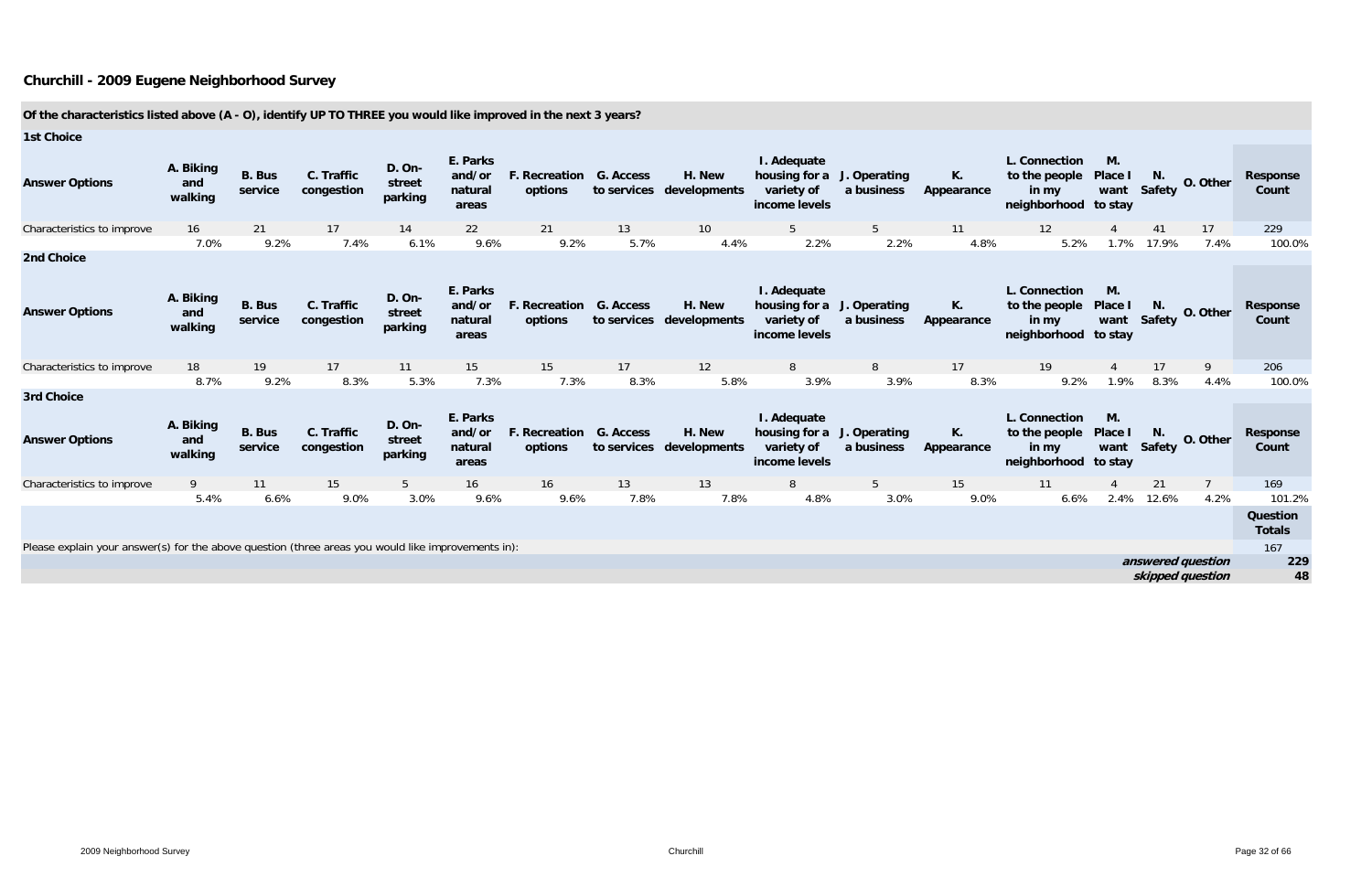| ,一个人都是一个人的人,而且,他们的人都是一个人的人,但是,他们的人都是不是,他们的人都是不是,他们的人都是不是,他们的人都是不是,他们的人都是不是,他们的人都是 |
|-----------------------------------------------------------------------------------|
|                                                                                   |
|                                                                                   |

|                | Please explain your answer(s) for the above question (three areas you would like improvements in):                                                                                                                                                                                                                                                                                                                                                                  |                      |  |  |  |  |  |  |
|----------------|---------------------------------------------------------------------------------------------------------------------------------------------------------------------------------------------------------------------------------------------------------------------------------------------------------------------------------------------------------------------------------------------------------------------------------------------------------------------|----------------------|--|--|--|--|--|--|
|                | G: Services<br>G1. We have general a lack medical resources and specifically urgent care in area.<br>G2. No community center<br>G3. Improve cross-neighbor bus access (between Churchill and Bethel (city pool and rec center).                                                                                                                                                                                                                                     | Aug 3, 2009 10:58 PM |  |  |  |  |  |  |
| $\overline{2}$ | Besides the barrier of being on a rather steep hill, there is very little within walking distance of my house. I'm not sure what Aug 4, 2009 3:12 PM<br>the city could do to help improve this other than to encourage more mixed use along 18th or Bailey Hill. But that, along<br>with a larger variety of housing would certainly make the neighborhood more livable.                                                                                            |                      |  |  |  |  |  |  |
| 3              | better parks, better community athletic options, better goods and services                                                                                                                                                                                                                                                                                                                                                                                          | Aug 4, 2009 9:53 PM  |  |  |  |  |  |  |
| $\overline{4}$ | There are very few walkable grocery options or other walkable stores in the neighborhood. The neighborhood has plenty of Aug 4, 2009 10:51 PM<br>places for new development, but it is rare.                                                                                                                                                                                                                                                                        |                      |  |  |  |  |  |  |
| 5              | We do not have, and need, a Parks & Rec facility and classes in this neighborhood.                                                                                                                                                                                                                                                                                                                                                                                  | Aug 10, 2009 9:04 PM |  |  |  |  |  |  |
| 6              | By improving biking and walking (no sidewalk/bike lane on many of the roads) there will be less traffic congestion. West<br>11th needs to be re-developed to get rid of ugly parking lot oriented strip malls. By creating a multi-use blvd type road you<br>will improve biking, walking and congestion. Any new developements must be done so they are not ugly parking lots with<br>strip malls or box stores set back without any kind of landscaping going on. | Aug 10, 2009 9:16 PM |  |  |  |  |  |  |
| $\overline{7}$ | A recreation center would be nice the nearest is Petersen barn, though they have great programs there it is not easy to<br>get to without using a car. A Churchill rec center would facilitate making connections within the neighborhood.                                                                                                                                                                                                                          | Aug 11, 2009 3:56 PM |  |  |  |  |  |  |
| 8              | we have a small shopping complex that could use some more energy. A local movie theater, a larger grocery store,<br>maybe a 7-11 or Quick stop, or a nice coffee shop like Starbucks. building a condo or apartment complex with stores<br>underneath would be nice. maybe a gym space too. bruce                                                                                                                                                                   | Aug 11, 2009 4:49 PM |  |  |  |  |  |  |
| 19             | Bus service up the hills of Warren and Timberline would be much appreciated. It is a difficult trek for the elderly and/or kids. Aug 12, 2009 3:50 AM<br>More biking lanes and some kind of side walk for walking up in the hilly Warren (Somerset Hills) area - doesn't feel safe as<br>a walker or a biker at this point.<br>I would like to have more forested hiking trails in the SW Hills - perhaps connecting us to the Ridgeline Trail.                     |                      |  |  |  |  |  |  |
| 10             | I would like to see the city fill the pot holes on 18th, Bertelson, and Bailey Hill. The city park between the schools is very<br>poorly managed. There is trash. Additionally, we have witnessed drug activity at the skate park. Please give that area<br>some attention.                                                                                                                                                                                         | Aug 12, 2009 4:23 AM |  |  |  |  |  |  |
| 11             | I feel like parks should be more frequently included into smaller area neighborhoods.                                                                                                                                                                                                                                                                                                                                                                               | Aug 12, 2009 8:55 AM |  |  |  |  |  |  |
|                | I would like businesses and services in the area to improve, at the moment, there are almost NONE.                                                                                                                                                                                                                                                                                                                                                                  |                      |  |  |  |  |  |  |
|                | There has been increasing incidence of crime in the neighborhood, and our car was stolen last month.                                                                                                                                                                                                                                                                                                                                                                |                      |  |  |  |  |  |  |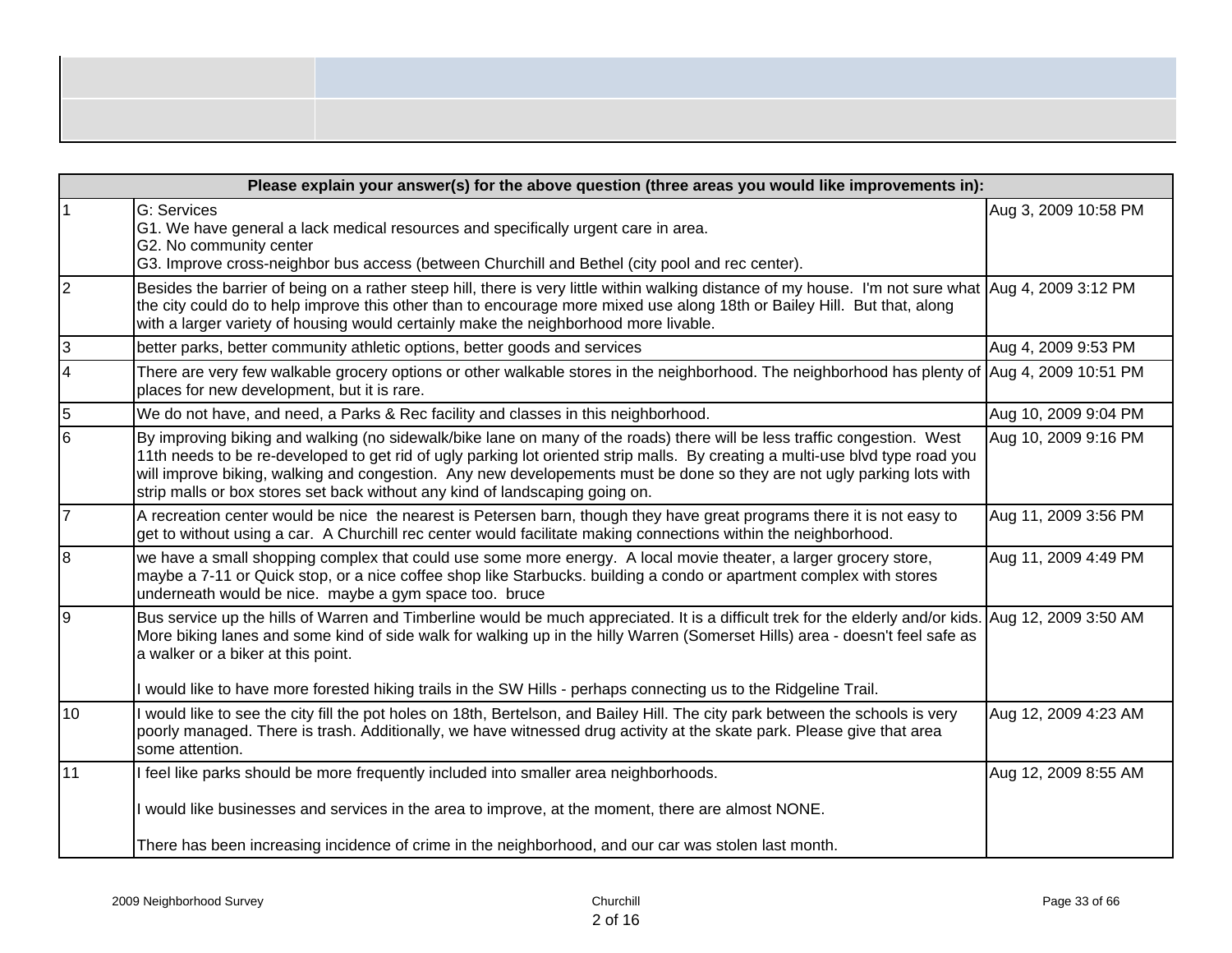|    | Please explain your answer(s) for the above question (three areas you would like improvements in):                                                                                                                                                                                                                                                                                                                                                                                                             |                       |  |  |  |  |  |  |
|----|----------------------------------------------------------------------------------------------------------------------------------------------------------------------------------------------------------------------------------------------------------------------------------------------------------------------------------------------------------------------------------------------------------------------------------------------------------------------------------------------------------------|-----------------------|--|--|--|--|--|--|
| 12 | 1) The part of the Churchill Neighborhood I am in appears to be lower income and there are derelict cars, trash, etc.                                                                                                                                                                                                                                                                                                                                                                                          | Aug 13, 2009 7:43 PM  |  |  |  |  |  |  |
|    | 2) Being in an apartment complex it's difficult to connect with people - they don't stay very long. No active neighborhood<br>group that I know of.                                                                                                                                                                                                                                                                                                                                                            |                       |  |  |  |  |  |  |
|    | 3) My apartment complex is right off the Amazon bike path - don't always feel safe as there is a lot of pass-through traffic of<br>sketchy-looking people. The Amazon could really use a clean-up!                                                                                                                                                                                                                                                                                                             |                       |  |  |  |  |  |  |
| 13 | On Bertelsen, there is no on-street parking. Period. You can't park on either side of the street, because on one side, you<br>have a little gravel imitation of a sidewalk, which isn't big enough for a car to park on and be safe, and on the other side is<br>the nature preserve.                                                                                                                                                                                                                          | Aug 14, 2009 2:39 AM  |  |  |  |  |  |  |
|    | For bus service, I am, shortly, going to be deprived of bus service in my area because of LTD's decision to terminate the<br>30 bus route. Starting this fall term, I will have to walk down at least ten blocks to get to a bus stop to get to college.                                                                                                                                                                                                                                                       |                       |  |  |  |  |  |  |
|    | As for Services, I have a mini-mall of sorts, that only has one restaurant, Churchill right next to it, one Mini-mart, and no<br>shopping.                                                                                                                                                                                                                                                                                                                                                                     |                       |  |  |  |  |  |  |
| 14 | I have to walk a long distance to get to the bus I need to get anywhere around Eugene. If there were more buses that ran<br>on 18th Ave, that would help a great deal.                                                                                                                                                                                                                                                                                                                                         | Aug 16, 2009 4:13 AM  |  |  |  |  |  |  |
|    | do deal with a consistant amount of traffic on 18th Ave. I am not liking it at all. Some lights last too long on 18th Ave.<br>When I am coming off my street onto 18th I have to wait a long time for the light to turn green, even when no one is coming<br>down 18th Ave.                                                                                                                                                                                                                                    |                       |  |  |  |  |  |  |
|    | In regards to walking and biking comfortably. I can walk a great distance fine around my neighborhood and I feel<br>comfortable doing so. There are areas of Hawkins Lane that does not have a sidewalk and I have to cross the street just<br>to feel safe walking up and down the hill. People drive way too fast down that road for me to comfortably cross the street<br>to a sidewalk. Riding a bike down Hawkins is not safe to me, people drive way too fast and invade the bike lanes way to<br>often. |                       |  |  |  |  |  |  |
| 15 | Recreation and Park options seem centered in the east half of Eugene. The west side has the Fern Ridge Path, but much<br>of it faces the back of businesses with old machinery and vehicles lining the canal.                                                                                                                                                                                                                                                                                                  | Aug 17, 2009 10:33 PM |  |  |  |  |  |  |
| 16 | I wish the social connections were greater, and parks and rec seems like one of the best ways to make that happen                                                                                                                                                                                                                                                                                                                                                                                              | Aug 18, 2009 7:27 PM  |  |  |  |  |  |  |
| 17 | Feel like there are no neighborhood shops and restaurants. I do not count the strip malls and large stores on west 11th.<br>There is very little sense of social or visual cohesion. The neighborhood seems patch worked together.<br>As someone who doesn't drive, the direct bus service to places like LCC and the University should be available again. The<br>bike path is great, however.                                                                                                                | Aug 20, 2009 4:49 AM  |  |  |  |  |  |  |
| 18 | Older eyes not always so good in winter dark and rain. Hard to see the entrance at times. Will be inproved with new<br>develepment but could be<br>better with curb decals such as those used in middle of streets on our highways (yellow reflectors)                                                                                                                                                                                                                                                         | Aug 20, 2009 6:23 PM  |  |  |  |  |  |  |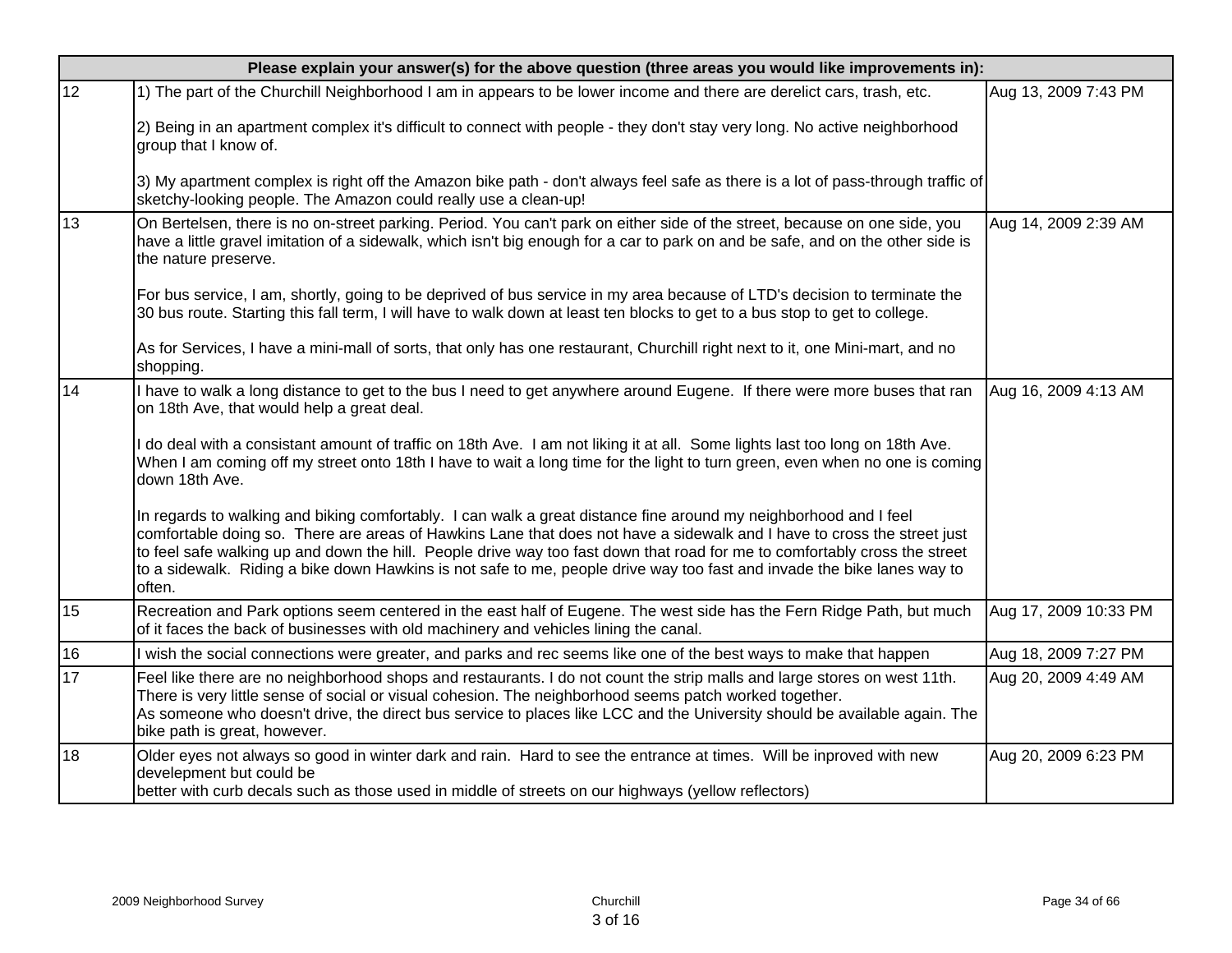|    | Please explain your answer(s) for the above question (three areas you would like improvements in):                                                                                                                                                                                                                                                                                                                                                                                                                                                                              |                      |  |  |  |  |  |  |
|----|---------------------------------------------------------------------------------------------------------------------------------------------------------------------------------------------------------------------------------------------------------------------------------------------------------------------------------------------------------------------------------------------------------------------------------------------------------------------------------------------------------------------------------------------------------------------------------|----------------------|--|--|--|--|--|--|
| 19 | Rec options: More park areas for little kids. We have to drive to Amazon for closest good park.                                                                                                                                                                                                                                                                                                                                                                                                                                                                                 | Aug 21, 2009 8:26 PM |  |  |  |  |  |  |
|    | Parks and/or natural areas: Keep these up. They are important, and I do not want them to go away.                                                                                                                                                                                                                                                                                                                                                                                                                                                                               |                      |  |  |  |  |  |  |
|    | Access to services: We need better grocery options. Disappointed that Lowe's went in when Safeway left because we<br>didn't need another home improvement store right there. Make better use of that mall area, and make the West 11th<br>business area look more inviting. It is extremely industrial, not representative of "Eugene."                                                                                                                                                                                                                                         |                      |  |  |  |  |  |  |
| 20 | My street has very limited street parking as most of the area is cover by yellow curbs. Bus service from Bailey Hill should<br>extend out to 11th so we can access services better. Since I live on the edge of this neighborhood, we have to go clear<br>down to W 11th to get groceries and to the bank, etc.                                                                                                                                                                                                                                                                 | Aug 24, 2009 4:45 AM |  |  |  |  |  |  |
| 21 | Gang activity and gang tagging is not being addressed.                                                                                                                                                                                                                                                                                                                                                                                                                                                                                                                          | Aug 24, 2009 8:44 PM |  |  |  |  |  |  |
| 22 | 1st Choice: Need dedicated bike paths (NOT just "bike lanes" on busy streets) that actually connect to other parts of town<br>via bike paths. I would ride a bike to work (across town) if there was an actual bike path connection that did not require me<br>to ride along side cars on the street. It is just not worth the risk right now.                                                                                                                                                                                                                                  | Aug 25, 2009 5:34 PM |  |  |  |  |  |  |
|    | 2nd Choice: When we go out to a nice restaurant or progressive grocery store we almost always have to go to another part<br>of the city. There are few good restuarants near us for special occasions. Coho Bistro is one of the few I can think of.                                                                                                                                                                                                                                                                                                                            |                      |  |  |  |  |  |  |
|    | 3rd Choice: Not enough parks/recreation facilities - especially for older people or those who would like to walk their dogs<br>on a path, or let them run in a dog park. Not enough "Nature" paths.                                                                                                                                                                                                                                                                                                                                                                             |                      |  |  |  |  |  |  |
| 23 | Forgive me, you must hear this often, but W. 11th traffic issues MUST be fixed. I was much more in favor of the WEP than Aug 25, 2009 7:11 PM<br>anything I've heard come out of the Collaborative. We've been planning for 20 years while the congestion continues to<br>worsen, it's time to FIX IT!                                                                                                                                                                                                                                                                          |                      |  |  |  |  |  |  |
|    | I'm also concerned with the theft and vandalism going on in our neighborhood. It's not uncommon to find vehicles broken<br>into, spray painted vehicles, egged vehicles and houses, punctured tires, etc. It's not very comforting to feel like you have<br>to have a house sitter while you're on vacation just to keep an eye on your property.                                                                                                                                                                                                                               |                      |  |  |  |  |  |  |
|    | There seem to be a lot of shady characters walking around, casing out the neighborhood after dark. We've even had<br>people come and try to open our front door when no vehicles were parked in the driveway. A greater police patrol<br>presence could make a positive difference.                                                                                                                                                                                                                                                                                             |                      |  |  |  |  |  |  |
| 24 | Bertelsen has become the Eugene Drag Strip, enough said!<br>With Wal-Mart nearby, we have transients hanging around our neighborhood and it becomes scary at times.<br>It would be nice to see all types of income in our area, but with unemployment being what it is I am not sure that is going to<br>happen.                                                                                                                                                                                                                                                                | Aug 27, 2009 6:50 AM |  |  |  |  |  |  |
| 25 | I would like to See lower taxes on Property owners and business in The city. the city needs to bring in more Business.<br>there are too many "holes" down town that should have a building with a business. Down town is not safe for Kids. the Bike<br>paths are not safe for Kids and have too many transients. a downtown with vibrant set shops and services will natural<br>improve the appearance. Eugene does have a Good Public School system and Eugene has the Buses, the bike paths and<br>the parks. what it needs now is Business. Lower Taxes and they will come. | Aug 28, 2009 2:31 AM |  |  |  |  |  |  |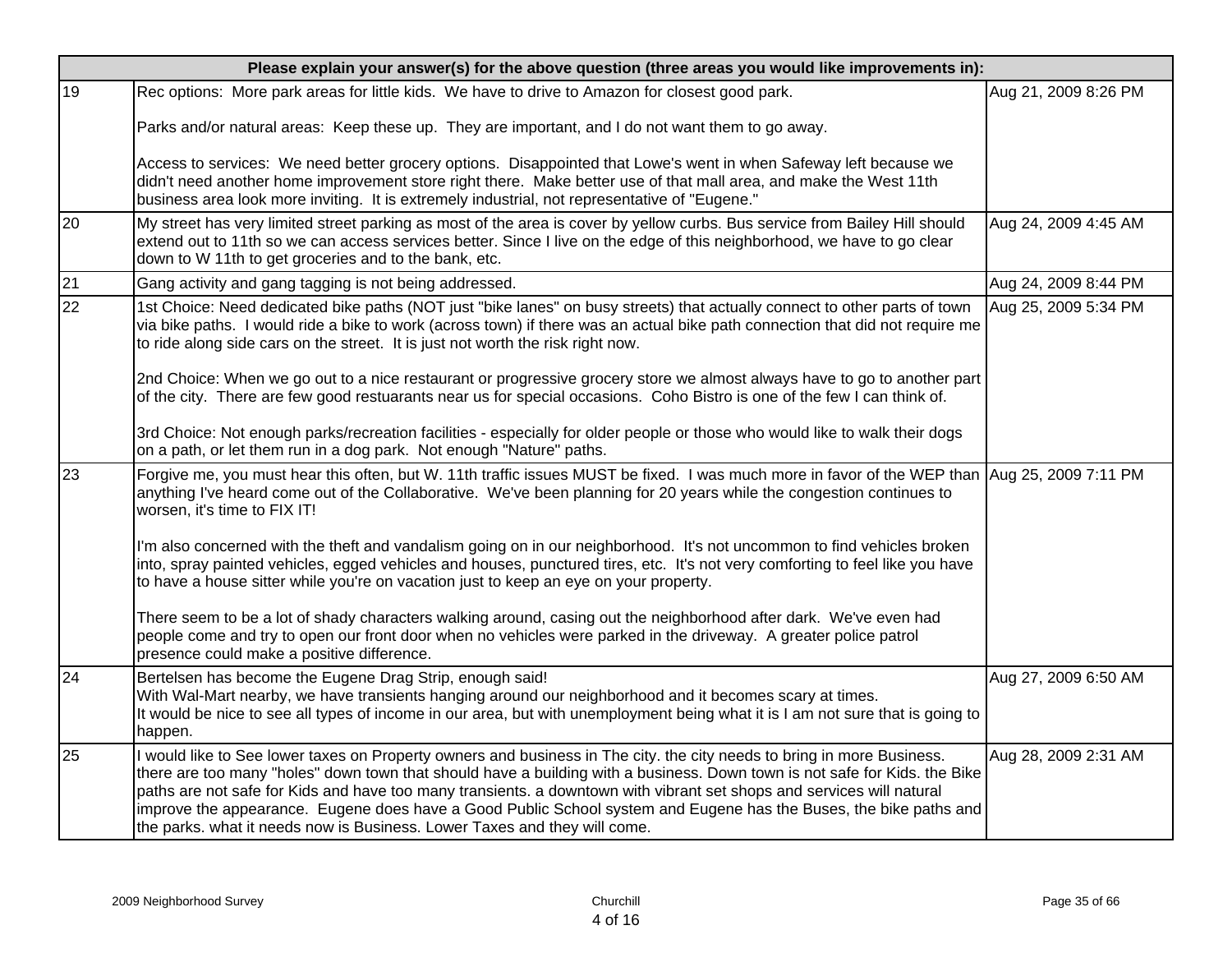| 26<br>I have lived in the Church Hill area for over a year, and I have had two car windows smashed in when my car was parked<br>Aug 28, 2009 7:03 PM<br>in my own driveway. The close proximity to the Bike Path is very convenient, but it also serves as a pipe line for suspect<br>people to wander in and out of the neighborhood. If I live in Eugene for a long period of time I would love to move to a<br>neighborhood that is up in the hills that can offer some sort of view.<br>27<br>It the only drug dealer with car hop service I've ever heard of. Oh, and lets not forget the hookers, whom enjoy the shade<br>Aug 31, 2009 3:43 PM<br>of the trees in my front yard. First of the month is always busy, so many cars it's hard to keep count. The amazing thing, I<br>can see Churchill H.S. from my front yard!!!!<br>28<br>It's always important to feel safe where you live. In our neighborhood, there are long straight aways that people feel they<br>Sep 1, 2009 3:39 AM<br>can go as fast as they want and getting the city of eugene to put in stop signs or speed bumps is very bureaucratic.<br>would like to see the Ridgeline Trail extention happen that would bump up against our neighborhood.<br>29<br>Southwest Eugene has very little in the way of recreation centers or parks/playgrounds as compared to other<br>Sep 1, 2009 6:45 PM<br>neighborhoods. It would be great if area kids and adults had a place to recreate like in other areas of town.<br>Also, the Southwest Eugene has seemingly been ignored in land use planning issues. Several very lareg housing<br>developements have been built in forested areas above 800 feet in elevation that could have been used for the Ridgeline<br>Trails system and other outdoor recreation uses. Other neighborhoods seem to have more "clout" to keep this<br>developement from happening and I would like to see more equity in our open space preservation.<br>30<br>Speed bumps need to be extended from McCormack Elementary up to W 18th as traffic accellerates after last bump in<br>Sep 2, 2009 12:18 AM<br>front of Elementary School and cars frequently miss the curve (several each year) the last 75 yards before 18th street<br>intersection. I have had one car rearended (parked at the curb) two trees sheared off, cars careening up on to<br>lawn/driveway, one comcast cable green tree run over, and next door neighbors have replaced mail box multiple times.<br>Many times each summer cars have to slam on brakes because they are going to fast before they get to stop light. I hear | Please explain your answer(s) for the above question (three areas you would like improvements in): |  |  |  |  |  |  |  |  |
|---------------------------------------------------------------------------------------------------------------------------------------------------------------------------------------------------------------------------------------------------------------------------------------------------------------------------------------------------------------------------------------------------------------------------------------------------------------------------------------------------------------------------------------------------------------------------------------------------------------------------------------------------------------------------------------------------------------------------------------------------------------------------------------------------------------------------------------------------------------------------------------------------------------------------------------------------------------------------------------------------------------------------------------------------------------------------------------------------------------------------------------------------------------------------------------------------------------------------------------------------------------------------------------------------------------------------------------------------------------------------------------------------------------------------------------------------------------------------------------------------------------------------------------------------------------------------------------------------------------------------------------------------------------------------------------------------------------------------------------------------------------------------------------------------------------------------------------------------------------------------------------------------------------------------------------------------------------------------------------------------------------------------------------------------------------------------------------------------------------------------------------------------------------------------------------------------------------------------------------------------------------------------------------------------------------------------------------------------------------------------------------------------------------------------------------------------------------------------------------------------------------------------------------------------------------------------------------------------------------|----------------------------------------------------------------------------------------------------|--|--|--|--|--|--|--|--|
|                                                                                                                                                                                                                                                                                                                                                                                                                                                                                                                                                                                                                                                                                                                                                                                                                                                                                                                                                                                                                                                                                                                                                                                                                                                                                                                                                                                                                                                                                                                                                                                                                                                                                                                                                                                                                                                                                                                                                                                                                                                                                                                                                                                                                                                                                                                                                                                                                                                                                                                                                                                                               |                                                                                                    |  |  |  |  |  |  |  |  |
|                                                                                                                                                                                                                                                                                                                                                                                                                                                                                                                                                                                                                                                                                                                                                                                                                                                                                                                                                                                                                                                                                                                                                                                                                                                                                                                                                                                                                                                                                                                                                                                                                                                                                                                                                                                                                                                                                                                                                                                                                                                                                                                                                                                                                                                                                                                                                                                                                                                                                                                                                                                                               |                                                                                                    |  |  |  |  |  |  |  |  |
|                                                                                                                                                                                                                                                                                                                                                                                                                                                                                                                                                                                                                                                                                                                                                                                                                                                                                                                                                                                                                                                                                                                                                                                                                                                                                                                                                                                                                                                                                                                                                                                                                                                                                                                                                                                                                                                                                                                                                                                                                                                                                                                                                                                                                                                                                                                                                                                                                                                                                                                                                                                                               |                                                                                                    |  |  |  |  |  |  |  |  |
|                                                                                                                                                                                                                                                                                                                                                                                                                                                                                                                                                                                                                                                                                                                                                                                                                                                                                                                                                                                                                                                                                                                                                                                                                                                                                                                                                                                                                                                                                                                                                                                                                                                                                                                                                                                                                                                                                                                                                                                                                                                                                                                                                                                                                                                                                                                                                                                                                                                                                                                                                                                                               |                                                                                                    |  |  |  |  |  |  |  |  |
| them screeching and sliding. At the very least we need more signage posting the 25 mph limit or a flashing yellow mph<br>light. Something to slow the speeders down after school hours would be really helpful.                                                                                                                                                                                                                                                                                                                                                                                                                                                                                                                                                                                                                                                                                                                                                                                                                                                                                                                                                                                                                                                                                                                                                                                                                                                                                                                                                                                                                                                                                                                                                                                                                                                                                                                                                                                                                                                                                                                                                                                                                                                                                                                                                                                                                                                                                                                                                                                               |                                                                                                    |  |  |  |  |  |  |  |  |
| 31<br>I would love to see a small commercial district within walking distance with a variety of shops that I'd like to patronize (like<br>Sep 2, 2009 5:03 PM<br>Southtown near 27th and Willamette). The road and bike lane on W 18th east of City View needs to be resurfaced. I bike<br>everyday and do not ride on W 18th due to the poor conditions. The neighborhood in my immediate vicinity has a lot of run<br>down houses and yards.                                                                                                                                                                                                                                                                                                                                                                                                                                                                                                                                                                                                                                                                                                                                                                                                                                                                                                                                                                                                                                                                                                                                                                                                                                                                                                                                                                                                                                                                                                                                                                                                                                                                                                                                                                                                                                                                                                                                                                                                                                                                                                                                                                |                                                                                                    |  |  |  |  |  |  |  |  |
| 32<br>We need more crosswalks/traffic safety measures on 18th between Hawkins and Bailey Hill -- there are a lot of bus stops<br>Sep 10, 2009 10:17 PM<br>with no crosswalks, and a long stretch (about 1/2 mile) with no opportunities to cross the street without jaywalking. For<br>those of us who live above 18th and want to use parks and services near W 11th, this is really hazardous.                                                                                                                                                                                                                                                                                                                                                                                                                                                                                                                                                                                                                                                                                                                                                                                                                                                                                                                                                                                                                                                                                                                                                                                                                                                                                                                                                                                                                                                                                                                                                                                                                                                                                                                                                                                                                                                                                                                                                                                                                                                                                                                                                                                                              |                                                                                                    |  |  |  |  |  |  |  |  |
| 33<br>I'd like to have a good alternative grocery store in our neighborhood (Kiva, Market of Choice, Capella Market) and a top-<br>Sep 14, 2009 4:07 PM<br>notch preschool daycare. Though our community is close-knit, I always desire more connections to my neighbors.                                                                                                                                                                                                                                                                                                                                                                                                                                                                                                                                                                                                                                                                                                                                                                                                                                                                                                                                                                                                                                                                                                                                                                                                                                                                                                                                                                                                                                                                                                                                                                                                                                                                                                                                                                                                                                                                                                                                                                                                                                                                                                                                                                                                                                                                                                                                     |                                                                                                    |  |  |  |  |  |  |  |  |
| 34<br>Many of the natural areas are maintained by private homeowners associations, but are accessible by all citizens. Care of<br>Sep 14, 2009 5:29 PM<br>these areas is minimal. My property abutts a natural area, but it is not part of my association. Sidewalks are in start of<br>disrepair, and many trees overhang sidewalks so ducking under or walking in the street is the next best option. Thanks                                                                                                                                                                                                                                                                                                                                                                                                                                                                                                                                                                                                                                                                                                                                                                                                                                                                                                                                                                                                                                                                                                                                                                                                                                                                                                                                                                                                                                                                                                                                                                                                                                                                                                                                                                                                                                                                                                                                                                                                                                                                                                                                                                                                |                                                                                                    |  |  |  |  |  |  |  |  |
| 35<br>Bus Service - I think it would be really helpful if the city buses went out further in the country.<br>Sep 14, 2009 5:47 PM<br>New Developments - I feel there is a lot of empty buildings in the area that need to be updated and used or torn down.                                                                                                                                                                                                                                                                                                                                                                                                                                                                                                                                                                                                                                                                                                                                                                                                                                                                                                                                                                                                                                                                                                                                                                                                                                                                                                                                                                                                                                                                                                                                                                                                                                                                                                                                                                                                                                                                                                                                                                                                                                                                                                                                                                                                                                                                                                                                                   |                                                                                                    |  |  |  |  |  |  |  |  |
| Traffic Congestion - Down Bertelson road next to the wild life field, needs to be wider for bikers and people who walk to the<br>bus stop. Plus the traffic coming from West 11th down to 18th, has been updated, just waiting to see if the flow is better.<br>2009 Neighborhood Survey<br>Churchill<br>Page 36 of 66                                                                                                                                                                                                                                                                                                                                                                                                                                                                                                                                                                                                                                                                                                                                                                                                                                                                                                                                                                                                                                                                                                                                                                                                                                                                                                                                                                                                                                                                                                                                                                                                                                                                                                                                                                                                                                                                                                                                                                                                                                                                                                                                                                                                                                                                                        |                                                                                                    |  |  |  |  |  |  |  |  |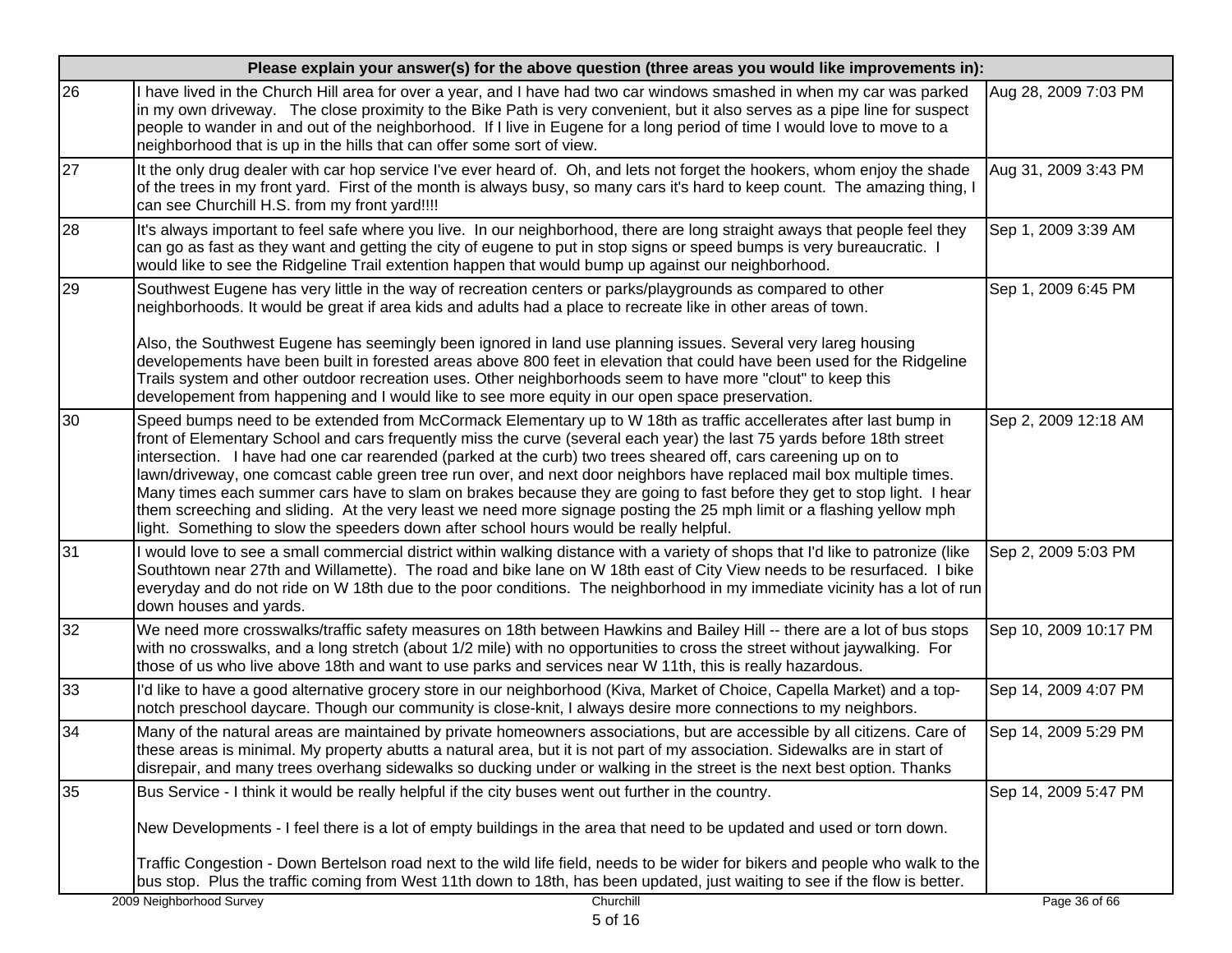|    | Please explain your answer(s) for the above question (three areas you would like improvements in):                                                                                                                                                                                                                                                                                                                                             |                       |  |
|----|------------------------------------------------------------------------------------------------------------------------------------------------------------------------------------------------------------------------------------------------------------------------------------------------------------------------------------------------------------------------------------------------------------------------------------------------|-----------------------|--|
| 36 | The traffic has continued to get worse and the City has been unwilling to provide it's citizens with a solution. We need to<br>consider the needs of people who live outside the city and who come to work here. The solutions I have seen are<br>inadequate at best and only reflect one groups vision of what they think Eugene should be.                                                                                                   | Sep 14, 2009 8:19 PM  |  |
|    | Represent all of the citizens of Eugene.                                                                                                                                                                                                                                                                                                                                                                                                       |                       |  |
| 37 | The speeding is terrible, and scary, there are even drag racers who drive in the neighborhood.                                                                                                                                                                                                                                                                                                                                                 | Sep 14, 2009 8:31 PM  |  |
| 38 | There seems to be many problems with night time thievery and people living in their vehicles, trash left from those<br>camping, hypodermic needles found near pedestrian walkways.<br>Housing for a single person in one of Eugenes older complexes should not equal half a mounths pay from one who has<br>been empolyed 10+ years.<br>I would like to see bike lanes on streets better cared for. Briars trimmed and yard clippings removed. | Sep 14, 2009 9:55 PM  |  |
| 39 | 1) my home was burgulerized last year.<br>2) gun fire in the middle of the night heard regularly.<br>3) cant access safely onto 18th at certain times of the day.                                                                                                                                                                                                                                                                              | Sep 14, 2009 10:23 PM |  |
| 40 | Law enforcement needs to pick upI feel the police are doing a terrible job. Liter and the shabby appearance of the area<br>are not acceptable.                                                                                                                                                                                                                                                                                                 | Sep 14, 2009 10:35 PM |  |
| 41 | Has become too busy with much development off upper portion of Hawkins Lane. Biking semi-safe and difficult to access<br>services without driving. Bailey Hill plaza should be rennovated to attract new businesses and support sustainable and<br>socially responsible businesses. For example, natural foods market, more restaurants/pubs, park/courtyard area instead of<br>huge parking lot.                                              | Sep 15, 2009 4:44 AM  |  |
| 42 | 1st choice - bus service to the business on Willow Creek is very poor and requires people to walk across W11th to get to<br>the businesses or take a really long time to get to work. Also, the bike lanes are not very wide.<br>2nd choice- there are no restaurants that are very close to the businesses. All of the choices are either unhealthy or are<br>pretty far away.                                                                | Sep 15, 2009 5:53 PM  |  |
|    | 3rd choice- more parks, with swings and benches where people can hang out and relax on lunch or after work.                                                                                                                                                                                                                                                                                                                                    |                       |  |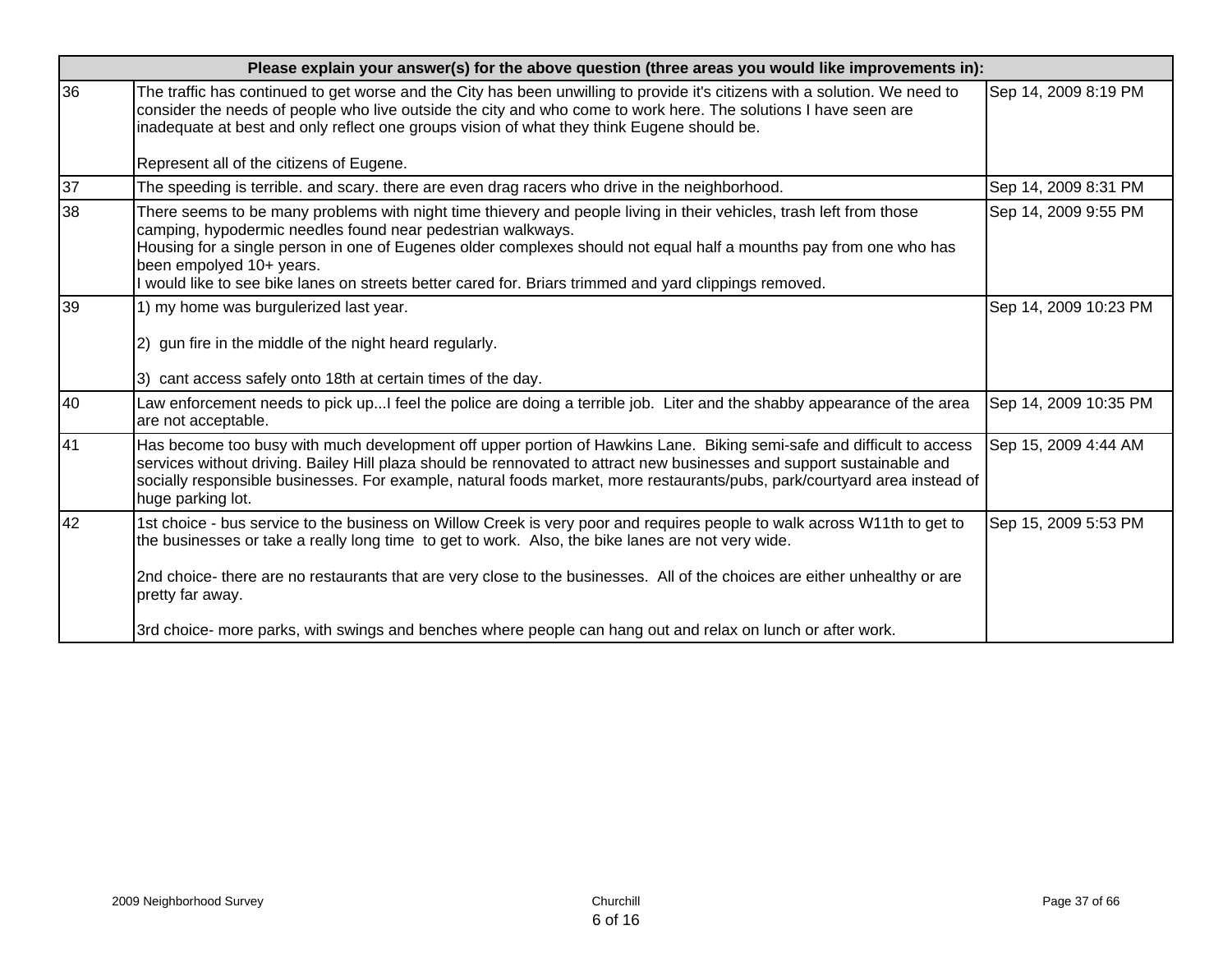|    | Please explain your answer(s) for the above question (three areas you would like improvements in):                                                                                                                                                                                                                                                                                                                                                                                                                                                                                       |                       |  |  |
|----|------------------------------------------------------------------------------------------------------------------------------------------------------------------------------------------------------------------------------------------------------------------------------------------------------------------------------------------------------------------------------------------------------------------------------------------------------------------------------------------------------------------------------------------------------------------------------------------|-----------------------|--|--|
| 43 | Regarding the above characteristics listed:                                                                                                                                                                                                                                                                                                                                                                                                                                                                                                                                              | Sep 17, 2009 7:06 PM  |  |  |
|    | These 3 all are intertwined, in that I do not feel safe to walk about in either the "parks" or the streets due to the large<br>number of homeless in this area. I have been approached on several different occasions so I no longer walk in my<br>neighborhood at any time of the day.                                                                                                                                                                                                                                                                                                  |                       |  |  |
|    | The traffic on Oak Patch took me by surprise in its volume and "noise level" in that there are a great deal of commercial<br>trucks that use this street plus the normal day-to-day traffic. The buses are fine as they cannot help the noise they make. I<br>discovered' this area while looking (for 3 months previously) for something that was quiet and out of the way.<br>Unfortunately due to the varied income structures in this neighborhood, the fairly high volume of traffic and surprisingly<br>large homeless population, to say I was disappointed is an understatement. |                       |  |  |
|    | As to solutions to these characteristics, more specifically traffic congestion and parks/natural areas, I believe a city<br>planning engineer would be the go-to on that front. Regarding the homeless situation, many a city has had to deal with the<br>ever increasing population within their realms. Several come to mind that have done a very good job in learning to deal<br>with and improve said situation. (Seattle & Denver top the list) Perhaps by following their lead Eugene would be better<br>served.                                                                  |                       |  |  |
| 44 | Often times I see pretty sketchy looking people walking on the street and hanging out near the bike bath (by the creek). In<br>my old neighborhood (near campus), I often saw police on bike and car regulating the area. It made me feel safer.                                                                                                                                                                                                                                                                                                                                         | Sep 17, 2009 11:58 PM |  |  |
|    | Living near West 11th, there is always a lot of traffic on my street and people drive too fast. Perhaps the use of speed<br>bumps or roundabouts would change this. There are a lot of children on my street (which I can tell based on the number of<br>school buses that come by). Fast and numerous cars isn't safe!                                                                                                                                                                                                                                                                  |                       |  |  |
|    | The appearance isn't too bad, but I think more trees would make any neighborhood nicer!                                                                                                                                                                                                                                                                                                                                                                                                                                                                                                  |                       |  |  |
| 45 | I find the "public safety" situation in town generally disgraceful.                                                                                                                                                                                                                                                                                                                                                                                                                                                                                                                      | Sep 20, 2009 2:36 AM  |  |  |
| 46 | I've lived in my house about 4 years. In that time someone has broken into one of my neighbor's cars twice and on the<br>neighbor on the other side has had someone break into their garage. Also, we've had an instance around 9pm where a<br>strange man chased a woman back to her house and the police had to be called. Because of this I do not feel safe leaving<br>anything of value in my car, my car doors and house doors are always locked and we installed a gate so you cannot get to<br>the back yard easily.                                                             | Sep 22, 2009 4:21 AM  |  |  |
| 47 | Basically I am very happy with all aspects of my neighbourhood expect that we have had some burgularies                                                                                                                                                                                                                                                                                                                                                                                                                                                                                  | Sep 24, 2009 5:17 PM  |  |  |
| 48 | 1) The amount of allowed on-street parking is far too high. It leads to unsafe conditions: blocking turns and intersections,<br>making roads feel more crowded and congested, and is unattractive. I would prefer more roads be marked no parking,<br>especially around on major access routes and near intersections.                                                                                                                                                                                                                                                                   | Sep 26, 2009 10:28 AM |  |  |
|    | 2) New parks are often sited far from existing living areas. While open space is an admirable goal, the current practice of<br>acquiring large parcels of open space leaves out those of us who live in the center of town. Any open space should be<br>connected to its respective neighborhood via pathways or other means.                                                                                                                                                                                                                                                            |                       |  |  |
|    | 3) The major commercial corridor is W. 11th. It is both bicycle and pedestrian unfriendly and consists mainly of chain<br>stores and drive-in/drive-out businesses. The City's continued focus on Downtown exacerbates this problem.                                                                                                                                                                                                                                                                                                                                                     |                       |  |  |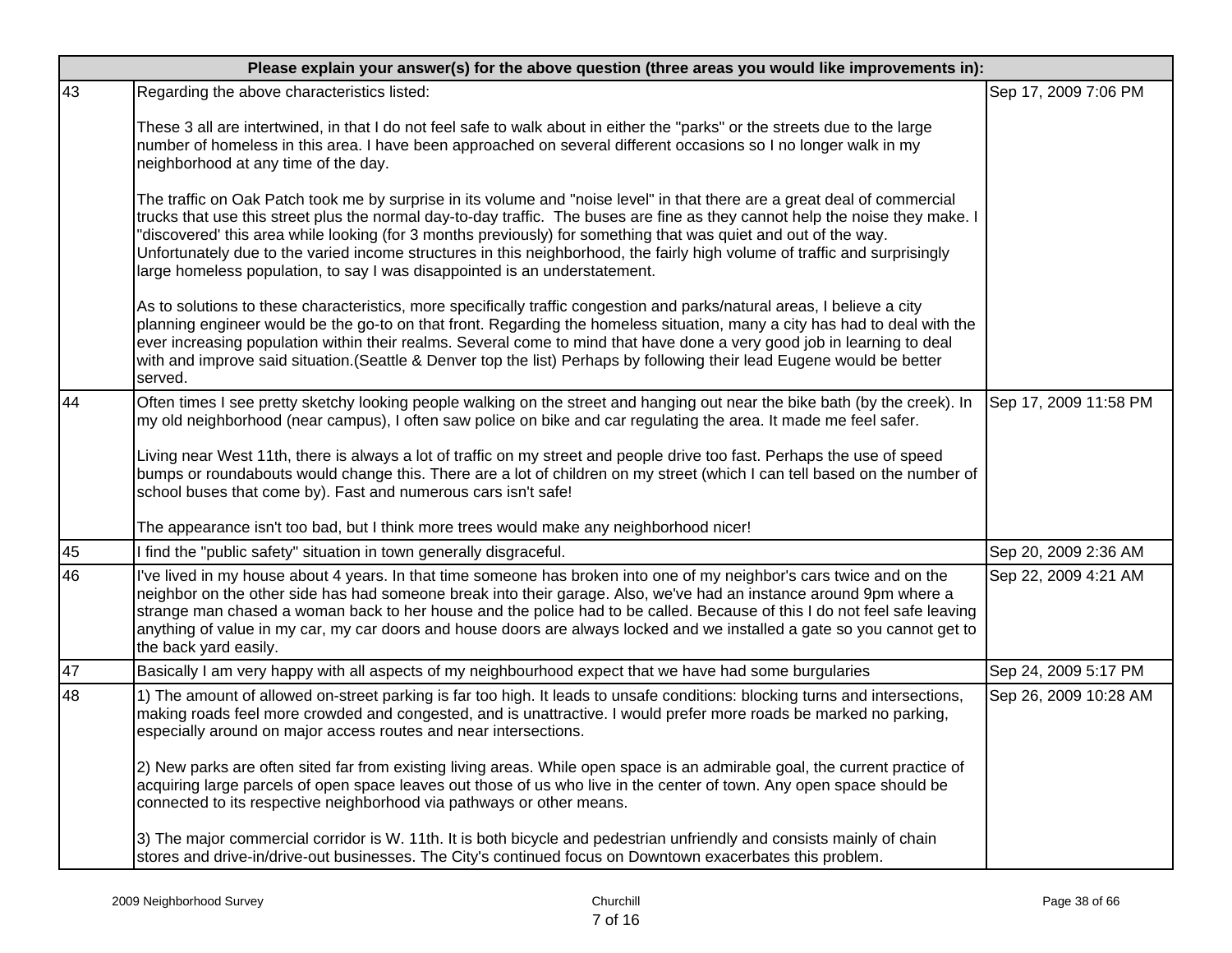|    | Please explain your answer(s) for the above question (three areas you would like improvements in):                                                                                                                                                                                                                                                                                                                                                                                                                               |                       |  |
|----|----------------------------------------------------------------------------------------------------------------------------------------------------------------------------------------------------------------------------------------------------------------------------------------------------------------------------------------------------------------------------------------------------------------------------------------------------------------------------------------------------------------------------------|-----------------------|--|
| 49 | There is a prevailing fear among the residents where I live that there are a lot of property theft, and burglary incidents. I<br>have in the last year had two attempts of prying my doorknobs off my doors while I was home sleeping, thieves have tried<br>to steal anything not locked up in my yard, and I've had to report an "incident" with a prowler/peeping tom type creep. I'd<br>like to see the bad element run out of this area and it made a nice safe place for families, students, and single people to<br>live. | Sep 28, 2009 7:01 PM  |  |
| 50 | The traffic on 18th Ave is very difficult to maneuver during peak hours and I feel is very dangerous. There is little street<br>parking, although people do park on the street, but cars are definitely obstructing use of the road. I have not seen any<br>parks or natural areas for children to play.                                                                                                                                                                                                                         | Sep 28, 2009 9:03 PM  |  |
| 51 | It seems there is too many apartment and old style houses. Too many people in one area makes me feel unsafe and<br>crowded. I don't want to be around there even if it is relativley safe. The idea of too many apartments makes me feel that<br>the land isn't worth a lot.                                                                                                                                                                                                                                                     | Sep 29, 2009 4:01 AM  |  |
| 52 | Bus doesn't go all the way up the hill. Needs more space for parking.                                                                                                                                                                                                                                                                                                                                                                                                                                                            | Sep 29, 2009 5:39 AM  |  |
| 53 | 1. W. 18th road needs to be fixed.<br>2. Need more access to parking; not a lot of space.<br>3. Would like less traffic during the day.                                                                                                                                                                                                                                                                                                                                                                                          | Sep 29, 2009 11:07 AM |  |
| 54 | we need more parks for childrens                                                                                                                                                                                                                                                                                                                                                                                                                                                                                                 | Sep 29, 2009 4:09 PM  |  |
| 55 | Safety is very important. After that, economic development is the next most important thing.                                                                                                                                                                                                                                                                                                                                                                                                                                     | Sep 29, 2009 7:06 PM  |  |
| 56 | wish the bus would go directly to campus because there are a lot of college students in the area                                                                                                                                                                                                                                                                                                                                                                                                                                 | Oct 1, 2009 3:03 AM   |  |
|    | Some form of basketball court would be nice                                                                                                                                                                                                                                                                                                                                                                                                                                                                                      |                       |  |
|    | Some of the houses need to be updated                                                                                                                                                                                                                                                                                                                                                                                                                                                                                            |                       |  |
| 57 | 1. Safety: I do live next to low income houseing which I understand has a higher crime rate.                                                                                                                                                                                                                                                                                                                                                                                                                                     | Oct 2, 2009 4:25 PM   |  |
|    | 2.I can't think of anything else that needs improvement, other than we have lots of graffiti tagging. But I understand that is<br>not preventable only after it has happened.                                                                                                                                                                                                                                                                                                                                                    |                       |  |
|    | 3. Love my neighborhood! Thanks!                                                                                                                                                                                                                                                                                                                                                                                                                                                                                                 |                       |  |
| 58 | Needs more stop signs. To many interesections without any traffic control.                                                                                                                                                                                                                                                                                                                                                                                                                                                       | Oct 2, 2009 9:04 PM   |  |
| 59 | It is absolutely impossible to live in West Eugene and try to rely on bus service to get anywhere. W. Eugene does not<br>need mega speed bus routes before it needs more saturated routes. For example, there is absolutely no way to get from<br>w eugene to schools or shopping that doesn't take more than an hour each way to commute! That is why we all drive our<br>cars and pollute the rest of the city.                                                                                                                | Oct 3, 2009 1:13 AM   |  |
| 60 | Safety is not very good.                                                                                                                                                                                                                                                                                                                                                                                                                                                                                                         | Oct 4, 2009 1:10 AM   |  |
| 61 | It is a residential area. More public facilities are better. Good bus service can reduce cars and driving.                                                                                                                                                                                                                                                                                                                                                                                                                       | Oct 4, 2009 1:18 AM   |  |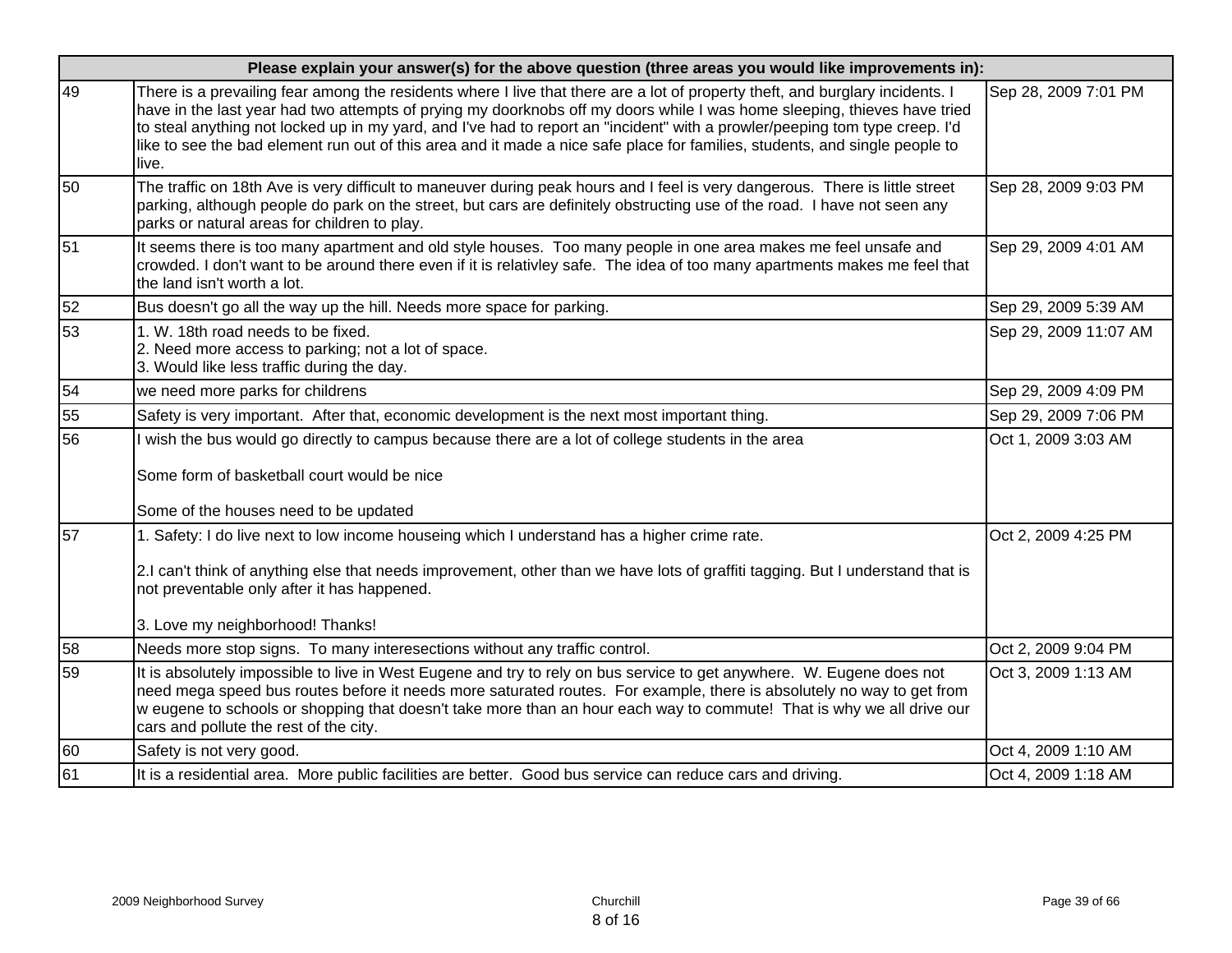|    | Please explain your answer(s) for the above question (three areas you would like improvements in):                                                                                                                                                                                                                                                                                                                                                                                                                                                                                      |                       |  |  |
|----|-----------------------------------------------------------------------------------------------------------------------------------------------------------------------------------------------------------------------------------------------------------------------------------------------------------------------------------------------------------------------------------------------------------------------------------------------------------------------------------------------------------------------------------------------------------------------------------------|-----------------------|--|--|
| 62 | B. Need additional buses for schoolit is very difficult for some of us older people to manage the mass of students<br>crowding the isles when we need to exit. Not counting the possibility of injury when the driver doesn't see or hear us and<br>takes off, then stops again.                                                                                                                                                                                                                                                                                                        | Oct 5, 2009 5:01 AM   |  |  |
|    | A. I don't own a carI walk or bus. We sometimes have a problem in the bike path area with drunken/drugged<br>homelesswhich makes safety a concern. Think this is more of an issue than running off all those creative kids who used<br>to open doors for me all the time by the librarynow we just have scarey policemen who tacer everybody down thereI do<br>appreciate the improved bike crossing on Oak Patch but wish you would have left the bench I so enjoyed sitting on by<br>Amazon Creek.                                                                                    |                       |  |  |
|    | C. Seems like some sort of incentative could be arranged so the hundreds of single car drivers would be less on West<br>11ththey are not careful of walkers when turning and they destroy our airperhaps you could give tickets to cars with<br>only one person in the heaviest traffic hours. just on congested streetsI can't believe all those cars with only a driver are<br>necessarymaybe you could lengthen the time given me to cross the street (so I actually have the time to cross it) and<br>their road rage would be even worse and they could just eliminate each other. |                       |  |  |
| 63 | Recreation option(s)=Community Center in this neighborhood would be great (w/pool).                                                                                                                                                                                                                                                                                                                                                                                                                                                                                                     | Oct 5, 2009 9:23 PM   |  |  |
|    | Parks option(s)=Dog Park                                                                                                                                                                                                                                                                                                                                                                                                                                                                                                                                                                |                       |  |  |
| 64 | Eugene is NOT a business friendly city. As a business owner, I can't wait to move.                                                                                                                                                                                                                                                                                                                                                                                                                                                                                                      | Oct 9, 2009 12:23 AM  |  |  |
|    | There were million(s) spent on the Churchill football field etc. w/out any additional parking. People park on 18th & Josh,<br>do not respect safety and throw their litter everywhere.                                                                                                                                                                                                                                                                                                                                                                                                  |                       |  |  |
| 65 | Nothing to improve. Our neighborhood is awesome                                                                                                                                                                                                                                                                                                                                                                                                                                                                                                                                         | Oct 10, 2009 1:02 PM  |  |  |
| 66 | As you probably know, west eugene is sorely lacking in appropriate development. I would love to see nodal development<br>along the lines of Cresent Village, but more appropriate for this end of town. We have enough affordable housing. I would<br>like to see more restaurants, not fast food, a Market of Choice type store, smaller boutique type businesses along with a<br>change/reconfiguration of W 11th.                                                                                                                                                                    | Oct 12, 2009 6:26 PM  |  |  |
| 67 | N: A small group of people have been robbing scores of houses over the past few years, and some people in the<br>neighborhood know who they are, but police have not done enough.<br>H: There are too many new apartment complexes, increasing traffic, decreasing natural areas, overcrowding the<br>neighborhood, and decreasing safety.<br>E: Please do not use pesticides on our parks.                                                                                                                                                                                             | Oct 12, 2009 10:55 PM |  |  |
| 68 | The traffic on 11th is getting frightening and stressful.                                                                                                                                                                                                                                                                                                                                                                                                                                                                                                                               | Oct 14, 2009 11:27 PM |  |  |
|    | Again there is no bus service in the country.                                                                                                                                                                                                                                                                                                                                                                                                                                                                                                                                           |                       |  |  |
|    | There are a number of places for young people to gather, but few for older people.                                                                                                                                                                                                                                                                                                                                                                                                                                                                                                      |                       |  |  |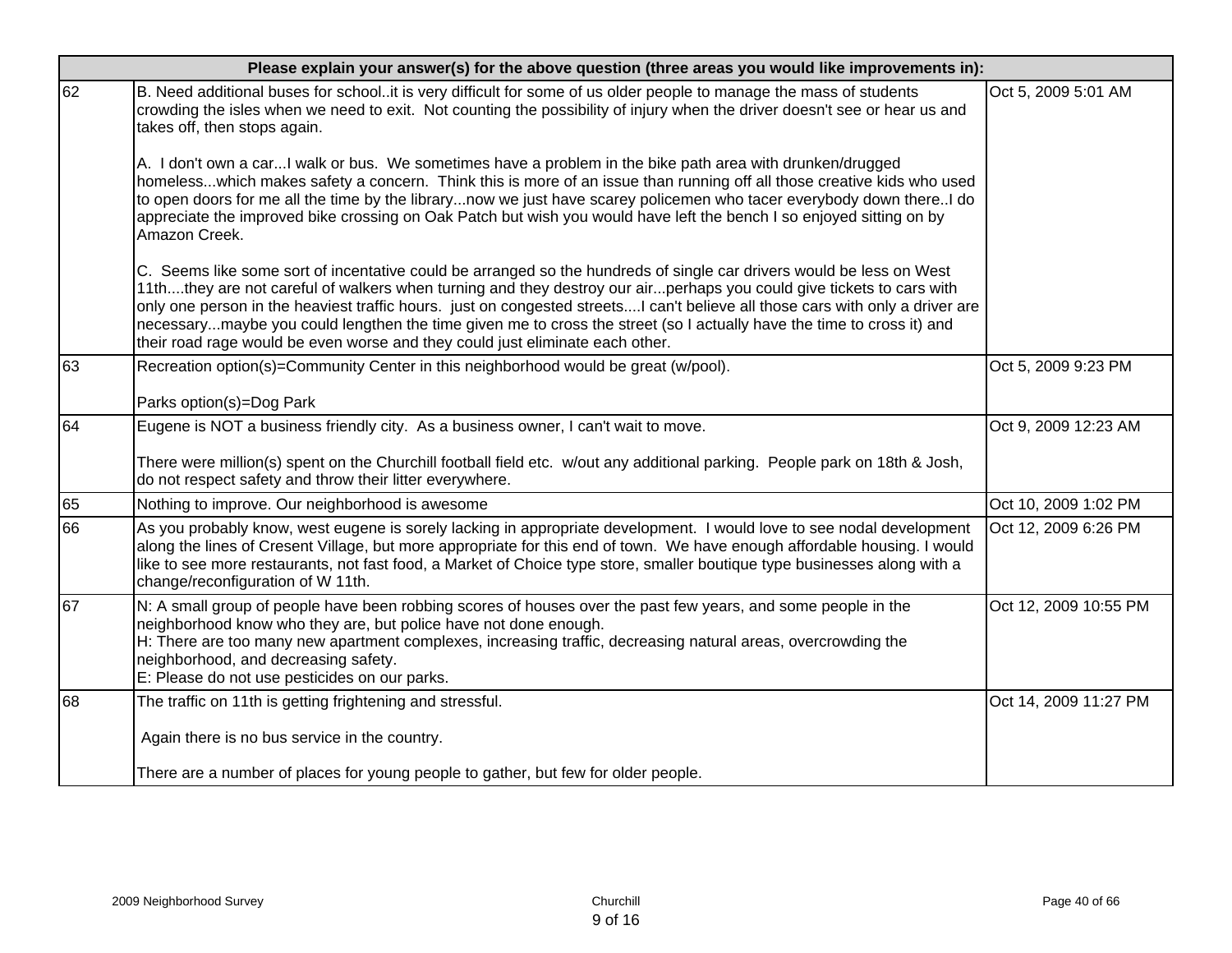|    | Please explain your answer(s) for the above question (three areas you would like improvements in):                                                                                                                                                                                                                                                                                                                                                                                                                                                                                                                     |                       |  |  |
|----|------------------------------------------------------------------------------------------------------------------------------------------------------------------------------------------------------------------------------------------------------------------------------------------------------------------------------------------------------------------------------------------------------------------------------------------------------------------------------------------------------------------------------------------------------------------------------------------------------------------------|-----------------------|--|--|
| 69 | Please see my notes for "O" regarding PSAs (or something like that) reminding people how to be good neighbors -- and<br>even citing some relevant ordinances in a non-threatening way.                                                                                                                                                                                                                                                                                                                                                                                                                                 | Oct 16, 2009 7:13 PM  |  |  |
|    | Some cars go through the neighborhood too fast. We've got curvy streets and lots of kids playing out front -- some on bikes<br>in front of their houses.                                                                                                                                                                                                                                                                                                                                                                                                                                                               |                       |  |  |
|    | The closest bus (which is still a little hike, but I'm healthy and can use the walk) comes just once an hour and requires<br>exact change (I think), all of which requires some planning on my part. I hate to say it, but it's easier for me to drive to get<br>to all the places I go to, as I usually consolidate errands, meetings, and running around trips. If I had a regular job, or kept<br>a regular schedule, I think I'd take the bus more, and would learn to work around the bus schedule, and get a bus pass. So<br>don't know if there's really anything about the bus system I think needs improving. |                       |  |  |
| 70 | More on street parking in the Westleigh neighborhood. Easier access to shopping as have to go to another neighborhood<br>to do this. Would like bus route from my area get the W 11th and Chambers in 1 trip.                                                                                                                                                                                                                                                                                                                                                                                                          | Oct 18, 2009 2:51 PM  |  |  |
| 71 | none, really keep up the good work.                                                                                                                                                                                                                                                                                                                                                                                                                                                                                                                                                                                    | Oct 18, 2009 6:00 PM  |  |  |
| 72 | L - Old and broken - Nobody wants to play.<br>M - Too far to golf                                                                                                                                                                                                                                                                                                                                                                                                                                                                                                                                                      | Oct 23, 2009 7:38 AM  |  |  |
| 73 | Would like leaf pick-up on Videra even if it is a private street- we all still pay stormwater feels toteh City and would be nice<br>to get a city service sometime, like leaf-pickup.  Or street lighting here and there on Videra.                                                                                                                                                                                                                                                                                                                                                                                    | Oct 23, 2009 10:32 PM |  |  |
| 74 | If your car is left on the street overnight there is a good chance it will be broken into. Open garages are also ripe targets for Oct 24, 2009 2:40 AM<br>people who cruise the streets very late at night. No one ever sees or hears them.                                                                                                                                                                                                                                                                                                                                                                            |                       |  |  |
| 75 | There is Acorn park, but it's one of the few parks without a water feature for children. The park by Churchill High always<br>has a lot of trash and broken glass around it and the play area is very beat up.<br>We were robbed a month after we moved into our house and there are a lot of robberies in the area. There are also safely<br>issues around the traffic on Bailey Hill.<br>The appearance of the neighborhood is okay, but the Churchill Plaza could use a lot of upgrading and some more<br>successful businesses.                                                                                    | Oct 25, 2009 4:19 AM  |  |  |
| 76 | There is no pool or community center. This is the only quadrant of the city lacking these facilities.                                                                                                                                                                                                                                                                                                                                                                                                                                                                                                                  | Oct 25, 2009 2:18 PM  |  |  |
| 77 | See my comments above.                                                                                                                                                                                                                                                                                                                                                                                                                                                                                                                                                                                                 | Oct 26, 2009 12:30 AM |  |  |
| 78 | The traffic on 18th between Bailey hill and Bertelsen can get rather heavy at different times of the day. I am not sure how<br>you can become more connected to your neighbors when the tight culdesacs don't have a local park within the<br>development. Again the traffic congestion is related to Churchill High school especially before and after school.                                                                                                                                                                                                                                                        | Oct 29, 2009 11:58 PM |  |  |
| 79 | Our neighborhood was founded on the principals of being a bedroom community where we can go to rest and relax in and<br>with the surroundings of nature. we are loosing what once made us unique and I believe great. The deer and turkeys are<br>loosing the ground that they once new as home and we are slowly loosing our piece of mind. Please stop the unchecked<br>dismantlement of why I moved here. Protect our upper wetlands that we have left before it is all gone. We have already<br>lost too much.                                                                                                     | Oct 30, 2009 12:43 AM |  |  |
| 80 | walk 2-4 miles per day<br>avoid walking when the students are at the high school due to behavior and congestion related to the school. I will never<br>purchase near a school again.<br>enjoy living in pleasant surroundings.                                                                                                                                                                                                                                                                                                                                                                                         | Oct 30, 2009 1:22 AM  |  |  |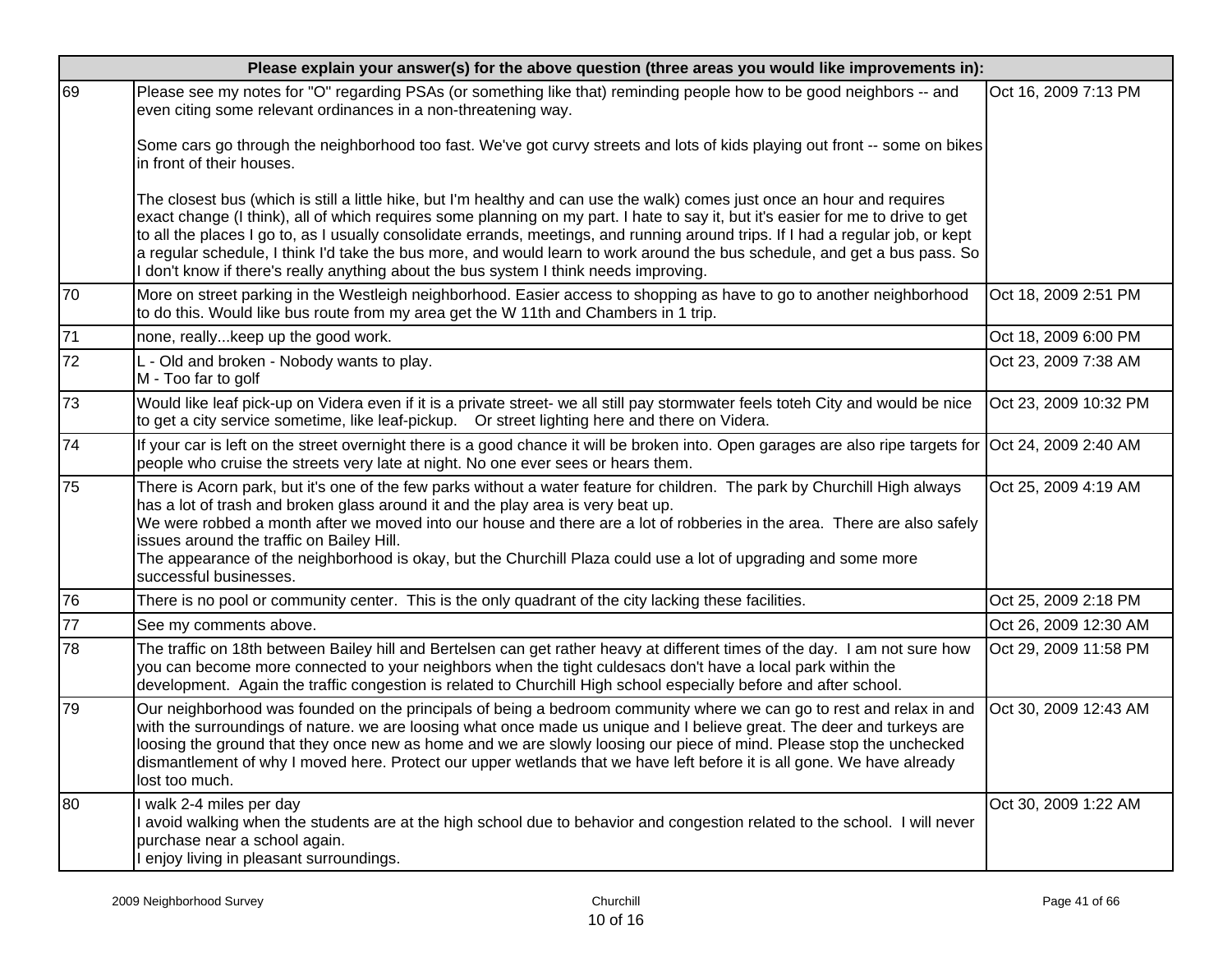| Please explain your answer(s) for the above question (three areas you would like improvements in): |                                                                                                                                                                                                                                                                                                                                                   |                       |  |
|----------------------------------------------------------------------------------------------------|---------------------------------------------------------------------------------------------------------------------------------------------------------------------------------------------------------------------------------------------------------------------------------------------------------------------------------------------------|-----------------------|--|
| 81                                                                                                 | There is no bus service nearby. The lack of adequate bike right away and sidewalks on Warren is a problem. I feel that<br>crime is slowly moving uphill and the police seem unwilling to do something when a property crime or violation of city code<br>is reported and expect the party who reported it to confront the law breaker themselves. | Oct 30, 2009 1:30 AM  |  |
| 82                                                                                                 | Too many lights at night. Light pollution. Wish people used shielded lights and very low wattage to keep lights on own<br>property.                                                                                                                                                                                                               | Oct 30, 2009 2:18 AM  |  |
| 83                                                                                                 | Churchill is somewhat expanding, but only to high income and which these homes are out of reach (price wise) to the<br>average family come into the neighborhood, so we are not actually see average income moving into this area.                                                                                                                | Oct 30, 2009 2:19 AM  |  |
| 84                                                                                                 | 1 Clean up trash left by incomplete development and clearcutting                                                                                                                                                                                                                                                                                  | Oct 30, 2009 3:00 AM  |  |
|                                                                                                    | 2 Completer development of park are                                                                                                                                                                                                                                                                                                               |                       |  |
|                                                                                                    | 3 Inappropriate neighboring residential drastic change in lot size from adjacent as well as minimal buffering and visual<br>separation and loss of value from clear-cutting of forest property.                                                                                                                                                   |                       |  |
| 85                                                                                                 | Too many speeding and loud vehichles. The closest park has playground equipment that is all but useless to young kids.                                                                                                                                                                                                                            | Oct 30, 2009 3:22 AM  |  |
| 86                                                                                                 | There should be a community center including at least one large meeting area and outdoor recreation. This would also<br>improve neighborly interaction.                                                                                                                                                                                           | Oct 30, 2009 10:50 AM |  |
| 87                                                                                                 | Keep the bus service to the university.<br>Keep neighbor out of my garbage.                                                                                                                                                                                                                                                                       | Oct 30, 2009 11:18 AM |  |
| 88                                                                                                 | we need safety. We need adequate patrolling, responding. I won't stay if it gets worse. I will need to move.                                                                                                                                                                                                                                      | Oct 30, 2009 2:02 PM  |  |
| 89                                                                                                 | don't really have any complaints about my neighborhood. Connecting to others seems to be more of a personal issue<br>than a city issue. I should find excuses to go meet my neighbors.                                                                                                                                                            | Oct 30, 2009 2:33 PM  |  |
| 90                                                                                                 | The police need better funding. Burglary and theft because of meth use is out of control and the police and justice system<br>do not have enough funding to enable them to do anything about it.                                                                                                                                                  | Oct 30, 2009 4:51 PM  |  |
|                                                                                                    | Parks and natural areas are always a good investment that will pay off for the community indefinity. They provide stress<br>reduction and joy for our citizens which is just what we need during these tough economic times.                                                                                                                      |                       |  |
|                                                                                                    | Our community is going to continue to grow and traffic congestion such as on west 11th will grow with it.                                                                                                                                                                                                                                         |                       |  |
| 91                                                                                                 | Sidewalks are not yet complete throughout the neighborhood forcing walkers onto the road.                                                                                                                                                                                                                                                         | Oct 30, 2009 5:45 PM  |  |
|                                                                                                    | There is no bus service into our neighborhood.                                                                                                                                                                                                                                                                                                    |                       |  |
|                                                                                                    | The parks are not fully completed.                                                                                                                                                                                                                                                                                                                |                       |  |
| 92                                                                                                 | There have been a number of breakins/robberies in the neighborhood. Perhaps we need a stronger push to convince<br>residents that a Neighborhood Watch program would be beneficial.                                                                                                                                                               | Oct 30, 2009 6:22 PM  |  |
| 93                                                                                                 | really like my private and quiet neighborhood                                                                                                                                                                                                                                                                                                     | Oct 30, 2009 10:15 PM |  |
| 94                                                                                                 | There are too many new homes being built here and this has increased the traffic making this once quiet neighborhood<br>VERY noisy!                                                                                                                                                                                                               | Oct 30, 2009 10:49 PM |  |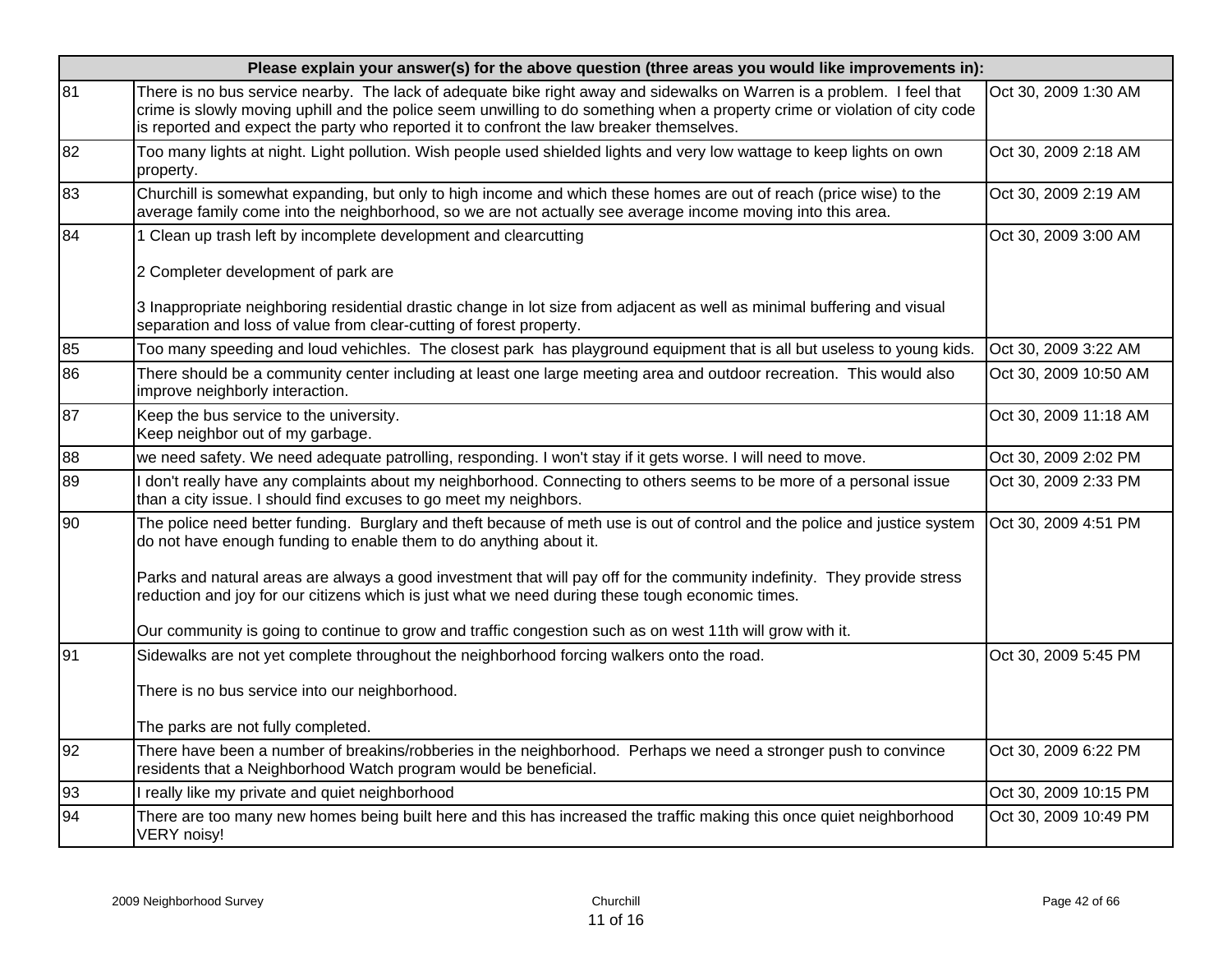|     | Please explain your answer(s) for the above question (three areas you would like improvements in):                                                                                                                                                                                                                                                                                                                                                                                                                                                                                                                                                         |                       |  |  |
|-----|------------------------------------------------------------------------------------------------------------------------------------------------------------------------------------------------------------------------------------------------------------------------------------------------------------------------------------------------------------------------------------------------------------------------------------------------------------------------------------------------------------------------------------------------------------------------------------------------------------------------------------------------------------|-----------------------|--|--|
| 95  | West 11th Avenue is become the bottle neck of like "Hollywood Blvd.", it has gotten so bad that Oakpatch Road between<br>18th and 11th is starting to become one of the hot bed side street for people who like to speed big time between 11th and<br>18th.                                                                                                                                                                                                                                                                                                                                                                                                | Oct 31, 2009 11:00 PM |  |  |
|     | have notice with the recent addition to the street upgrades on Bailey Hill Road that there has been some cross walk lights<br>attached to the center divider where a Churchill student was killed by a car - My suggestion would be to put this lights and<br>signs at the following locations, Fern Ridge Bike Path at Chambers, Fern Ridge bike path and City View, Fern Ridge Bike<br>path and Oakpatch Road, Fern Bike Path and Bailey Hill Road.                                                                                                                                                                                                      |                       |  |  |
|     | Reason for this suggestion is that bicyclists tend to blow right through the intersections without stopping and two, motorist<br>refuse to STOP and give walker and bicyclists a leeway in crossing the street safely, as everyone in a motor vehicle tends<br>to be in a HURRY or RUSH to make the date with the doc, lunch, dinner, etc.                                                                                                                                                                                                                                                                                                                 |                       |  |  |
|     | Has mentioned above in #2, the Police Department needs a more presence in the westside of town, traffic enforcement<br>needs to be addressed on West 11th badly due to the ever constant congestion we get there each and every day. This<br>also brings up the idea of having a Public Safety Station also on the west side, besides the Monroe street station, overall<br>more sub stations are needed in just about every part of town in my opinion, would be nice for the chief to consider.                                                                                                                                                          |                       |  |  |
|     | The Fire Department needs to buy back old Eugene Station 4 and staff a crew there at McKinley street, even tho, Station's<br>2 and 10 cover this area, but are spread thin when calls bust through the max each day.                                                                                                                                                                                                                                                                                                                                                                                                                                       |                       |  |  |
| 96  | City View traffic needs to slow down. There ought to be more small businesses in the 18th and City View area so we can<br>walk to get more of our needs met. There's too much emphasis on 'up the hill' large-house development. We need more<br>parks and common areas for public to meet and connect.                                                                                                                                                                                                                                                                                                                                                    | Oct 31, 2009 11:54 PM |  |  |
| 97  | It's very difficult to get in and out of our driveway on w 18th ave, so traffic is trying at times.<br>Our neighbors seem very much to themselves, so there, s no real interaction.<br>I'm so busy that I find it difficult to know what's going on around us.                                                                                                                                                                                                                                                                                                                                                                                             | Nov 1, 2009 5:00 PM   |  |  |
| 98  | We have many petty thefts in our neighborhood as well as vandalism that we would like to have an end or reduction to.<br>Parks closer to my home would be nice plus a way to connect with neighbors.                                                                                                                                                                                                                                                                                                                                                                                                                                                       | Nov 2, 2009 2:13 AM   |  |  |
| 99  | One neighbor parks three cars on the street. They are never moved. Lots of junk stored in the vehicles. Believe the cars<br>were a major reason emergency vehicles were limited in getting to a house fire at the end of the street. Both 18th and City<br>View are a disaster and need to be repaired. Impossible to believe they were not taken care of this summer when all the<br>other street improvements were being made. 18th is in worse condition than 11th. Also amazing street improvements<br>made on 11th but corner of 11th and Garfield is a disaster to turn on. Unbelievable how only part of the job or project gets<br>done in Eugene. | Nov 3, 2009 2:43 PM   |  |  |
| 100 | am concerned about the integrity of the Eugene Police force.                                                                                                                                                                                                                                                                                                                                                                                                                                                                                                                                                                                               | Nov 5, 2009 10:31 PM  |  |  |
| 101 | F - Park has no playground - only golf<br>N - Never seen any police presence                                                                                                                                                                                                                                                                                                                                                                                                                                                                                                                                                                               | Nov 12, 2009 7:27 PM  |  |  |
| 102 | Neighborhods have had break ins<br>No place to walk the dog                                                                                                                                                                                                                                                                                                                                                                                                                                                                                                                                                                                                | Nov 12, 2009 7:31 PM  |  |  |
| 103 | needs comfortable place to hang out - community market, good coffee shop                                                                                                                                                                                                                                                                                                                                                                                                                                                                                                                                                                                   | Nov 12, 2009 8:55 PM  |  |  |
| 104 | would like to more diversity                                                                                                                                                                                                                                                                                                                                                                                                                                                                                                                                                                                                                               | Nov 17, 2009 8:25 PM  |  |  |
|     | 2009 Neighborhood Survey<br>Churchill                                                                                                                                                                                                                                                                                                                                                                                                                                                                                                                                                                                                                      | Page 43 of 66         |  |  |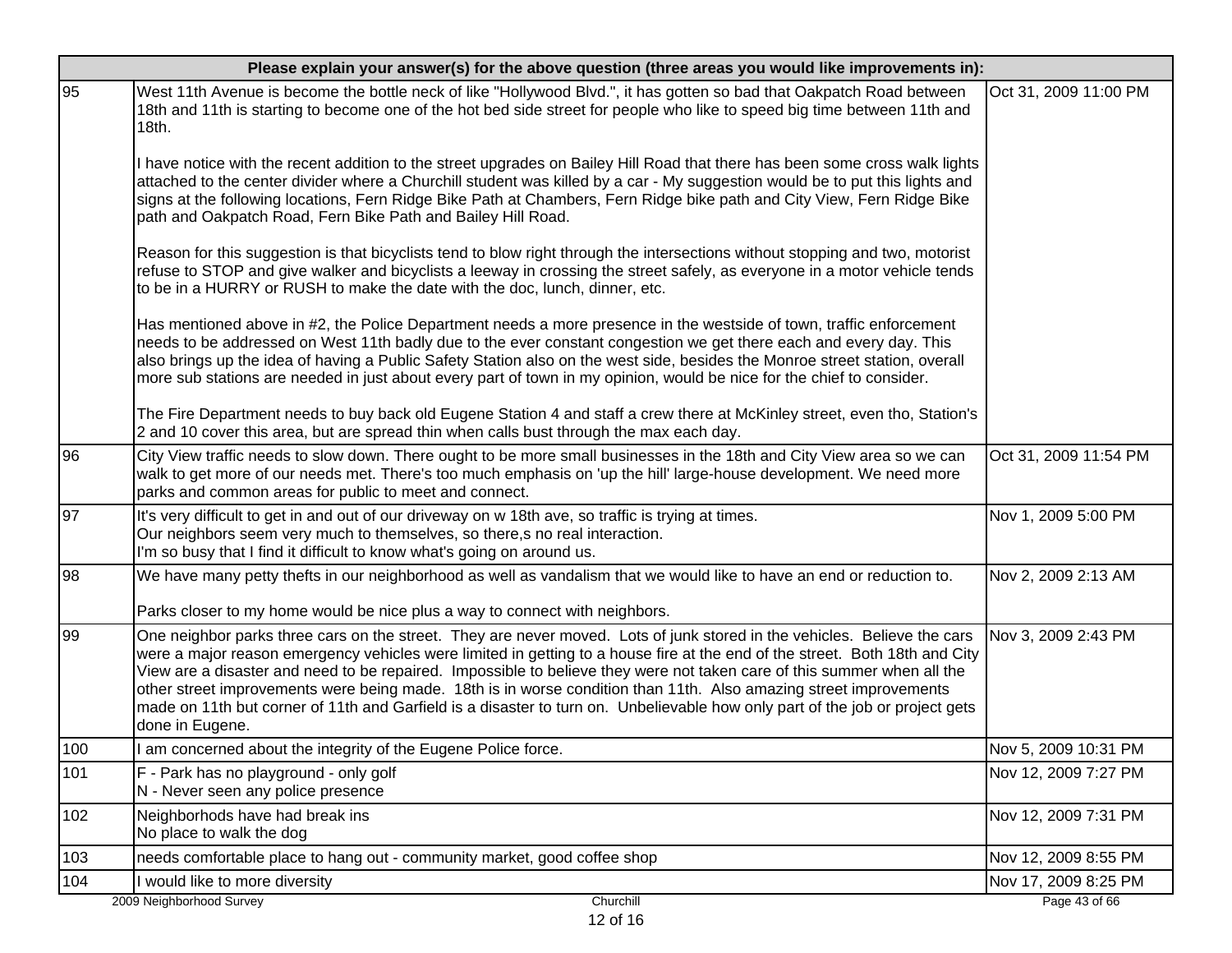|     | Please explain your answer(s) for the above question (three areas you would like improvements in):                                                                              |                       |  |
|-----|---------------------------------------------------------------------------------------------------------------------------------------------------------------------------------|-----------------------|--|
| 105 | Timberline is in need of repair.                                                                                                                                                | Nov 18, 2009 5:38 PM  |  |
| 106 | There are a lot of car break-ins, my van was robbed 4 times last year                                                                                                           | Nov 18, 2009 5:55 PM  |  |
| 107 | Bertelsen is way too dark, needs more lights @night.                                                                                                                            | Nov 18, 2009 6:32 PM  |  |
| 108 | D: in general streets in Eugene are in terrible condition<br>A. Biking and sidewalks on Bertlesen between 18th and Bailey Hill were promised but delayed because of budget cuts | Nov 18, 2009 8:15 PM  |  |
| 109 | 1) We have had a lot of break ins, robberies, etc<br>2) Nothing can be done, Hawkins is lousy & steep<br>3) Same as 2                                                           | Nov 19, 2009 12:02 AM |  |
| 110 | N: There are scary people in the neighborhood, inviting, to bums.<br>E: There are no parks or anything of the sort in the area.                                                 | Nov 19, 2009 6:21 PM  |  |
| 111 | Parking: there is no on-street parking                                                                                                                                          | Nov 19, 2009 9:40 PM  |  |
| 112 | Neighbors just aren't very close                                                                                                                                                | Nov 19, 2009 10:19 PM |  |
| 113 | don't want to improve anything                                                                                                                                                  | Nov 19, 2009 11:24 PM |  |
| 114 | There isn't much activity to do                                                                                                                                                 | Nov 19, 2009 11:28 PM |  |
| 115 | I think thre should be more stuff tor teens to do. More lower level housing and also more housing for different incomes                                                         | Nov 19, 2009 11:46 PM |  |
| 116 | Theirs way too many cars day & night<br>The ppl in my neighborhood are weird<br>Id like to move to a diff plac less traffic less people                                         | Nov 19, 2009 11:57 PM |  |
| 117 | I think it's OK                                                                                                                                                                 | Nov 20, 2009 5:35 PM  |  |
| 118 | I'm really comfortable in my neighborhood.                                                                                                                                      | Nov 20, 2009 5:39 PM  |  |
| 119 | E. Need more parks                                                                                                                                                              | Nov 20, 2009 6:57 PM  |  |
| 120 | I would like to see more parks                                                                                                                                                  | Nov 20, 2009 7:39 PM  |  |
| 121 | Bus: I wish the bus came up W 25th Ave or up Hawkins                                                                                                                            | Nov 20, 2009 8:43 PM  |  |
|     | Connection: I don't really know my neighbors                                                                                                                                    |                       |  |
| 122 | c. during school pickup and dropoff times traffic is a little slow<br>k. I would like more pretty natural places<br>e. I would like more natural areas                          | Nov 20, 2009 9:04 PM  |  |
| 123 | k: some places need to be painted<br>h: park needs to be updated<br>n: needs neighborhood watch                                                                                 | Nov 20, 2009 10:50 PM |  |
| 124 | theres nothin for kids or teens theres no go bussinesses no development                                                                                                         | Nov 23, 2009 5:24 PM  |  |
| 125 | Nothing really I just picked at random                                                                                                                                          | Nov 23, 2009 6:31 PM  |  |
| 126 | seems unsafe, especially at night. There are a lot of homeless people.                                                                                                          | Nov 23, 2009 6:55 PM  |  |
| 127 | O: More protected areas (land trunsts)<br>L: More sense of community, maybe a community garden, etc.                                                                            | Nov 23, 2009 8:25 PM  |  |
| 128 | Because I think they would improve the overall neighborhood.                                                                                                                    | Nov 23, 2009 8:54 PM  |  |
|     | Churchill<br>2009 Neighborhood Survey<br>13 of 16                                                                                                                               | Page 44 of 66         |  |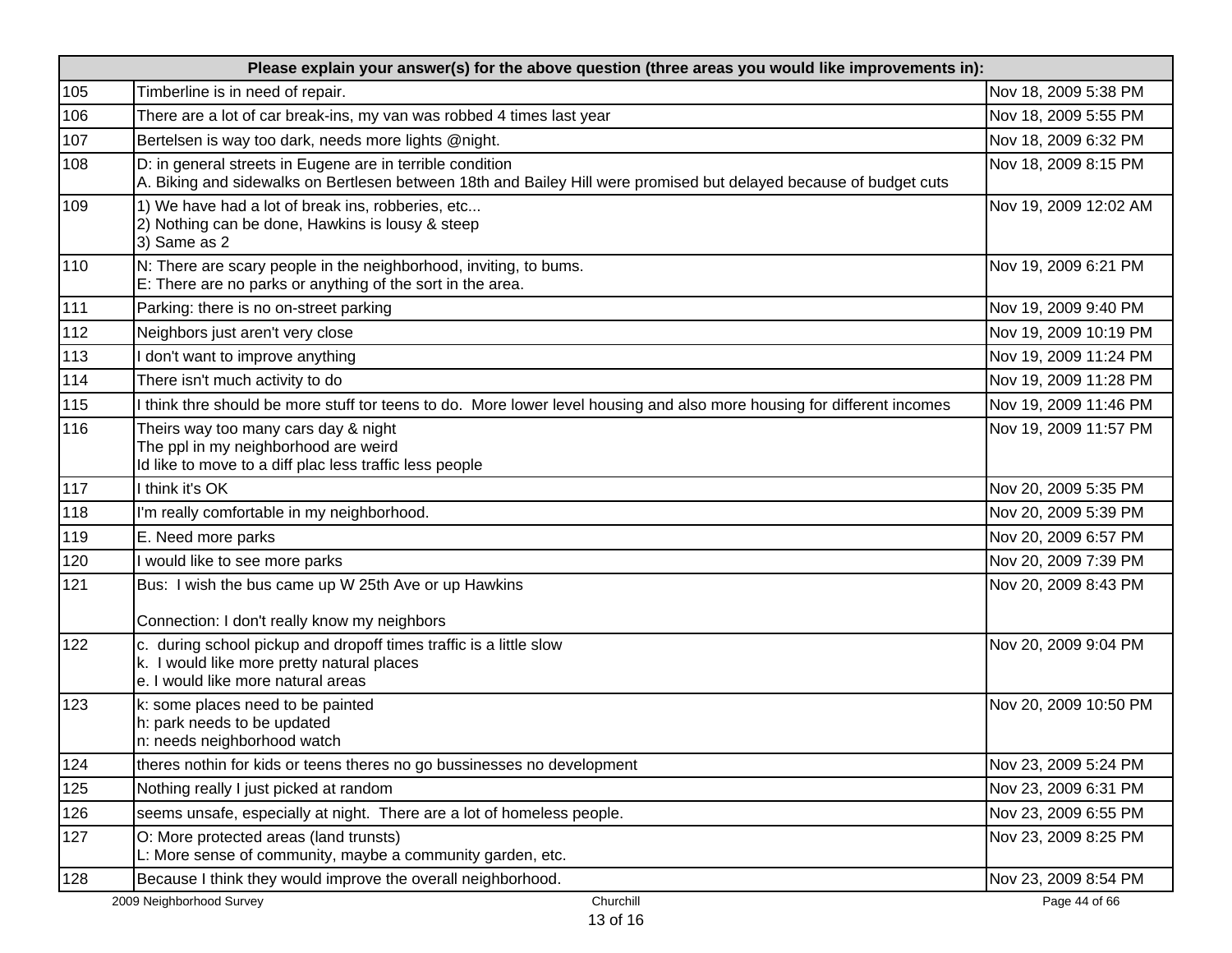|     | Please explain your answer(s) for the above question (three areas you would like improvements in):                                                                                                                                                                              |                       |  |
|-----|---------------------------------------------------------------------------------------------------------------------------------------------------------------------------------------------------------------------------------------------------------------------------------|-----------------------|--|
| 129 | I don't think my neighborhood needs improvements                                                                                                                                                                                                                                | Nov 24, 2009 12:30 AM |  |
| 130 | D: There isn't much on-street parking due to most the streets being somewhat busy.<br>K: It is a pretty good looking part of town. Apperance could always be improved though.<br>M: Doesn't have the feel of downtown (cause it isn't) and just isn't as fun to be around here. | Nov 24, 2009 6:25 PM  |  |
| 131 | The streets are very small and need new pavement. Need some more neighborhood festivities and activities to make<br>connections with people from neighborhood.                                                                                                                  | Nov 24, 2009 6:27 PM  |  |
| 132 | believe those three are one that I either don't see much of or I dissaprove of. No where is perfect but I guess my<br>neighborhood is better than a lot of areas.                                                                                                               | Nov 24, 2009 6:48 PM  |  |
| 133 | B-the bus doesn't go near my house<br>F-I'd like more recreational stuff<br>G-It's a long walk to get groceries                                                                                                                                                                 | Nov 24, 2009 6:54 PM  |  |
| 134 | B. Having access to a bus would be nice because I can't afford a car                                                                                                                                                                                                            | Nov 24, 2009 7:48 PM  |  |
|     | N and L. Our hourse has been broken into before and I would like to know my neighbors better.                                                                                                                                                                                   |                       |  |
| 135 | I want to live somewhere different                                                                                                                                                                                                                                              | Nov 24, 2009 7:52 PM  |  |
| 136 | O: Potholes                                                                                                                                                                                                                                                                     | Nov 24, 2009 8:44 PM  |  |
| 137 | E/F: There aren't very many parks or running trails in the area around Churchill                                                                                                                                                                                                | Nov 24, 2009 8:49 PM  |  |
| 138 | I want to feel safer when I am walking around theneighborhood. there should be at least one natural park area. I like<br>newer houses, rather than old ones.                                                                                                                    | Nov 24, 2009 10:52 PM |  |
| 139 | Although there is a school park, it's congested or limited-geared toward school sports activities. Roads in poor condition,<br>very little policing & lots of theft.                                                                                                            | Nov 24, 2009 10:56 PM |  |
| 140 | I don't like the new apartment buidling being put up on Gimpl Hill.                                                                                                                                                                                                             | Nov 24, 2009 11:31 PM |  |
| 141 | It would be nice to be more developed                                                                                                                                                                                                                                           | Nov 24, 2009 11:48 PM |  |
| 142 | 1. There are no bus stops really close<br>2. Market is almost a mile awayno big deal<br>3. I can't park on the street                                                                                                                                                           | Nov 25, 2009 12:09 AM |  |
| 143 | roadwork, landscaping                                                                                                                                                                                                                                                           | Nov 25, 2009 12:24 AM |  |
| 144 | B: there is only school bus service, no city bus service.<br>C. there is traffic<br>N: has had 2 major vandalism incidents in the last 2 years                                                                                                                                  | Nov 25, 2009 12:39 AM |  |
| 145 | lots of the houses are expensive and not all income levels have the opporunity to move in. Also there are not really bus<br>stops close to there and everyone around keeps to themselves.                                                                                       | Nov 25, 2009 12:48 AM |  |
| 146 | We have had our house broken into and my purse stolen while we were sleeping. Our cars have bene broken into and<br>tape playser stolen and cars damaged.                                                                                                                       | Nov 25, 2009 4:47 PM  |  |
| 147 | N. There have been several thefts in the neighborhood recently - including a boat from right across the street.                                                                                                                                                                 | Nov 25, 2009 4:49 PM  |  |
| 148 | Residential area should rule to not allow unrelated visitors.                                                                                                                                                                                                                   | Nov 25, 2009 5:02 PM  |  |
| 149 | Needs more parking for visitors                                                                                                                                                                                                                                                 | Nov 25, 2009 7:31 PM  |  |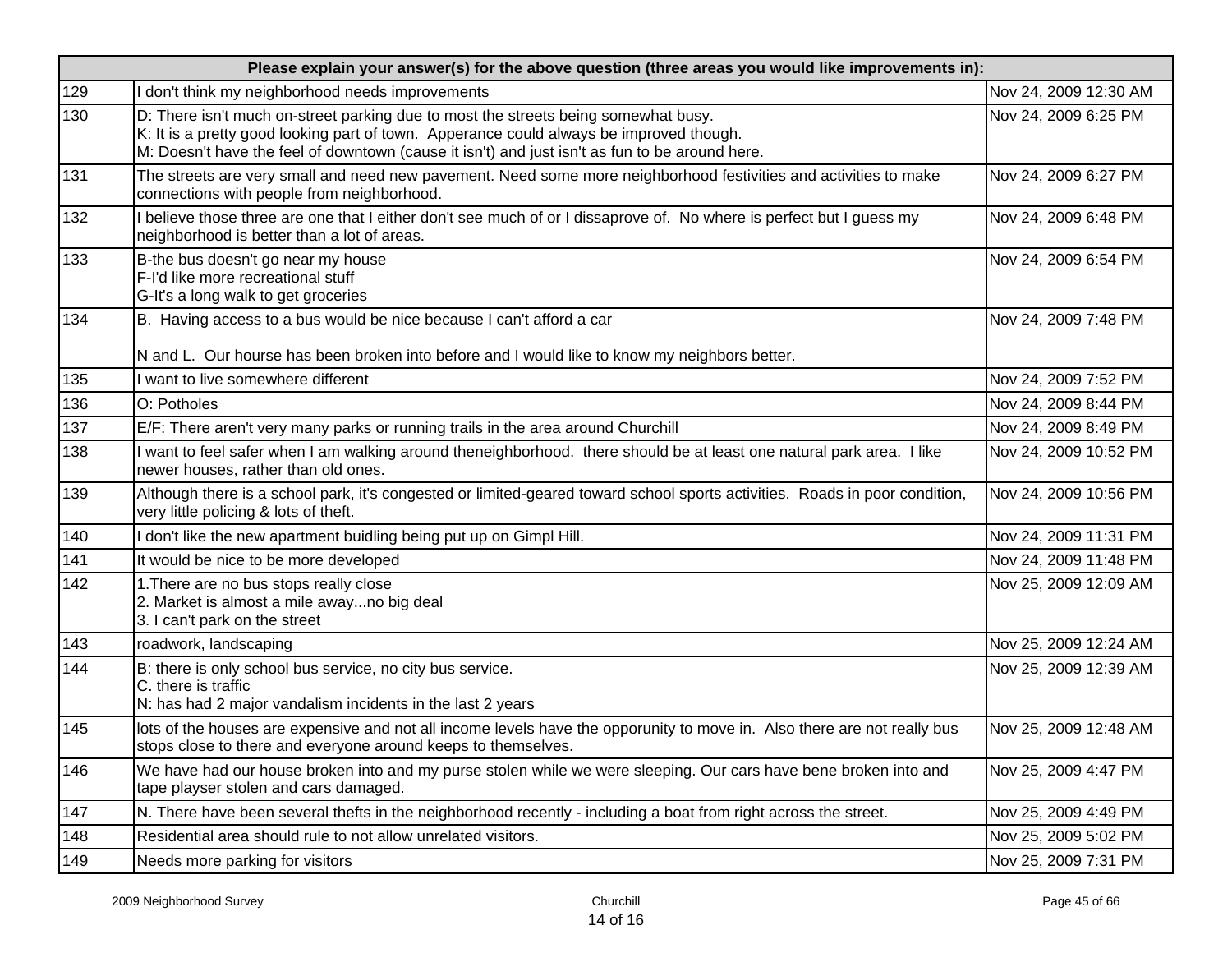|     | Please explain your answer(s) for the above question (three areas you would like improvements in):                                                                                                                                                                                                                                                                                 |                       |  |  |
|-----|------------------------------------------------------------------------------------------------------------------------------------------------------------------------------------------------------------------------------------------------------------------------------------------------------------------------------------------------------------------------------------|-----------------------|--|--|
| 150 | 1. Too much traffic on City View, & people drive too fast<br>2. I would like a park in walking distance of my house                                                                                                                                                                                                                                                                | Nov 25, 2009 7:38 PM  |  |  |
|     | 3. We need a natural food store!!!                                                                                                                                                                                                                                                                                                                                                 |                       |  |  |
| 151 | City View & 18th are extremely busy, and are considered feeder streets. The nearest open area is Westmoreland School<br>(Lane ESD) & the Christian school on 18th, neither are parks. Also, my house has been burglarized twice and people<br>throw trash in our yards. More of my neighbors are leaving and renting their homes. I am the longest oldest? neighbor in<br>my area. | Nov 25, 2009 8:31 PM  |  |  |
| 152 | H. There aren't a lot of home improvement places<br>I. There aren't many apartments<br>N. People steal stuff out of the yard                                                                                                                                                                                                                                                       | Dec 8, 2009 8:56 PM   |  |  |
| 153 | We lost our bus service today--we're old & it's hard to get to new bus stops--a mile away                                                                                                                                                                                                                                                                                          | Dec 11, 2009 9:55 PM  |  |  |
| 154 | B) Lost 36B bus today. I have to walk a mile to 18th to catch a bus.<br>H) Developer cut 4000 trees from top of timberline, local creek will stop running in a year or two.                                                                                                                                                                                                        | Dec 14, 2009 11:50 PM |  |  |
| 155 | would like shopping center at Bailey Hill (near Warren) with baker. Good grocery store, OLCC or other such services.                                                                                                                                                                                                                                                               | Dec 15, 2009 12:20 AM |  |  |
|     | Would like walking paths cleared of ? etc in churchill area.                                                                                                                                                                                                                                                                                                                       |                       |  |  |
| 156 | Mike it LAW bicyclists obey traffic laws, night safety (bike lights)                                                                                                                                                                                                                                                                                                               | Dec 16, 2009 6:36 PM  |  |  |
| 157 | A. I'd like to be able to walk to 18th from home on Acorn.                                                                                                                                                                                                                                                                                                                         | Dec 16, 2009 8:29 PM  |  |  |
| 158 | we don't know people in our neighborhood very well. The closest park isn't very close to us.                                                                                                                                                                                                                                                                                       | Dec 17, 2009 11:37 PM |  |  |
| 159 | Especially by our WIndsor Cir. property, there is a problem w/ frequent thefts of & in cars. Sidewalks could be better,<br>particuarly on Todd St.                                                                                                                                                                                                                                 | Dec 17, 2009 11:41 PM |  |  |
| 160 | 1. N - property crime<br>2. O 4th of July illegal fireworks out of hand<br>3. O 18th st pavement & bike lane is nasty                                                                                                                                                                                                                                                              | Dec 21, 2009 12:47 AM |  |  |
| 161 | K. Street frontage fencing that violates code could be removed<br>J. Encourage home businesses in residential neighborhoods                                                                                                                                                                                                                                                        | Dec 22, 2009 5:32 PM  |  |  |
| 162 | Healthy food grocerty store, restaurant & coffee shop<br>sidewalks<br>bike paths                                                                                                                                                                                                                                                                                                   | Dec 22, 2009 5:36 PM  |  |  |
| 163 | Some bus service only operates during the school year.                                                                                                                                                                                                                                                                                                                             | Dec 24, 2009 10:54 PM |  |  |
| 164 | D: When I have groups at my house, some people park far away.<br>B: I would take the bus more if it were more convenient to various locations.                                                                                                                                                                                                                                     | Dec 24, 2009 11:02 PM |  |  |
| 165 | We need light and bathrooms in park at Springfield Main 35 st Oregon Avenue 97478                                                                                                                                                                                                                                                                                                  | Jan 8, 2010 4:14 AM   |  |  |
| 166 | Other: work<br>Other: cheap rent<br>Other: better opportunities for my son to be able to go to school                                                                                                                                                                                                                                                                              | Jan 8, 2010 4:46 AM   |  |  |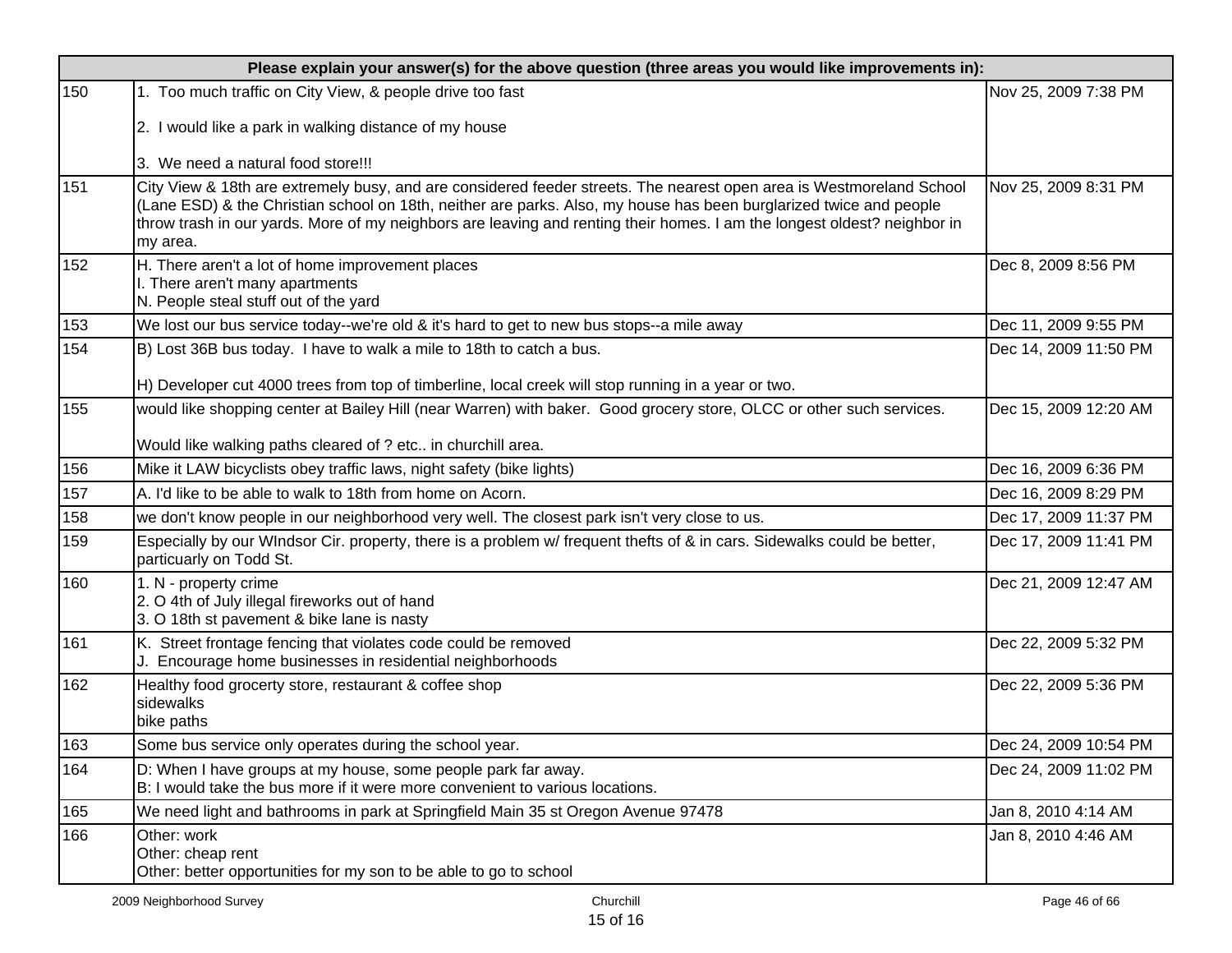| Please explain your answer(s) for the above question (three areas you would like improvements in): |                                                  |                     |  |
|----------------------------------------------------------------------------------------------------|--------------------------------------------------|---------------------|--|
| 167                                                                                                | lother?                                          | Jan 8, 2010 4:47 AM |  |
|                                                                                                    | other: I would like it if my son went to college |                     |  |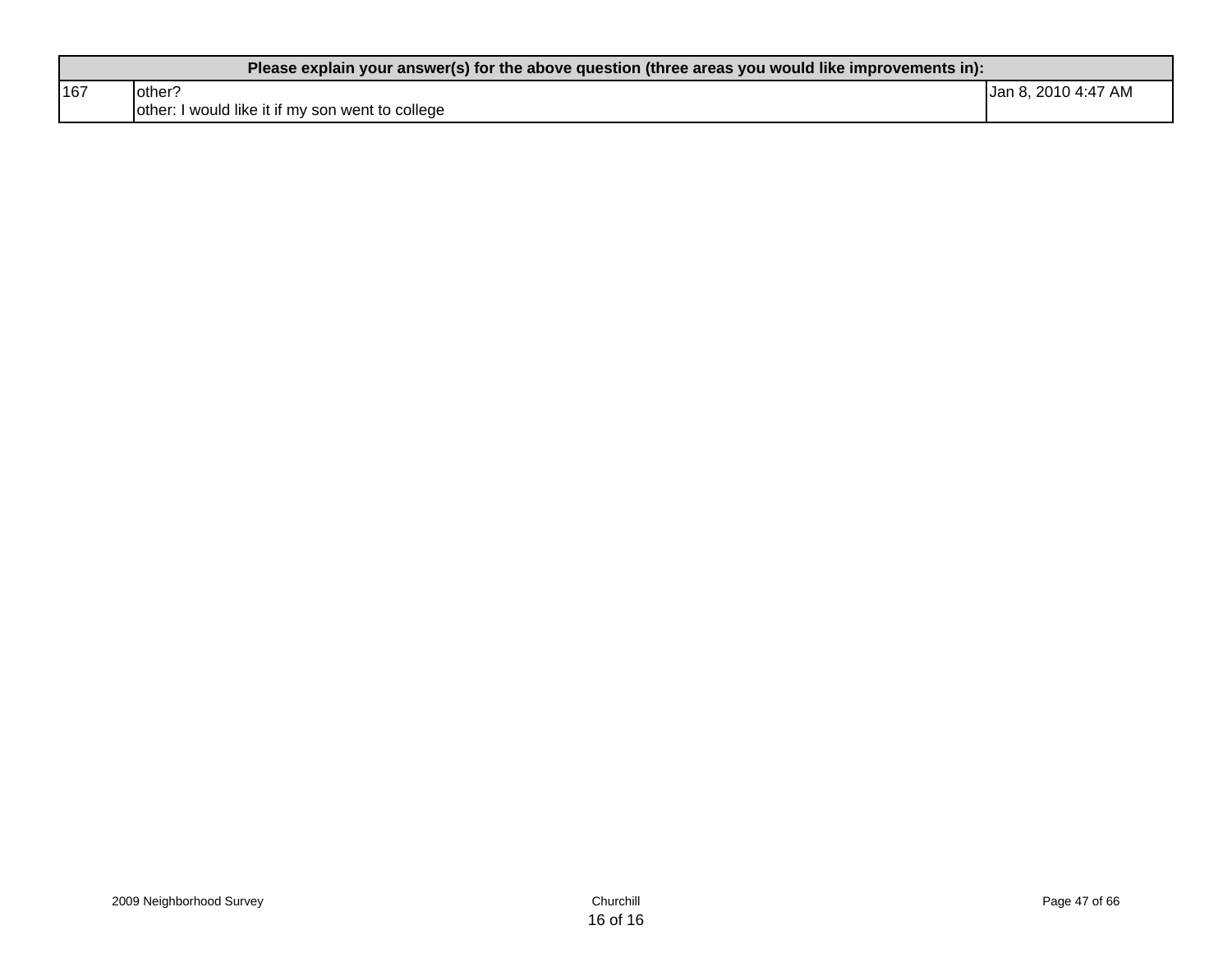| Have you participated in your neighborhood association? |                   |                     |                   |
|---------------------------------------------------------|-------------------|---------------------|-------------------|
|                                                         |                   | Response<br>Percent | Response<br>Count |
| Yes                                                     |                   | 26.5%               | 67                |
| <b>No</b>                                               |                   | 49.4%               | 125               |
| I'm not aware of one                                    |                   | 24.1%               | 61                |
|                                                         | answered question |                     | 253               |
| skipped question                                        |                   | 24                  |                   |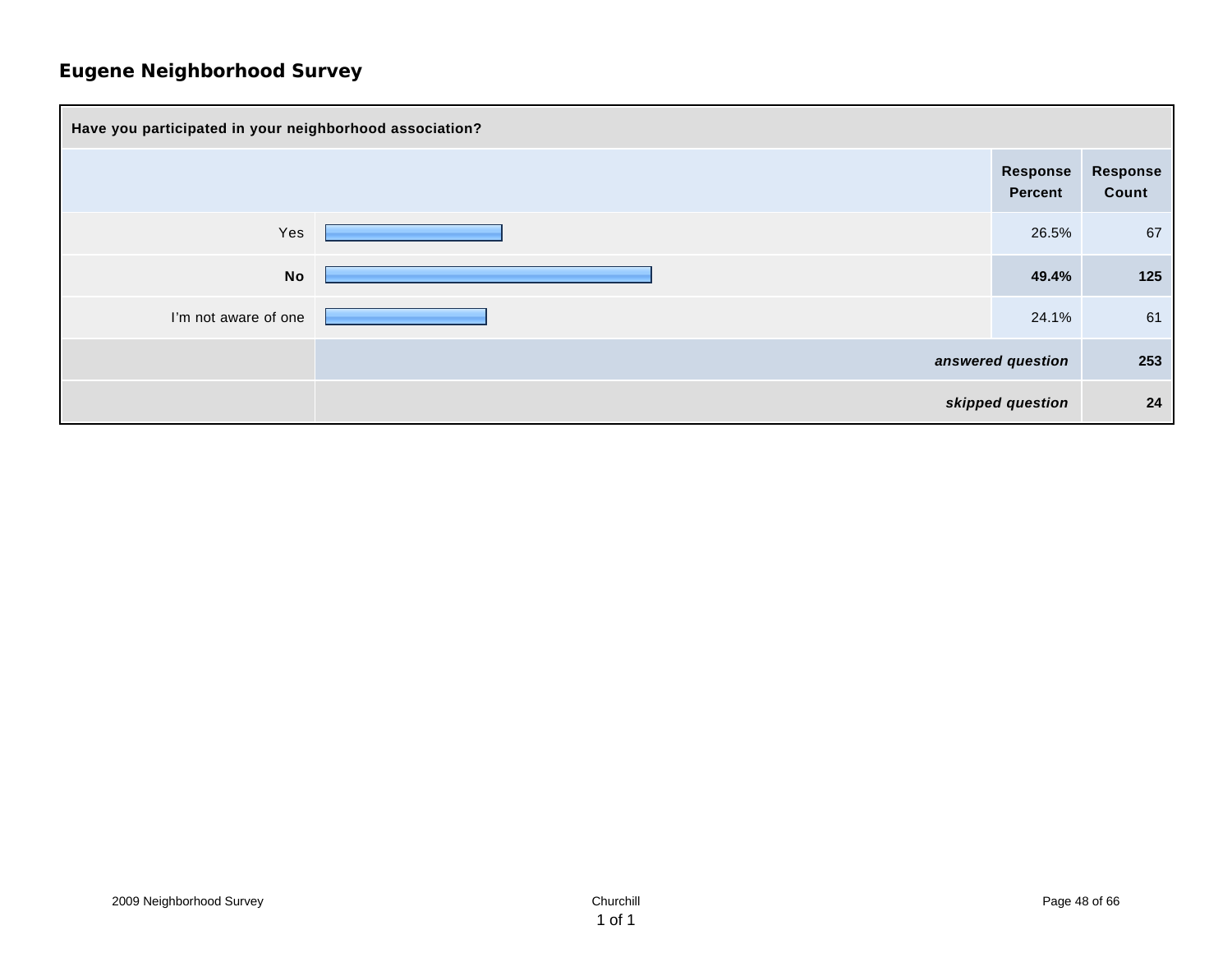| Do you read the neighborhood association newsletter or postcard that is delivered to your house? |                                   |                   |  |
|--------------------------------------------------------------------------------------------------|-----------------------------------|-------------------|--|
|                                                                                                  | <b>Response</b><br><b>Percent</b> | Response<br>Count |  |
| Yes                                                                                              | 58.1%                             | 144               |  |
| No:                                                                                              | 41.9%                             | 104               |  |
|                                                                                                  | If no, why not?                   | 92                |  |
| answered question                                                                                |                                   | 248               |  |
|                                                                                                  | skipped question                  | 29                |  |

| If no, why not? |                                                                                                                                                                                                                                                                                                                                                                                                                                                                                                                                                                                                                                                                                                      |                       |  |
|-----------------|------------------------------------------------------------------------------------------------------------------------------------------------------------------------------------------------------------------------------------------------------------------------------------------------------------------------------------------------------------------------------------------------------------------------------------------------------------------------------------------------------------------------------------------------------------------------------------------------------------------------------------------------------------------------------------------------------|-----------------------|--|
|                 | Sometimes (you didn't give us the "maybe" option!)                                                                                                                                                                                                                                                                                                                                                                                                                                                                                                                                                                                                                                                   | Aug 4, 2009 3:13 PM   |  |
| $\overline{2}$  | I have never seen one.                                                                                                                                                                                                                                                                                                                                                                                                                                                                                                                                                                                                                                                                               | Aug 11, 2009 11:13 PM |  |
| 3               | Paper? What?                                                                                                                                                                                                                                                                                                                                                                                                                                                                                                                                                                                                                                                                                         | Aug 12, 2009 8:57 AM  |  |
|                 | have not received anything - not sure they exist.                                                                                                                                                                                                                                                                                                                                                                                                                                                                                                                                                                                                                                                    | Aug 13, 2009 7:45 PM  |  |
| 5               | Its boring.                                                                                                                                                                                                                                                                                                                                                                                                                                                                                                                                                                                                                                                                                          | Aug 20, 2009 4:51 AM  |  |
| 16              | It usually comes too late to do much good. Besides, I wouldn't be able to participate due to my disability.                                                                                                                                                                                                                                                                                                                                                                                                                                                                                                                                                                                          | Aug 24, 2009 4:53 AM  |  |
|                 | we've never received anythingit makes it hard to be involved.                                                                                                                                                                                                                                                                                                                                                                                                                                                                                                                                                                                                                                        | Aug 27, 2009 6:53 AM  |  |
| 8               | its written by one person and i don't think its relevant.                                                                                                                                                                                                                                                                                                                                                                                                                                                                                                                                                                                                                                            | Aug 28, 2009 2:32 AM  |  |
| 9               | Never seen one                                                                                                                                                                                                                                                                                                                                                                                                                                                                                                                                                                                                                                                                                       | Aug 28, 2009 7:04 PM  |  |
| 10              | neighborhood associtation, your kidding right, we need the SWAT Team just be sure they show up before dark it's<br>scary around here at night. They haven't had running water or eletrical service in over 2 years. They constantly steal gas<br>from my cars for their generator and I've had to install a lock on my water hose!! Funny thing is, they mow their yard with<br>an electic weed eater via generator, just odd, because they have a brand new Honda lawnmower sitting behind the fence.<br>I recently bought one, and could only afford the \$500 one, they have \$700 one. These folks don't have a pot to piss in, yet<br>they have a \$700 mower they don't usecan you say stolen! | Aug 31, 2009 3:54 PM  |  |
| 11              | time                                                                                                                                                                                                                                                                                                                                                                                                                                                                                                                                                                                                                                                                                                 | Sep 1, 2009 4:45 PM   |  |
| 12              | I live outside the city limits, so all my information comes through the schools. It would be nice to get information sent to us<br>country folk.                                                                                                                                                                                                                                                                                                                                                                                                                                                                                                                                                     | Sep 14, 2009 5:49 PM  |  |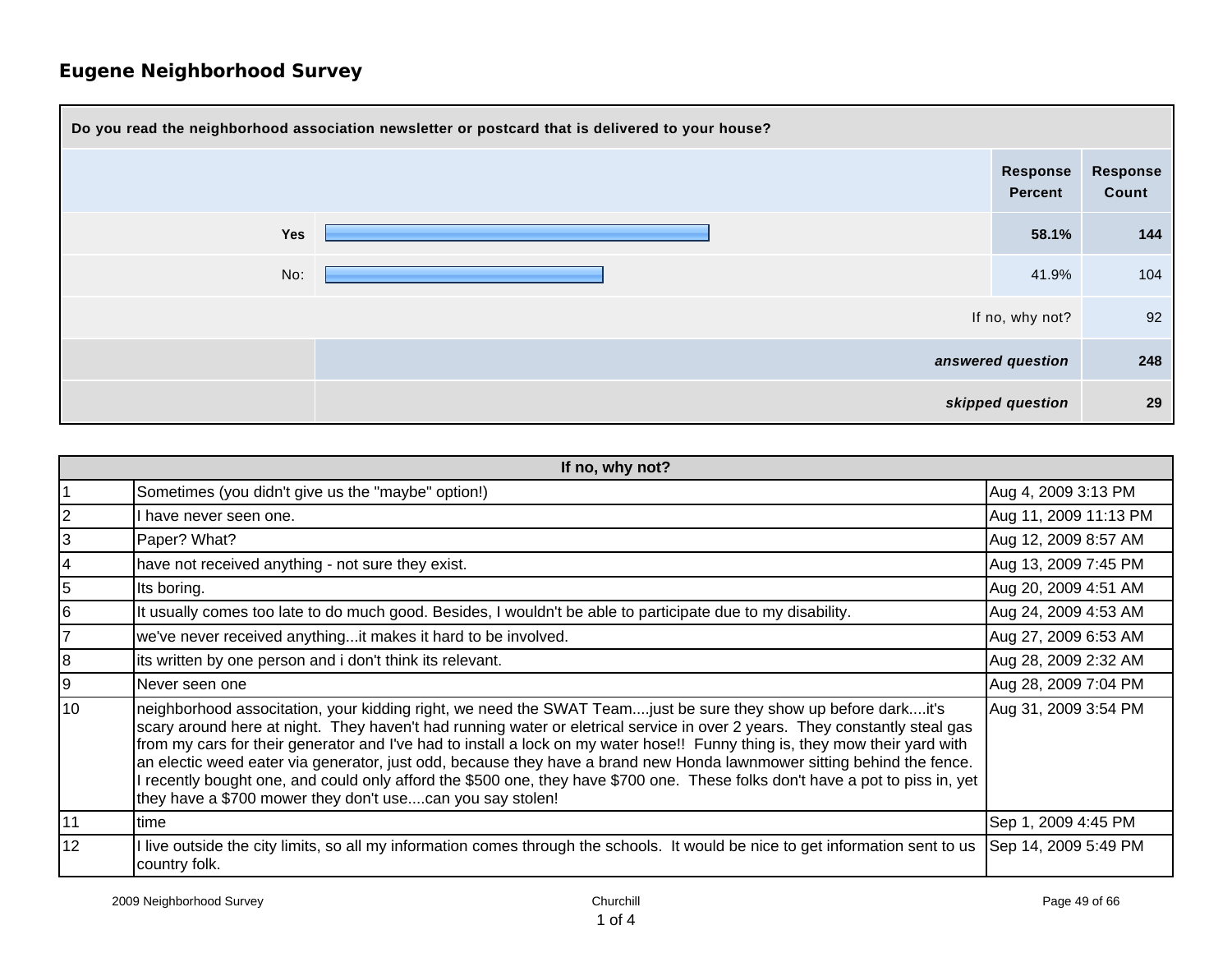| If no, why not? |                                                                                                                                                                    |                       |  |
|-----------------|--------------------------------------------------------------------------------------------------------------------------------------------------------------------|-----------------------|--|
| 13              | It is not working for a viable solution.                                                                                                                           | Sep 14, 2009 8:21 PM  |  |
| 14              | do not receive one                                                                                                                                                 | Sep 15, 2009 4:47 AM  |  |
| 15              | I live out of the area and work in Eugene, I do not get the newsletter                                                                                             | Sep 15, 2009 5:55 PM  |  |
| 16              | See above as I received one postcard within the last 1.5 years regarding the schools.                                                                              | Sep 17, 2009 7:08 PM  |  |
| 17              | not a member                                                                                                                                                       | Sep 17, 2009 11:39 PM |  |
| 18              | I don't believe I have received one.                                                                                                                               | Sep 17, 2009 11:59 PM |  |
| 19              | None of the discussed topics have ever interested me.                                                                                                              | Sep 20, 2009 2:38 AM  |  |
| 20              | do not recall receiving one.                                                                                                                                       | Sep 28, 2009 9:04 PM  |  |
| 21              | work at a school in the neighbor hood and haven't ben aware of one. I don't want to move closer because of earlier stated Sep 29, 2009 4:07 AM<br>issues.          |                       |  |
| 22              | Not interested                                                                                                                                                     | Sep 29, 2009 4:55 AM  |  |
| 23              | I don't receive it.                                                                                                                                                | Sep 29, 2009 5:41 AM  |  |
| 24              | I just moved here this summer and I wasn't aware that there was one.                                                                                               | Sep 29, 2009 11:08 AM |  |
| 25              | I don't live here, just work here.                                                                                                                                 | Sep 29, 2009 7:07 PM  |  |
| 26              | I'm not sure that there is one                                                                                                                                     | Sep 29, 2009 10:28 PM |  |
| 27              | I've never received a news letter                                                                                                                                  | Oct 1, 2009 3:07 AM   |  |
| 28              | 1. most of the meetings are too far from a bus stop or last longer than bus service and I'm not able to walk a lot right<br>nowI do think they are a great idea    | Oct 5, 2009 5:08 AM   |  |
| 29              | unaware                                                                                                                                                            | Oct 5, 2009 4:55 PM   |  |
| 30              | Only the Can Do Cert information on the computer. Other than that we don't get a newsletter.                                                                       | Oct 14, 2009 11:37 PM |  |
| 31              | what newsletter?                                                                                                                                                   | Oct 23, 2009 7:40 AM  |  |
| 32              | I am not sure the newsletter covers my neighborhood directly.                                                                                                      | Oct 30, 2009 12:02 AM |  |
| 33              | It's not delivered                                                                                                                                                 | Oct 30, 2009 2:40 AM  |  |
| 34              | It is no longered delivered, but it is on line where I don't like to spend alot of time                                                                            | Oct 30, 2009 3:06 AM  |  |
| 35              | Not aware of one, never given any information                                                                                                                      | Oct 30, 2009 11:19 AM |  |
| 36              | Waste of time. Same old stuff in Eugene--lets have another meeting and then appoint a committee. Nothing ever gets<br>done given a couple of city council members. | Nov 3, 2009 2:45 PM   |  |
| 37              | Never had one delivered                                                                                                                                            | Nov 12, 2009 7:27 PM  |  |
| 38              | new to area                                                                                                                                                        | Nov 12, 2009 7:31 PM  |  |
| 39              | there isn't one                                                                                                                                                    | Nov 17, 2009 12:59 AM |  |
| 40              | I did not know it existed                                                                                                                                          | Nov 17, 2009 8:26 PM  |  |
| 41              | n/a                                                                                                                                                                | Nov 18, 2009 5:55 PM  |  |
| 42              | dont get one                                                                                                                                                       | Nov 18, 2009 8:16 PM  |  |
| 43              | not delivered?                                                                                                                                                     | Nov 19, 2009 6:57 PM  |  |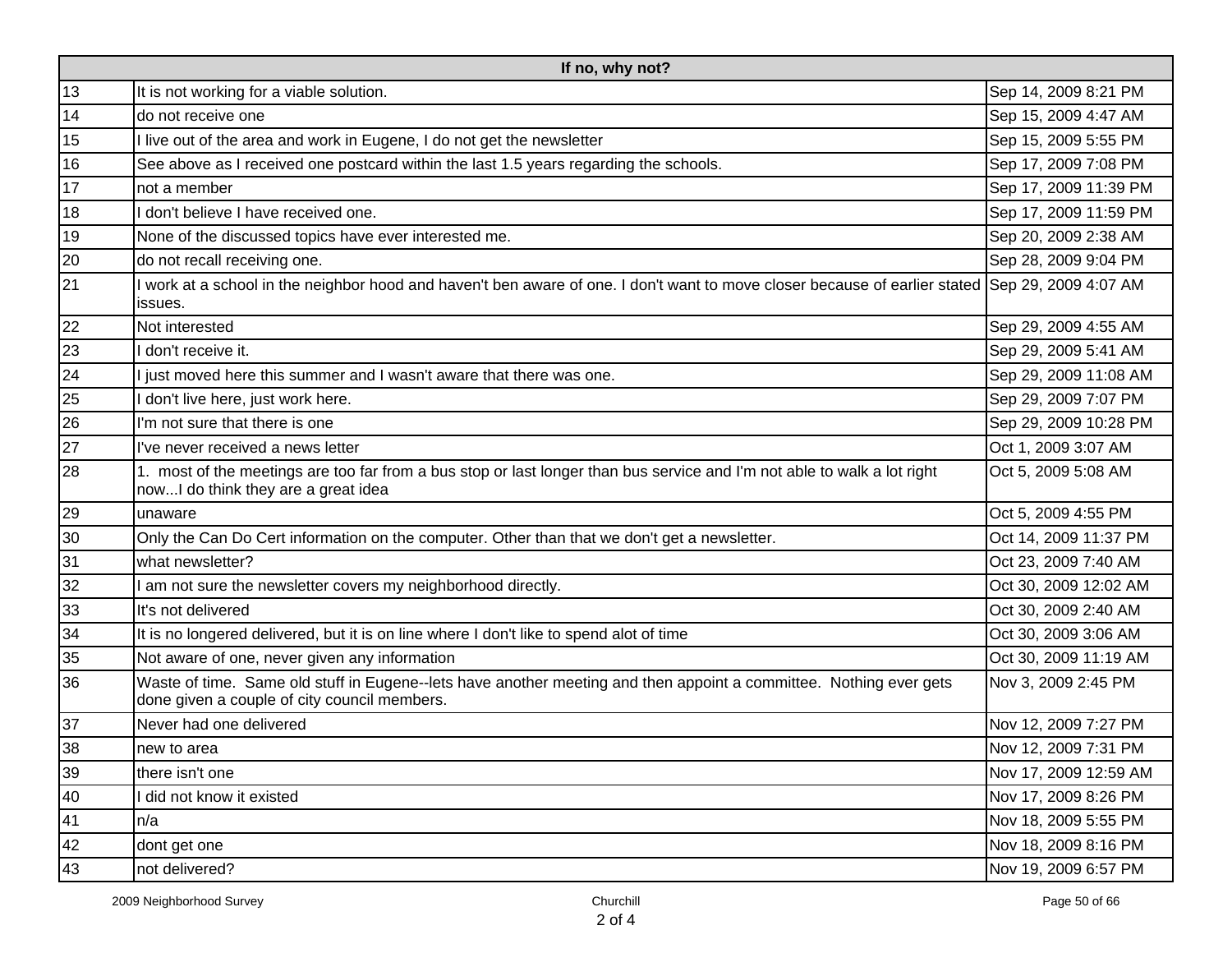|    | If no, why not?                                                                    |                       |  |
|----|------------------------------------------------------------------------------------|-----------------------|--|
| 44 | I don't get it, my mom does                                                        | Nov 19, 2009 9:41 PM  |  |
| 45 | we don't get one                                                                   | Nov 19, 2009 10:19 PM |  |
| 46 | we don't get one                                                                   | Nov 19, 2009 10:46 PM |  |
| 47 | I didn't know one existed                                                          | Nov 19, 2009 11:20 PM |  |
| 48 | boring                                                                             | Nov 19, 2009 11:24 PM |  |
| 49 | unaware                                                                            | Nov 19, 2009 11:29 PM |  |
| 50 | don't have one                                                                     | Nov 19, 2009 11:46 PM |  |
| 51 | <b>IDK</b>                                                                         | Nov 19, 2009 11:58 PM |  |
| 52 | haven't noticed it                                                                 | Nov 20, 2009 12:15 AM |  |
| 53 | Question 1: [I have participated] in a former one.<br><b>Question 2: Sometimes</b> | Nov 20, 2009 6:15 PM  |  |
| 54 | Never get any in the mail.                                                         | Nov 20, 2009 6:58 PM  |  |
| 55 | there isn't one                                                                    | Nov 20, 2009 7:39 PM  |  |
| 56 | we don't have one                                                                  | Nov 20, 2009 8:44 PM  |  |
| 57 | I don't get it                                                                     | Nov 20, 2009 9:04 PM  |  |
| 58 | It's boring                                                                        | Nov 20, 2009 10:51 PM |  |
| 59 | There is none that I know of                                                       | Nov 23, 2009 4:56 PM  |  |
| 60 | there isn't one                                                                    | Nov 23, 2009 5:27 PM  |  |
| 61 | my parents have it.                                                                | Nov 23, 2009 6:33 PM  |  |
| 62 | not ok                                                                             | Nov 23, 2009 6:37 PM  |  |
| 63 | I didn't know there was 1                                                          | Nov 23, 2009 7:56 PM  |  |
| 64 | Don't know about it.                                                               | Nov 23, 2009 8:25 PM  |  |
| 65 | Because                                                                            | Nov 23, 2009 8:45 PM  |  |
| 66 | Haven't seen it.                                                                   | Nov 23, 2009 8:54 PM  |  |
| 67 | I didn't know about it.                                                            | Nov 23, 2009 11:25 PM |  |
| 68 | my parents do.                                                                     | Nov 24, 2009 12:36 AM |  |
| 69 | no interest                                                                        | Nov 24, 2009 5:49 PM  |  |
| 70 | Never seen one yet                                                                 | Nov 24, 2009 6:28 PM  |  |
| 71 | never really thought it was important.                                             | Nov 24, 2009 6:39 PM  |  |
| 72 | I didn't know we recieved a newsletter.                                            | Nov 24, 2009 6:49 PM  |  |
| 73 | don't get one                                                                      | Nov 24, 2009 7:49 PM  |  |
| 74 | don't live here                                                                    | Nov 24, 2009 8:45 PM  |  |
| 75 | Don't want to.                                                                     | Nov 24, 2009 10:52 PM |  |
| 76 | I don't get one                                                                    | Nov 24, 2009 11:31 PM |  |
|    | 2009 Neighborhood Survey<br>Churchill                                              | Page 51 of 66         |  |

3 of 4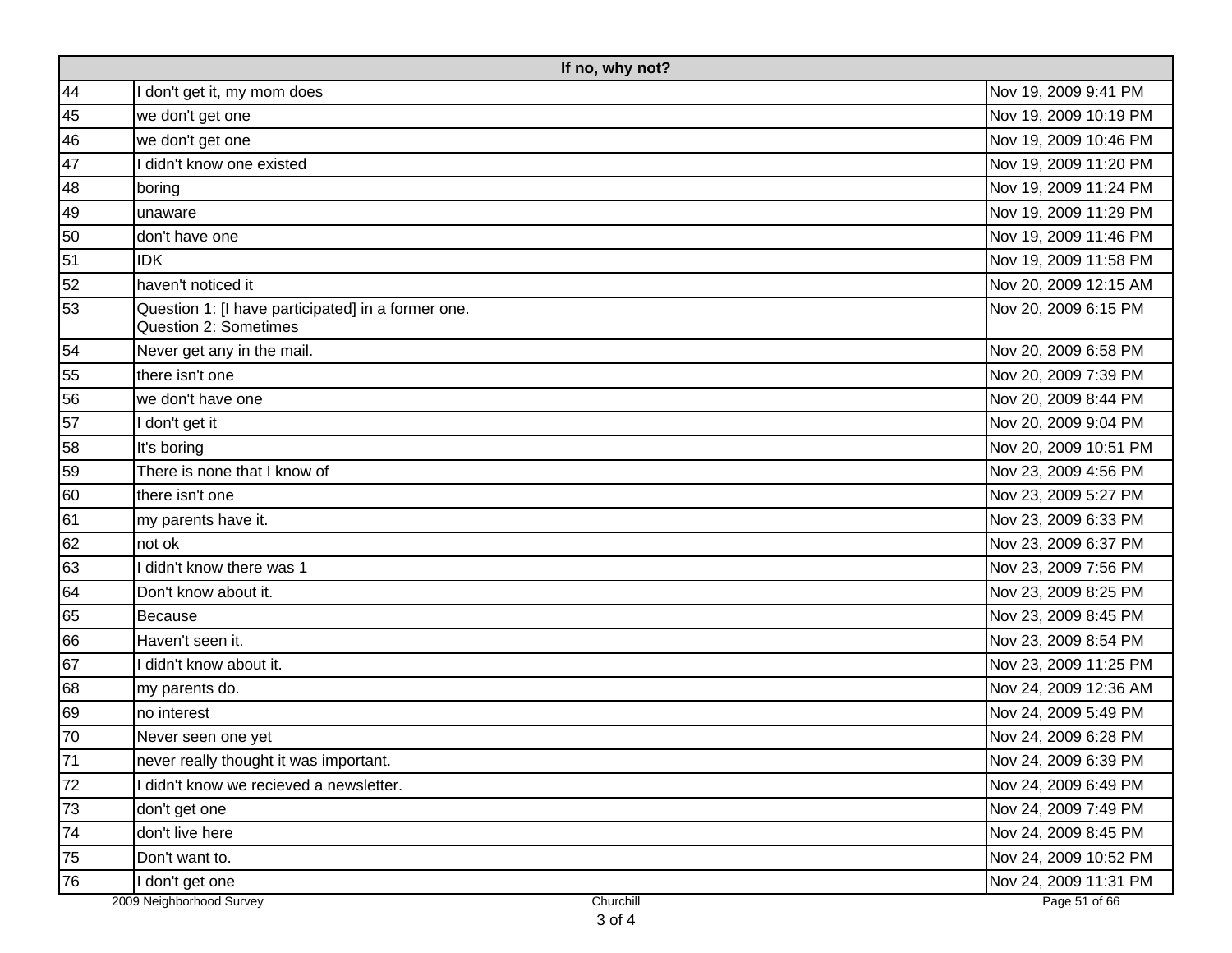| If no, why not? |                                                 |                       |
|-----------------|-------------------------------------------------|-----------------------|
| 77              | don't get one, I don't live in a neighborhood   | Nov 24, 2009 11:42 PM |
| 78              | cause I don't live here                         | Nov 24, 2009 11:53 PM |
| 79              | don't get one.                                  | Nov 25, 2009 12:10 AM |
| 80              | It doesn't come                                 | Nov 25, 2009 12:25 AM |
| 81              | not aware                                       | Nov 25, 2009 4:50 PM  |
| 82              | none is delivered                               | Nov 25, 2009 4:52 PM  |
| 83              | we dont want it                                 | Nov 25, 2009 5:10 PM  |
| 84              | didn't know it existed -- does it?              | Nov 25, 2009 7:17 PM  |
| 85              | not delivered to me!                            | Nov 25, 2009 7:40 PM  |
| 86              | don't know of it.                               | Dec 9, 2009 6:33 PM   |
| 87              | I'd like it in Braille -- I've very interested. | Dec 16, 2009 8:33 PM  |
| 88              | I'm only 13.                                    | Dec 17, 2009 11:38 PM |
| 89              | poorly received                                 | Jan 8, 2010 4:42 AM   |
| 90              | don't know                                      | Jan 8, 2010 4:46 AM   |
| 91              | I don't understand many things in English       | Jan 8, 2010 6:15 AM   |
| 92              | because nothing arrives                         | Jan 8, 2010 6:16 AM   |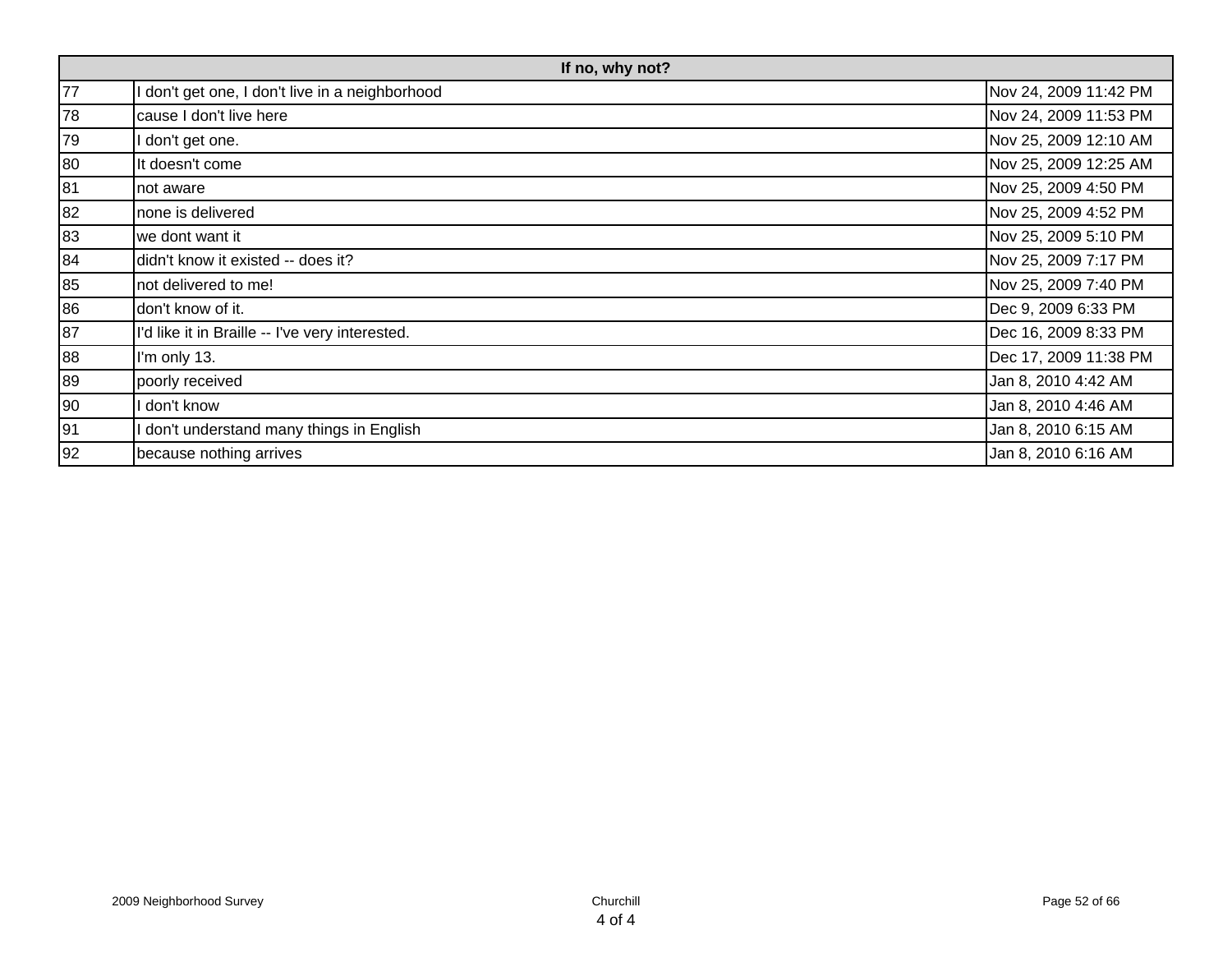| What would encourage you to be involved (or more involved) in your neighborhood association? (Check all that apply)     |                         |                                   |                          |  |
|-------------------------------------------------------------------------------------------------------------------------|-------------------------|-----------------------------------|--------------------------|--|
|                                                                                                                         |                         | <b>Response</b><br><b>Percent</b> | <b>Response</b><br>Count |  |
| More information about the<br>Neighborhood Association (what it<br>is and what it does)                                 |                         | 36.3%                             | 85                       |  |
| Meeting topics or events which are<br>important to me (please provide<br>suggestions below)                             |                         | 21.8%                             | 51                       |  |
| A different day/time/location for<br>the meetings (please provide<br>suggestions below)                                 |                         | 12.8%                             | 30 <sup>°</sup>          |  |
| Child care offered at the<br>meetings/events                                                                            |                         | 8.5%                              | 20                       |  |
| Knowing other people who<br>attend the meetings/events                                                                  |                         | 39.7%                             | 93                       |  |
| A meaningful opportunity to<br>influence decisions that affect my<br>neighborhood (please provide<br>suggestions below) |                         | 18.8%                             | 44                       |  |
| Language translation (please<br>provide suggestions below)                                                              |                         | 3.8%                              | 9                        |  |
| A different way to participate<br>(please provide suggestions below)                                                    |                         | 14.1%                             | 33                       |  |
| I am not interested in becoming<br>involved in my neighborhood                                                          |                         | 23.5%                             | 55                       |  |
| 2009 Neighborhood Survey                                                                                                | Churchill<br>$1$ of $6$ | Page 53 of 66                     |                          |  |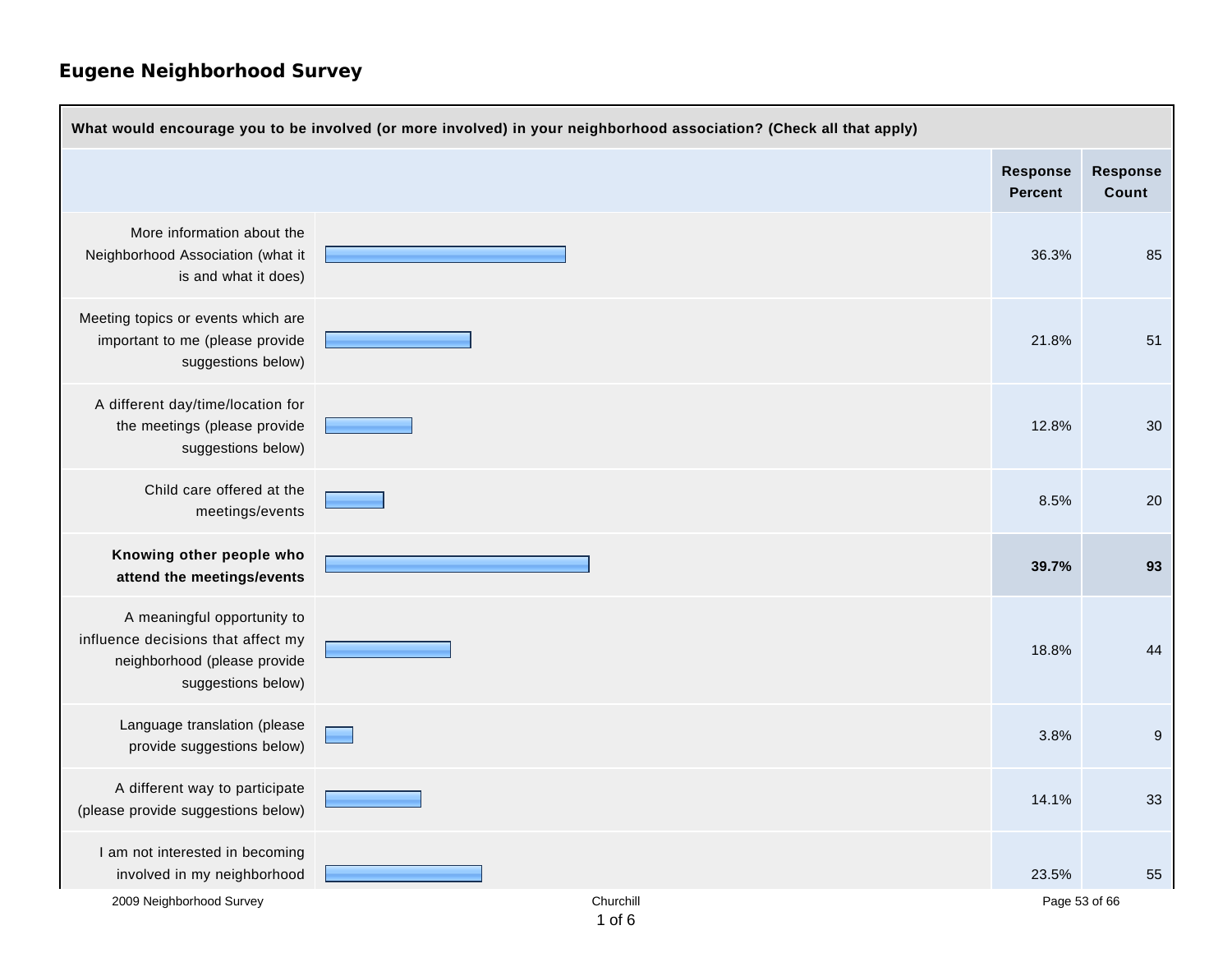|     |                   | association                                                          |
|-----|-------------------|----------------------------------------------------------------------|
| 27  | 11.5%             | Other (please specify below)                                         |
| 82  |                   | Please provide other information and suggestions in the space below: |
| 234 | answered question |                                                                      |
| 43  | skipped question  |                                                                      |

| Please provide other information and suggestions in the space below: |                                                                                                                                                                                                                                                                                                                                                                                                                                                                                                                                              |                      |  |
|----------------------------------------------------------------------|----------------------------------------------------------------------------------------------------------------------------------------------------------------------------------------------------------------------------------------------------------------------------------------------------------------------------------------------------------------------------------------------------------------------------------------------------------------------------------------------------------------------------------------------|----------------------|--|
|                                                                      | More Door-2-Door travel by neighborhood leaders<br>Make more opportunity for renters to meet; use their complexes to hold neighborhood meetings.                                                                                                                                                                                                                                                                                                                                                                                             | Aug 3, 2009 11:05 PM |  |
| 2                                                                    | online options                                                                                                                                                                                                                                                                                                                                                                                                                                                                                                                               | Aug 4, 2009 9:05 PM  |  |
| 3                                                                    | e-mail information                                                                                                                                                                                                                                                                                                                                                                                                                                                                                                                           | Aug 4, 2009 9:55 PM  |  |
| 4                                                                    | We usually find out about the meetings almost after the fact. The association seems to be more centered on those living<br>south/east of Bailey Hill, and has not demonstrated itself to be open or welcoming to newcomers.                                                                                                                                                                                                                                                                                                                  | Aug 10, 2009 9:07 PM |  |
| 5                                                                    | On line versions of the newsletter with a comments section.                                                                                                                                                                                                                                                                                                                                                                                                                                                                                  | Aug 10, 2009 9:17 PM |  |
| 6                                                                    | They meet on an evening during the week at a time which is difficult for me to commit to.<br>Also the neighborhood<br>association seems to be focused on a part of the neighborhood that does not include where I live.                                                                                                                                                                                                                                                                                                                      | Aug 11, 2009 4:00 PM |  |
| $\overline{7}$                                                       | <b>Community Center.</b>                                                                                                                                                                                                                                                                                                                                                                                                                                                                                                                     | Aug 12, 2009 8:57 AM |  |
| 8                                                                    | It is more difficult to get involved as an apartment dweller because homeowners are perceived as being more invested in<br>the neighborhood.                                                                                                                                                                                                                                                                                                                                                                                                 | Aug 13, 2009 7:45 PM |  |
| 9                                                                    | On-line information that is updated more frequently.                                                                                                                                                                                                                                                                                                                                                                                                                                                                                         | Aug 13, 2009 9:40 PM |  |
| 10                                                                   | The best participation is always when something controversial is happening - but there should also be more social<br>gatherings a picnic or block parties or groupd garage sales or?                                                                                                                                                                                                                                                                                                                                                         | Aug 18, 2009 7:30 PM |  |
| 11                                                                   | At age 88 I cannot get to involved in most activities and don't usually join if I can't help                                                                                                                                                                                                                                                                                                                                                                                                                                                 | Aug 20, 2009 6:25 PM |  |
| 12                                                                   | I would like to try attending a meeting but would need a sign language interpreter to get the most out of the meeting. I can't  Aug 24, 2009 4:53 AM<br>afford to pay for one myself.<br>I would like to know more people in my neighborhood and events going on near me with some notice ahead of time.<br>Safety is a big issue. Communicating with others who have barriers to hearing and how a neighborhood can make<br>involvement more inclusive.<br>During the week, it is difficult to attend meetings as I sleep early for my job. |                      |  |
| 13                                                                   | Neighborhood associates should NOT be funded by tax dollars. If individuals want to associate, they should be able to,<br>but not at the expense of others.                                                                                                                                                                                                                                                                                                                                                                                  | Aug 24, 2009 8:47 PM |  |
| 14                                                                   | Other: incentives to come: e.g. tell people that handouts will be available such as a bike path map, Eugene recreation<br>opportunites flyer, schedule of Eugene Parks Events for the summer, etc. Assure people that just because they attend<br>they will not immediately be asked to join a work party. Continue having good speakers for part of the meetings.                                                                                                                                                                           | Aug 25, 2009 5:52 PM |  |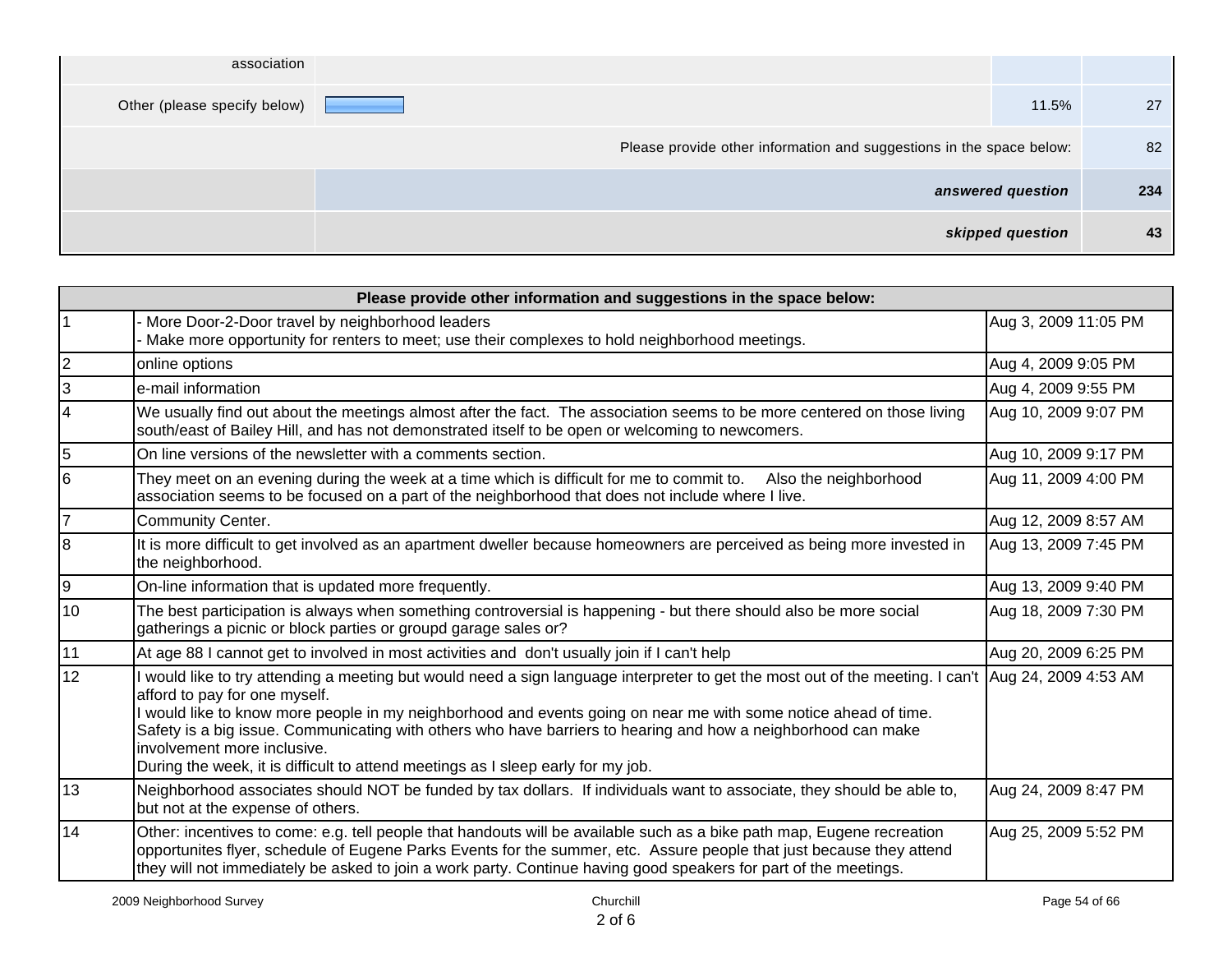|    | Please provide other information and suggestions in the space below:                                                                                                                                                                                                                                                                                                                                                                                                                                                                                            |                       |  |  |
|----|-----------------------------------------------------------------------------------------------------------------------------------------------------------------------------------------------------------------------------------------------------------------------------------------------------------------------------------------------------------------------------------------------------------------------------------------------------------------------------------------------------------------------------------------------------------------|-----------------------|--|--|
| 15 | Topics like sharing our stuff, ie. cars & tools. Sharing information about how to do stuff, like fix our houses, recycle,<br>commute by bike, fix our bikes and our stuff (like tools). Academic topics or movie nights may also be fun. A potluck would<br>potentially be interesting.                                                                                                                                                                                                                                                                         | Aug 30, 2009 2:28 AM  |  |  |
| 16 | I just don't think it'll help, I'm the only one close.                                                                                                                                                                                                                                                                                                                                                                                                                                                                                                          | Aug 31, 2009 3:54 PM  |  |  |
| 17 | am a disabled senior and attending can be challenging as meeting are in evenings.                                                                                                                                                                                                                                                                                                                                                                                                                                                                               | Sep 2, 2009 12:20 AM  |  |  |
| 18 | I'm not sure I'd attend even if the day/time were changed.                                                                                                                                                                                                                                                                                                                                                                                                                                                                                                      | Sep 2, 2009 5:05 PM   |  |  |
| 19 | am a single parent and it is difficult for me to make these meetings at this time.                                                                                                                                                                                                                                                                                                                                                                                                                                                                              | Sep 14, 2009 4:08 PM  |  |  |
| 20 | cannot be involved at this time.                                                                                                                                                                                                                                                                                                                                                                                                                                                                                                                                | Sep 14, 2009 5:31 PM  |  |  |
| 21 | I'm already involved with my neighborhood association - have been an area rep in the past and also newsletter editor. I<br>enjoy meetings which have topics of interest to our neighborhood - and articles which share info about our neighborhood<br>specific events, locations, history, etc. The less meetings like this we have, the less interested I become.                                                                                                                                                                                              | Sep 22, 2009 4:26 AM  |  |  |
| 22 | I would be more active if I felt that a neighborhood association actually created meaningful results. I would like to see more Sep 22, 2009 11:12 PM<br>environmental and transportation related topics, especially expanding bus service and bike lanes.                                                                                                                                                                                                                                                                                                       |                       |  |  |
| 23 | am interested in ways to reduce crime and also more ways to meet the neighbours on my street to support each other -<br>not big get togethers with everyone people from all over the neighbourhood                                                                                                                                                                                                                                                                                                                                                              | Sep 24, 2009 5:21 PM  |  |  |
| 24 | The asinine people of Eugene are too stupid to run a city.                                                                                                                                                                                                                                                                                                                                                                                                                                                                                                      | Sep 28, 2009 4:55 AM  |  |  |
| 25 | I work full time and go to school. My participation in our home owner's association is limited due to time constraints.                                                                                                                                                                                                                                                                                                                                                                                                                                         | Sep 28, 2009 7:03 PM  |  |  |
| 26 | Having more of a creative way of being people together something fun and meaningful where emotions were mellowed out Sep 29, 2009 4:07 AM<br>maybe doing something effective together while also communicating. Also getting more young people socialized into the<br>neighborhoods because they tend not to know a lot of neighborhood manners as well as letting older people who tend to<br>stigmatize them meet them.                                                                                                                                       |                       |  |  |
| 27 | Meetings are on Weds. eve which I can't typically make.<br>Maybe more web/cell phone/email based ways of participation?                                                                                                                                                                                                                                                                                                                                                                                                                                         | Oct 2, 2009 1:12 AM   |  |  |
| 28 | More time in my personal life.                                                                                                                                                                                                                                                                                                                                                                                                                                                                                                                                  | Oct 2, 2009 11:56 PM  |  |  |
| 29 | I would be happy to make phone calls or something from my homemy health issues do not allow me to participate in<br>quite a few things.                                                                                                                                                                                                                                                                                                                                                                                                                         | Oct 5, 2009 5:08 AM   |  |  |
| 30 | i would rather have electronic communication, some form of online community that i can access whenever is convenient.<br>face to face meetings would then make sense, as opposed to going every once in a while (which i don't ever do) and<br>meeting strangers, breaking the ice, and discussing topics from the ground up every time. it would be better if we could<br>build awareness beforehand, understand the issues, and have meetings actually be productive. i do not attend the current<br>meetings because they are disfunctional and impractical. | Oct 5, 2009 8:14 AM   |  |  |
| 31 | i am usually too tired to meet during weekday. Maybe Suynday afternoon for a brief meeting? 1 hour.<br>also written response cards would be good                                                                                                                                                                                                                                                                                                                                                                                                                | Oct 10, 2009 1:06 PM  |  |  |
| 32 | A new association that involves the neighborhood from W 18th to W11th, since our concerns are distinct from those of<br>people south of 18th.<br>Meeting times in late afternoon or very early evening.                                                                                                                                                                                                                                                                                                                                                         | Oct 12, 2009 11:00 PM |  |  |
| 33 | New enough to area that need to investigate the association more.                                                                                                                                                                                                                                                                                                                                                                                                                                                                                               | Oct 14, 2009 1:02 AM  |  |  |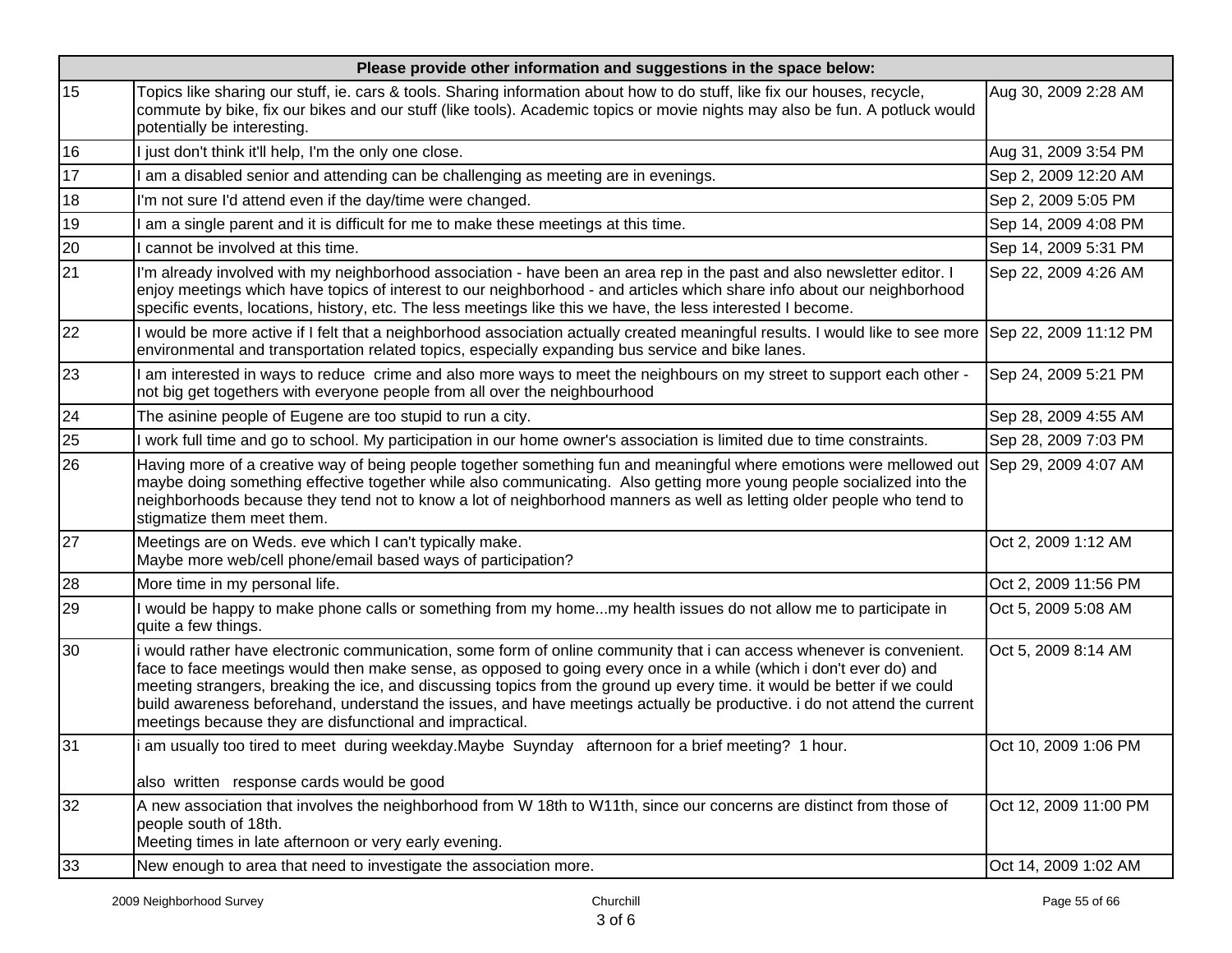| Please provide other information and suggestions in the space below: |                                                                                                                                                                                                                                                                                                                                                                                                                                                                                                                                                                                                                                                                                                                                                                                                                                                                                                                                                                                                               |                       |  |
|----------------------------------------------------------------------|---------------------------------------------------------------------------------------------------------------------------------------------------------------------------------------------------------------------------------------------------------------------------------------------------------------------------------------------------------------------------------------------------------------------------------------------------------------------------------------------------------------------------------------------------------------------------------------------------------------------------------------------------------------------------------------------------------------------------------------------------------------------------------------------------------------------------------------------------------------------------------------------------------------------------------------------------------------------------------------------------------------|-----------------------|--|
| 34                                                                   | A local newsletter might be nice, but we're already pretty busy.                                                                                                                                                                                                                                                                                                                                                                                                                                                                                                                                                                                                                                                                                                                                                                                                                                                                                                                                              | Oct 14, 2009 11:37 PM |  |
| 35                                                                   | don't know if limiting our regular meetings to topics that directly impact our neighborhood would help or hurt. Ad hoc vs.<br>regular? We're all so busy and overloaded with other wordly information that it's hard to rally the energy to go off to yet<br>another meeting -- especially if it's not a "fun" experience or a topic that directly impacts us or helps us make connections<br>within the neighborhood. This might include featuring neighborhood businesses, spotlighting neighborhood artists,<br>craftspeople, musicians, historians or other interesting talents (professional or not -- let everyone display/sell their wares at<br>a special neighborhood event once or twice a year) at a neighborhood school, or during a regular meeting. Maybe area<br>reps can canvass their areas to tell us things about their areas the rest of us would like to know. They could solicit desired<br>meeting topics from folks in their areas and include news from each area in the newsletter. | Oct 16, 2009 7:55 PM  |  |
| 36                                                                   | I would like to attend but my hearing impairment gets in the way. I would like to contribute if maybe have a website where<br>you read the highlights then be allowed to make comments on it. I would be interested in home safety and even<br>emergency prepareness like how to get out of the area safely when there is only one outlet to get out.                                                                                                                                                                                                                                                                                                                                                                                                                                                                                                                                                                                                                                                         | Oct 18, 2009 2:58 PM  |  |
| 37                                                                   | We are involved in a lot of civil rights groups and Political work in Eugene and with the state of Oregon. We moved to<br>Eugene 5 years ago from California to lessen our activities. so, we have to pick and choose.                                                                                                                                                                                                                                                                                                                                                                                                                                                                                                                                                                                                                                                                                                                                                                                        | Oct 18, 2009 6:03 PM  |  |
| 38                                                                   | cycling and recycling I would also like to have a CAN Fern Ridge Path clean-up day and a summer block party that was<br>laid back and social without an agenda (other than to introduce the neighbors to each other.                                                                                                                                                                                                                                                                                                                                                                                                                                                                                                                                                                                                                                                                                                                                                                                          | Oct 20, 2009 5:40 AM  |  |
| 39                                                                   | City Assc officers should come to Homeowners ssoc meetings to talk about what they can do and how they can influence<br>teh City Council. AND - I think ther are too many separate neighbood Assoc0 Combine to say 10 and I think you will get<br>better attendance. Right now, too clickish.                                                                                                                                                                                                                                                                                                                                                                                                                                                                                                                                                                                                                                                                                                                 | Oct 23, 2009 10:36 PM |  |
| 40                                                                   | am tired of liberal Eugene politics.                                                                                                                                                                                                                                                                                                                                                                                                                                                                                                                                                                                                                                                                                                                                                                                                                                                                                                                                                                          | Oct 26, 2009 12:33 AM |  |
| 41                                                                   | Until my children leave for college, I fell that my time is better spent volunteering for their school.                                                                                                                                                                                                                                                                                                                                                                                                                                                                                                                                                                                                                                                                                                                                                                                                                                                                                                       | Oct 26, 2009 12:43 AM |  |
| 42                                                                   | Video broadcasting of meetings.                                                                                                                                                                                                                                                                                                                                                                                                                                                                                                                                                                                                                                                                                                                                                                                                                                                                                                                                                                               | Oct 30, 2009 12:46 AM |  |
| 43                                                                   | Better run meetings are essential.                                                                                                                                                                                                                                                                                                                                                                                                                                                                                                                                                                                                                                                                                                                                                                                                                                                                                                                                                                            | Oct 30, 2009 1:32 AM  |  |
| 44                                                                   | I think people are just overwhelmed keeping their jobs and family responsibilities together. Maybe more on-line<br>opportunities to participate.                                                                                                                                                                                                                                                                                                                                                                                                                                                                                                                                                                                                                                                                                                                                                                                                                                                              | Oct 30, 2009 2:23 AM  |  |
| 45                                                                   | More fun things that neighbors can do together to know each other. Garage sale is good idea so far.                                                                                                                                                                                                                                                                                                                                                                                                                                                                                                                                                                                                                                                                                                                                                                                                                                                                                                           | Oct 30, 2009 2:04 PM  |  |
| 46                                                                   | They sound boring. How does one making a meeting sound interesting and relevant? Perhaps by telling upbeat stories, or<br>sharing success stories, or including pictures when announcing the event.                                                                                                                                                                                                                                                                                                                                                                                                                                                                                                                                                                                                                                                                                                                                                                                                           | Oct 30, 2009 2:37 PM  |  |
| 47                                                                   | I would like it if there were an event that made it easier to get to know my neighbors so that we could get to know each<br>other better and eventually provide each other support.                                                                                                                                                                                                                                                                                                                                                                                                                                                                                                                                                                                                                                                                                                                                                                                                                           | Oct 30, 2009 4:55 PM  |  |
| 48                                                                   | am somewhat physically handicapped which makes attending meetings difficult. It would be helpful to see minutes of<br>meetings in order to determine what issues are concerning neighbors and how the association plans to address them.<br>Also  I live in an area which has a homeowner's association, but regretfully they have been unable to regularly send a rep<br>to the Churchill Assoc. meetings. Obviously, it would be beneficial if they could.                                                                                                                                                                                                                                                                                                                                                                                                                                                                                                                                                  | Oct 30, 2009 6:31 PM  |  |
| 49                                                                   | If I could remember to attend the meetings.                                                                                                                                                                                                                                                                                                                                                                                                                                                                                                                                                                                                                                                                                                                                                                                                                                                                                                                                                                   | Oct 30, 2009 10:54 PM |  |
| 50                                                                   | We Need more CERTS involved in both the Churchill and Far West Neighborhoods.                                                                                                                                                                                                                                                                                                                                                                                                                                                                                                                                                                                                                                                                                                                                                                                                                                                                                                                                 | Oct 31, 2009 11:10 PM |  |
| 51                                                                   | Advertise meetings more, with topics, well in advance.                                                                                                                                                                                                                                                                                                                                                                                                                                                                                                                                                                                                                                                                                                                                                                                                                                                                                                                                                        | Oct 31, 2009 11:56 PM |  |
| 52                                                                   | online opportunities can be helpful                                                                                                                                                                                                                                                                                                                                                                                                                                                                                                                                                                                                                                                                                                                                                                                                                                                                                                                                                                           | Nov 1, 2009 5:06 PM   |  |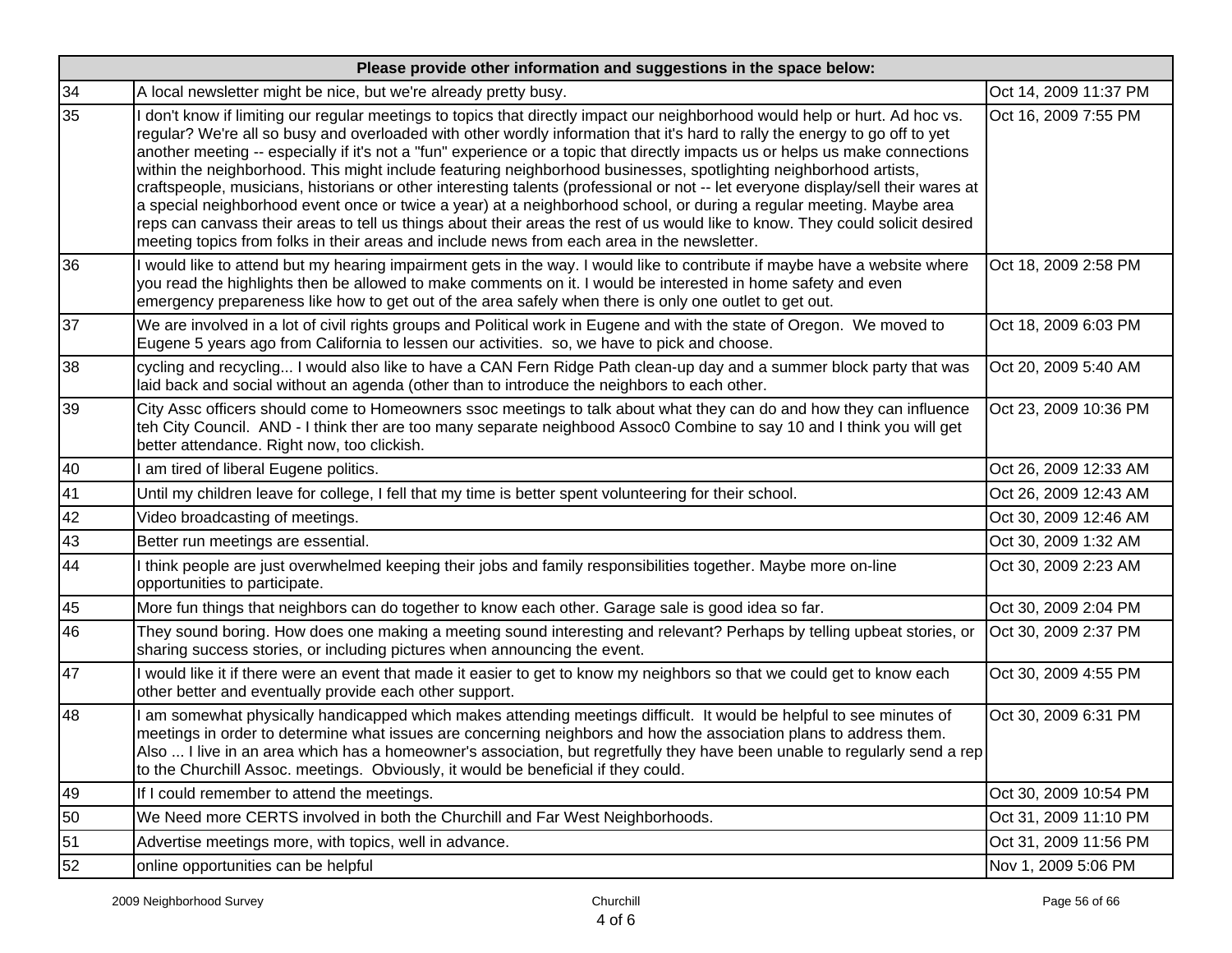| Please provide other information and suggestions in the space below: |                                                                                                                                                                                                                                                                                                                                                           |                       |  |
|----------------------------------------------------------------------|-----------------------------------------------------------------------------------------------------------------------------------------------------------------------------------------------------------------------------------------------------------------------------------------------------------------------------------------------------------|-----------------------|--|
| 53                                                                   | Evening meetings do not work for me as I have young children in bed by 7pm. I cannot always find a babysitter on the<br>days of the meetings. An occasional day time meeting or weekend meeting would be nice.                                                                                                                                            | Nov 2, 2009 2:16 AM   |  |
| 54                                                                   | Wish I had more time in my life.                                                                                                                                                                                                                                                                                                                          | Nov 5, 2009 10:32 PM  |  |
| 55                                                                   | Meeting topics or events which are important to me; such as socials/get to know<br>A different day/time/location for the meetings; such as: Sun's                                                                                                                                                                                                         | Nov 6, 2009 12:04 AM  |  |
| 56                                                                   | opportunity: art                                                                                                                                                                                                                                                                                                                                          | Nov 17, 2009 8:26 PM  |  |
| 57                                                                   | I went to one meeting and was pressured to help with newsletter.                                                                                                                                                                                                                                                                                          | Nov 18, 2009 5:39 PM  |  |
| 58                                                                   | topics: safety<br>different; in kind contributions                                                                                                                                                                                                                                                                                                        | Nov 19, 2009 12:09 AM |  |
| 59                                                                   | different; community service                                                                                                                                                                                                                                                                                                                              | Nov 19, 2009 11:46 PM |  |
| 60                                                                   | topics; wildlife                                                                                                                                                                                                                                                                                                                                          | Nov 19, 2009 11:58 PM |  |
| 61                                                                   | language: Spanish                                                                                                                                                                                                                                                                                                                                         | Nov 20, 2009 5:36 PM  |  |
| 62                                                                   | languge: Spanish                                                                                                                                                                                                                                                                                                                                          | Nov 20, 2009 5:40 PM  |  |
| 63                                                                   | meeting topics; summer programs<br>different day; we need a meeting                                                                                                                                                                                                                                                                                       | Nov 23, 2009 5:27 PM  |  |
| 64                                                                   | meeting topics: family events                                                                                                                                                                                                                                                                                                                             | Nov 24, 2009 6:28 PM  |  |
| 65                                                                   | don't live here                                                                                                                                                                                                                                                                                                                                           | Nov 24, 2009 8:45 PM  |  |
| 66                                                                   | safety                                                                                                                                                                                                                                                                                                                                                    | Nov 25, 2009 4:48 PM  |  |
| 67                                                                   | If I had time                                                                                                                                                                                                                                                                                                                                             | Nov 25, 2009 4:58 PM  |  |
| 68                                                                   | Different day/location: weekend, daytime                                                                                                                                                                                                                                                                                                                  | Nov 25, 2009 5:02 PM  |  |
| 69                                                                   | Topics: parks, reduce traffic                                                                                                                                                                                                                                                                                                                             | Nov 25, 2009 7:40 PM  |  |
| 70                                                                   | topics: bus service                                                                                                                                                                                                                                                                                                                                       | Dec 11, 2009 9:57 PM  |  |
| 71                                                                   | <b>Bicycle Usage</b>                                                                                                                                                                                                                                                                                                                                      | Dec 16, 2009 6:37 PM  |  |
| 72                                                                   | info: in braille/PSA.<br>different location: closer<br>knowing: I would like to go first, then have an option to put in<br>Other: transportation/I'm sometimes a little afraid to reach out. I would like to be asked to have someone to take me to<br>meeting. especially I'm vision impaired, If something were recorded I would call. PSA on radio/TV. | Dec 16, 2009 8:33 PM  |  |
| 73                                                                   | Different: a block party                                                                                                                                                                                                                                                                                                                                  | Dec 17, 2009 11:42 PM |  |
| 74                                                                   | Different: on-line<br>Other: Time in our lives                                                                                                                                                                                                                                                                                                            | Dec 21, 2009 12:48 AM |  |
| 75                                                                   | food security                                                                                                                                                                                                                                                                                                                                             | Dec 22, 2009 5:33 PM  |  |
| 76                                                                   | more free time in my life                                                                                                                                                                                                                                                                                                                                 | Dec 24, 2009 10:56 PM |  |
| 77                                                                   | because of other involvements                                                                                                                                                                                                                                                                                                                             | Dec 24, 2009 11:04 PM |  |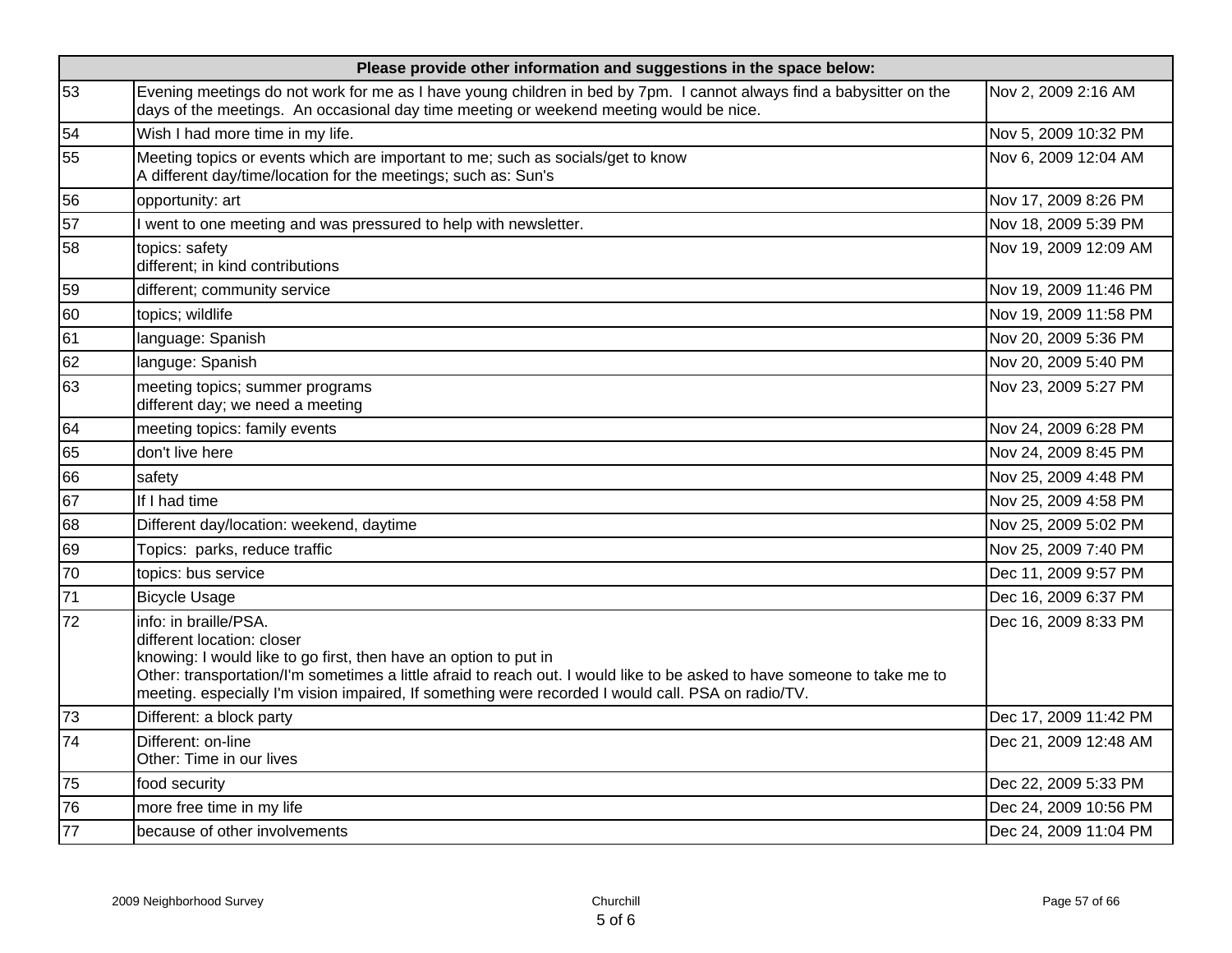|    | Please provide other information and suggestions in the space below:                                        |                     |  |
|----|-------------------------------------------------------------------------------------------------------------|---------------------|--|
| 78 | Topics: because bad time<br>Other: work<br>Language: English Spanish<br>Participate: Support<br>Other: Care | Jan 8, 2010 4:18 AM |  |
| 79 | Topics: security<br>Day: Centro Latino<br>Language: Spanish<br>Participate: labor social                    | Jan 8, 2010 4:42 AM |  |
| 80 | Topics: the school<br>Lanuage: Spanish                                                                      | Jan 8, 2010 4:46 AM |  |
| 81 | Language: Spanish                                                                                           | Jan 8, 2010 4:47 AM |  |
| 82 | Translation: Spanish<br>Participar: that there are more Latinos                                             | Jan 8, 2010 6:17 AM |  |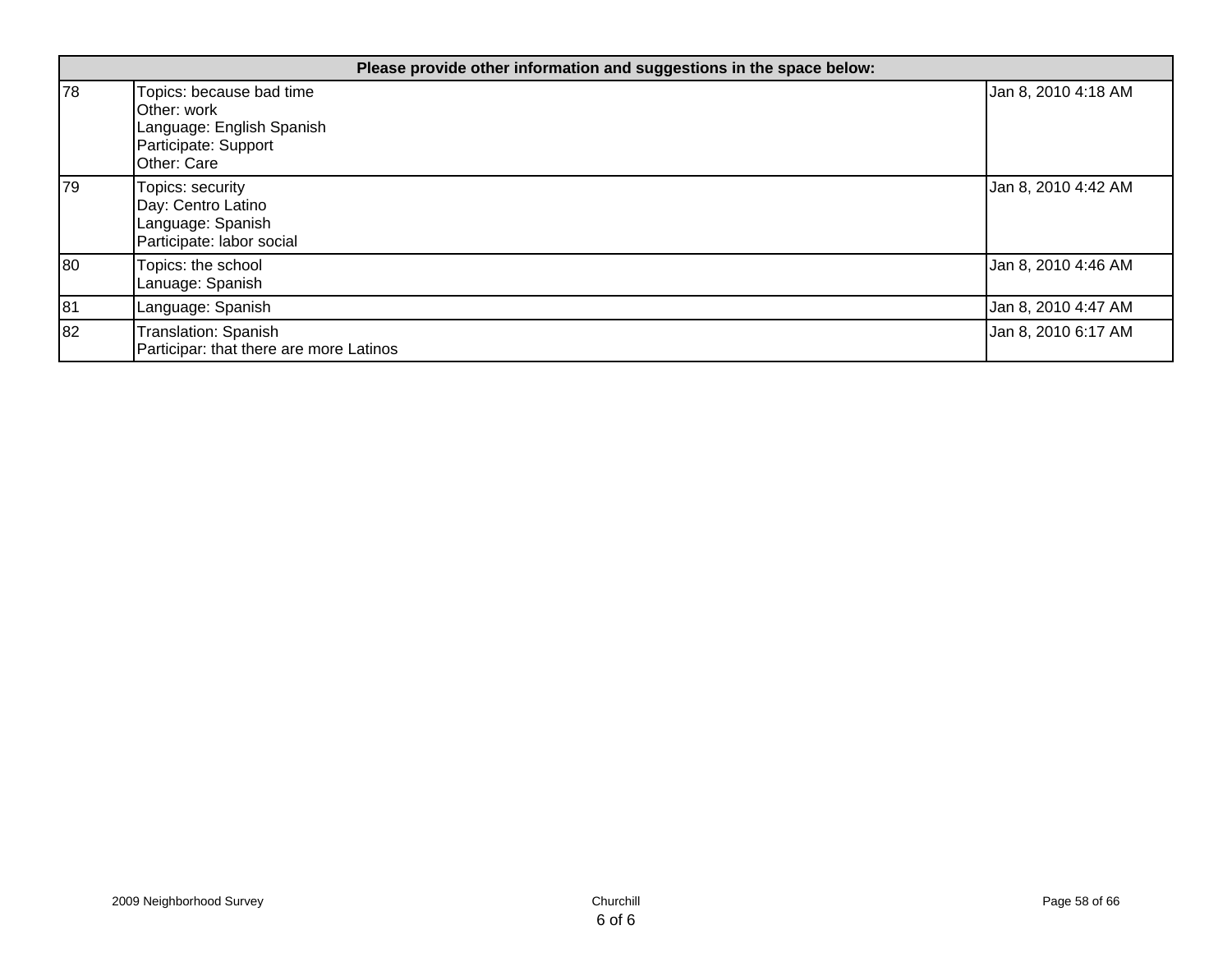| What role would you like a neighborhood association to have in your neighborhood? (Check all that apply) |                   |  |                                   |                          |
|----------------------------------------------------------------------------------------------------------|-------------------|--|-----------------------------------|--------------------------|
|                                                                                                          |                   |  | <b>Response</b><br><b>Percent</b> | <b>Response</b><br>Count |
| Inform neighbors about topics<br>related to the neighborhood<br>(please provide suggestions<br>below)    |                   |  | 63.7%                             | 121                      |
| Sponsor social activities in the<br>neighborhood (please provide<br>suggestions below)                   |                   |  | 39.5%                             | 75                       |
| Hold educational workshops (please<br>provide suggestions below)                                         |                   |  | 21.6%                             | 41                       |
| Sponsor neighborhood projects<br>(please provide suggestions below)                                      |                   |  | 38.9%                             | 74                       |
| Represent neighborhood interests<br>(please provide suggestions below)                                   |                   |  | 41.6%                             | 79                       |
| Organize neighbors to address<br>neighborhood issues (please<br>provide suggestions below)               |                   |  | 38.4%                             | 73                       |
| Other (please specify below)                                                                             |                   |  | 16.8%                             | 32                       |
| Please provide other information and suggestions in the space below:                                     |                   |  | 100                               |                          |
|                                                                                                          | answered question |  | 190                               |                          |
| skipped question                                                                                         |                   |  | 87                                |                          |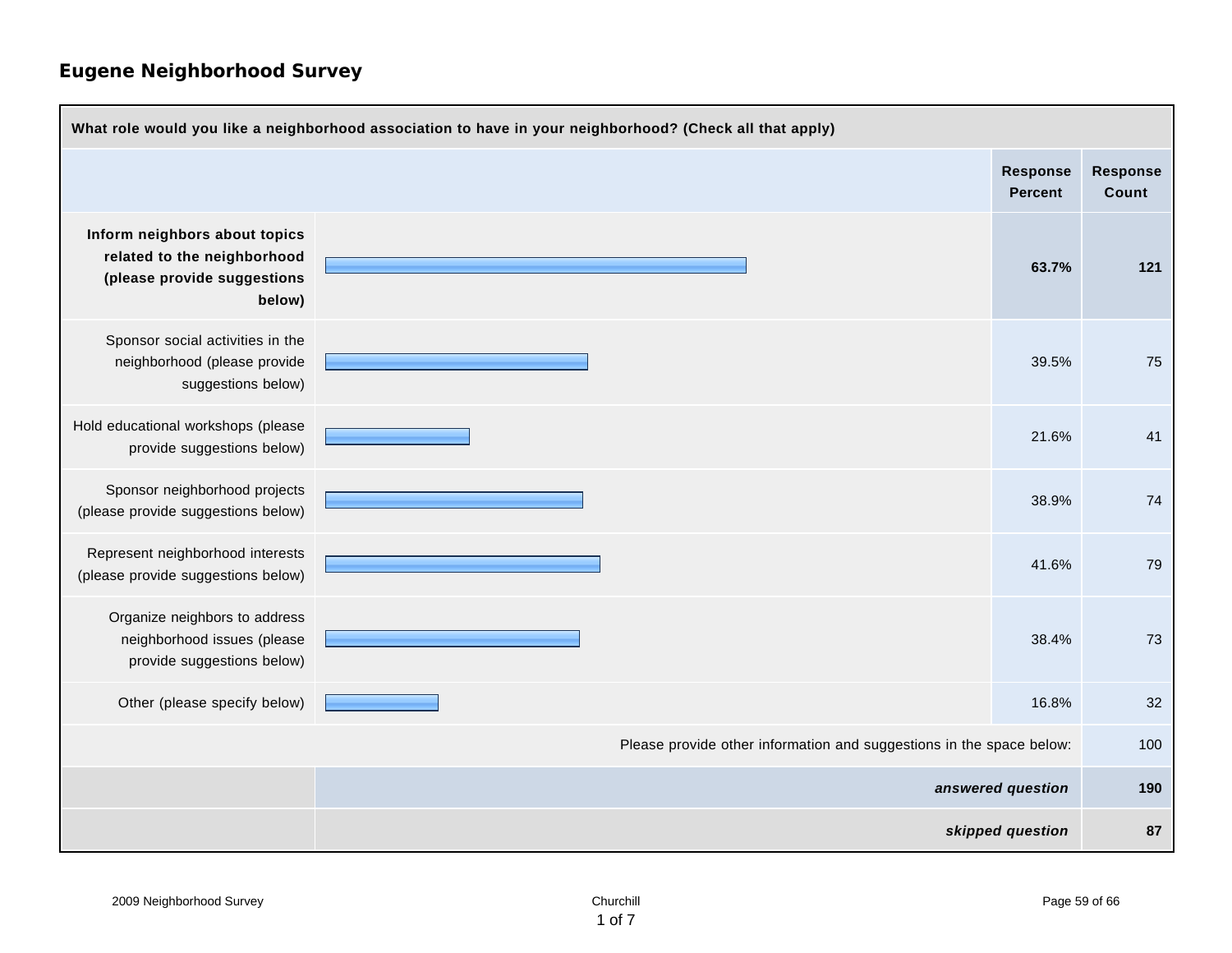| Please provide other information and suggestions in the space below: |                                                                                                                                                                                                                                                                                                                                                                                                                                                                                                                                                                                                                                                 |                      |  |
|----------------------------------------------------------------------|-------------------------------------------------------------------------------------------------------------------------------------------------------------------------------------------------------------------------------------------------------------------------------------------------------------------------------------------------------------------------------------------------------------------------------------------------------------------------------------------------------------------------------------------------------------------------------------------------------------------------------------------------|----------------------|--|
| 1                                                                    | See above.                                                                                                                                                                                                                                                                                                                                                                                                                                                                                                                                                                                                                                      | Aug 3, 2009 11:05 PM |  |
| 2                                                                    | would like to see an organized and effective response to the LTD West Eugene EmX line. I would also like to see a<br>concerted effort to get more Parks & Rec services in our neighborhood.                                                                                                                                                                                                                                                                                                                                                                                                                                                     | Aug 10, 2009 9:07 PM |  |
| $\overline{3}$                                                       | The association should inform us of zoning changes and of new developments/construction.                                                                                                                                                                                                                                                                                                                                                                                                                                                                                                                                                        | Aug 10, 2009 9:17 PM |  |
| $\overline{4}$                                                       | you are doing this already.                                                                                                                                                                                                                                                                                                                                                                                                                                                                                                                                                                                                                     | Aug 11, 2009 4:50 PM |  |
| $\overline{5}$                                                       | Social gatherings- picnics, dances, pancake breakfasts would be great.                                                                                                                                                                                                                                                                                                                                                                                                                                                                                                                                                                          | Aug 12, 2009 3:52 AM |  |
| 6                                                                    | recently moved out of the Trainsong Neighborhood and they were doing a great job of getting started with their<br>association and I felt good about being a part of it.                                                                                                                                                                                                                                                                                                                                                                                                                                                                         | Aug 13, 2009 7:45 PM |  |
| 17                                                                   | Picnics, Open Houses, Community Baseball                                                                                                                                                                                                                                                                                                                                                                                                                                                                                                                                                                                                        | Aug 14, 2009 2:40 AM |  |
| 8                                                                    | Workshop on how to get politically involved                                                                                                                                                                                                                                                                                                                                                                                                                                                                                                                                                                                                     | Aug 18, 2009 7:30 PM |  |
| 9                                                                    | Not interested in my neighborhood association                                                                                                                                                                                                                                                                                                                                                                                                                                                                                                                                                                                                   | Aug 20, 2009 4:51 AM |  |
| $10$                                                                 | Not sure. ??                                                                                                                                                                                                                                                                                                                                                                                                                                                                                                                                                                                                                                    | Aug 21, 2009 8:27 PM |  |
| 11                                                                   | I would be willing to teach the community basic sign language or at least the cultural aspects of Deafness. Simply writing<br>back and forth is simply frustating as English grammer is not very good.                                                                                                                                                                                                                                                                                                                                                                                                                                          | Aug 24, 2009 4:53 AM |  |
| 12                                                                   | None.                                                                                                                                                                                                                                                                                                                                                                                                                                                                                                                                                                                                                                           | Aug 24, 2009 8:47 PM |  |
| 13                                                                   | Inform neighbors about topics re neighborhood:<br>Bike path issues, street widening/transportation issues, plans for locating new parks.                                                                                                                                                                                                                                                                                                                                                                                                                                                                                                        | Aug 25, 2009 5:52 PM |  |
|                                                                      | Sponsor social activities in neighborhood:<br>Ice cream social, Rummage sale, bike path/stream clean up.                                                                                                                                                                                                                                                                                                                                                                                                                                                                                                                                        |                      |  |
|                                                                      | Hold educational workshops: What plants grow best in our area, what nearby resources are available for recreation,<br>entertainment, volunteering.                                                                                                                                                                                                                                                                                                                                                                                                                                                                                              |                      |  |
|                                                                      | Sponsor neighborhood projects: Rummage sale, bike path/stream clean up. School playground maintenance.                                                                                                                                                                                                                                                                                                                                                                                                                                                                                                                                          |                      |  |
|                                                                      | Represent neighborhood interests: Advocate for a real bike path system in Eugene with connections to/from our area.<br>Give input on where traffic lights are needed. Advocate for more parks/nature areas in our neighborhood.                                                                                                                                                                                                                                                                                                                                                                                                                 |                      |  |
|                                                                      | Organize neighbors to address neighborhood issues: Rummage sale for fund raising or just coordinated effort to make<br>best use of garage sale dates, bike path/stream clean up. School playground maintenance. Advocate for a real bike path<br>system in Eugene with connections to/from our area. Give input on where traffic lights are needed. Advocate for more<br>parks/nature areas in our neighborhood. Have a meeting with specific emphasis on neighborhood and household security,<br>with invited speaker from Eugene Police, one or more home security vendors, and someone to help with organizing<br>Neighborhood Watch groups. |                      |  |
| 14                                                                   | I would like to organize some sort of neighborhood crime watch.                                                                                                                                                                                                                                                                                                                                                                                                                                                                                                                                                                                 | Aug 28, 2009 7:04 PM |  |
| 15                                                                   | See above for some of these. Projects may include work parties to fix up public spaces or help a neighbor in need. We<br>could do more as a community to help our residents. Maybe help the homeless in our neighborhood some way                                                                                                                                                                                                                                                                                                                                                                                                               | Aug 30, 2009 2:28 AM |  |
| 16                                                                   | Working towards getting better intersection controls so people are more aware of areas that don't seem that busy.                                                                                                                                                                                                                                                                                                                                                                                                                                                                                                                               | Sep 1, 2009 3:41 AM  |  |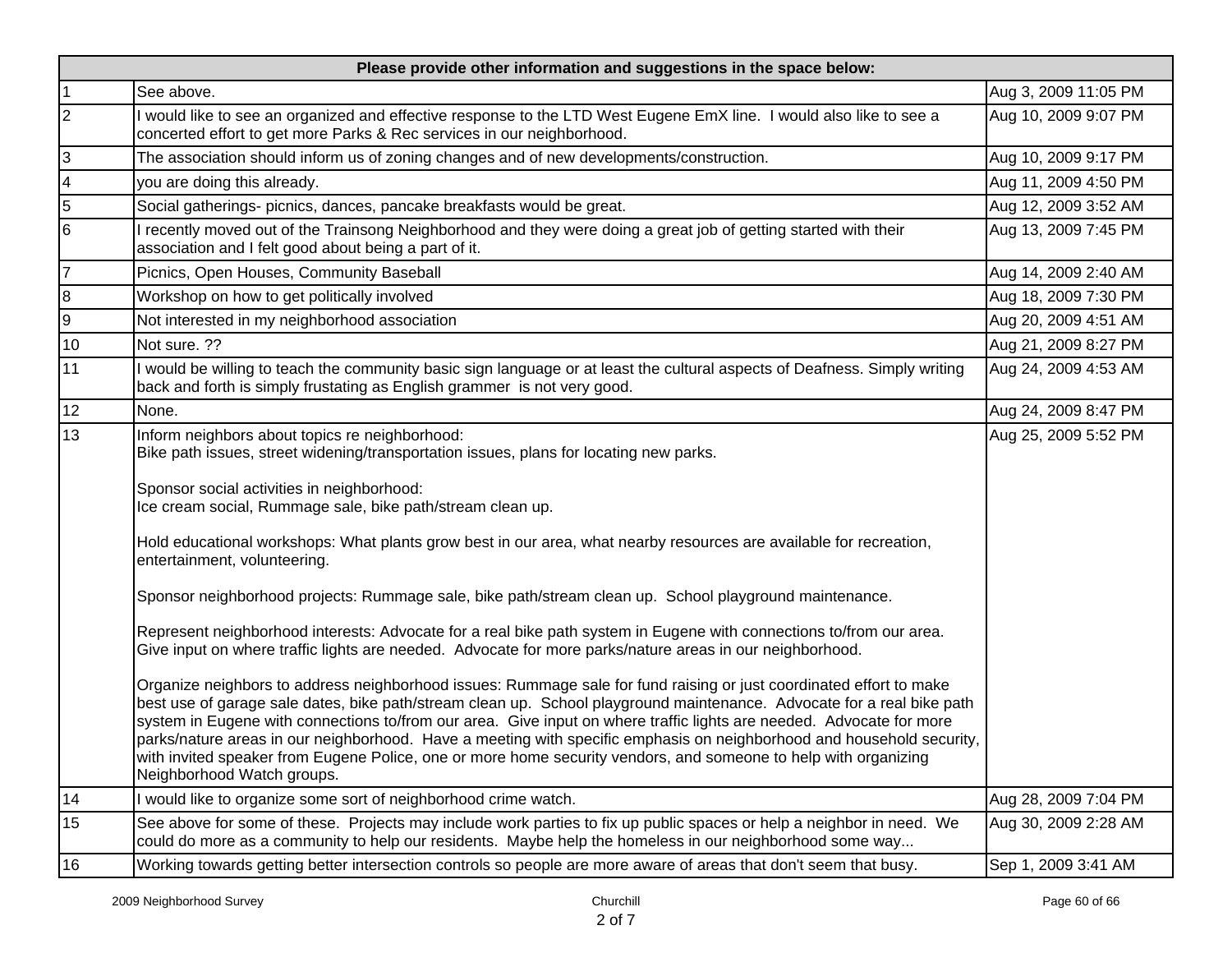| Please provide other information and suggestions in the space below: |                                                                                                                                                                                                                                                                                                                                                                                 |                       |  |
|----------------------------------------------------------------------|---------------------------------------------------------------------------------------------------------------------------------------------------------------------------------------------------------------------------------------------------------------------------------------------------------------------------------------------------------------------------------|-----------------------|--|
| 17                                                                   | think we have a good neighborhood associationwe are on the fringe, so many topics aren't directed to our area<br>specifically                                                                                                                                                                                                                                                   | Sep 2, 2009 12:20 AM  |  |
| 18                                                                   | they collect fees, but what do they do with the money? what am i funding?                                                                                                                                                                                                                                                                                                       | Sep 13, 2009 3:19 AM  |  |
| 19                                                                   | would like to have people report speeding                                                                                                                                                                                                                                                                                                                                       | Sep 14, 2009 8:32 PM  |  |
| 20                                                                   | safety issues, crime and also what local events are going on.                                                                                                                                                                                                                                                                                                                   | Sep 15, 2009 5:55 PM  |  |
| 21                                                                   | I've been involved with CAN. I feel that being a part of the neighborhood association I can learn more about my<br>neighborhood - parks and rec, gardens, eugene bible college, local businesses, historical cemeteriesongoing wetlands<br>wlaks, etc. I've also seen it function well to help sponsor the neighborhood grants and also the bailey hill road<br>reconstruction. | Sep 22, 2009 4:26 AM  |  |
| 22                                                                   | would like an educational urban community farm. About an acre, divided into lots where people could garden. and, I also<br>think sidewalk gardens should be free gardens, between the sidewalk and the street                                                                                                                                                                   | Sep 22, 2009 11:12 PM |  |
| 23                                                                   | They should regulate breeding by poor and stupid humans so the gene pool is not watered down. Also, raise taxes instead Sep 28, 2009 4:55 AM<br>of cutting programs. Pave the damn roads. Eugene sucks.                                                                                                                                                                         |                       |  |
| 24                                                                   | Projects: Playground for children, off the leash dog park. Interests: community gardens. Issues: SAFETY-neighborhood<br>watch!                                                                                                                                                                                                                                                  | Sep 28, 2009 7:03 PM  |  |
| 25                                                                   | Hold meetings while doing things like a neighborhood garden or building a neighborhood park. Sponsoring neighborhood<br>BBQs. Something along the lines of bringing people together for a good cause it may also help the atmosphere of a<br>"meeting".                                                                                                                         | Sep 29, 2009 4:07 AM  |  |
| 26                                                                   | Block parties to meet all the neighbors.                                                                                                                                                                                                                                                                                                                                        | Sep 29, 2009 5:41 AM  |  |
| 27                                                                   | I'm not sure                                                                                                                                                                                                                                                                                                                                                                    | Sep 29, 2009 10:28 PM |  |
| 28                                                                   | Block Party to meet everyone and get a better feel of community                                                                                                                                                                                                                                                                                                                 | Oct 1, 2009 3:07 AM   |  |
| 29                                                                   | Block parties, multi family garage sales, info about private development activities and city projects                                                                                                                                                                                                                                                                           | Oct 2, 2009 1:12 AM   |  |
| 30                                                                   | graffiti, maybe neighborhood watch program                                                                                                                                                                                                                                                                                                                                      | Oct 2, 2009 4:27 PM   |  |
| 31                                                                   | Help prioritize City services. I feel that many services, such as public safety, get lost in the Eugene shuffle.                                                                                                                                                                                                                                                                | Oct 2, 2009 11:56 PM  |  |
| 32                                                                   | unsure as to what I could doas some weeks I'm unable to do muchmy health makes me quite undependable at this<br>time.                                                                                                                                                                                                                                                           | Oct 5, 2009 5:08 AM   |  |
| 33                                                                   | would like to see strong Neighborhood watch organized.<br>Would like to see solar programs initiated here .Need grant funding.                                                                                                                                                                                                                                                  | Oct 10, 2009 1:06 PM  |  |
| 34                                                                   | Health, organic gardening, sustainability issues that can be addressed by the city                                                                                                                                                                                                                                                                                              | Oct 12, 2009 11:00 PM |  |
| 35                                                                   | Emergency information.                                                                                                                                                                                                                                                                                                                                                          | Oct 14, 2009 11:37 PM |  |
| 36                                                                   | Inform or remind people how easy it is to bring up neighborhood issues online or at the meetings. For those who don't use  Oct 16, 2009 7:55 PM<br>the internet, a phone number or mailing address could be used along with a form.                                                                                                                                             |                       |  |
| 37                                                                   | What I said earlier in the above text is what I'm interested in.                                                                                                                                                                                                                                                                                                                | Oct 18, 2009 2:58 PM  |  |
| 38                                                                   | holding a neighborhood block party with booths, music, etc once a year to meet and greet neighbors and elected officials<br>might be nice. We love the city wide parties, but a local one might be nice.                                                                                                                                                                        | Oct 18, 2009 6:03 PM  |  |
| 39                                                                   | see suggestions in previous answer. Also: workshops on consuming less and sharing more. I have a car that I don't use<br>very often, I could share it if I knew and trusted more neighbors.                                                                                                                                                                                     | Oct 20, 2009 5:40 AM  |  |
|                                                                      | 2009 Neighborhood Survey<br>Churchill                                                                                                                                                                                                                                                                                                                                           | Page 61 of 66         |  |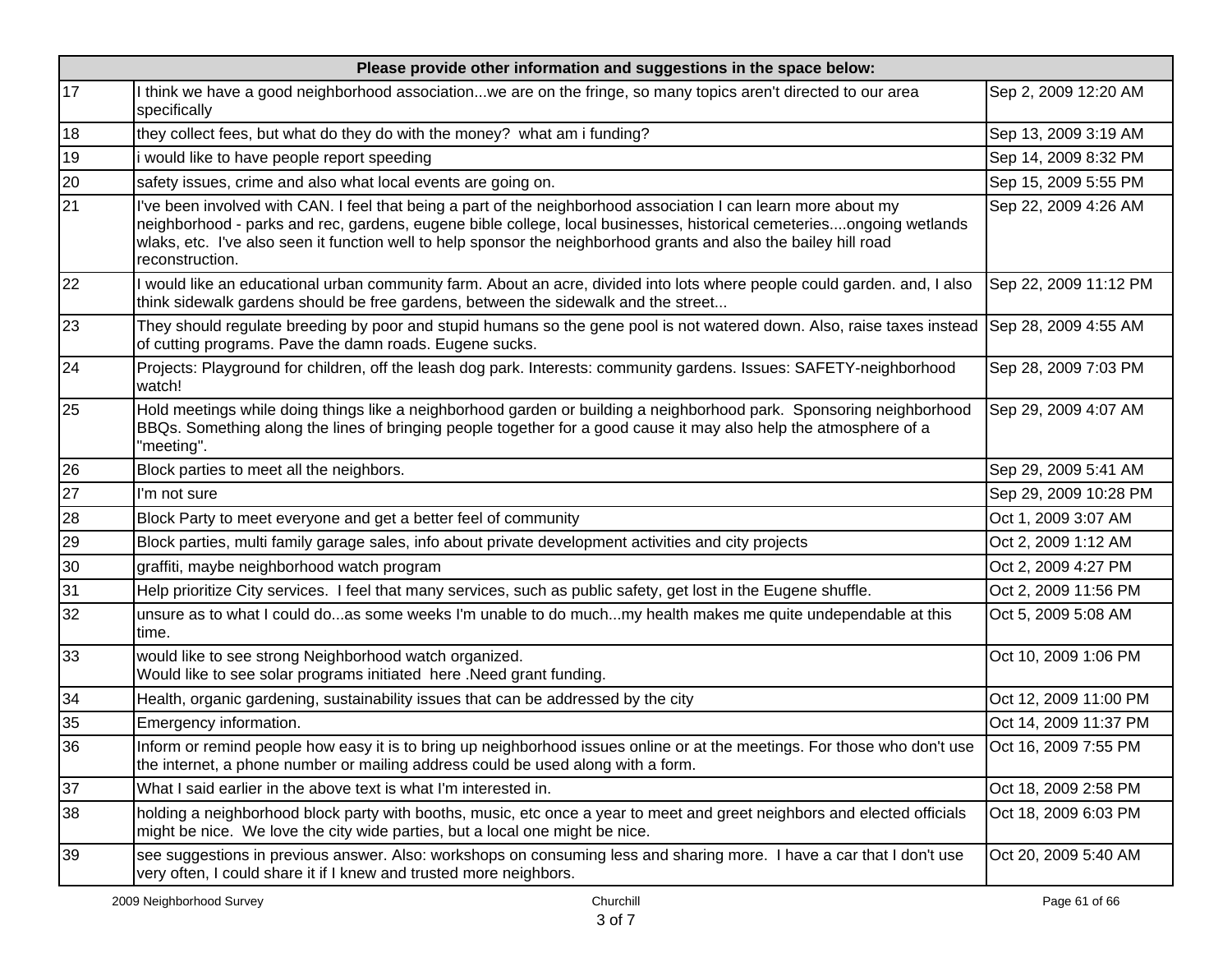| Please provide other information and suggestions in the space below: |                                                                                                                                                                                                                                                                                                                            |                       |  |
|----------------------------------------------------------------------|----------------------------------------------------------------------------------------------------------------------------------------------------------------------------------------------------------------------------------------------------------------------------------------------------------------------------|-----------------------|--|
| 40                                                                   | maybe a neighborhood watch?                                                                                                                                                                                                                                                                                                | Oct 23, 2009 1:24 AM  |  |
| 41                                                                   | Blackberry removal; fire safety tree trimmming; neighborhood clean-up re: broken fences, tall weeds, junker cars.                                                                                                                                                                                                          | Oct 23, 2009 10:36 PM |  |
| 42                                                                   | An effective neighborhood watch having good communication with the police to put a stop to the constant break in<br>problem.                                                                                                                                                                                               | Oct 24, 2009 2:42 AM  |  |
| 43                                                                   | Our neighborhood association addresses all of the above.                                                                                                                                                                                                                                                                   | Oct 25, 2009 4:20 AM  |  |
| 44                                                                   | Get a neighborhood community center and pool.                                                                                                                                                                                                                                                                              | Oct 25, 2009 2:19 PM  |  |
| 45                                                                   | Pressure people to take care of their yards, pick up trash, stop meth houses, etc                                                                                                                                                                                                                                          | Oct 26, 2009 12:33 AM |  |
| 46                                                                   | I like to read or hear about topics that are related to our neighborhood.                                                                                                                                                                                                                                                  | Oct 26, 2009 12:43 AM |  |
| 47                                                                   | The neighborhood postcard I receive doesn't apprear to cover my neighborhood or I am too new to the area to realize the<br>boundaries.                                                                                                                                                                                     | Oct 30, 2009 12:02 AM |  |
| 48                                                                   | You need more room for all the above Suggestions.                                                                                                                                                                                                                                                                          | Oct 30, 2009 12:46 AM |  |
| 49                                                                   | Block Parties, sponsor a section of road we clean up                                                                                                                                                                                                                                                                       | Oct 30, 2009 2:20 AM  |  |
| 50                                                                   | These are all good things.                                                                                                                                                                                                                                                                                                 | Oct 30, 2009 2:23 AM  |  |
| 51                                                                   | sidewalk, moss, leaf and litter cleanup? Moss makes some of the sidewalks very slick, possibility of falling is a worry                                                                                                                                                                                                    | Oct 30, 2009 2:25 AM  |  |
| 52                                                                   | traffic, noise issues, dealing with wildlife (deer and turkeys)                                                                                                                                                                                                                                                            | Oct 30, 2009 3:27 AM  |  |
| 53                                                                   | neighborhood watch program (for crime, not garbage)                                                                                                                                                                                                                                                                        | Oct 30, 2009 11:19 AM |  |
| 54                                                                   | SAFETY and when there are breakins, strangers in neighborhood, INFORM us via phone tree AND internet. NOt All ON<br>computers or want to be.                                                                                                                                                                               | Oct 30, 2009 2:04 PM  |  |
| 55                                                                   | Social: Swap meet, potluck, movie night, welcome newcomers<br>Inform: bike workshop, swine flu prevention, bus route explanations, statistics about our neighborhood and how they affect<br>us and what we should do about them.                                                                                           | Oct 30, 2009 2:37 PM  |  |
| 56                                                                   | CAN is very diverse meaning that many of the neighborhoods incorporated do no share similar priorities. It may be<br>advisable to split the group.                                                                                                                                                                         | Oct 30, 2009 5:48 PM  |  |
| 57                                                                   | A very informative newsletter could keep us more informed about current neighborhood issues. This has been done<br>sometimes in the past, and was appreciated.<br>Neighborhood representation at City Council meetings has proved helpful in the past [for example, the change of traffic<br>situation on Bailey Hill Rd.] | Oct 30, 2009 6:31 PM  |  |
| 58                                                                   | any recent crime or suspicious activity in the neighborhood                                                                                                                                                                                                                                                                | Oct 30, 2009 10:16 PM |  |
| 59                                                                   | I believe that CAN has informed us of events and concerns regarding our neighborhood. A neighborhood project might be<br>if someone had a large tree fall down- there might be neighbors who would be willing to help out with the clean up, making<br>food for the workers, etc.                                          | Oct 30, 2009 10:54 PM |  |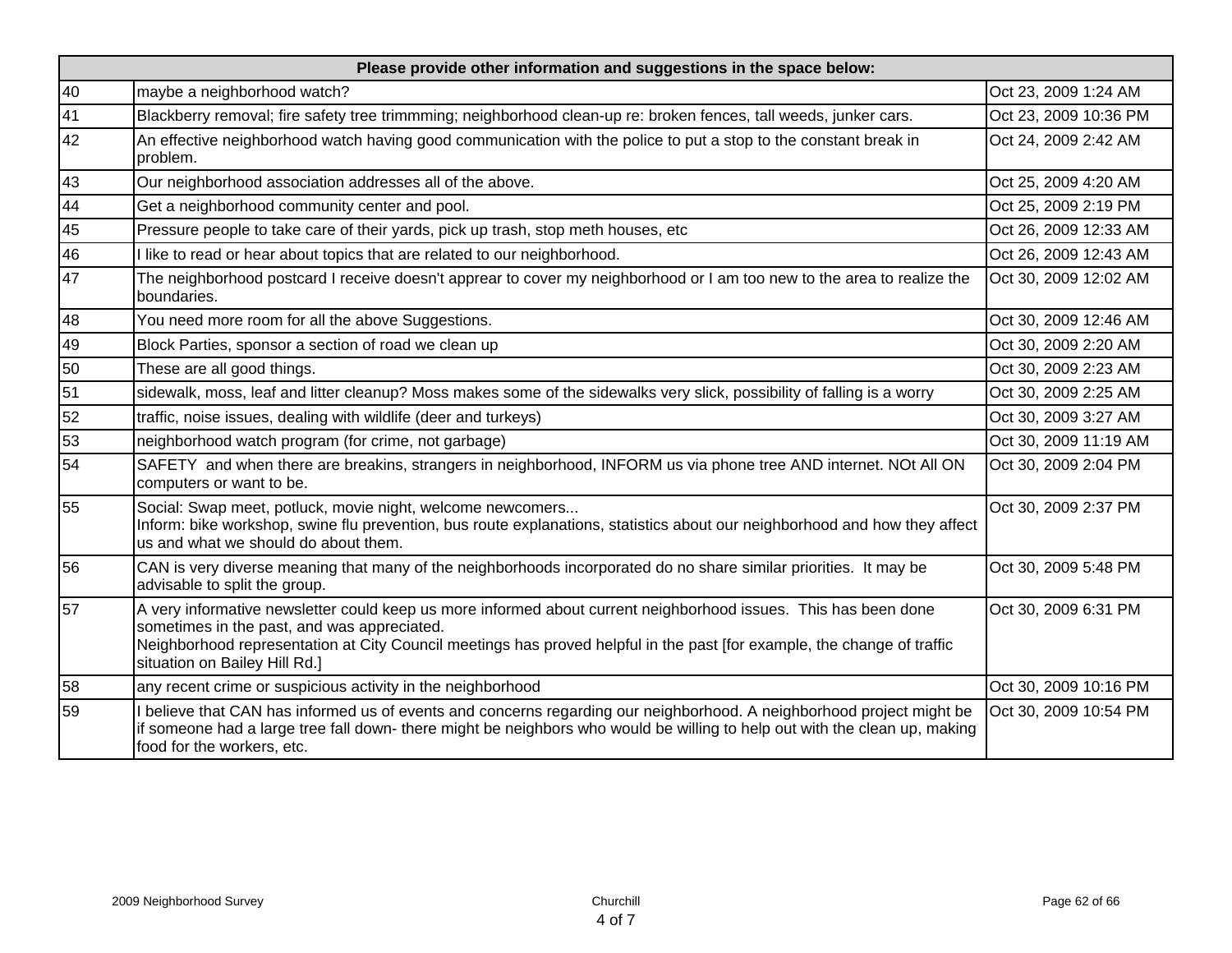| Please provide other information and suggestions in the space below: |                                                                                                                                                                                                                                                             |                       |  |
|----------------------------------------------------------------------|-------------------------------------------------------------------------------------------------------------------------------------------------------------------------------------------------------------------------------------------------------------|-----------------------|--|
| 60                                                                   | Safety, resources, disaster prepareness, etc.                                                                                                                                                                                                               | Oct 31, 2009 11:10 PM |  |
|                                                                      | Have CERT Teams or volunteers do a presentation on CERT for neighbors to become part of the Eugene-Springfield<br>CERT.                                                                                                                                     |                       |  |
|                                                                      | Have CERTs work with the Fire Department in helping those with battery smoke alarms replacements and installations and<br>fire prevention planning with the Fire Marshals office. I know of one CERT team that does this elsewhere in the United<br>States. |                       |  |
|                                                                      | All the above checked I'd like to see, but bringing neighbors together is a tough job, getting them involved more is will take<br>planning and merit points to get some interested few to join the neighborhood association(s) all around town.             |                       |  |
| 61                                                                   | More networking events such as forums, picnics, potlucks, so community members can get to know each other.                                                                                                                                                  | Oct 31, 2009 11:56 PM |  |
| 62                                                                   | block parties or get to know yous<br>landscaping tips<br>community beautification (flower beds, fields)                                                                                                                                                     | Nov 1, 2009 5:06 PM   |  |
| 63                                                                   | <b>Pesticide Awareness</b>                                                                                                                                                                                                                                  | Nov 5, 2009 10:32 PM  |  |
| 64                                                                   | Inform neighbors about topics related to the neighborhood, such as: potlucks<br>Sponsor neighborhood projects, such as: pesticide free<br>Organize neighbors to address neighborhood issues, such as: do spray                                              | Nov 6, 2009 12:04 AM  |  |
| 65                                                                   | workshops: commity building                                                                                                                                                                                                                                 | Nov 12, 2009 8:56 PM  |  |
| 66                                                                   | safety                                                                                                                                                                                                                                                      | Nov 17, 2009 12:59 AM |  |
| 67                                                                   | Inform: art                                                                                                                                                                                                                                                 | Nov 17, 2009 8:26 PM  |  |
| 68                                                                   | <b>Better roads</b>                                                                                                                                                                                                                                         | Nov 18, 2009 5:39 PM  |  |
| 69                                                                   | Inform; safety<br>organize; neighborhood watch                                                                                                                                                                                                              | Nov 19, 2009 12:09 AM |  |
| 70                                                                   | Hosting a party to let know people about                                                                                                                                                                                                                    | Nov 20, 2009 5:36 PM  |  |
| $\overline{71}$                                                      | hosting a party to inform people about us.                                                                                                                                                                                                                  | Nov 20, 2009 5:40 PM  |  |
| 72                                                                   | Neighborhood watch                                                                                                                                                                                                                                          | Nov 20, 2009 6:58 PM  |  |
| 73                                                                   | organize: environment                                                                                                                                                                                                                                       | Nov 20, 2009 8:44 PM  |  |
| 74                                                                   | don't know                                                                                                                                                                                                                                                  | Nov 20, 2009 10:51 PM |  |
| 75                                                                   | none                                                                                                                                                                                                                                                        | Nov 23, 2009 4:56 PM  |  |
| 76                                                                   | inform; celebrations<br>social activities; summer programs, picnic/potlucks<br>euducation; any<br>projects; clean up<br>organize; any                                                                                                                       | Nov 23, 2009 5:27 PM  |  |
| 77                                                                   | safety watch                                                                                                                                                                                                                                                | Nov 23, 2009 6:56 PM  |  |
| 78                                                                   | I feel no need for a neighborhood association                                                                                                                                                                                                               | Nov 24, 2009 12:31 AM |  |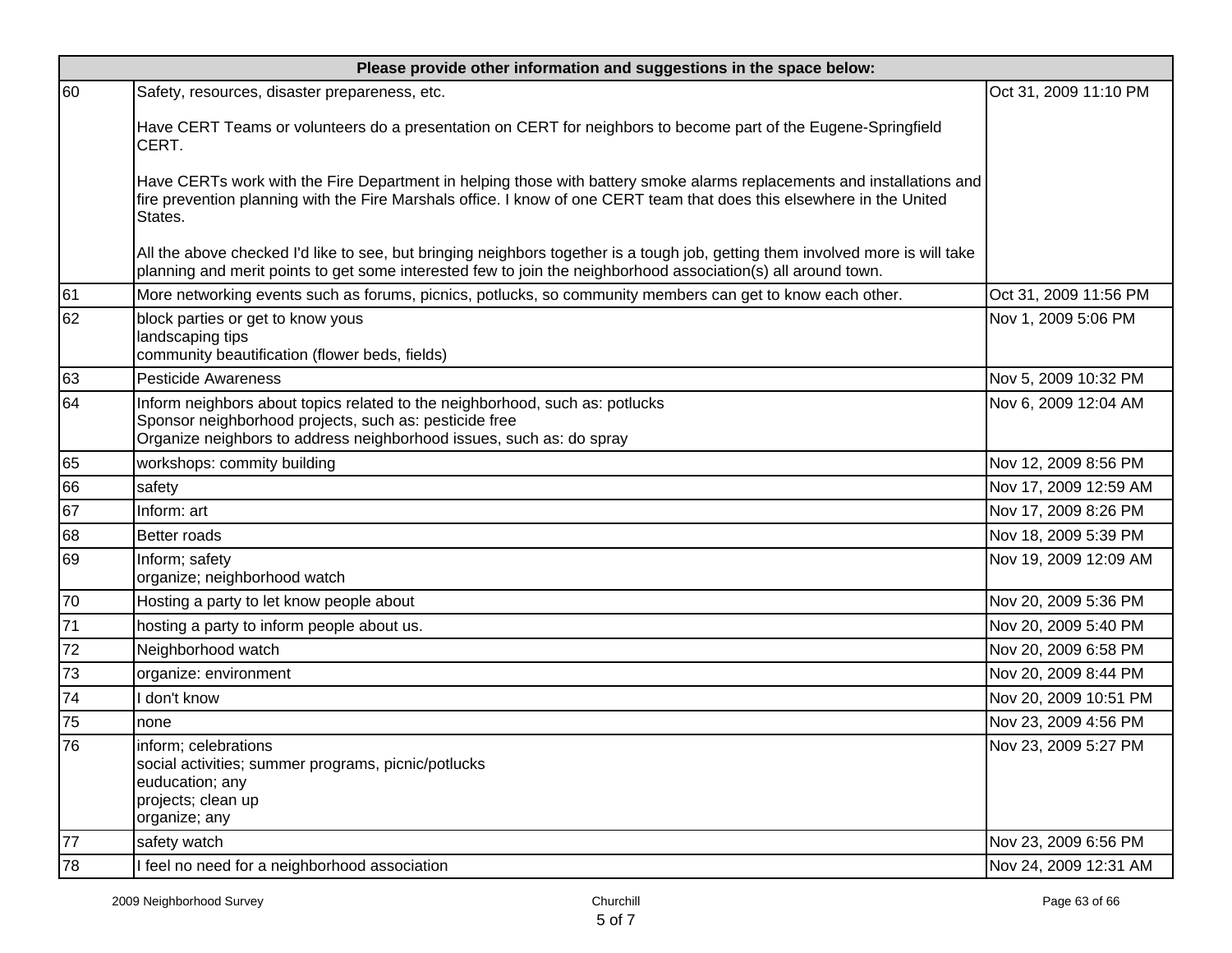| Please provide other information and suggestions in the space below: |                                                                                                                                                                                                                      |                       |
|----------------------------------------------------------------------|----------------------------------------------------------------------------------------------------------------------------------------------------------------------------------------------------------------------|-----------------------|
| 79                                                                   | sponsor: picnics, games, music<br>Represent: culture learning                                                                                                                                                        | Nov 24, 2009 6:28 PM  |
| 80                                                                   | nature hikes                                                                                                                                                                                                         | Nov 24, 2009 7:49 PM  |
| 81                                                                   | complain to city                                                                                                                                                                                                     | Nov 24, 2009 8:45 PM  |
| 82                                                                   | none                                                                                                                                                                                                                 | Nov 24, 2009 10:52 PM |
| 83                                                                   | I live in the county                                                                                                                                                                                                 | Nov 24, 2009 11:42 PM |
| 84                                                                   | don't need one                                                                                                                                                                                                       | Nov 24, 2009 11:49 PM |
| 85                                                                   | sponsor eugene generals                                                                                                                                                                                              | Nov 24, 2009 11:53 PM |
| 86                                                                   | roadwork                                                                                                                                                                                                             | Nov 25, 2009 12:25 AM |
| 87                                                                   | Inform: ways to get to know neighbors<br>Sponsor: get togethers                                                                                                                                                      | Nov 25, 2009 4:48 PM  |
| 88                                                                   | Neighborhood gatherings                                                                                                                                                                                              | Nov 25, 2009 4:50 PM  |
| 89                                                                   | Safety                                                                                                                                                                                                               | Nov 25, 2009 4:58 PM  |
| 90                                                                   | safety                                                                                                                                                                                                               | Nov 25, 2009 5:02 PM  |
| 91                                                                   | Topics: thefts<br>Activities: block party                                                                                                                                                                            | Nov 25, 2009 7:40 PM  |
| 92                                                                   | Inform: construction<br>workshops: gardening, recycling                                                                                                                                                              | Dec 8, 2009 8:58 PM   |
| 93                                                                   | Sponsor: sustainability                                                                                                                                                                                              | Dec 10, 2009 5:46 PM  |
| 94                                                                   | inform: losing bus service<br>social: garage sales<br>projects: cleanup of area, strip mall on Bailey Hill is a real eyesore                                                                                         | Dec 11, 2009 9:57 PM  |
| 95                                                                   | inform: changes with construction sidewalks<br>Sponsor: potlucks etc.<br>represent: if neighbor had specific issue<br>Other: welcoming committee/advocate with agency or business a neighbor may be having problems. | Dec 16, 2009 8:33 PM  |
| 96                                                                   | picking up litter, improving dog park                                                                                                                                                                                | Dec 17, 2009 11:42 PM |
| 97                                                                   | Hold: street tress - plant & care                                                                                                                                                                                    | Dec 21, 2009 12:48 AM |
| 98                                                                   | represent interests: but without a parochial approach                                                                                                                                                                | Dec 24, 2009 10:56 PM |
| 99                                                                   | Inform: sports and school<br>Sponsor: support and care<br>Workshops: Gym<br>Interests: flying and radio<br>Organize: television<br>Other: telephones friends                                                         | Jan 8, 2010 4:18 AM   |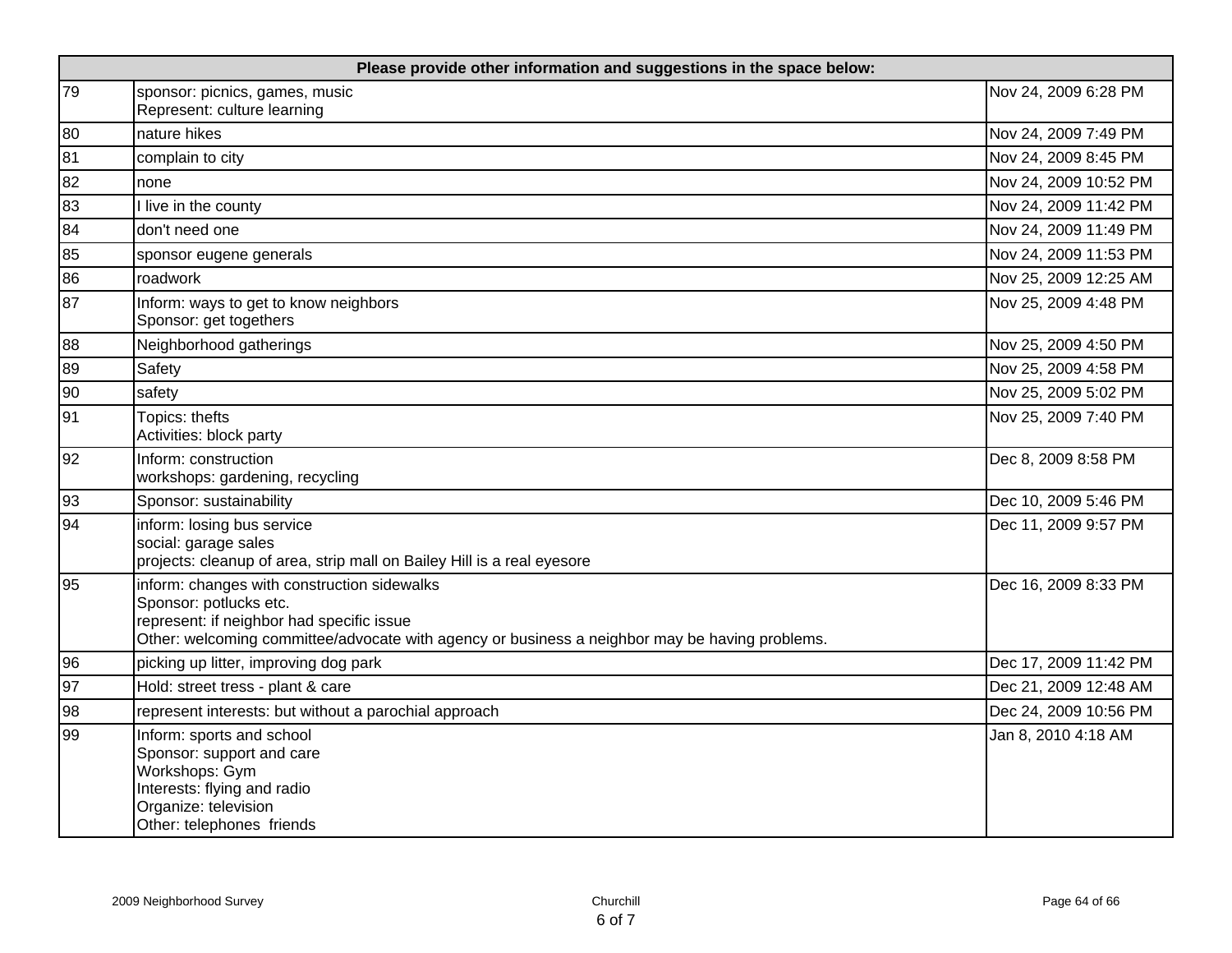| Please provide other information and suggestions in the space below: |                                                                                                                |                     |
|----------------------------------------------------------------------|----------------------------------------------------------------------------------------------------------------|---------------------|
| 100                                                                  | Sponsor: sports,<br>Workshops: sewing, cultures<br>Projects: reconstruction en the parks<br>Organize: security | Jan 8, 2010 4:42 AM |